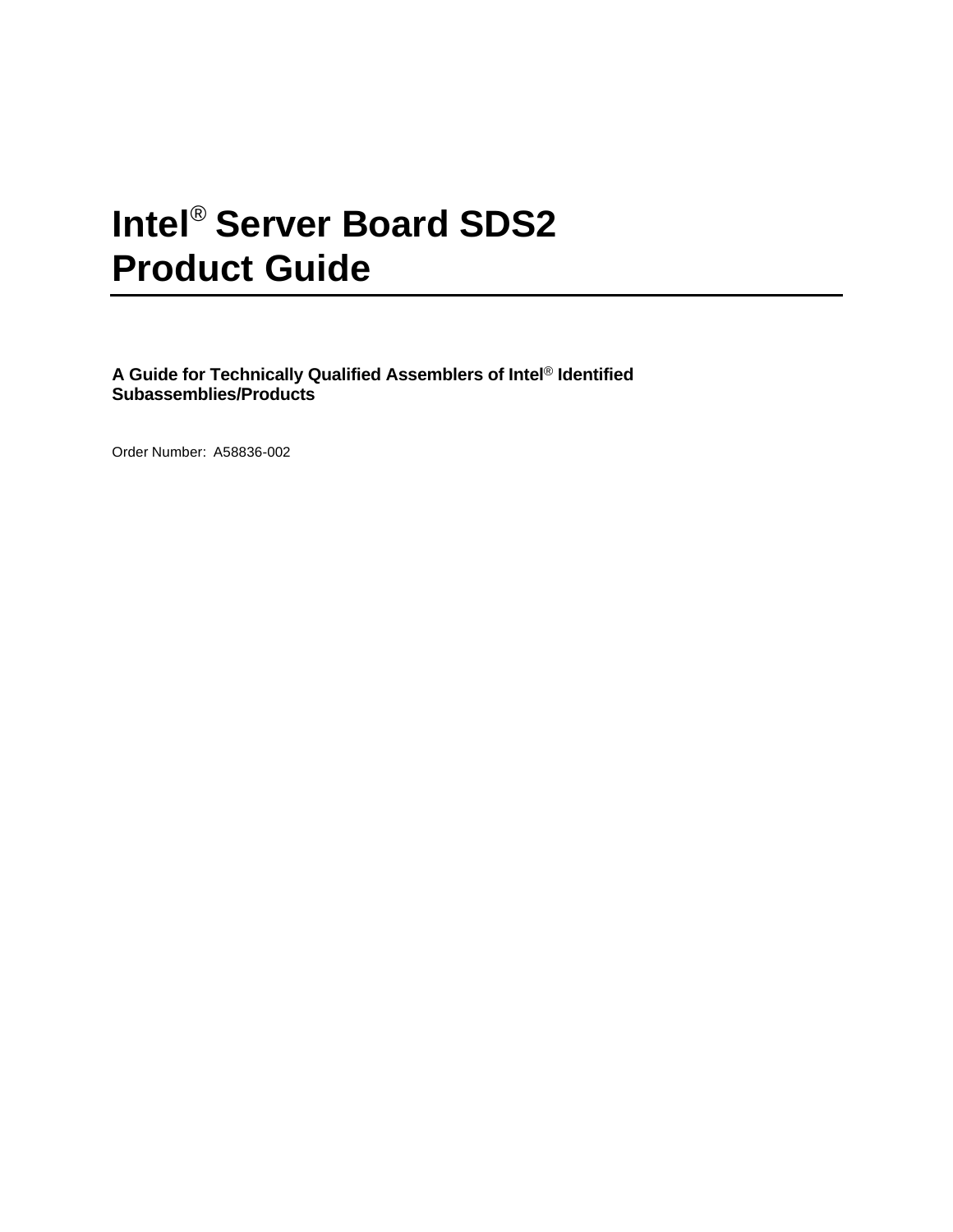#### **Disclaimer**

Information in this document is provided in connection with Intel® products. No license, express or implied, by estoppel or otherwise, to any intellectual property rights is granted by this document. Except as provided in Intel's Terms and Conditions of Sale for such products, Intel assumes no liability whatsoever, and Intel disclaims any express or implied warranty, relating to sale and/or use of Intel products including liability or warranties relating to fitness for a particular purpose, merchantability, or infringement of any patent, copyright or other intellectual property right. Intel products are not designed, intended or authorized for use in any medical, life saving, or life sustaining applications or for any other application in which the failure of the Intel product could create a situation where personal injury or death may occur. Intel may make changes to specifications and product descriptions at any time, without notice.

Intel and Pentium are registered trademarks of Intel Corporation or its subsidiaries in the United States and other countries.

<sup>†</sup> Other names and brands may be claimed as the property of others.

Copyright © 2001, Intel Corporation. All Rights Reserved.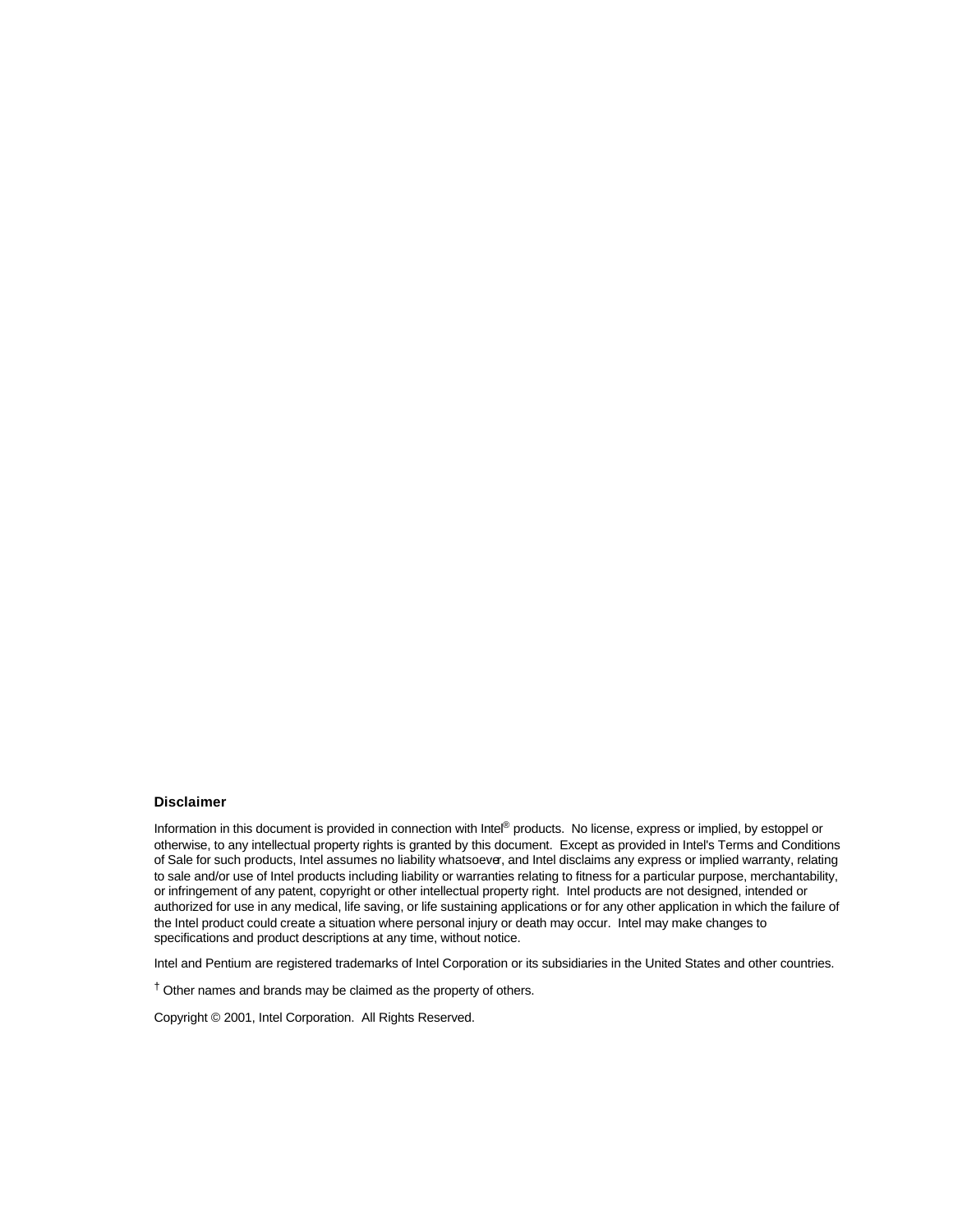# **Contents**

## 1 Description

| $\mathbf{2}$   | <b>Server Board Installation</b> |  |
|----------------|----------------------------------|--|
|                |                                  |  |
|                |                                  |  |
|                |                                  |  |
|                |                                  |  |
|                |                                  |  |
|                |                                  |  |
|                |                                  |  |
|                |                                  |  |
|                |                                  |  |
|                |                                  |  |
|                |                                  |  |
|                |                                  |  |
|                |                                  |  |
|                |                                  |  |
|                |                                  |  |
|                |                                  |  |
|                |                                  |  |
|                |                                  |  |
|                |                                  |  |
| 3 <sup>1</sup> | <b>Upgrading</b>                 |  |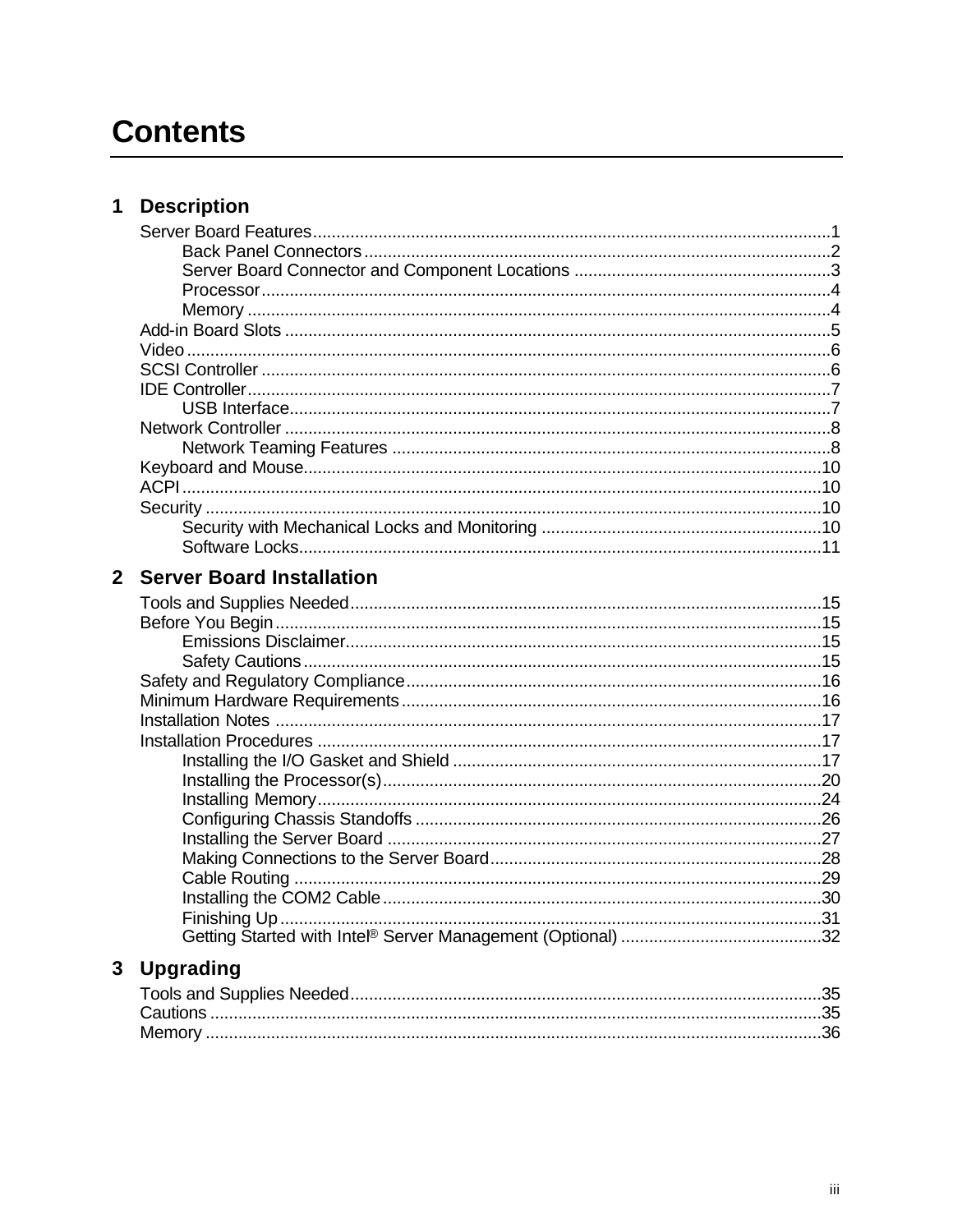| $\overline{\mathbf{4}}$ | <b>Configuration Software and Utilities</b>                 |  |
|-------------------------|-------------------------------------------------------------|--|
|                         |                                                             |  |
|                         |                                                             |  |
|                         |                                                             |  |
|                         |                                                             |  |
|                         |                                                             |  |
|                         |                                                             |  |
|                         |                                                             |  |
|                         |                                                             |  |
|                         |                                                             |  |
|                         |                                                             |  |
|                         |                                                             |  |
|                         |                                                             |  |
|                         |                                                             |  |
|                         |                                                             |  |
|                         |                                                             |  |
|                         |                                                             |  |
|                         |                                                             |  |
|                         |                                                             |  |
|                         | Running the SSU Remotely via an Emergency Management Card58 |  |
|                         |                                                             |  |
|                         |                                                             |  |
|                         |                                                             |  |
|                         |                                                             |  |
|                         |                                                             |  |
|                         |                                                             |  |
|                         |                                                             |  |
|                         |                                                             |  |
|                         |                                                             |  |
|                         |                                                             |  |
|                         |                                                             |  |
|                         |                                                             |  |
|                         |                                                             |  |
|                         |                                                             |  |
|                         |                                                             |  |
|                         |                                                             |  |
|                         |                                                             |  |
|                         |                                                             |  |
|                         |                                                             |  |
|                         |                                                             |  |
|                         |                                                             |  |
|                         |                                                             |  |
|                         |                                                             |  |
|                         |                                                             |  |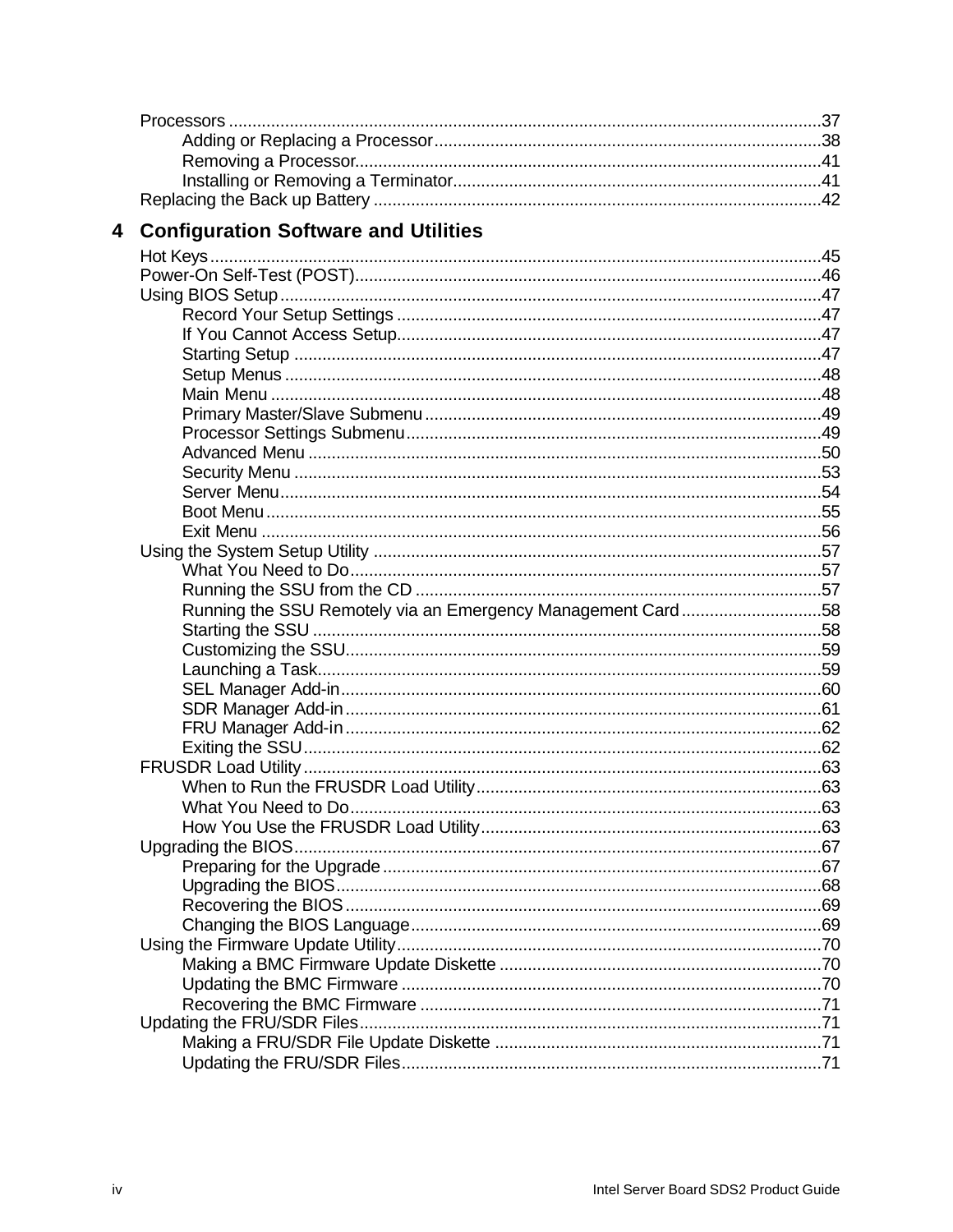| 5 | <b>Solving Problems</b>                       |  |
|---|-----------------------------------------------|--|
|   |                                               |  |
|   |                                               |  |
|   |                                               |  |
|   |                                               |  |
|   |                                               |  |
|   |                                               |  |
|   |                                               |  |
|   |                                               |  |
|   |                                               |  |
|   |                                               |  |
|   |                                               |  |
|   |                                               |  |
|   |                                               |  |
|   |                                               |  |
|   |                                               |  |
|   |                                               |  |
|   |                                               |  |
|   |                                               |  |
|   |                                               |  |
|   |                                               |  |
|   |                                               |  |
|   |                                               |  |
|   |                                               |  |
|   |                                               |  |
|   |                                               |  |
| 6 |                                               |  |
| 7 | <b>Technical Reference</b>                    |  |
|   |                                               |  |
|   |                                               |  |
| 8 | <b>Regulatory and Integration Information</b> |  |
|   |                                               |  |
|   |                                               |  |
|   |                                               |  |
|   |                                               |  |
|   |                                               |  |
|   |                                               |  |
|   |                                               |  |
|   |                                               |  |
| 9 | <b>Equipment Log Worksheet</b>                |  |
|   |                                               |  |
|   |                                               |  |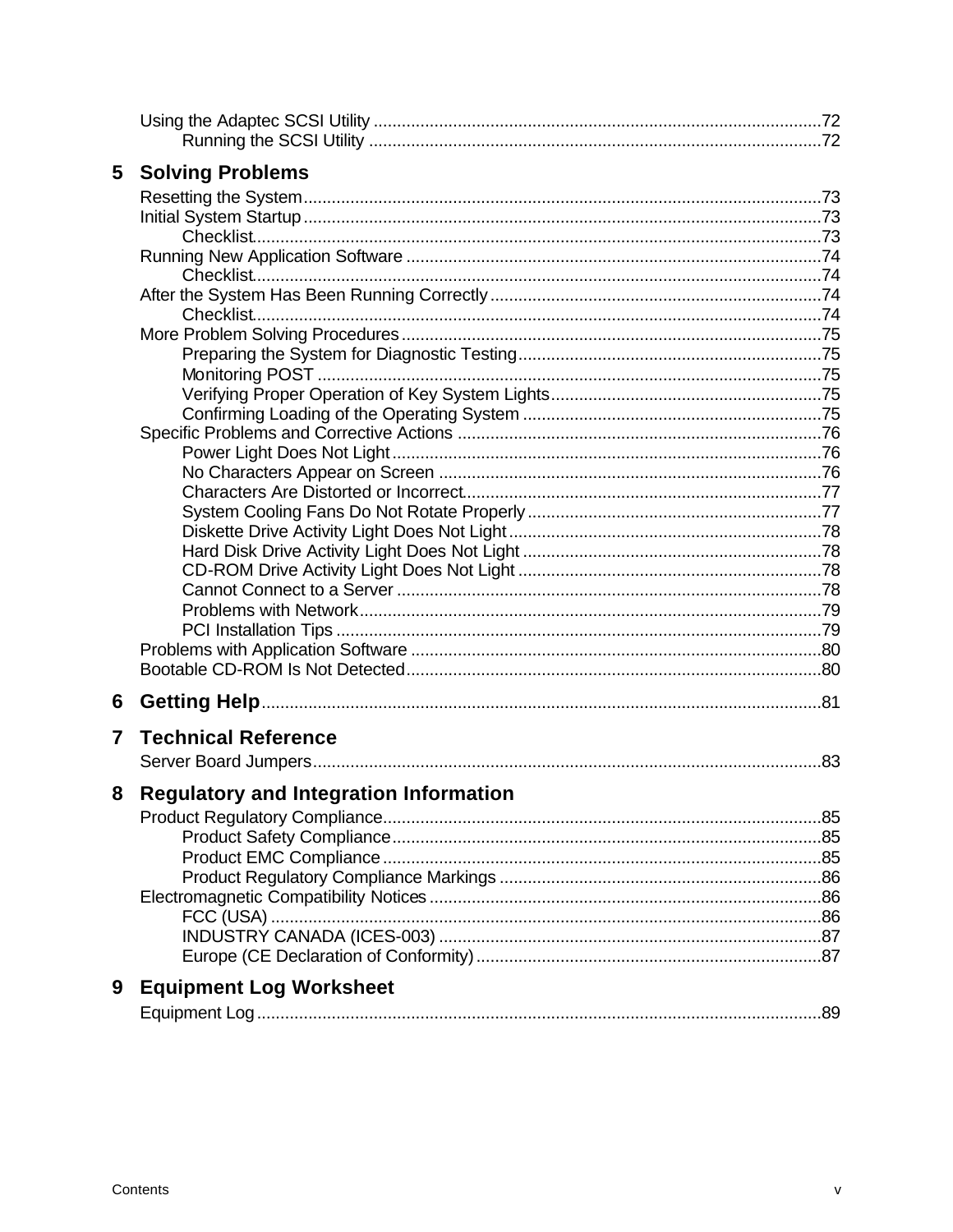| <b>Figures</b> |                |  |
|----------------|----------------|--|
| 1.             |                |  |
| 2.             |                |  |
| 3.             |                |  |
| 4.             |                |  |
| 5.             |                |  |
| 6.             |                |  |
| 7.             |                |  |
| 8.             |                |  |
| 9.             |                |  |
| 10.            |                |  |
| 11.            |                |  |
| 12.            |                |  |
| 13.            |                |  |
| 14.            |                |  |
| 15.            |                |  |
| 16.            |                |  |
| 17.            |                |  |
| 18.            |                |  |
| 19.            |                |  |
| 20.            |                |  |
| 21.            |                |  |
| 22.            |                |  |
| 23.            |                |  |
| 24.            |                |  |
| 25.            |                |  |
| 26.            |                |  |
| 27.            |                |  |
| <b>Tables</b>  |                |  |
| 1.             |                |  |
|                | 2. Video Modes |  |

3. 4.

5. 6.

7.

8.

9.

 $10.$  $11.$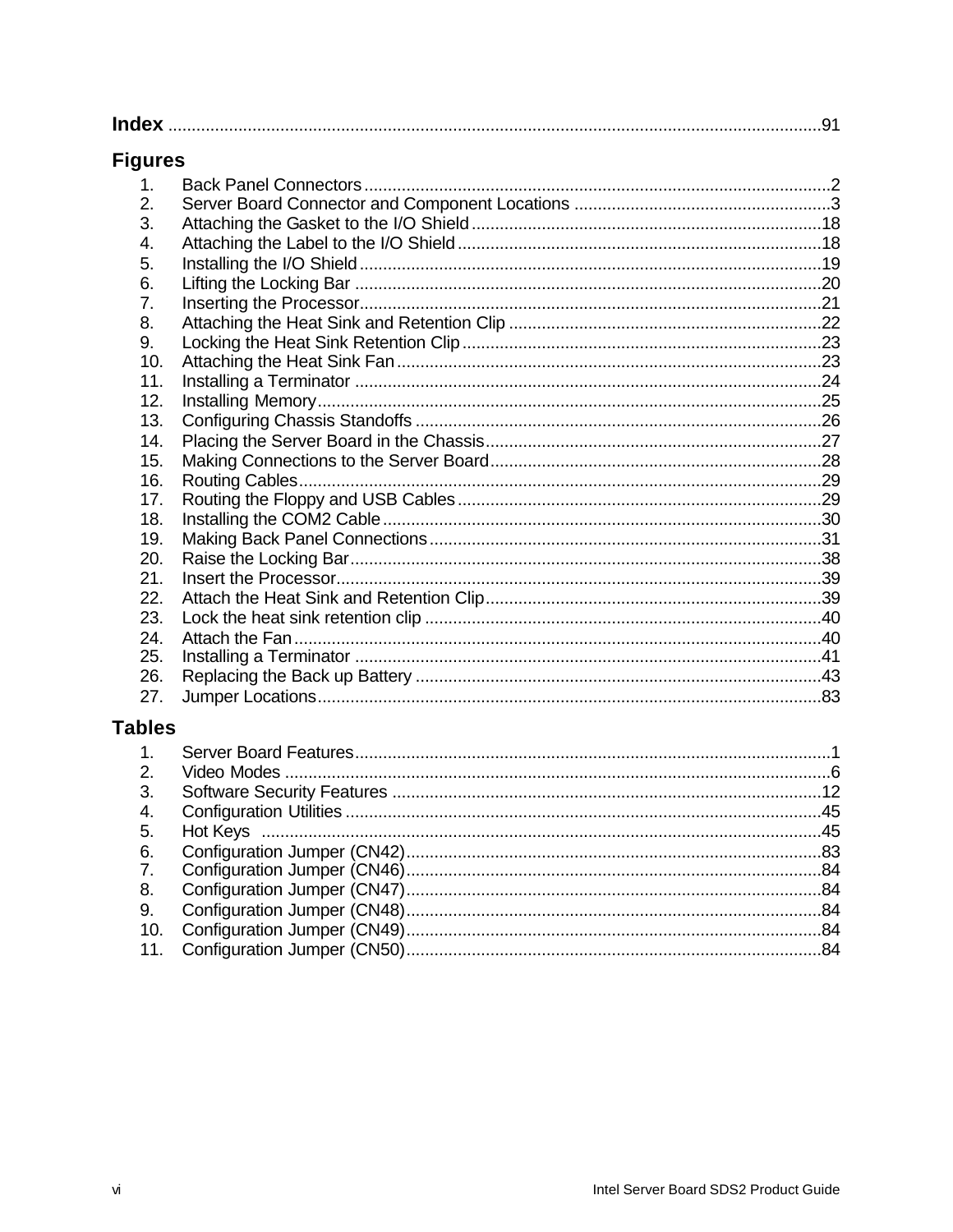# **1 Description**

# **Server Board Features**

| <b>Feature</b> | <b>Description</b>                                                                                                                                                                                                                                                                                                                                                                                                     |  |  |  |
|----------------|------------------------------------------------------------------------------------------------------------------------------------------------------------------------------------------------------------------------------------------------------------------------------------------------------------------------------------------------------------------------------------------------------------------------|--|--|--|
| Processor      | Up to two Intel <sup>®</sup> Pentium <sup>®</sup> III processors in a Socket-370 Flip Chip Pin Grid<br>Array (FC-PGA) package.                                                                                                                                                                                                                                                                                         |  |  |  |
| Memory (DRAM)  | Six 72 bit sockets for 168-pin, 133 MHz, 3.3V, PC/133 compliant, registered,<br>ECC, SDRAM single-sided or double-sided memory modules (DIMM).                                                                                                                                                                                                                                                                         |  |  |  |
| Video Memory   | 4 MB SDRAM of video memory.                                                                                                                                                                                                                                                                                                                                                                                            |  |  |  |
| PCI bus        | Two standard PCI (PCI-33/32 bit) expansion slots for add-in boards.                                                                                                                                                                                                                                                                                                                                                    |  |  |  |
|                | Four PCI-66 MHz/64 bit expansion slots.                                                                                                                                                                                                                                                                                                                                                                                |  |  |  |
| Graphics       | Integrated onboard ATI Rage <sup>†</sup> XL 32 bit SVGA controller.                                                                                                                                                                                                                                                                                                                                                    |  |  |  |
| SCSI           | Adaptec <sup>†</sup> AIC-7899W dual channel Ultra160 SCSI, supporting onboard Ultra <sup>†</sup> 2<br>(LVD) wide, Ultra-wide, and Ultra160 SCSI interfaces.                                                                                                                                                                                                                                                            |  |  |  |
| <b>Network</b> | Integrated onboard NICs, an Intel® 82550 single chip PCI LAN controller for<br>10 or 100 MbpsTX Fast Ethernet networks. Two RJ-45 Ethernet connectors at<br>the I/O back panel.                                                                                                                                                                                                                                        |  |  |  |
| System I/O     | PS/2 <sup>†</sup> -compatible keyboard and mouse ports, 6 pin DIN.<br>Advanced parallel port, supporting Enhanced Parallel Port (EPP),<br>compatible 25 pin.<br>VGA video port, 15 pin.<br>Two serial ports, one 9 pin on the rear I/O and one through a 10 pin header on<br>the baseboard.<br>Two RJ-45 Ethernet ports.<br>Four USB ports, three on the rear I/O and one through a 10 pin header on the<br>baseboard. |  |  |  |
| Form Factor    | Server ATX form factor, ATX 2.03 compliant I/O.                                                                                                                                                                                                                                                                                                                                                                        |  |  |  |

#### **Table 1. Server Board Features**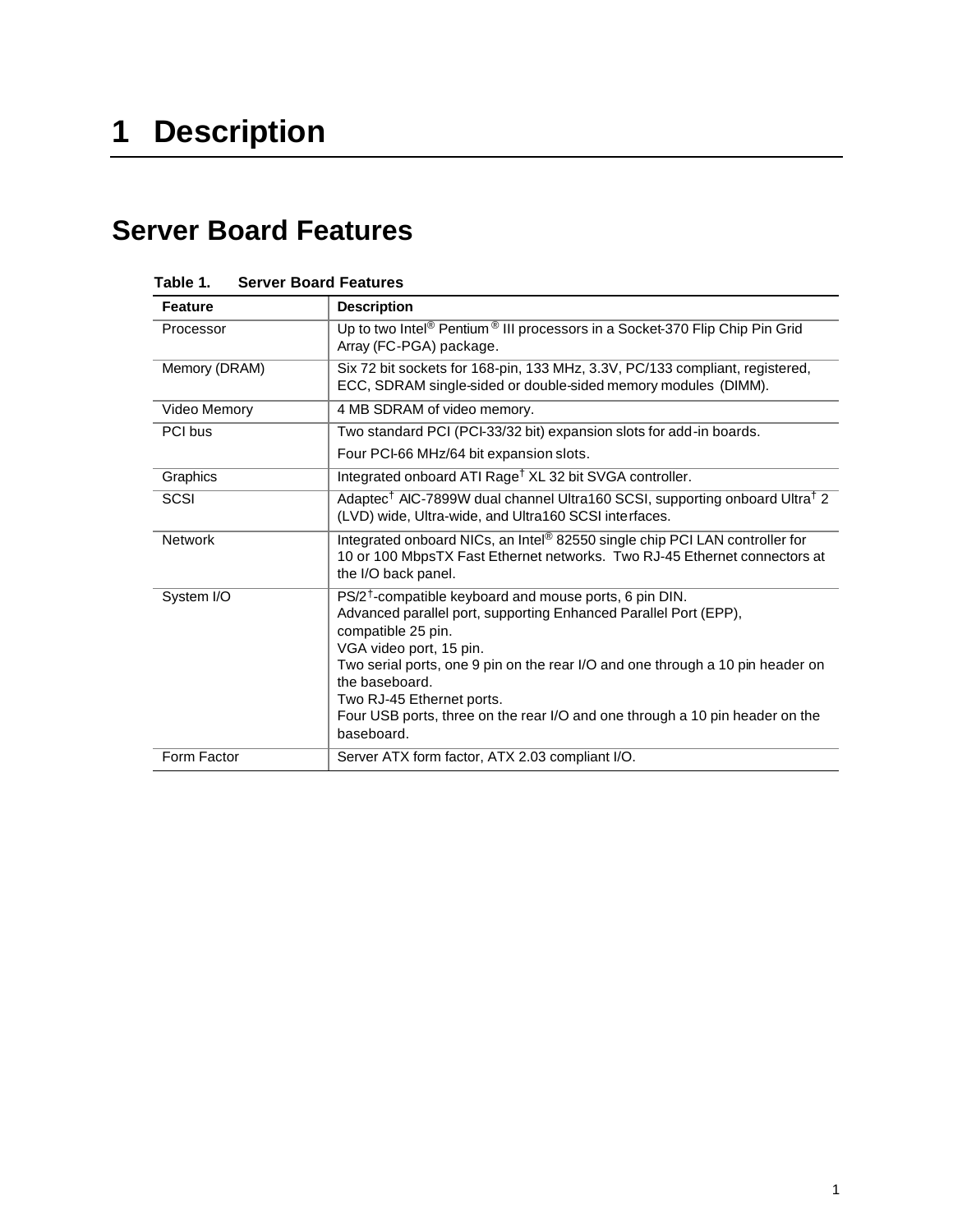## **Back Panel Connectors**



**Figure 1. Back Panel Connectors**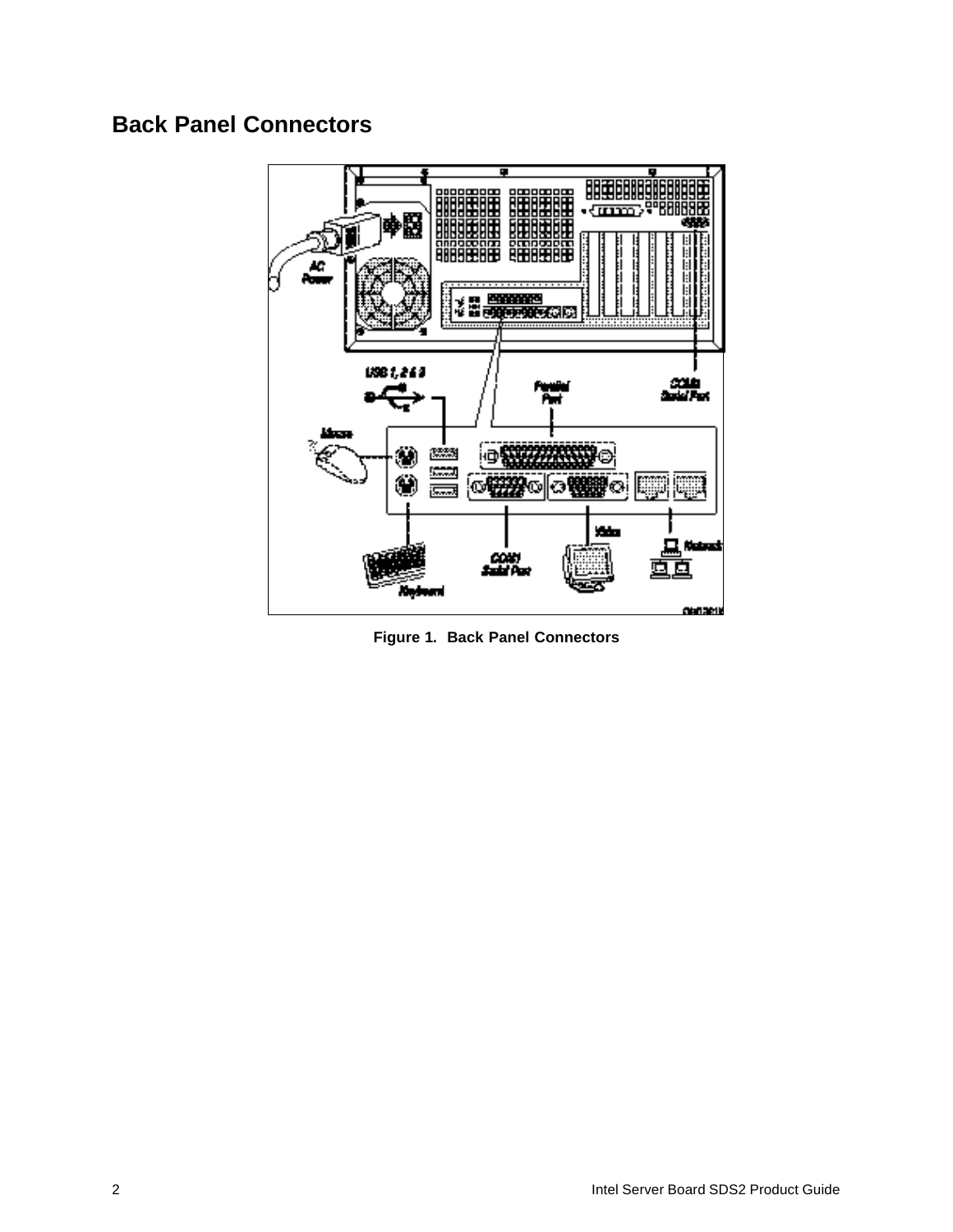### **Server Board Connector and Component Locations**



- A. Chassis intrusion connector
- B. CPU Fan 2
- C. Back panel I/O ports
- D. Fan 4
- E. Fan 3
- F. Main power connector
- G. CPU Fan 1
- H. CPU 1
- I. CPU 2
- J. COM2/EMP
- K. +12 V CPU power connector
- L. DIMMs
- M. USB
- 12052255
- N. Floppy drive connector
- O. IDE
- P. Fan 2
- Q. Fan 1
- R. Configuration jumper block CN42
- S. Configuration jumper block CN46-CN49
- T. Battery
- U. Speaker
- V. SCSI B
- W. Front panel connector
- X. SCSI A
- Y. 66 MHz/64-bit PCI connectors
- Z. 33 MHz/32-bit PCI connectors

**Figure 2. Server Board Connector and Component Locations**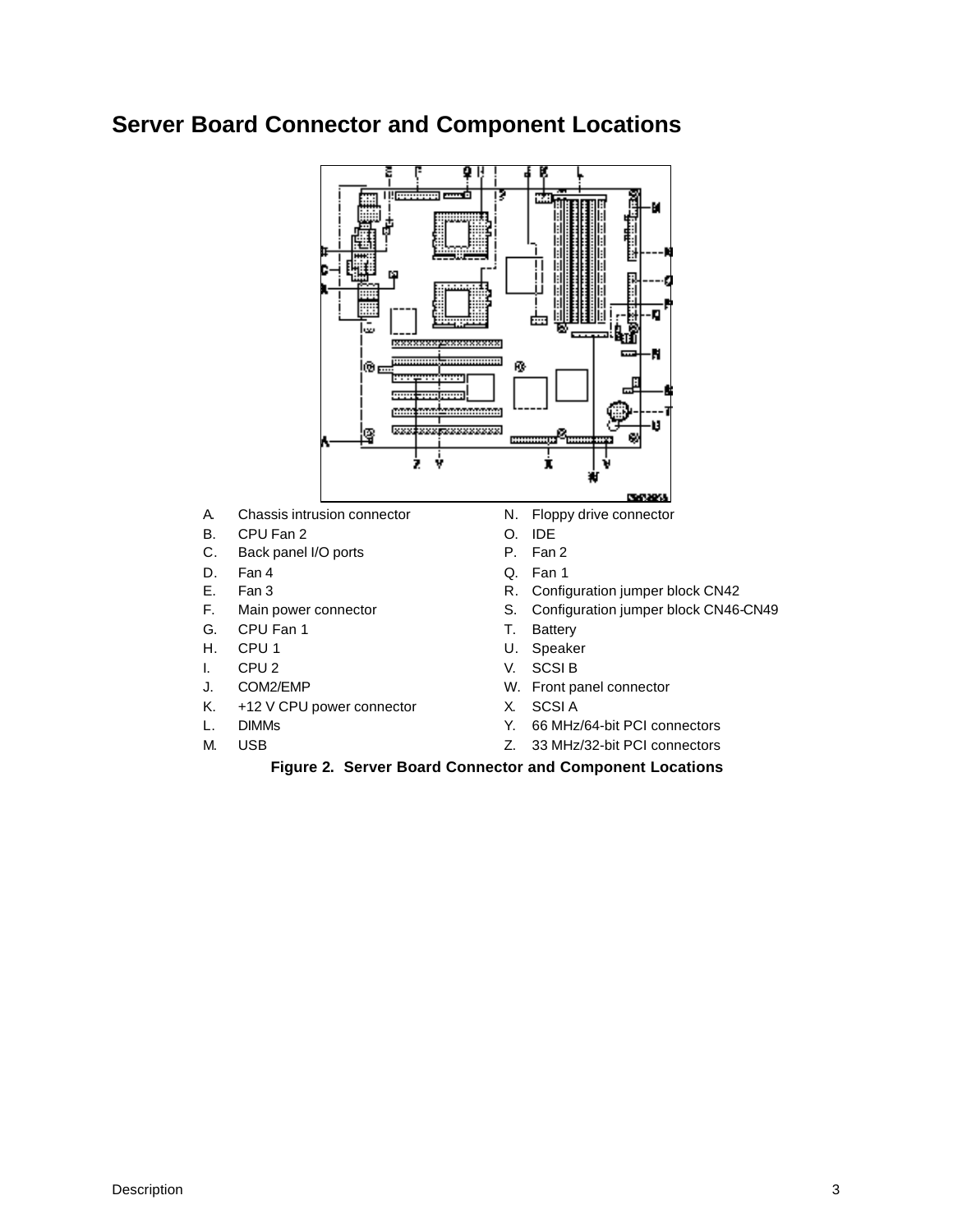### **Processor**

The SDS2 server board accommodates one or two Intel Pentium III processors for the PGA370 socket. The processor external interface operates at a maximum of 133 MHz.

When two processors are installed, both processors must be of identical bus/core speed. When only one processor is installed, the other socket must have an AGTL terminator card installed.

For a complete list of supported processors, see:

*http://support.intel.com/support/motherboards/server/SDS2*

### **Memory**

The SDS2 Server Board contains six 168-pin DIMM sockets. Memory is partitioned as three banks. DIMMs must be populated in identical pairs.

The SDS2 server board supports up to six 3.3-V, registered ECC SDRAM DIMMs that are compliant with the JEDEC PC133 specification. A wide range of DIMM sizes are supported, including 64 MB, 128 MB, 256 MB, 512 MB, and 1 GB DIMMs. The minimum supported memory configuration is 128 MB, using two identical 64 MB DIMMs. The maximum configurable memory size is 6 GB using six 1 GB DIMMs.

The SDRAM interface runs at the same frequency as the processor bus. The memory controller supports 2-way interleaved SDRAM, memory scrubbing, single bit error correction and multiple bit error detection. Memory can be implemented with either single -sided (one row) or double -sided (two row) DIMMs.

### / **NOTE**

Use DIMMs that have been tested for compatibility with the server board. Contact your sales representative or dealer for a current list of approved memory modules. Check the Intel Customer Support website for the latest tested memory list:

*http://support.intel.com/support/motherboards/server/SDS2*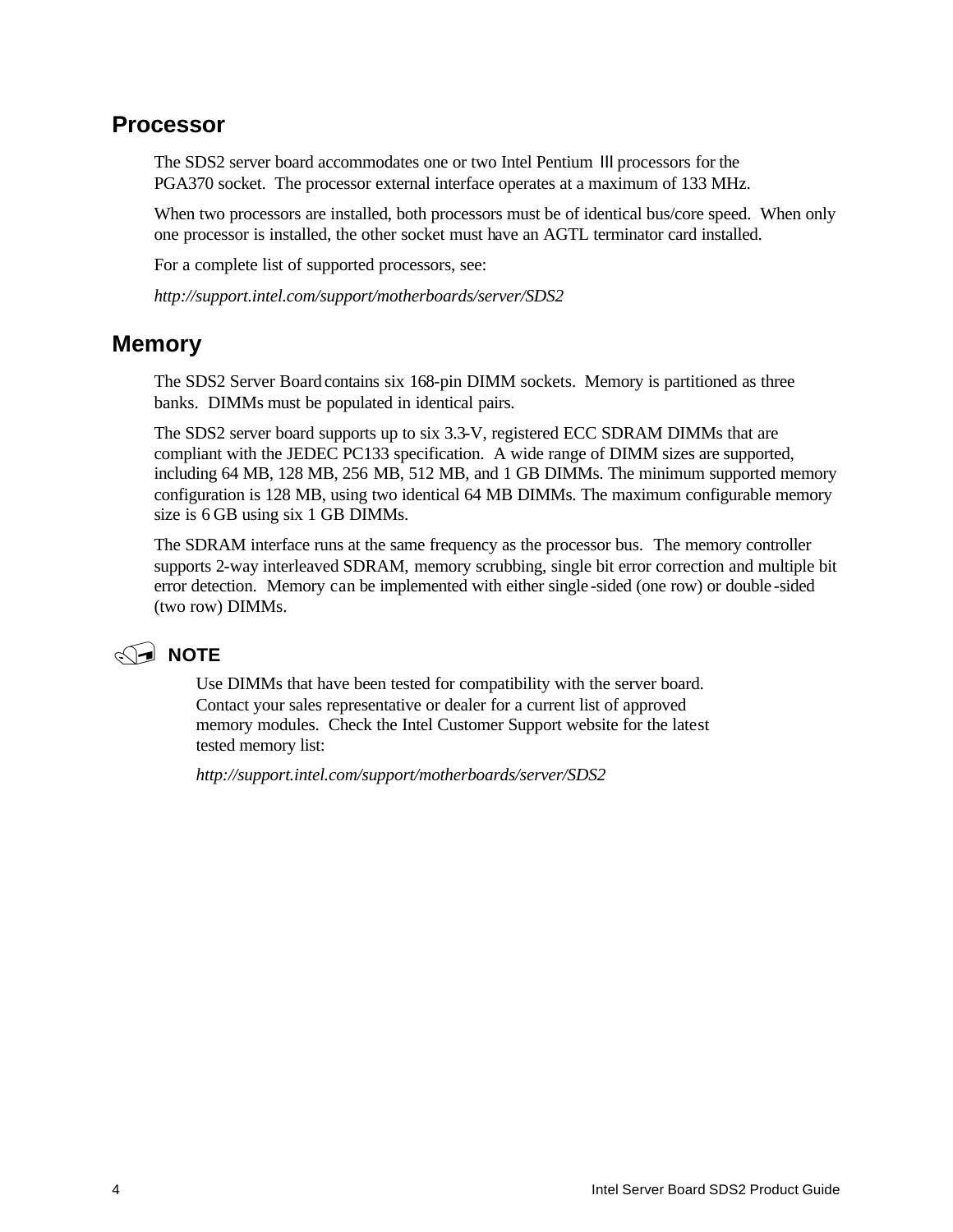# **Add-in Board Slots**

The server board has two full-length standard PCI (PCI-33/32 bit) connectors. PCI features:

- Bus speed up to 33 MHz
- 32 bit memory addressing
- 5 V signaling environment
- Burst transfers of up to 133 Mbps
- 8, 16, or 32 bit data transfers
- Plug and Play ready
- Parity enabled

The server board has four full-length PCI-66/64 connectors. PCI features:

- Bus speed up to 66 MHz
- 32 bit memory addressing
- 3.3 V signaling environment
- Burst transfers of up to 528 Mbps
- 8, 16, 32, or 64 bit data transfers
- Plug and Play ready
- Parity enabled

/ **NOTE**

If you install a PCI-33 card into one of the PCI-66 slots, the bus speed for all two slots will be lowered to 33 MHz.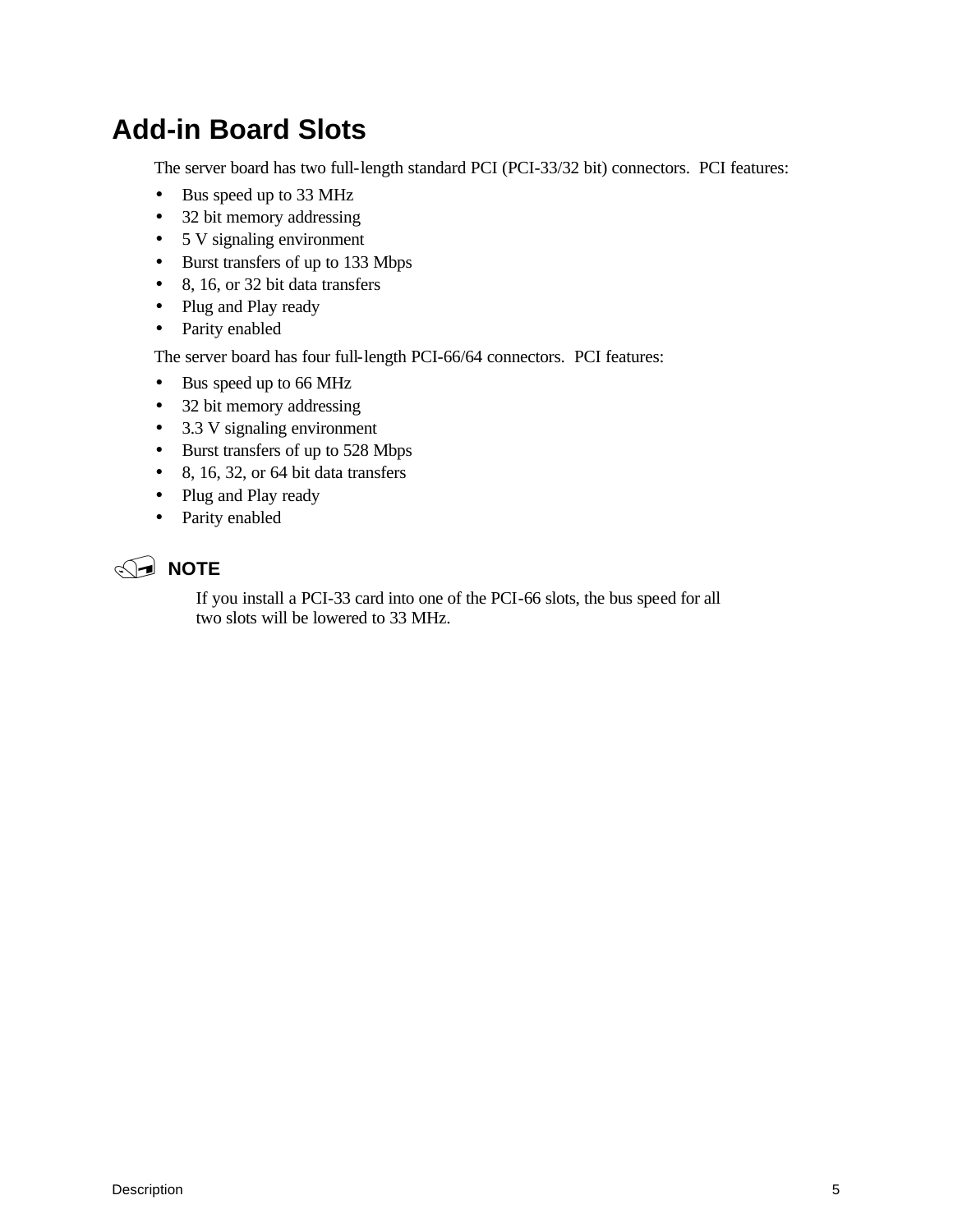# **Video**

The system has an integrated ATI Rage XL 32 bit high-performance SVGA subsystem that supports the following:

- BIOS compatibility with all standard VGA modes
- 4 MB of video memory
- Pixel resolutions up to 1024 x 768 resolution in 8/16/24/32 bpp modes under 2D and up to 800 x 600 resolution in 8/16/24/32 bpp modes under 3D
- Both CRT and LCD monitors up to 100 Hz vertical refresh rate

|           |                          | SDS2 2D Mode Video Support                        |           |           |                          |
|-----------|--------------------------|---------------------------------------------------|-----------|-----------|--------------------------|
| 2D Mode   | Refresh Rate (Hz)        | 8 bpp                                             | 16 bpp    | 24 bpp    | 32 bpp                   |
| 640x480   | 60, 72, 75, 90, 100      | Supported                                         | Supported | Supported | Supported                |
| 800x600   | 60, 70, 75, 90, 100      | Supported                                         | Supported | Supported | Supported                |
| 1024x768  | 60, 72, 75, 90, 100      | Supported                                         | Supported | Supported | Supported                |
| 1280x1024 | 43,60                    | Supported                                         | Supported | Supported | —                        |
| 1280x1024 | 70, 72                   | Supported                                         | —         | Supported |                          |
| 1600x1200 | 60, 66, 76, 85           | Supported                                         | Supported |           | -                        |
| 3D Mode   | <b>Refresh Rate (Hz)</b> | SDS2 3D Mode Video Support with Z Buffer Enabled  |           |           |                          |
| 640x480   | 60, 72, 75, 90, 100      | Supported                                         | Supported | Supported | Supported                |
| 800x600   | 60, 70, 75, 90, 100      | Supported                                         | Supported | Supported |                          |
| 1024x768  | 60, 72, 75, 90, 100      | Supported                                         |           | —         | -                        |
| 1280x1024 | 43, 60, 70, 72           |                                                   |           | —         | $\overline{\phantom{0}}$ |
| 1600x1200 | 60, 66, 76, 85           | $\overline{\phantom{m}}$                          | —         | —         | $\overline{\phantom{m}}$ |
| 3D Mode   | <b>Refresh Rate (Hz)</b> | SDS2 3D Mode Video Support with Z Buffer Disabled |           |           |                          |
| 640×480   | 60, 72, 75, 90, 100      | Supported                                         | Supported | Supported | Supported                |
| 800x600   | 60, 70, 75, 90, 100      | Supported                                         | Supported | Supported | Supported                |
| 1024x768  | 60, 72, 75, 90, 100      | Supported                                         | Supported |           |                          |
| 1280x1024 | 43, 60, 70, 72           | Supported                                         |           | —         |                          |
| 1600x1200 | 60, 66, 76, 85           | Supported                                         | —         |           |                          |

**Table 2. Video Modes**

## **SCSI Controller**

The embedded Adaptec AIC-7899W dual function SCSI controller provides Ultra160 (LVDS), (Ultra 2), and Ultra wide (SE) SCSI interfaces as two independent PCI functions.

The SDS2 baseboard provides active terminators, termination voltage, resetable fuse, and protection diode for both SCSI channels. Onboard terminators can be enabled/disabled using the BIOS setup menu.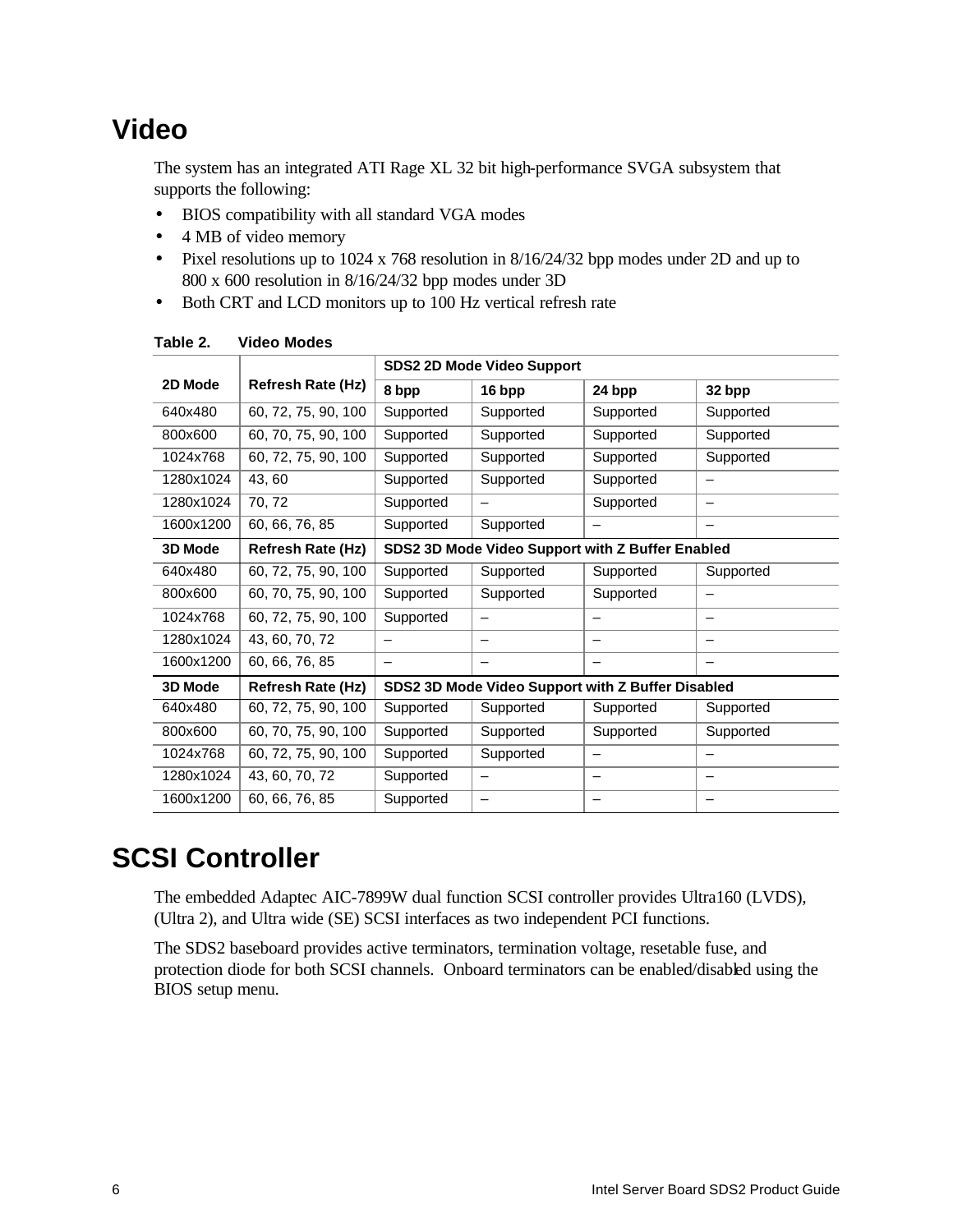# **IDE Controller**

The system includes a single channel enhanced IDE 32 bit interface controller for intelligent disk drives with disk controller electronics onboard. The controller has a connector located on the system board that supports a master and a slave device.

The device controls:

- PIO, ATA-100 Synchronous DMA, and bus master IDE transfer modes
- Ultra DMA 66 capable
- Transfer rates up to 100 MB/s
- Master/slave IDE mode
- Up to two devices

### **USB Interface**

The SDS2 Server Board provides three external USB connectors on the rear I/O panel. The external connectors are defined by the USB Specification, Revision 1.1. One additional USB connector is supported internally through a 10-pin header on the server board that can be cabled to a front panel board. All four ports function identically and with the same bandwidth.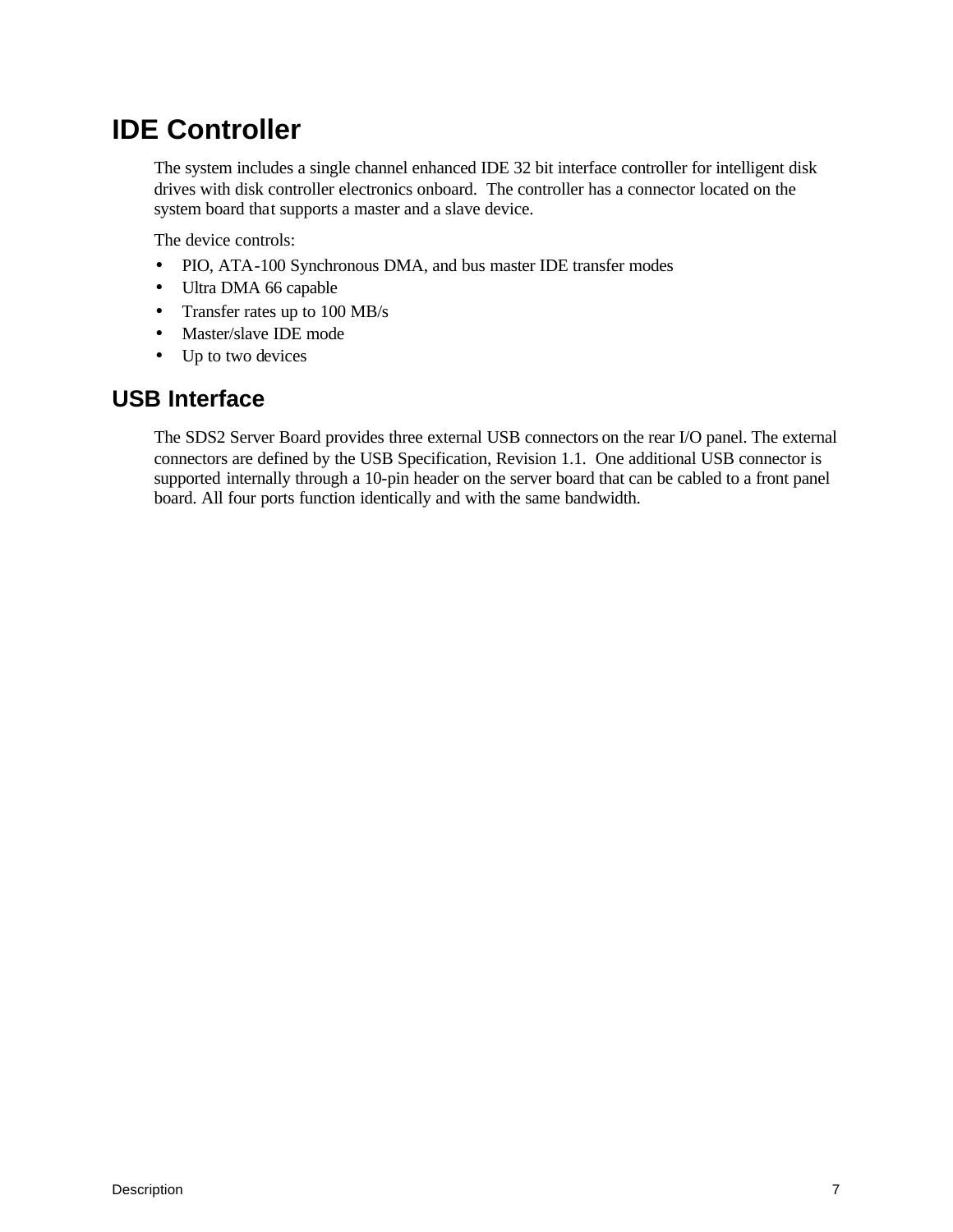# **Network Controller**

The server board includes a 10BASE-T/100BASE-TX network solution based on the Intel 82550 single chip Fast Ethernet PCI Bus Controller. As a PCI bus master, the controller can burst data at up to 132 MB/s. The controller contains two receive and transmit FIFO buffers that prevent data overruns or underruns while waiting for access to the PCI bus. The controller has the following:

- 32 bit PCI bus master interface (direct drive of bus), compatible with *PCI Bus Specification*, Revision 2.2
- Chained memory structure with improved dynamic transmit chaining for enhanced performance
- Programmable transmit threshold for improved bus utilization
- Early receive interrupt for concurrent processing of receive data
- Onchip counters for network management
- Autodetect and autoswitching for 10 or 100 Mbps network speeds
- Support for both 10 Mbps and 100 Mbps networks, capable of full or half duplex, with back-to-back transmit at 100 Mbps
- Integrated IP Security (IPSec) encryption engine
- Alert on LAN functionality

### **Network Teaming Features**

The network controller provides several options for increasing throughput and fault tolerance when running Windows NT† 4.0, Windows† 2000 or NetWare† 4.1x or newer:

- Adapter Fault Tolerance (AFT) provides automatic redundancy for your adapter. If the primary adapter fails, the secondary takes over. AFT works with any hub or switch.
- Adaptive Load Balancing (ALB) creates a team of 2 4 adapters to increase transmission throughput. Also includes AFT. Works with any 10Base-TX or 100Base-TX switch.
- Fast EtherChannel<sup>†</sup> (FEC) creates a team of 2, 3 or 4 adapters to increase transmission and reception throughput. Also includes AFT. Requires an FEC-enabled switch.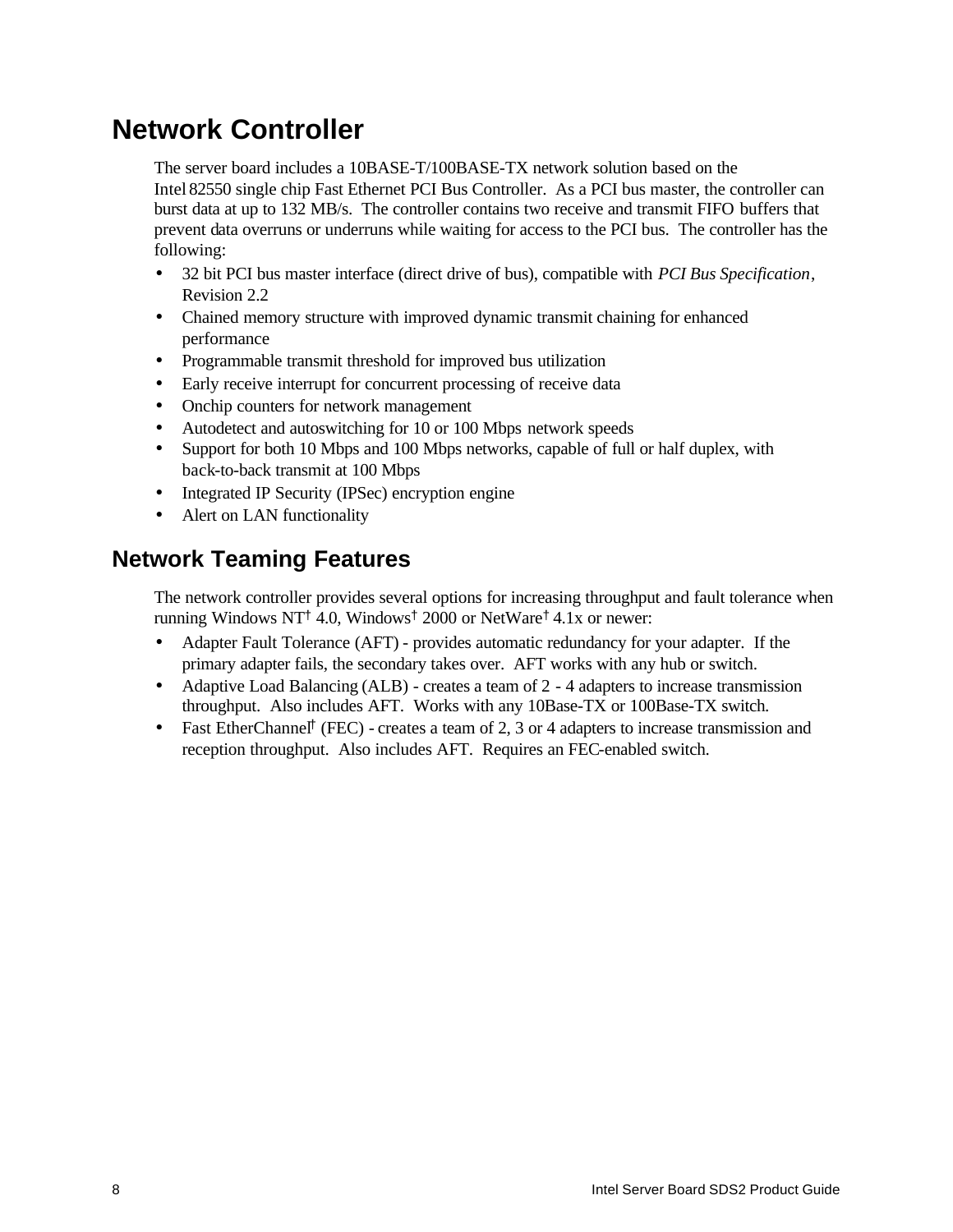#### **Adapter Fault Tolerance**

Adapter Fault Tolerance (AFT) is a simple, effective, and fail-safe approach to increase the reliability of server connections. AFT gives you the ability to set up link recovery to the server adapter in case of a cable, port, or network interface card failure. By assigning two PRO/100 Intelligent Server adapters as a team, AFT enables you to maintain uninterrupted network performance.

AFT is implemented with two PRO/100 Intelligent Server adapters: a primary adapter and a backup, or secondary, adapter. During normal operation, the backup will have transmit disabled. If the link to the primary adapter fails, the link to the backup adapter automatically takes over.

#### **Preferred Primary Adapter**

With multiple adapters installed, you can specify one as the Preferred Primary adapter. For example if you have a server with a PRO/100 Intelligent Server adapter as the primary adapter and a PRO/100+ adapter as the secondary, you would want the PRO/100 Intelligent Server adapter to be the preferred primary. In this scenario, if the PRO/100 Intelligent Server adapter fails, the PRO/100+ will take over. Then when the PRO/100 Intelligent Server adapter is replaced, it will automatically revert to being the primary adapter in the team.

If a Preferred Primary is not selected, PROSet will attempt to select the best adapter, based on adapter model and speed.

#### **Mixed Adapter Teaming**

AFT supports up to four PRO/1000 or PRO/100 adapters per team, in any mix.

#### **Adaptive Load Balancing**

Adaptive Load Balancing (ALB) is a simple and efficient way to increase your server's transmit throughput. With ALB you group PRO/100 Intelligent Server adapters in teams to provide an increased transmit rate (up to 400 Mbps) using a maximum of four adapters. The ALB software continuously analyzes transmit loading on each adapter and balances the rate across the adapters as needed. Adapter teams configured for ALB also provide the benefits of AFT. Receive rates remain at 100 Mbps.

To use ALB, you must have two, three, or four PRO/100 Intelligent Server adapters installed in your server or workstation and linked to the same network switch.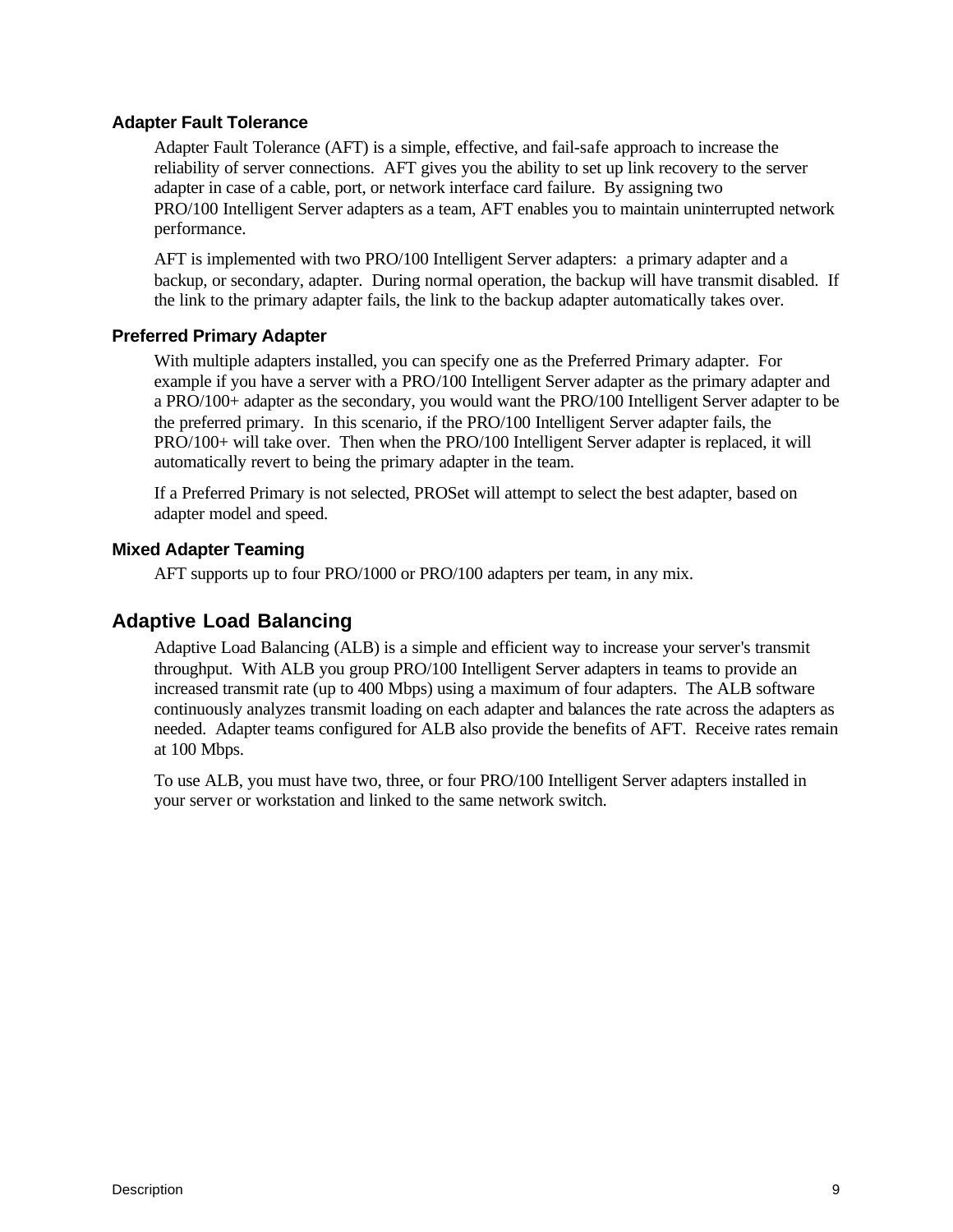## **Keyboard and Mouse**

The keyboard/mouse controller is PS/2-compatible. The server may be locked automatically if there is no keyboard or mouse activity for a predefined length of time, if specified through the System Setup Utility (SSU). Once the inactivity (lockout) timer has expired, the keyboard and mouse do not respond until the previously stored password is entered.

# **ACPI**

The SDS2 supports the Advanced Configuration and Power Interface (ACPI) as defined by the ACPI 1.0b. An ACPI aware operating system can put the system into a state where the hard drives spin down, the system fans stop, and all processing is halted. However, the power supply will still be on and the processors will still be dissipating some power, so the power supply fan and processor fans will still run.

The SDS2 supports sleep states s0, s1, s4, and s5.

- s0: Normal running state.
- s1: Processor sleep state: No context will be lost in this state and the processor caches will maintain coherency.
- s4: Hibernate or Save to Disk: The memory and machine state are saved to disk. Pressing the power button or other wakeup event will restore the system state from the disk and resume normal operation. This assumes that no hardware changes have been made to the system while it was off.
- s5: Soft off: Only the RTC section of the chipset and the BMC are running in this state.

# $\hat{I}$  **CAUTION**

The system is off only when the AC power is disconnected.

# **Security**

To help prevent unauthorized entry or use of the server, Intel® Server Control server management software monitors the system intrusion switch.

### **Security with Mechanical Locks and Monitoring**

If installed, you can activate the chassis intrusion alarm switch. When the side door is opened, the switch transmits an alarm signal to the server board, where BMC firmware and server management software process the signal. The system can be programmed to respond to an intrusion by locking the keyboard, for example.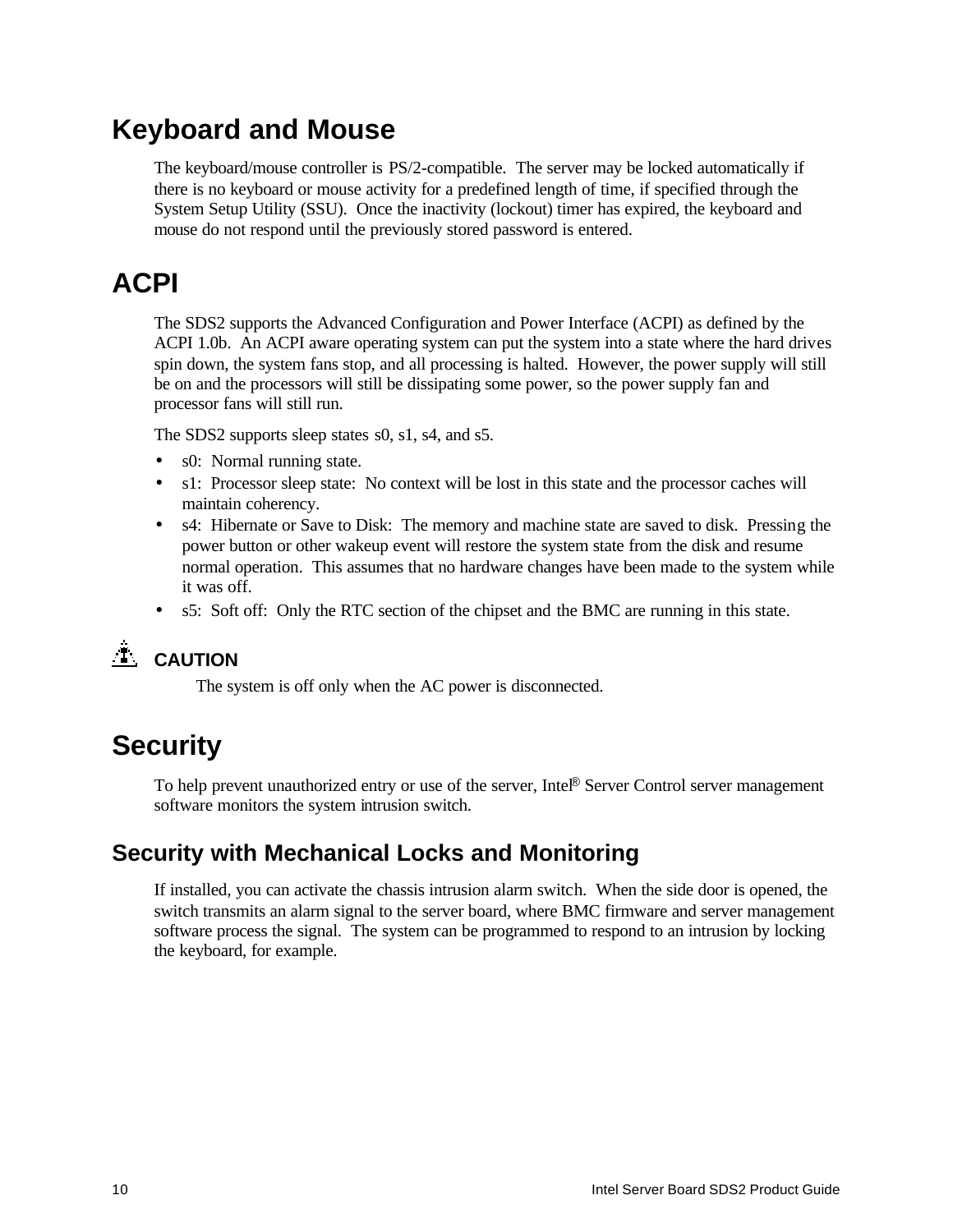### **Software Locks**

The BIOS Setup and the System Setup Utility (SSU) provide a number of security features to prevent unauthorized or accidental access to the system. Once the security measures are enabled, you can access the system only after you enter the correct password(s). For example:

- Enable the keyboard lockout timer so that the server requires a password to reactivate the keyboard and mouse after a specified time out period—1 to 120 minutes.
- Set and enable a supervisor password.
- Set and enable a user password.
- Set secure mode to prevent keyboard or mouse input and to prevent use of the front panel reset and power switches.
- Activate a hot key combination to enter secure mode quickly.
- Disable writing to the diskette drive when secure mode is set.
- Disable access to the boot sector of the operating system hard disk drive.

#### **Using Passwords**

You can set either the user password, the supervisor password, or both passwords. If only the user password is set, you:

- Must enter the user password to enter BIOS Setup or the SSU.
- Must enter the user password to boot the server if Password on Boot is enabled in either the BIOS Setup or SSU.
- Must enter the user password to exit secure mode.

If only the supervisor password is set, you:

- Must enter the supervisor password to enter BIOS Setup or the SSU.
- Must enter the supervisor password to boot the server if Password on Boot is enabled in either the BIOS Setup or SSU.
- Must enter the supervisor password to exit secure mode.

If both passwords are set, you:

- May enter the user password to enter BIOS Setup or the SSU. However, you will not be able to change many of the options.
- Must enter the supervisor password if you want to enter BIOS Setup or the SSU and have access to all of the options.
- May enter either password to boot the server if Password on Boot is enabled in either the BIOS Setup or SSU.
- May enter either password to exit secure mode.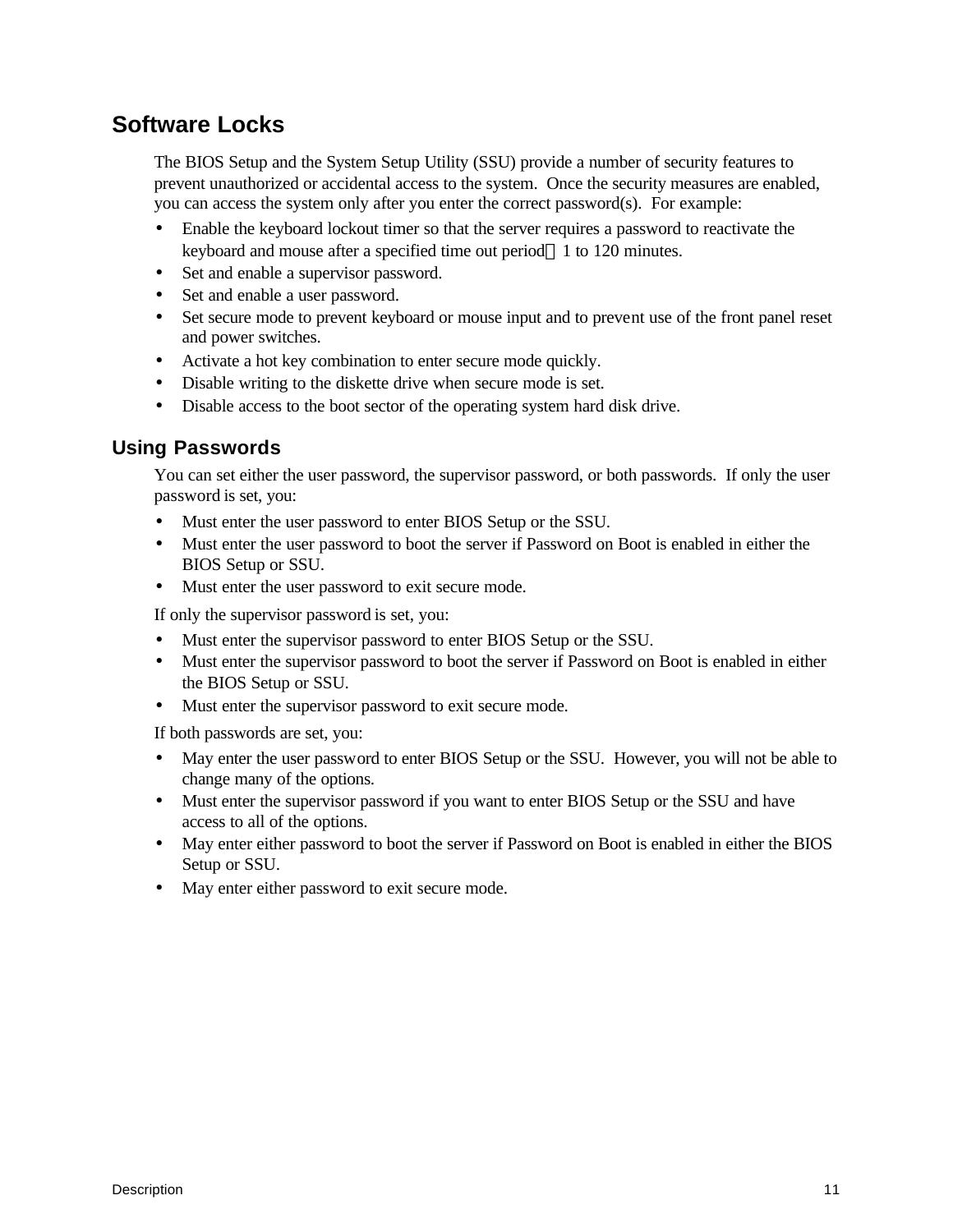#### **Secure Mode**

Configure and enable the secure boot mode by using the SSU. When secure mode is in effect:

- You can boot the server and the operating system will run, but you must enter the user password to use the keyboard or mouse.
- You cannot turn off system power or reset the server from the front panel switches.

Secure mode has no effect on functions enabled via the Server Manager Module or power control via the real time clock.

Taking the server out of secure mode does not change the state of system power. That is, if you press and release the power switch while secure mode is in effect, the system will not be powered off when secure mode is later removed. However, if the front panel power switch remains depressed when secure mode is removed, the server will be powered off.

#### **Summary of Software Security Features**

The table below lists the software security features and describes what protection each offers. In general, to enable or set the features listed here, you must run the SSU and go to the Security Subsystem Group, menu. The table also refers to other SSU menus and to the Setup utility.

| <b>Feature</b>              | <b>Description</b>                                                                                                                                                                                                        |
|-----------------------------|---------------------------------------------------------------------------------------------------------------------------------------------------------------------------------------------------------------------------|
| Secure mode                 | How to enter secure mode:                                                                                                                                                                                                 |
|                             | • Setting and enabling passwords automatically places the system in secure<br>mode.                                                                                                                                       |
|                             | • If you set a hot-key combination (through Setup), you can secure the<br>system simply by pressing the key combination. This means you do not<br>have to wait for the inactivity time-out period.                        |
|                             | When the system is in secure mode:                                                                                                                                                                                        |
|                             | The server can boot and run the operating system, but mouse and keyboard<br>input is not accepted until the user password is entered.                                                                                     |
|                             | At boot time, if a CD is detected in the CD-ROM drive or a diskette in drive A,<br>the system prompts for a password. When the password is entered, the<br>server boots from CD or diskette and disables the secure mode. |
|                             | If there is no CD in the CD-ROM drive or diskette in drive A, the server boots<br>from drive C and automatically goes into secure mode. All enabled secure<br>mode features go into effect at boot time.                  |
|                             | To leave secure mode: Enter the correct password(s).                                                                                                                                                                      |
| Disable writing to diskette | In secure mode, the server will not boot from or write to a diskette unless a<br>password is entered.                                                                                                                     |
|                             | To write protect access to diskette whether the server is in secure mode or<br>not, use the Setup main menu, Floppy Options, and specify Floppy Access as<br>read only.                                                   |

**Table 3. Software Security Features**

continued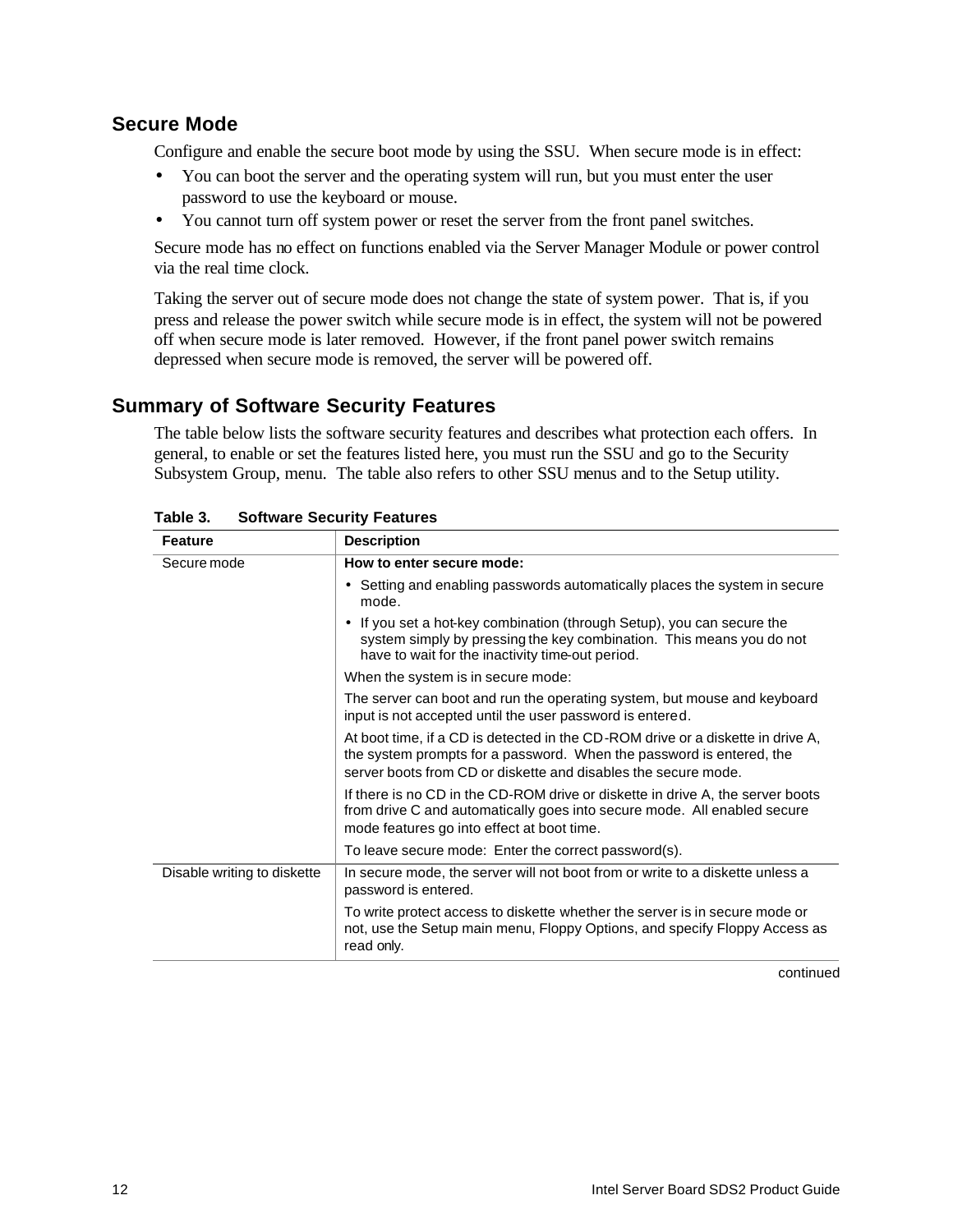| <b>Feature</b>                                                             | <b>Description</b>                                                                                                                                                                                                                                                                                                                                                                              |
|----------------------------------------------------------------------------|-------------------------------------------------------------------------------------------------------------------------------------------------------------------------------------------------------------------------------------------------------------------------------------------------------------------------------------------------------------------------------------------------|
| Set a time out period so                                                   | Specify and enable an inactivity time out period of from 1 to 120 minutes.                                                                                                                                                                                                                                                                                                                      |
| that keyboard and mouse<br>input are not accepted                          | If no keyboard or mouse action occurs for the specified period, attempted<br>keyboard and mouse input will not be accepted.                                                                                                                                                                                                                                                                     |
| Also, screen can be<br>blanked, and writes to<br>diskette can be inhibited | The monitor display will go blank, and the diskette drive will be write protected<br>(if these security features are enabled through Setup).                                                                                                                                                                                                                                                    |
|                                                                            | To resume activity: Enter the correct password(s).                                                                                                                                                                                                                                                                                                                                              |
| Control access to using<br>the SSU: set supervisor                         | To control access to setting or changing the system configuration, set a<br>supervisor password and enable it through Setup.                                                                                                                                                                                                                                                                    |
| password                                                                   | If both the supervisor and user passwords are enabled, either can be used to<br>boot the server or enable the keyboard and/or mouse, but only the supervisor<br>password will allow Setup to be changed.                                                                                                                                                                                        |
|                                                                            | To disable a password, change it to a blank entry or press CTRL-D in the<br>Change Password menu of the Supervisor Password Option menu found in<br>the Security Subsystem Group.                                                                                                                                                                                                               |
|                                                                            | To clear the password if you cannot access Setup, change the Clear<br>Password jumper (see Chapter 5).                                                                                                                                                                                                                                                                                          |
| Control access to the<br>system other than SSU:                            | To control access to using the system, set a user password and enable it<br>through Setup.                                                                                                                                                                                                                                                                                                      |
| set user password                                                          | To disable a pass word, change it to a blank entry or press CTRL-D in the<br>Change Password menu of the User Password Option menu found in the<br>Security Subsystem Group.                                                                                                                                                                                                                    |
|                                                                            | To clear the password if you cannot access Setup, change the Clear<br>Password jumper (see Chapter 5).                                                                                                                                                                                                                                                                                          |
| Boot without keyboard                                                      | The system can boot with or without a keyboard. During POST, before the<br>system completes the boot sequence, the BIOS automatically detects and<br>tests the keyboard if it is present and displays a message.                                                                                                                                                                                |
| Specify the boot sequence                                                  | The sequence that you specify in Setup will determine the boot order. If<br>secure mode is enabled (a user password is set), then you will be prompted<br>for a password before the server fully boots. If secure mode is enabled and<br>the "Secure Boot Mode" option is also enabled, the server will fully boot but<br>will require a password before accepting any keyboard or mouse input. |

**Table 3. Software Security Features** (continued)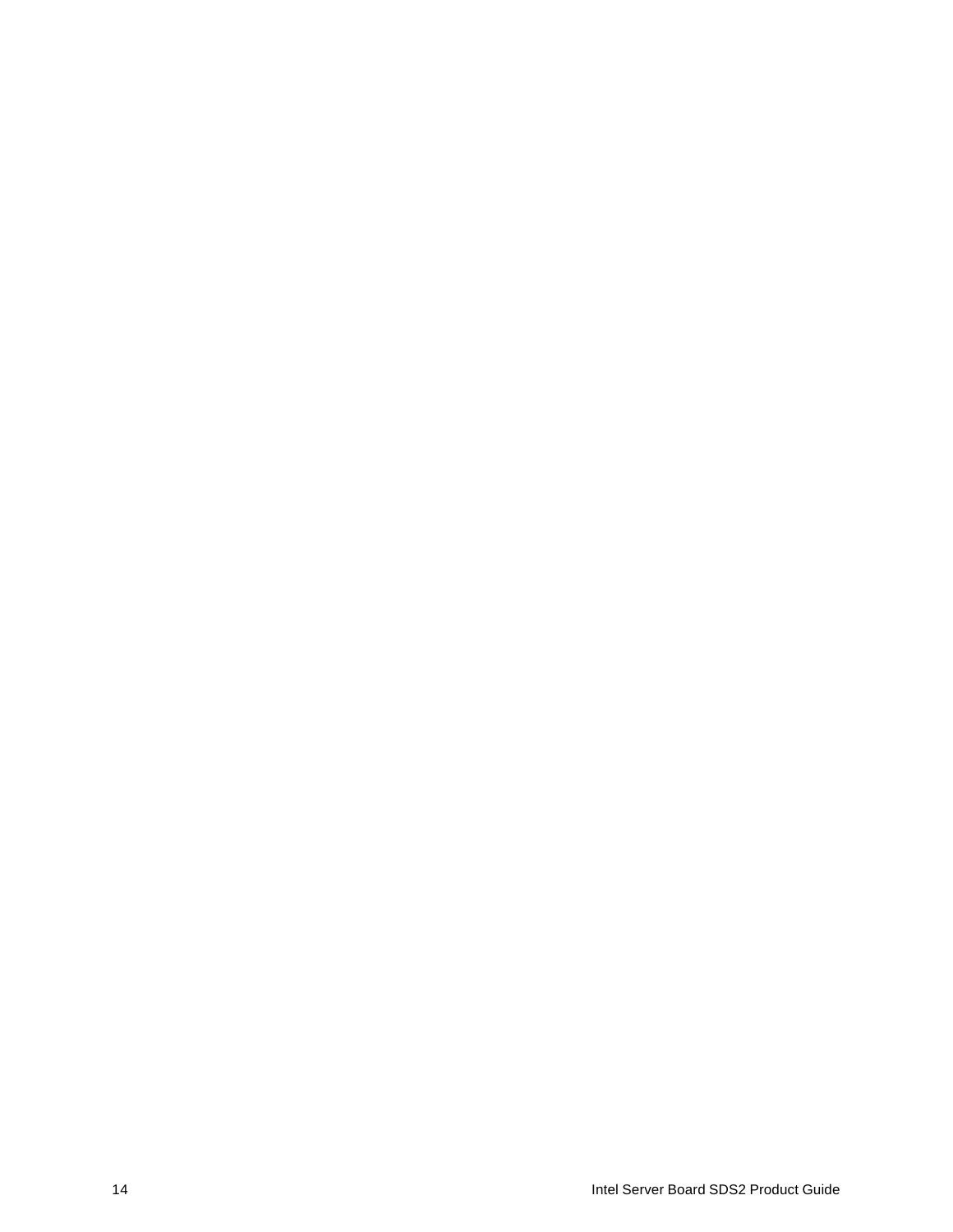# **Tools and Supplies Needed**

- Phillips<sup>†</sup> (cross head) screwdriver (#1 bit and #2 bit)
- Flat blade screwdriver
- Needle nosed pliers
- Antistatic wrist strap and conductive foam pad (recommended)

# **Before You Begin**

### **Emissions Disclaimer**

To ensure EMC compliance with your local regional rules and regulations, the final configuration of your end system product may require additional EMC compliance testing. For more information please contact your local Intel Representative.

See "Regulatory and Integration Information" on page 85 for product Safety and EMC regulatory compliance information. This is an FCC Class A device. Integration of it into a Class B chassis does not result in a Class B device.

## **Safety Cautions**

## *L* CAUTIONS

**Electrostatic discharge (ESD) & ESD protection:** ESD can damage disk drives, boards, and other parts. We recommend that you perform all procedures in this chapter only at an ESD workstation. If one is not available, provide some ESD protection by wearing an antistatic wrist strap attached to chassis ground—any unpainted metal surface—on your server when handling parts.

**ESD and handling boards:** Always handle boards carefully. They can be extremely sensitive to ESD. Hold boards only by their edges. After removing a board from its protective wrapper or from the server, place the board component side up on a grounded, static free surface. Use a conductive foam pad if available but not the board wrapper. Do not slide board over any surface.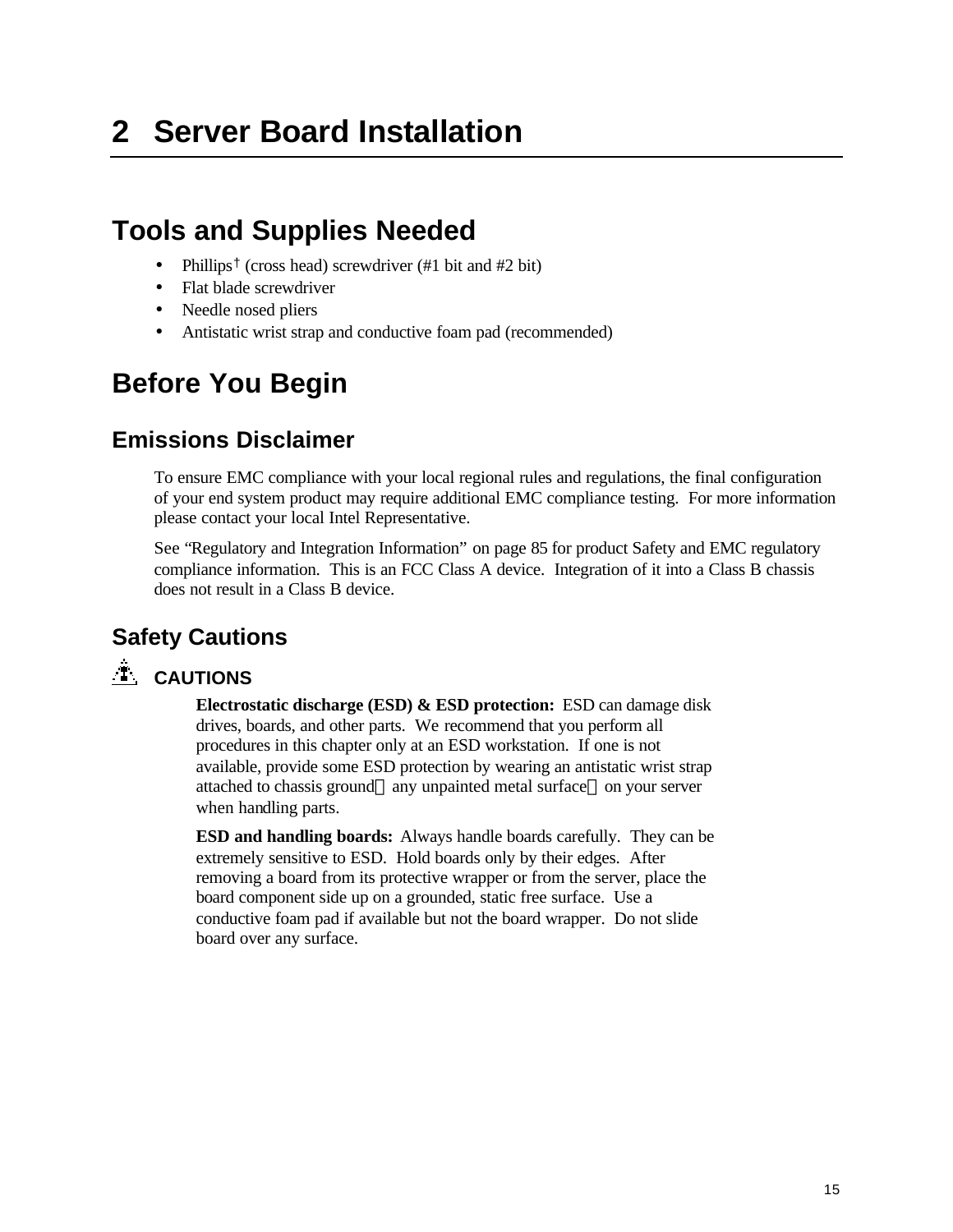# **Safety and Regulatory Compliance**

See "Regulatory and Integration Information" on page 85 for product Safety and EMC regulatory compliance information.

*Intended uses*: This product was evaluated for use in servers that will be installed in offices, computer rooms, and similar locations. Other uses require further evaluation.

*EMC testing*: Before computer integration, make sure that the chassis, power supply, and other modules have passed EMC testing using a server board with a microprocessor from the same family (or higher) and operating at the same (or higher) speed as the microprocessor used on this server board.

*Server board diagram label provided*: Place the label inside the chassis in an easy-to-see location, preferably oriented similarly to the server board.

## **Minimum Hardware Requirements**

To avoid integration difficulties and possible board damage, your system must meet the following minimum requirements. For a list of qualified memory and chassis components see:

*http://support.intel.com/support/motherboards/server/SDS2*

#### **Processor**

Minimum of one 1.0 GHz Intel Pentium III processor with 256 cache support. For a complete list of supported processors, see:

*http://support.intel.com/support/motherboards/server/SDS2*

#### **Memory**

Minimum of two identical 3.3 V, ECC, PC/133 compliant, registered SDRAM, 168-pin gold DIMMs. Minimum size: 64 MB. DIMMs must be populated in identical pairs.

#### **Power Supply**

Minimum of 275 W with 1.2 A +5 V standby current (in order to support Wake On LAN<sup>†</sup> (WOL)) and 12+ V CPU power support [ATX]. You must provide standby current, or the board will not boot.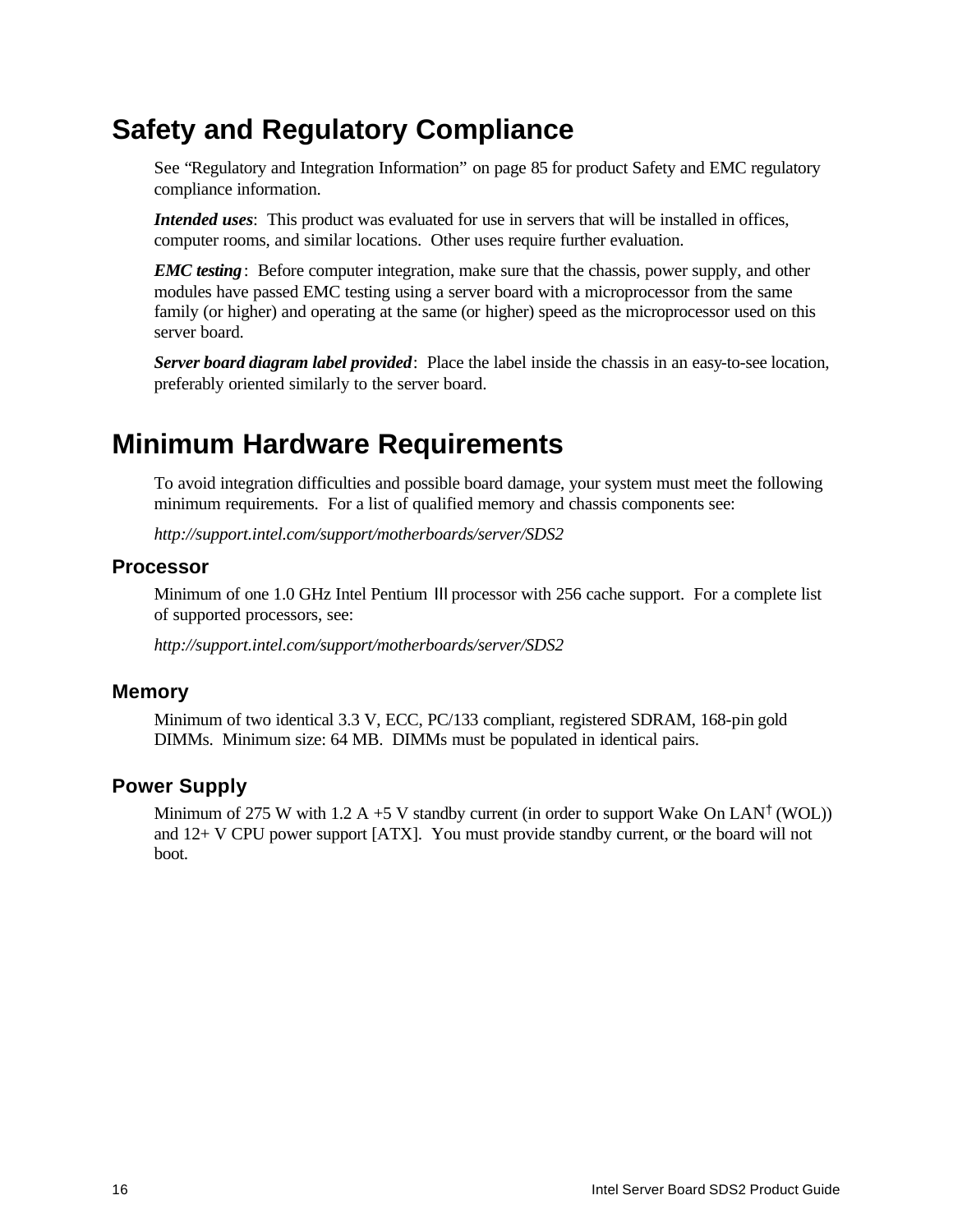# **Installation Notes**

#### **Installation Process Quick Reference**

| <b>Step</b>                                | Where the information is located   |
|--------------------------------------------|------------------------------------|
| Install the primary processor              | This guide                         |
| Install the secondary processor (optional) | This guide                         |
| Install memory                             | This guide                         |
| Remove the access cover                    | Your chassis manual                |
| Install the I/O shield                     | This guide                         |
| Rearrange the standoffs                    | This guide                         |
| Install the server board                   | This guide                         |
| Connect cables to the server board         | This guide and your chassis manual |
| Finish setting up your chassis             | Your chass is manual               |

# **Installation Procedures**

### **Installing the I/O Gasket and Shield**

/ **NOTE**

An ATX 2.03-compliant I/O shield is provided with the server board. The shield is required by Electromagnetic Interference (EMI) regulations to minimize EMI. If the shield does not fit the chassis, obtain a properly sized shield from the chassis supplier.

The shield fits the rectangular opening in the back of a chassis. The shield has cutouts that match the I/O ports. Install the shield from inside the chassis.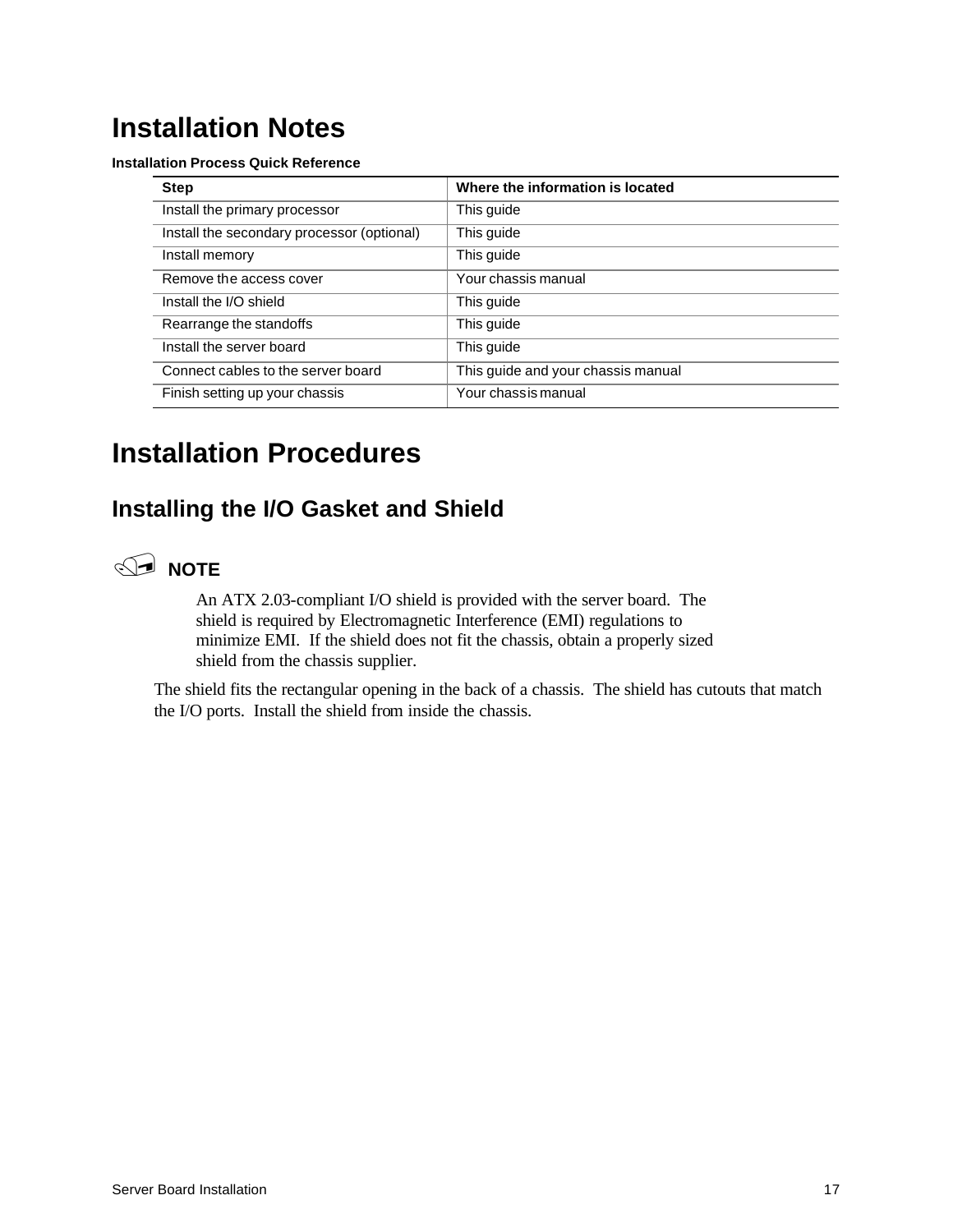#### **Attaching the Gasket to the I/O Shield**

- 1. Remove the two backing strips from the gasket.
- 2. Press the gasket onto the inside face of the I/O shield as show.



**Figure 3. Attaching the Gasket to the I/O Shield**

### **Attaching the Label to the I/O Shield**

- 1. Remove the backing from the label included with your server board.
- 2. Press the label onto the outside face of the I/O shield.



**Figure 4. Attaching the Label to the I/O Shield**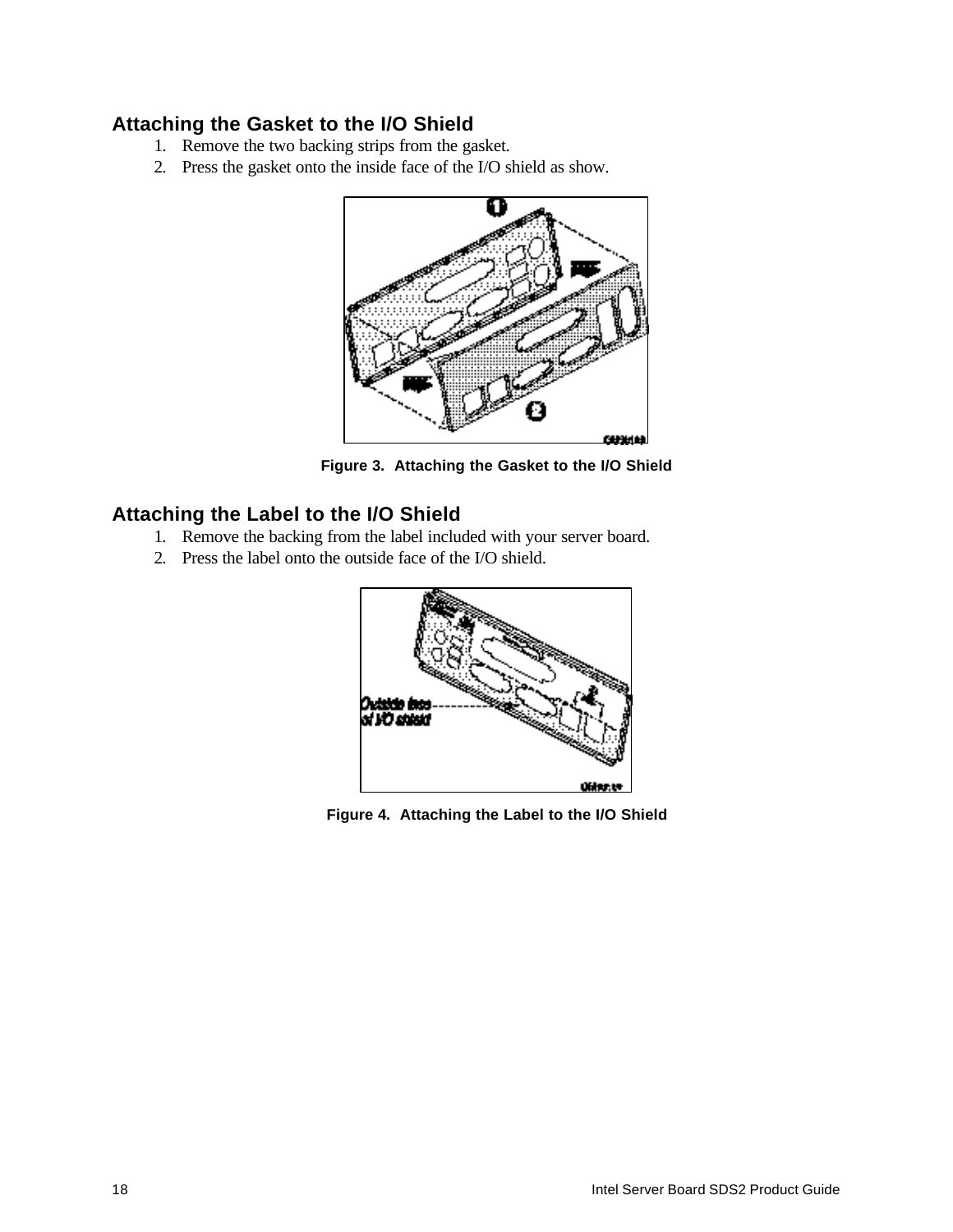### **Installing the I/O Shield**

- 1. Position one edge so that the dotted groove is outside the chassis wall, and the lip of the shield rests on the inner chassis wall.
- 2. Hold the shield in place, and push it into the opening until it is seated. Make sure the I/O shield snaps into place all the way around.



**Figure 5. Installing the I/O Shield**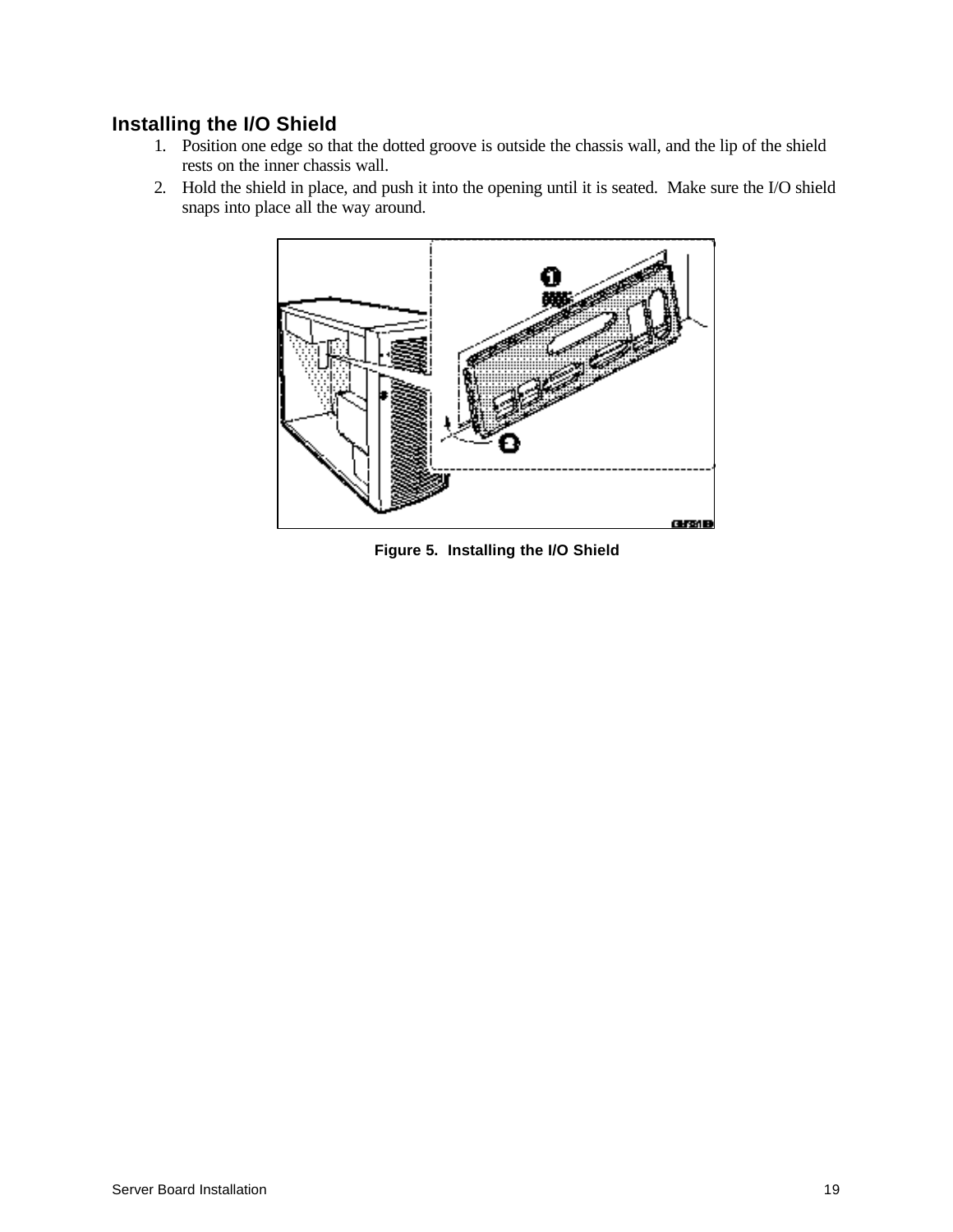### **Installing the Processor(s)**

# **E** CAUTIONS

If only one processor is to be used, it must be installed in the Primary Processor Socket (CPU1) and a Terminator must be installed in the Secondary Processor Socket (CPU2).

If you are adding a second processor to your system, you must verify that the second processor is identical to the first Intel Pentium III, same voltage and speed.

This server board has "zero-insertion-force" sockets. If processor does not drop easily into socket holes, make sure the lever is in the full-upright position.

- 1. Observe the safety and ESD precautions at the beginning of this chapter and the additional precautions given here.
- 2. When installing the primary processor, lift the locking bar on the processor socket (CPU1) as shown. If adding a second processor, lift the locking bar on the secondary processor socket (CPU2), and repeat steps 3 through 7 after installing the primary processor.



**Figure 6. Lifting the Locking Bar**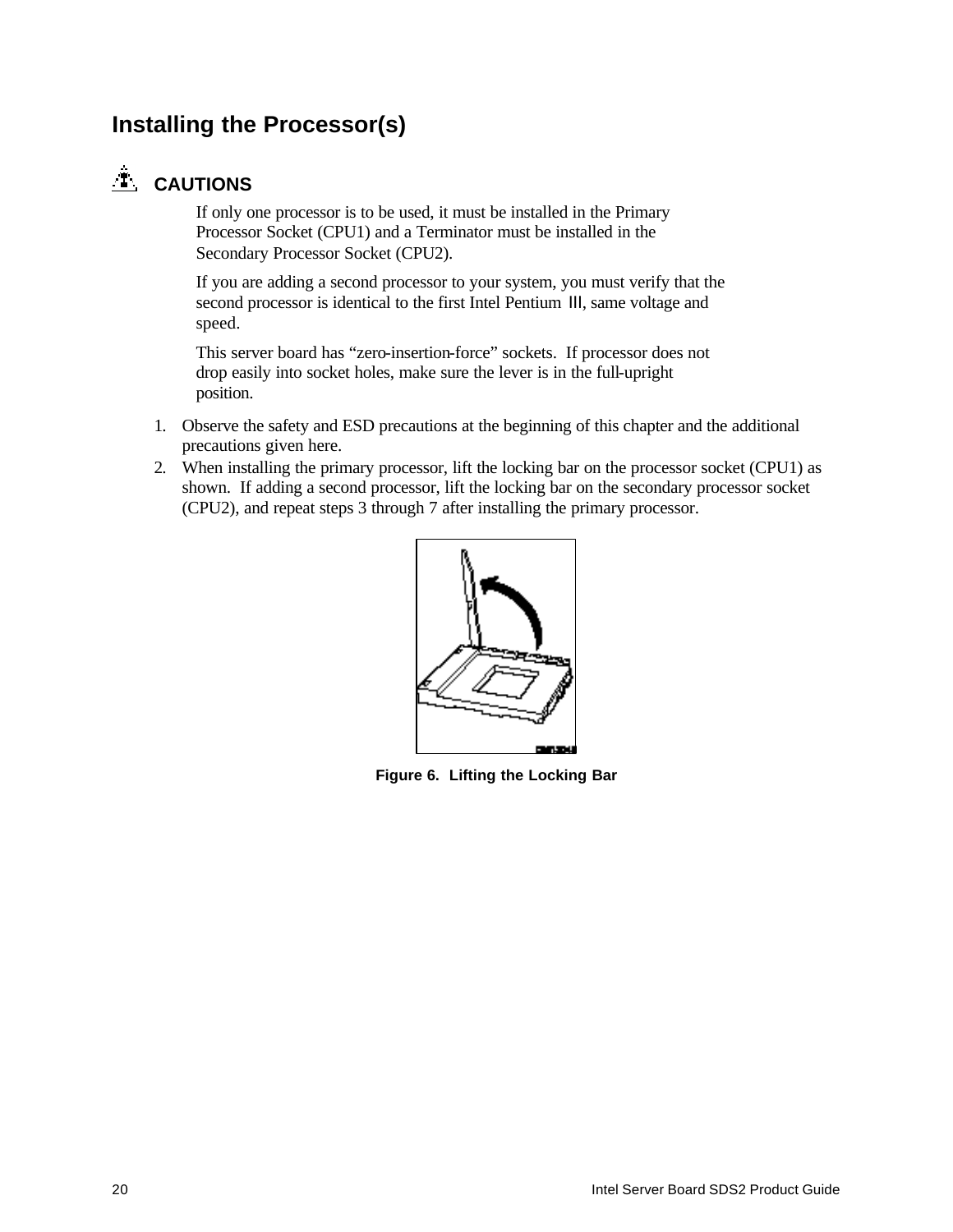3. Align the pins of the processor with the socket as shown in Figure 5, and insert the processor into the socket. Lower the locking bar completely.



**Figure 7. Inserting the Processor**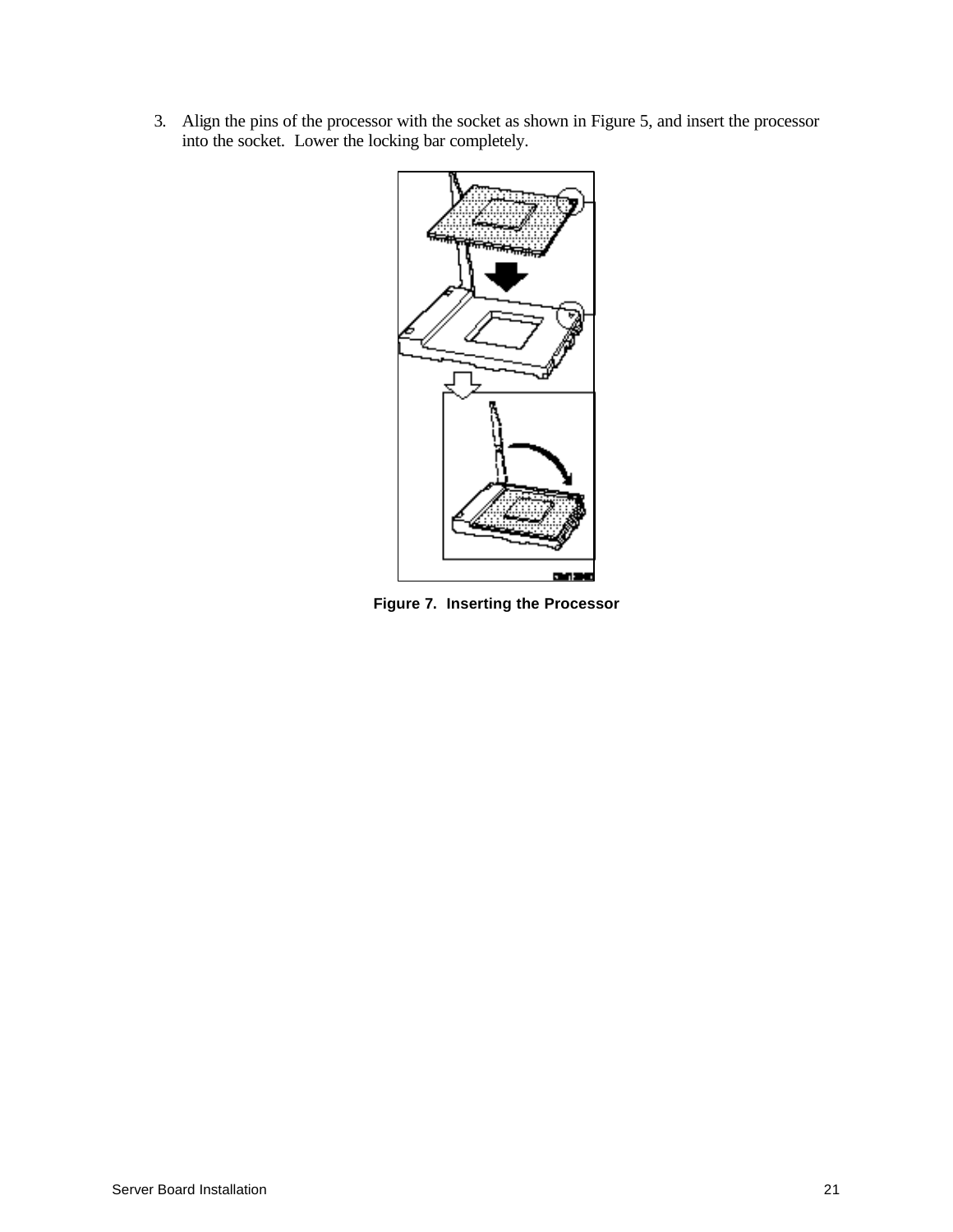4. Before inserting the retention clip into the heat sink slot, make sure the plastic pin (see **1** below) is aligned with the heat sink notch (see **2** below). Align the notched side of the heat sink (see **2** below) with the edge of the socket containing the "PG370" designation (see **3** below) and place onto the processor as shown.



**Figure 8. Attaching the Heat Sink and Retention Clip**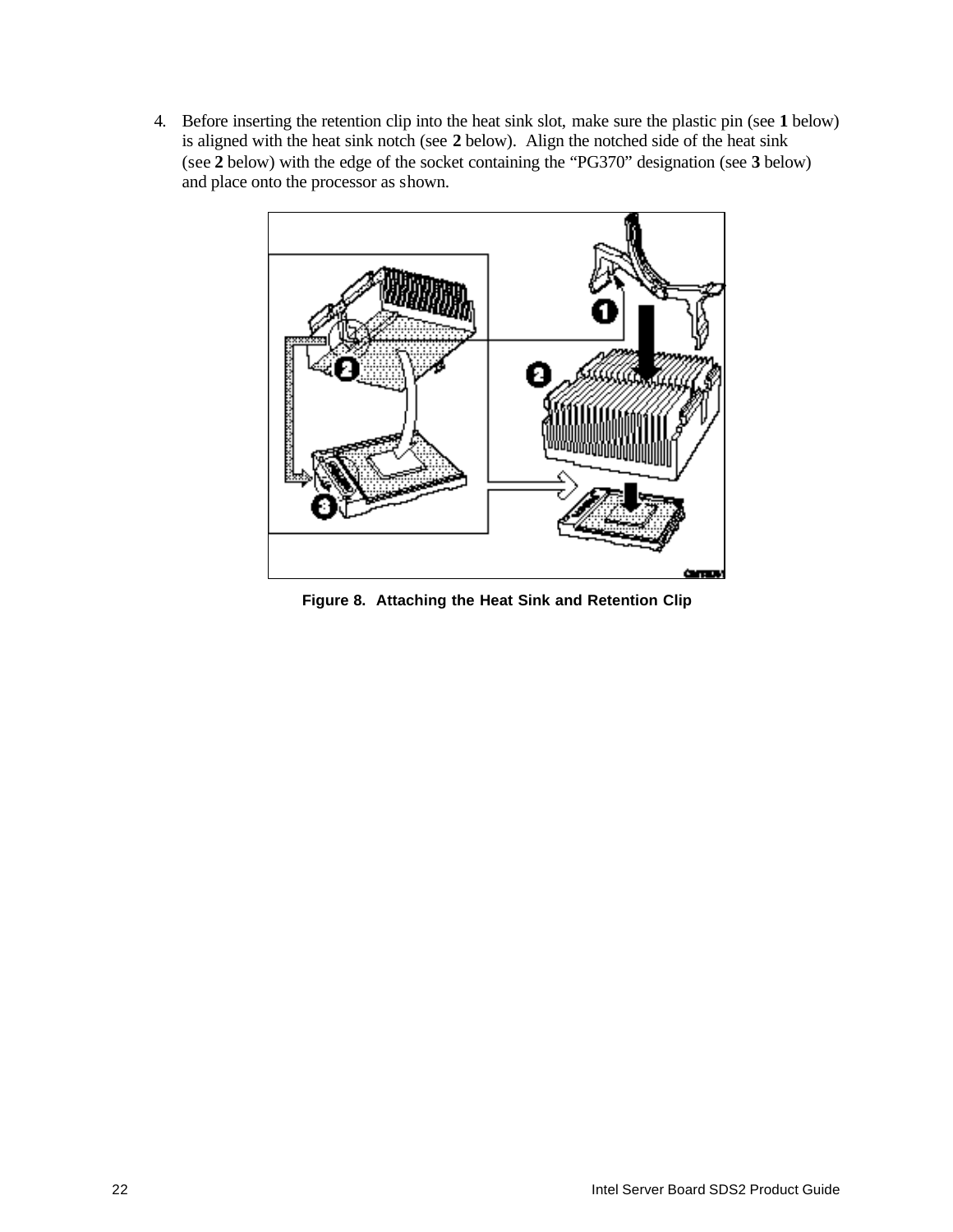5. Close the heat sink retention clip as shown. Use slow, constant pressure to close the retention clip lever.



**Figure 9. Locking the Heat Sink Retention Clip**

6. Attach the fan heat sink clip to the processor socket as shown.



**Figure 10. Attaching the Heat Sink Fan**

7. Connect the processor fan cable(s) to the correct connector in the "Making Connections to the Server Board" section below.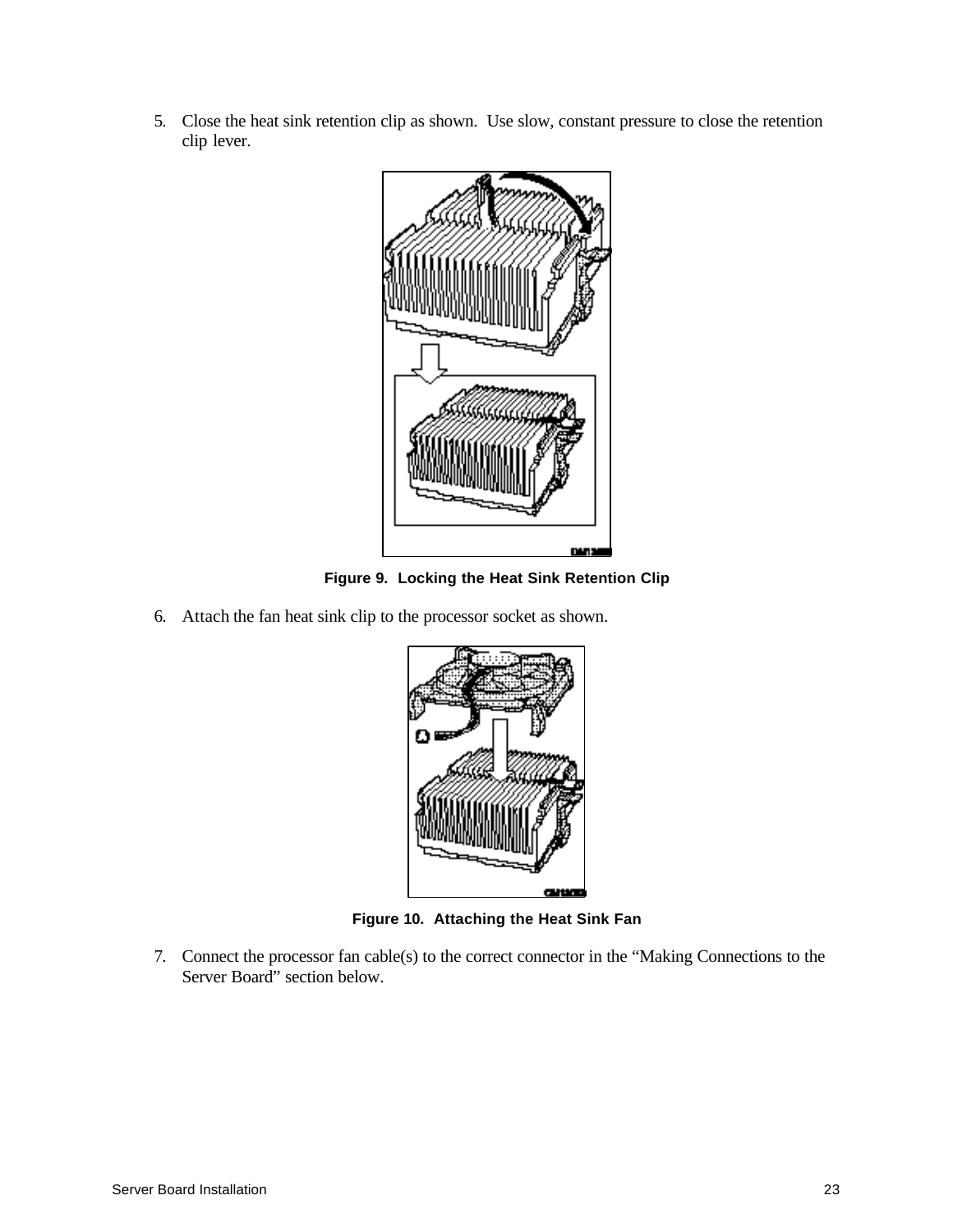### **Installing a Terminator**

If only one processor is to be installed, a terminator must be installed in Secondary Processor Socket (CPU 2).

- 1. Align the corner mark on the terminator with the handle side of the processor socket.
- 2. Close and latch the socket lever.



**Figure 11. Installing a Terminator**

#### / **NOTE**

It is not necessary to install a heat sink on the processor terminator.

### **Installing Memory**

The SDS2 Server Board contains six 168-pin DIMMs. Memory is partitioned as three banks. DIMMs must be populated in identical pairs.

The SDS2 server board supports up to six 3.3-V, registered ECC SDRAM DIMMs that are compliant with the JEDEC PC133 specification. A wide range of DIMM sizes are supported, including 64 MB, 128 MB, 256 MB, 512 MB, and 1 GB DIMMs. The minimum supported memory configuration is 128 MB, using two identical 64 MB DIMMs. The maximum configurable memory size is 6 GB using six 1 GB DIMMs.

The SDRAM interface runs at the same frequency as the processor bus. The memory controller supports 2-way interleaved SDRAM, memory scrubbing, single bit error correction and multiple bit error detection. Memory can be implemented with either single -sided (one row) or double -sided (two row) DIMMs.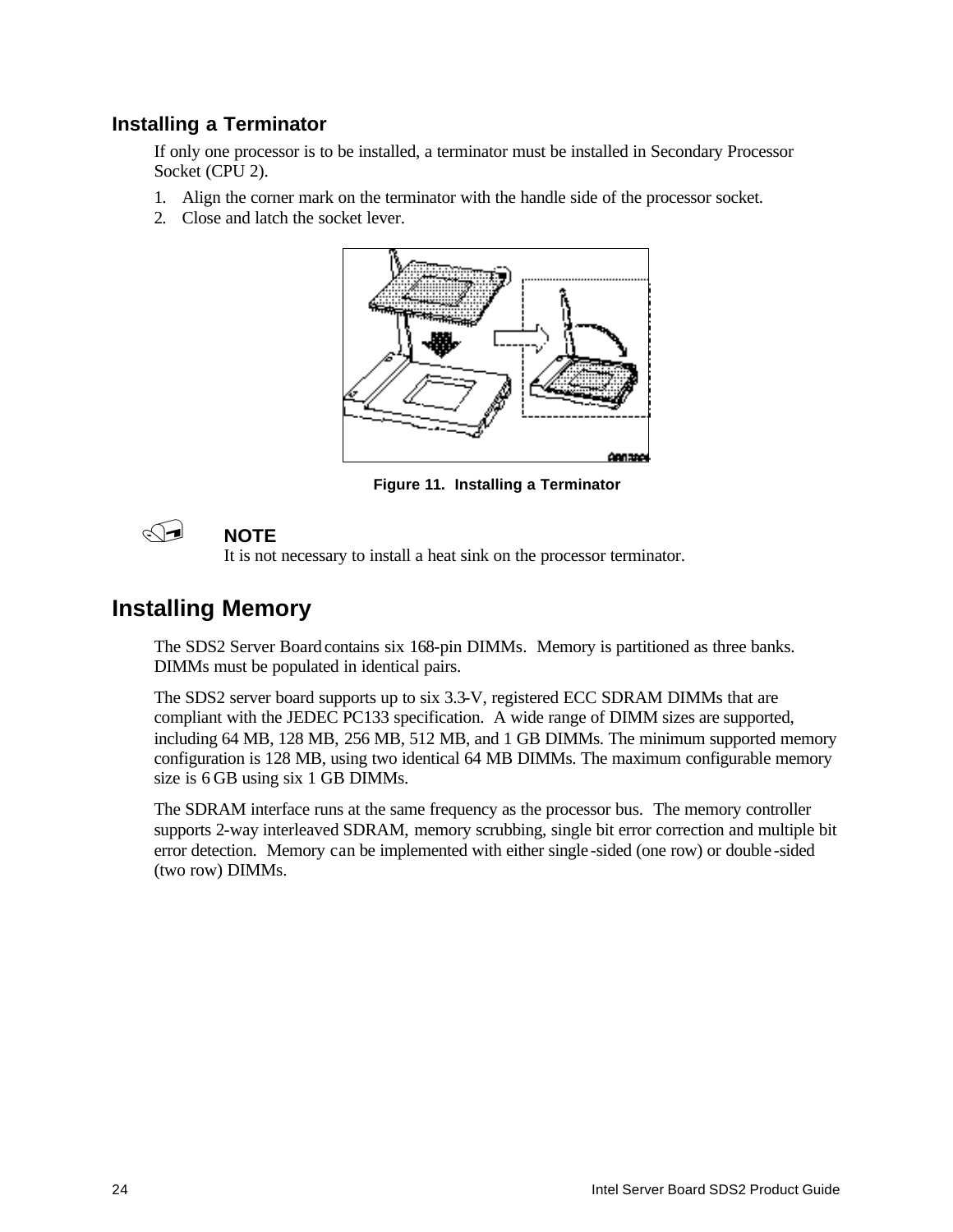

Use DIMMs that have been tested for compatibility with the server board. Contact your sales representative or dealer for a current list of approved memory modules. Check the Intel Customer Support website for the latest tested memory list:

*http://support.intel.com/support/motherboards/server/SDS2*

- 1. Open both DIMM socket levers
- 2. Insert DIMM making sure the connector edge of the DIMM aligns correctly with the slot.
- 3. Check that socket levers are securely latched. DIMMs must be populated in identical pairs.



**Figure 12. Installing Memory**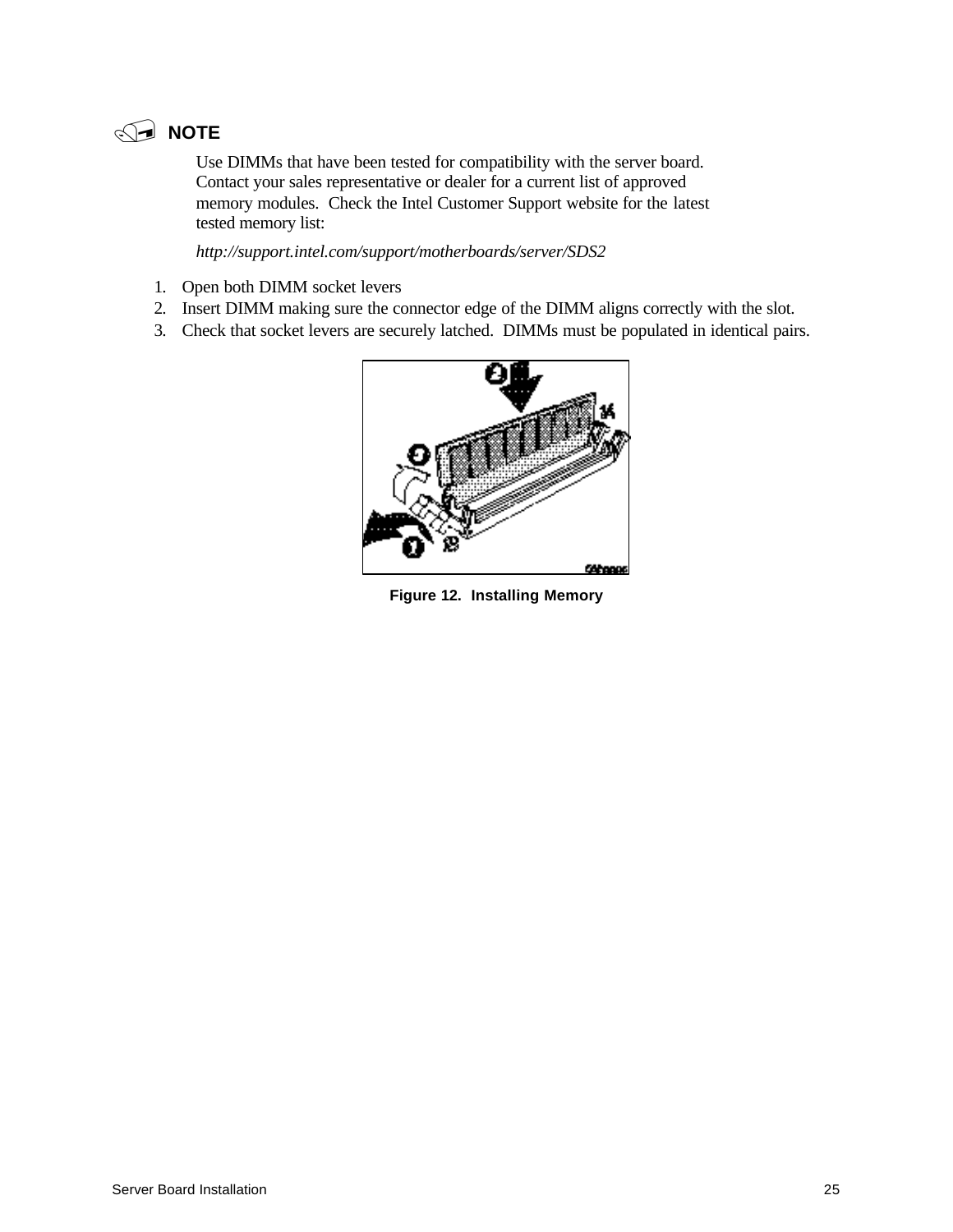## **Configuring Chassis Standoffs**

If your chassis does not have standoffs placed as shown below, you must rearrange them so they match the holes in the server board. Failure to properly rearrange the metal standoffs may cause the server board to malfunction and may permanently damage it. Your chassis may be different from the illustration.

For the Intel SC5100 chassis:

1. Install standoffs in positions 7 and 17. Standoff numbering in other chassis may be different. Standoffs are included with your chassis.



**Figure 13. Configuring Chassis Standoffs**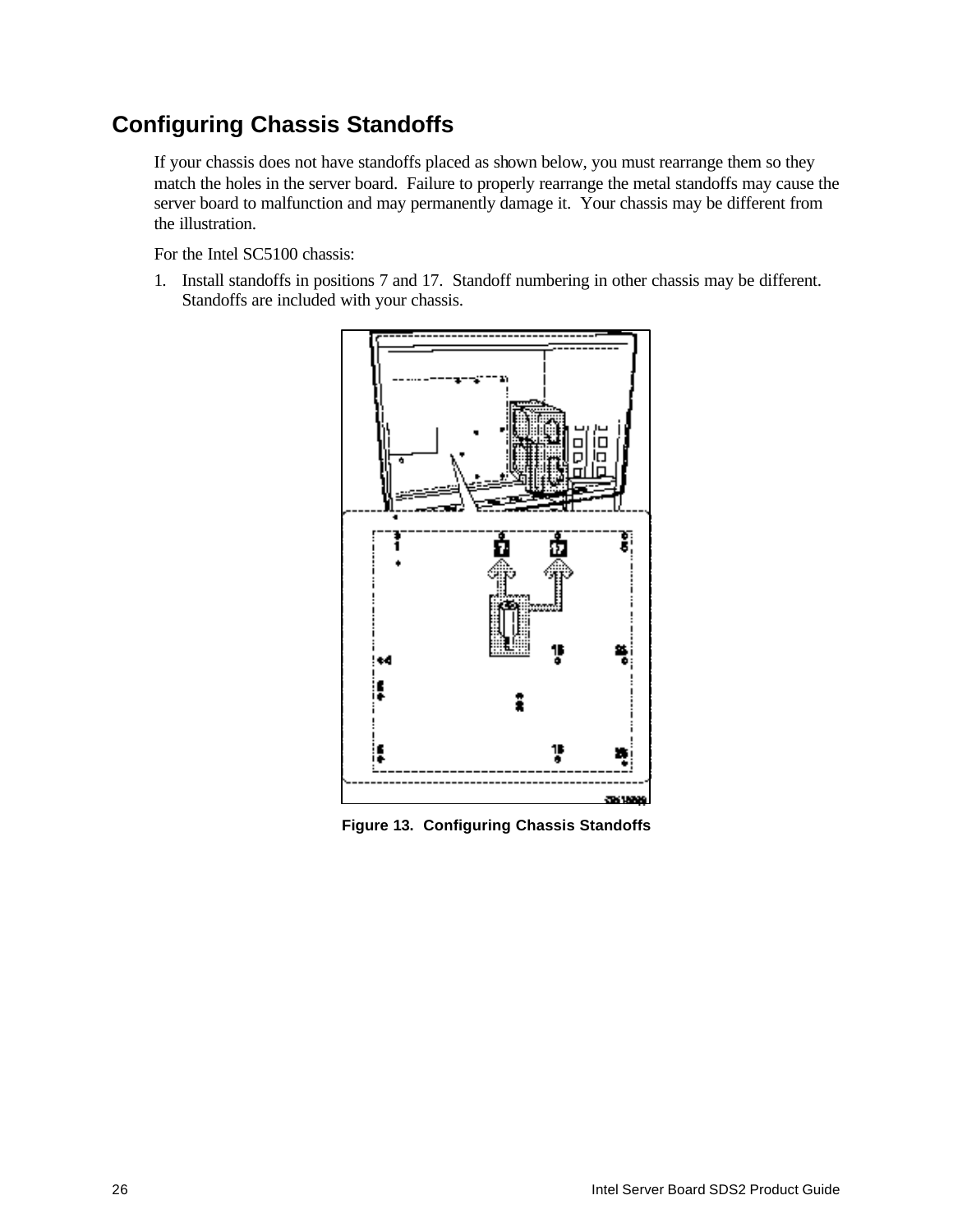## **Installing the Server Board**

- 1. Place the board into the chassis, making sure that the back panel I/O shield openings and chassis standoffs align correctly.
- 2. Attach the board with the screws included with your chassis.



**Figure 14. Placing the Server Board in the Chassis**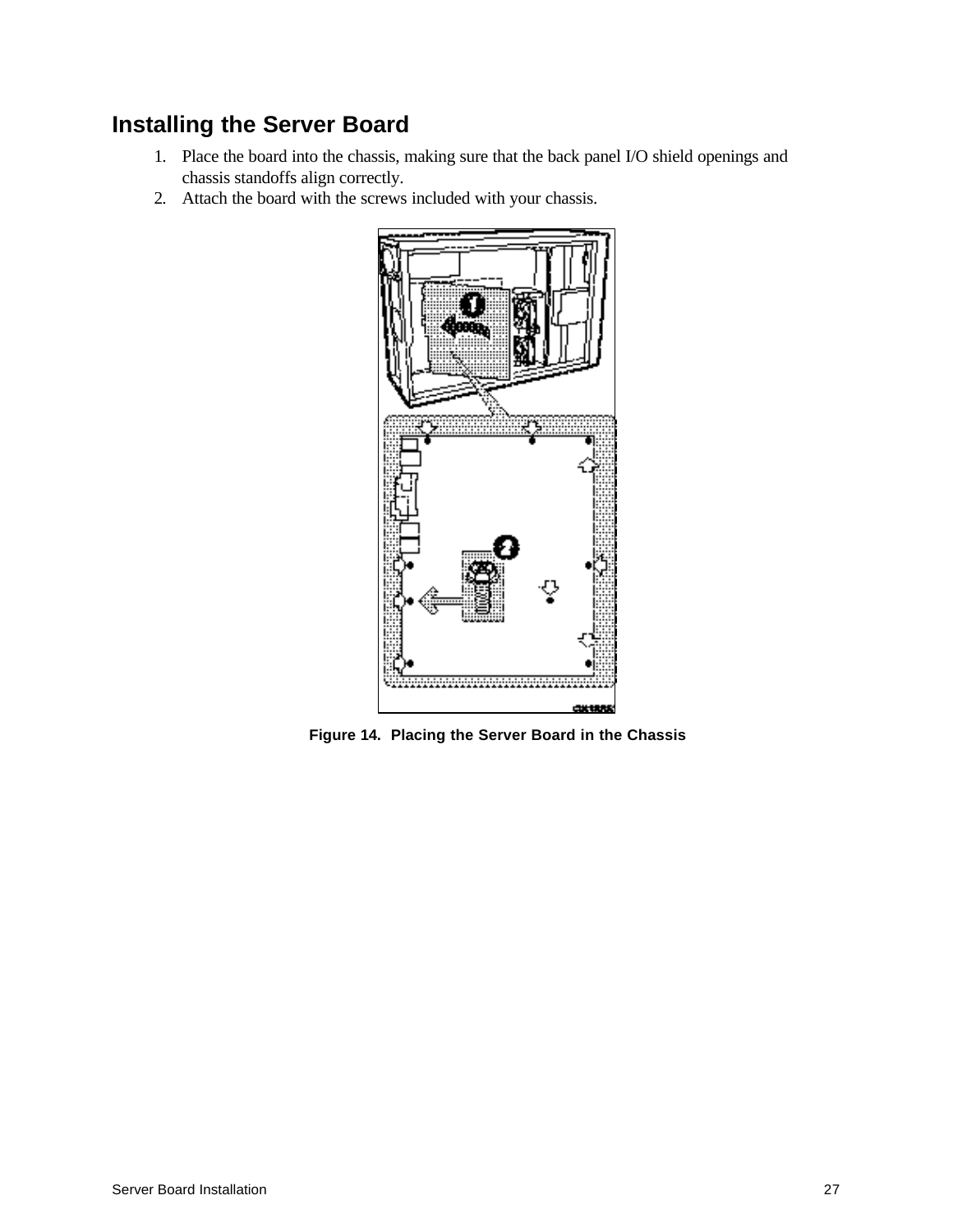## **Making Connections to the Server Board**



**Figure 15. Making Connections to the Server Board**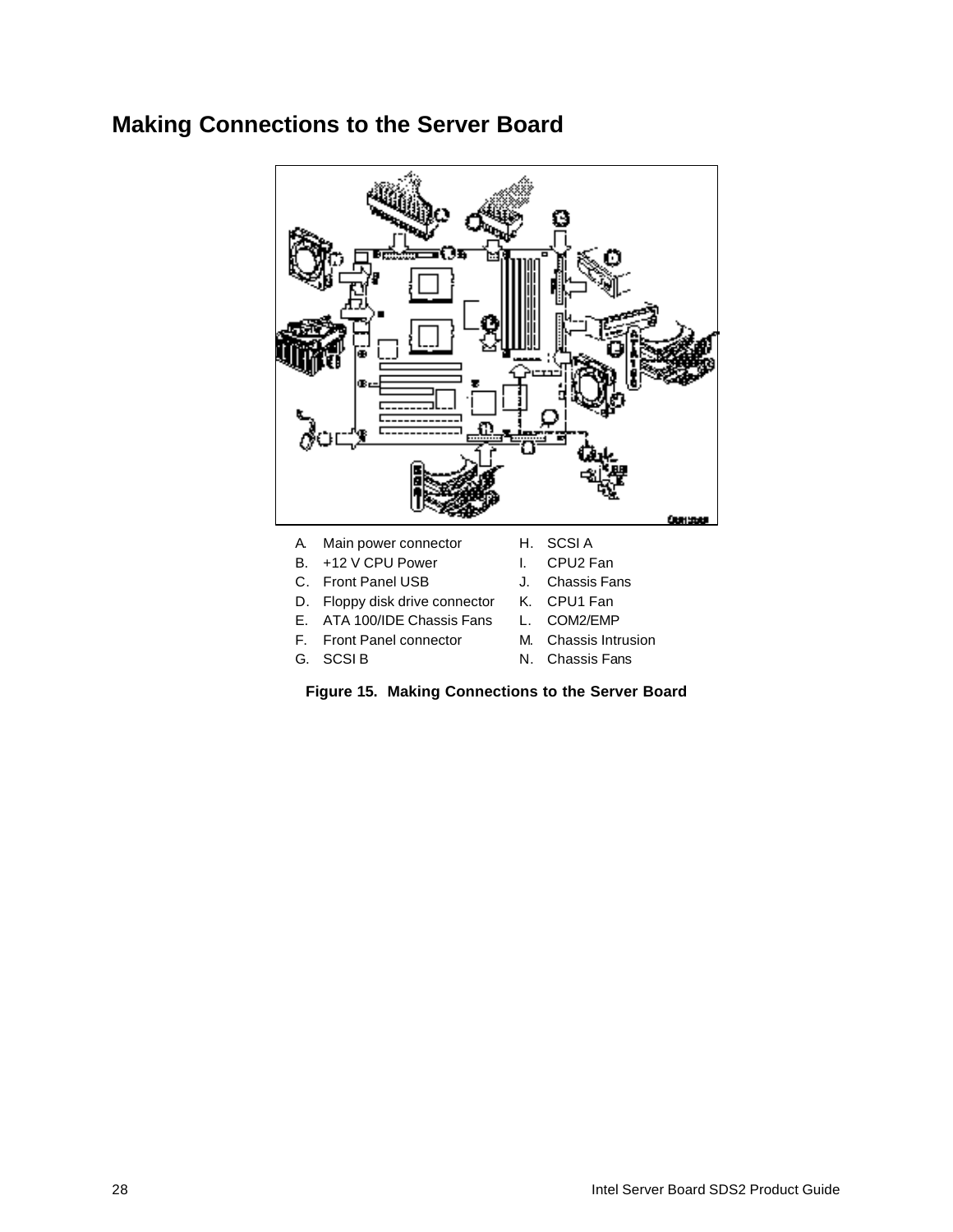### **Cable Routing**

To ensure proper air flow within the chassis, follow the cable routing guidelines below.

### **IDE or SCSI Cables**

Cables that connect to devices in the lower device bays should be routed around the epac as shown below.

- 1. Route cables as shown.
- 2. Replace the top half of the epac.



**Figure 16. Routing Cables**

### **Floppy and Front Panel USB Cables**

Route the floppy drive cable as shown.



**Figure 17. Routing the Floppy and USB Cables**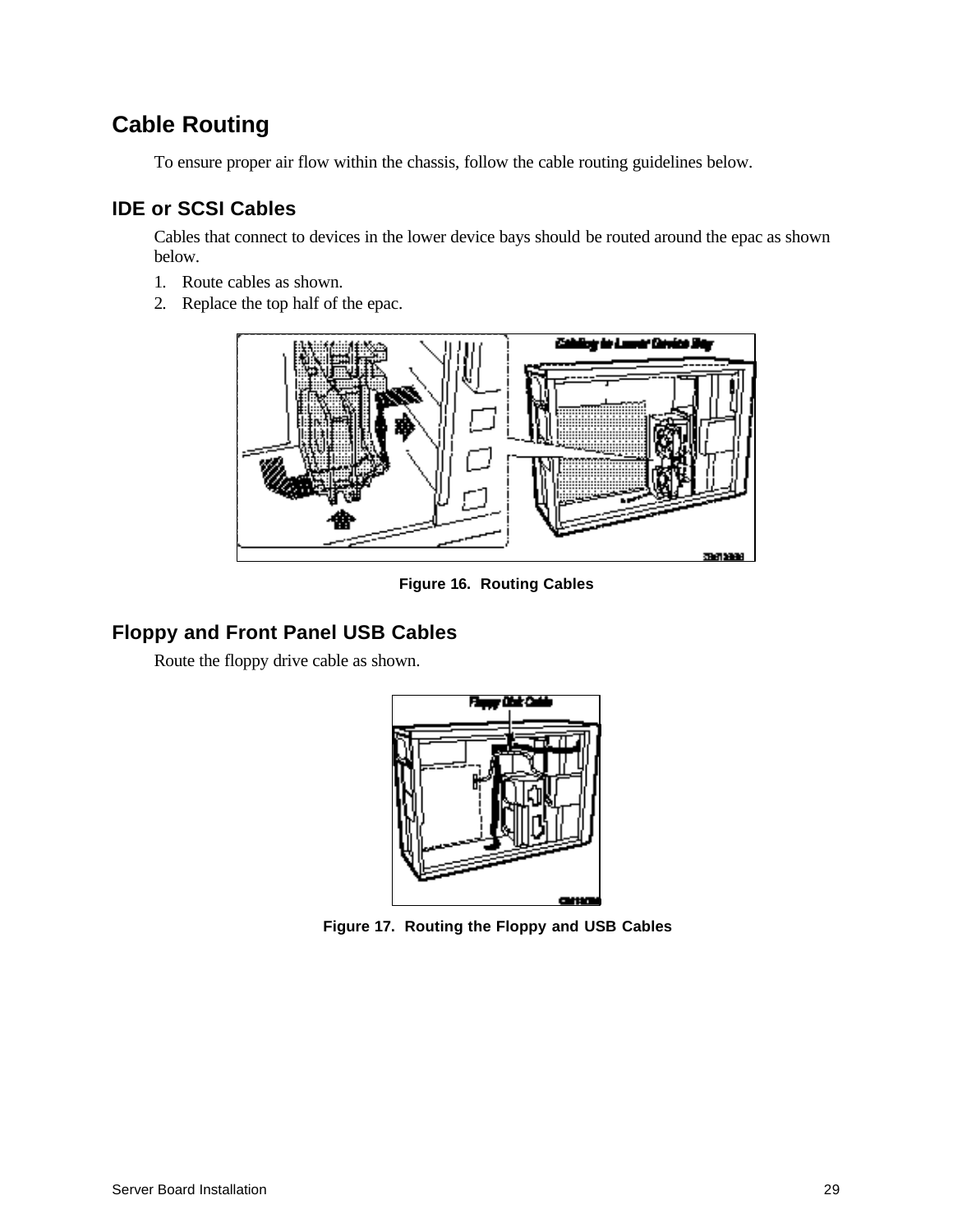### **Installing the COM2 Cable**

For the Intel® SC5100 chassis, you can connect the COM2 serial port cable to either the front or back panels. Connecting it to the back panel is illustrated below.

- 1. Install the COM2 cable by inserting it into the chassis back panel cutout and attaching it as shown.
- 2. Attach the other end of the COM2 connector located on your server board between the CPU2 Processor socket and the DIMMs. See "Making Connections to the Server Board" on page 28 for the exact COM2 connector location.



**Figure 18. Installing the COM2 Cable**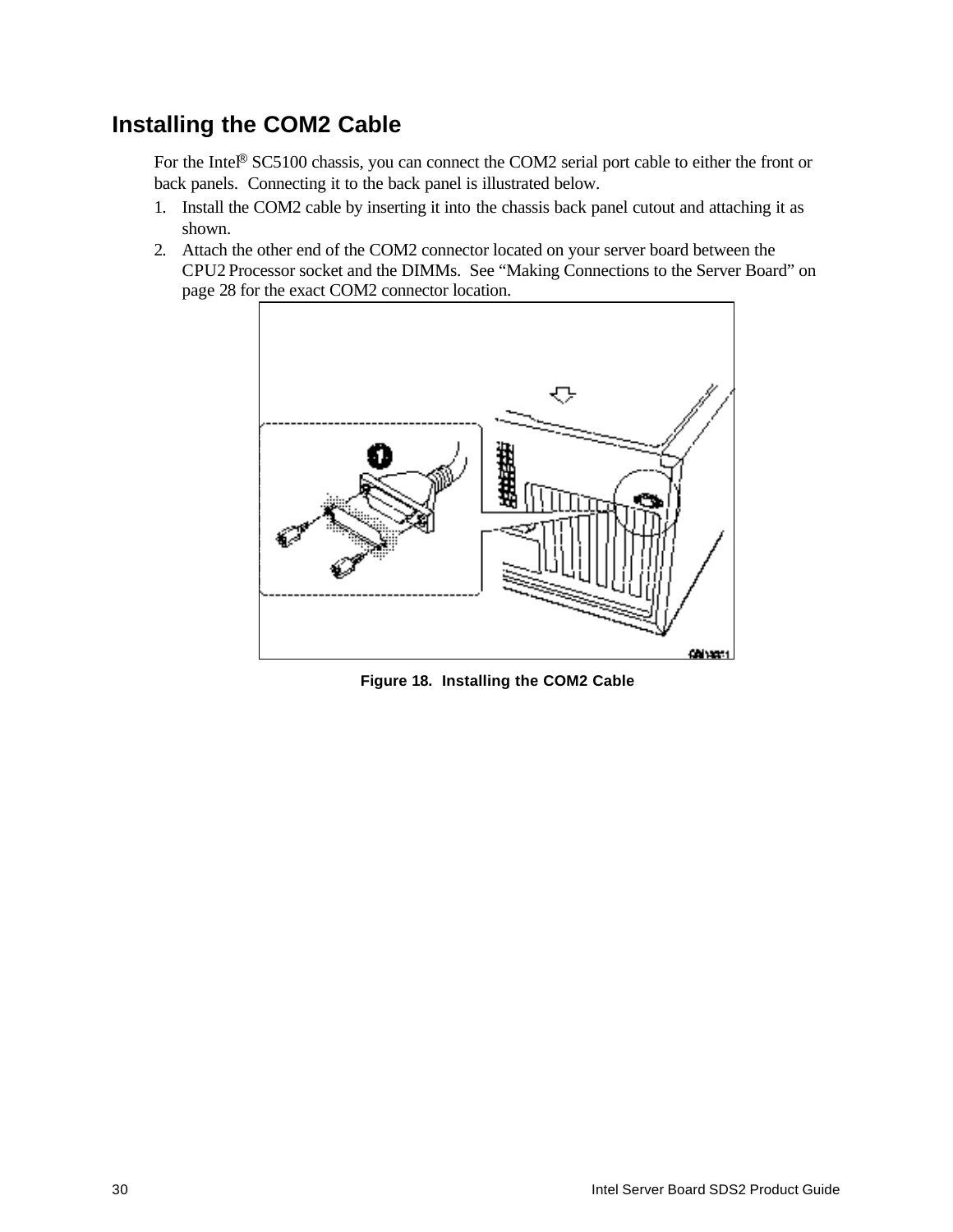# **Finishing Up**

# **A** WARNING

**An electrical shock hazard exists if the chassis cover is not replaced before connecting the chassis AC power.**

- 1. Install the chassis cover according to the instructions for your chassis.
- 2. See your chassis documentation to complete rack or pedestal installation.
- 3. Connect the keyboard, mouse and monitor cables to the back panel.
- 4. Connect the power cable to the back panel and to an AC outlet.



**Figure 19. Making Back Panel Connections**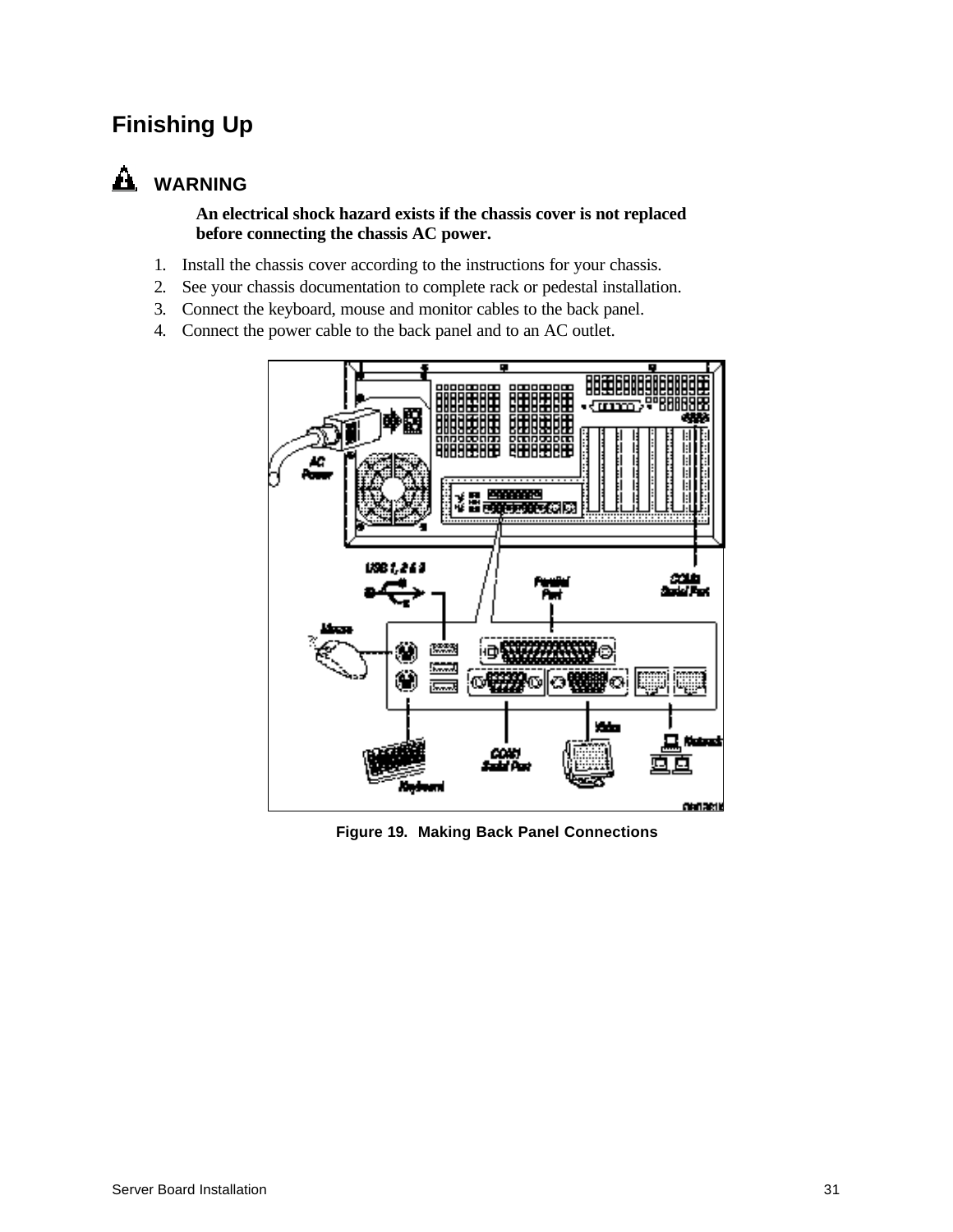# **Getting Started with Intel**® **Server Management (Optional)**

Intel Server Control and the hard drive Service Partition provide real-time monitoring and alerting for your SDS2 server hardware, emergency remote management, and remote server setup. Intel Server Control is implemented by installing it within client-server architecture.

The Service Partition provides you with the ability to remotely access a local partition on the server and to identify and diagnose server health issues. Remote access is provided through either a modem or network connection.

To get started with Intel Server Management, you install the Service Partition first, then the system's operating system, and finally Intel Server Control. The information here describes installation on a system running a Microsoft Windows operating system.

### **Installing the Service Partition**

Installing the Service Partition consists of three tasks:

- Preparing the server to boot from the CD-ROM drive
- Creating the Service Partition
- Formatting the Service Partition

### **Preparing the Server to Boot from the CD-ROM Drive**

- 1. Insert the *Intel Server Board SDS2 Resource CD* into the server's CD-ROM drive.
- 2. Restart the server.
- 3. Press <F2> at the prompt to enter the BIOS setup utility during the boot cycle.
- 4. Select **Boot Menu**.
- 5. In **Boot Device Priority**, press the <+> key to move ATAPI† CD-ROM device higher in priority than the system hard drive.
- 6. Press the <F10> key to save the settings. After pressing this key, the system resets and boots from the CD-ROM drive.

### **Creating the Service Partition**

- 1. From the CD-ROM menu, select **Utilities** and press the <Enter> key.
- 2. Select **Run Service Partition Administrator** and press the <Enter> key.
- 3. From the list of available items, select **Create Service Partition-first time** .
- 4. Follow the instructions that appear on the screen. These instructions prompt you to reboot the server. It will reboot from the CD-ROM.

### **Formatting the Service Partition**

- 1. After the system reboot, select the **Utilities** menu and press the <Enter> key.
- 2. Select **Run Service Partition Administrator** and press the <Enter> key.
- 3. Select **Format Service Partition and Install Software** .
- 4. Remove the System Resource CD from the CD-ROM drive and exit from the menu screen. You can now install the server's operating system.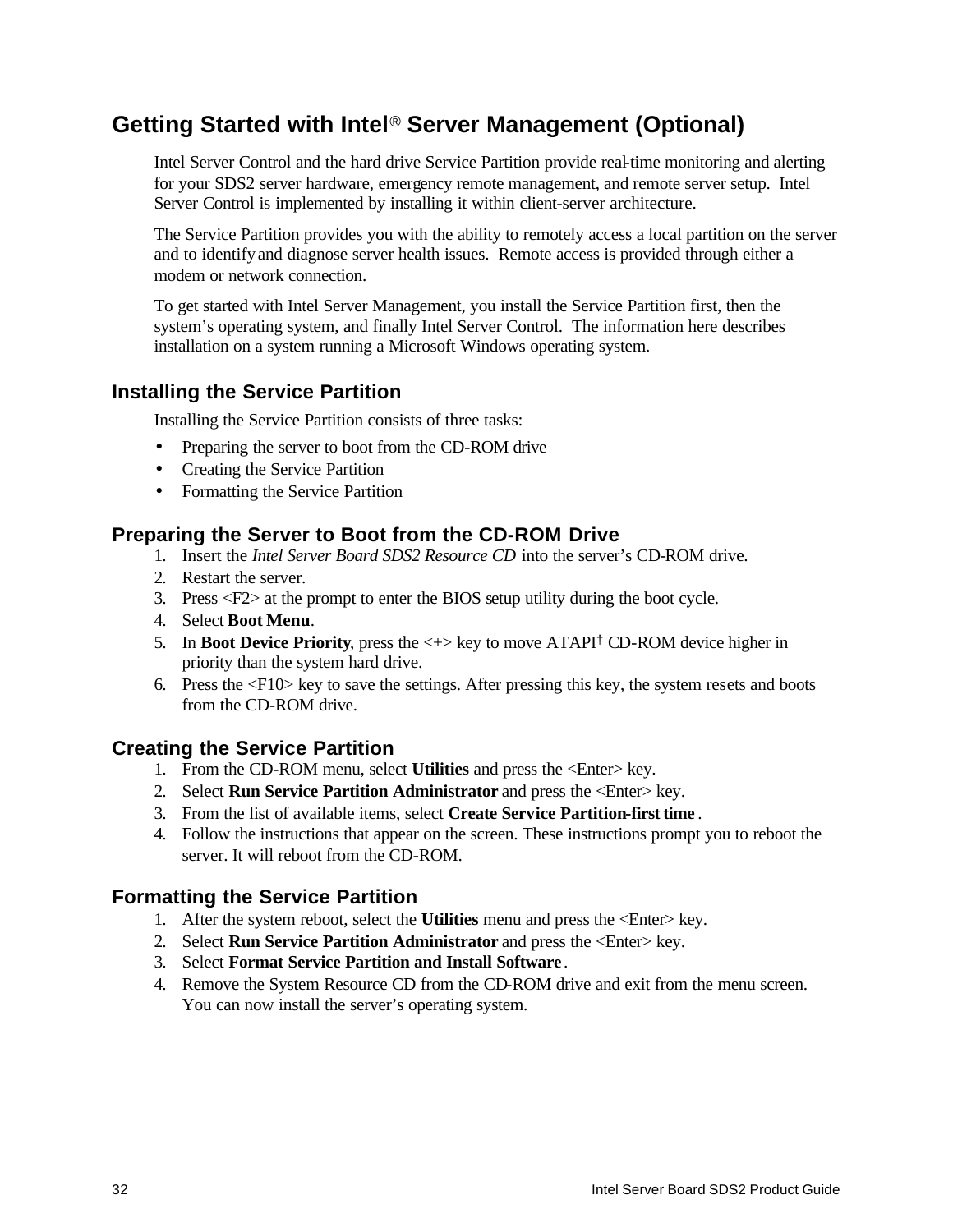### **Installing your operating system**

Install your operating system now.

### **Installing Intel**® **Server Control**

- 1. Insert the *Intel Server Board SDS2 Resource CD* into the system's CD-ROM drive and wait for the auto-launcher to display a start-up web page local to the System Resource CD.
- 2. From the start-up web page, open **server management** in the blue menu on the left side of the screen.
- 3. Open **make a selection** in the green box.
- 4. Choose to either view the *Intel Server Control Installation Guide* or to proceed with the software installation.
- 5. To continue with the installation, click on Intel Server Control and then on run installer. After clicking on run installer, follow the screen instructions.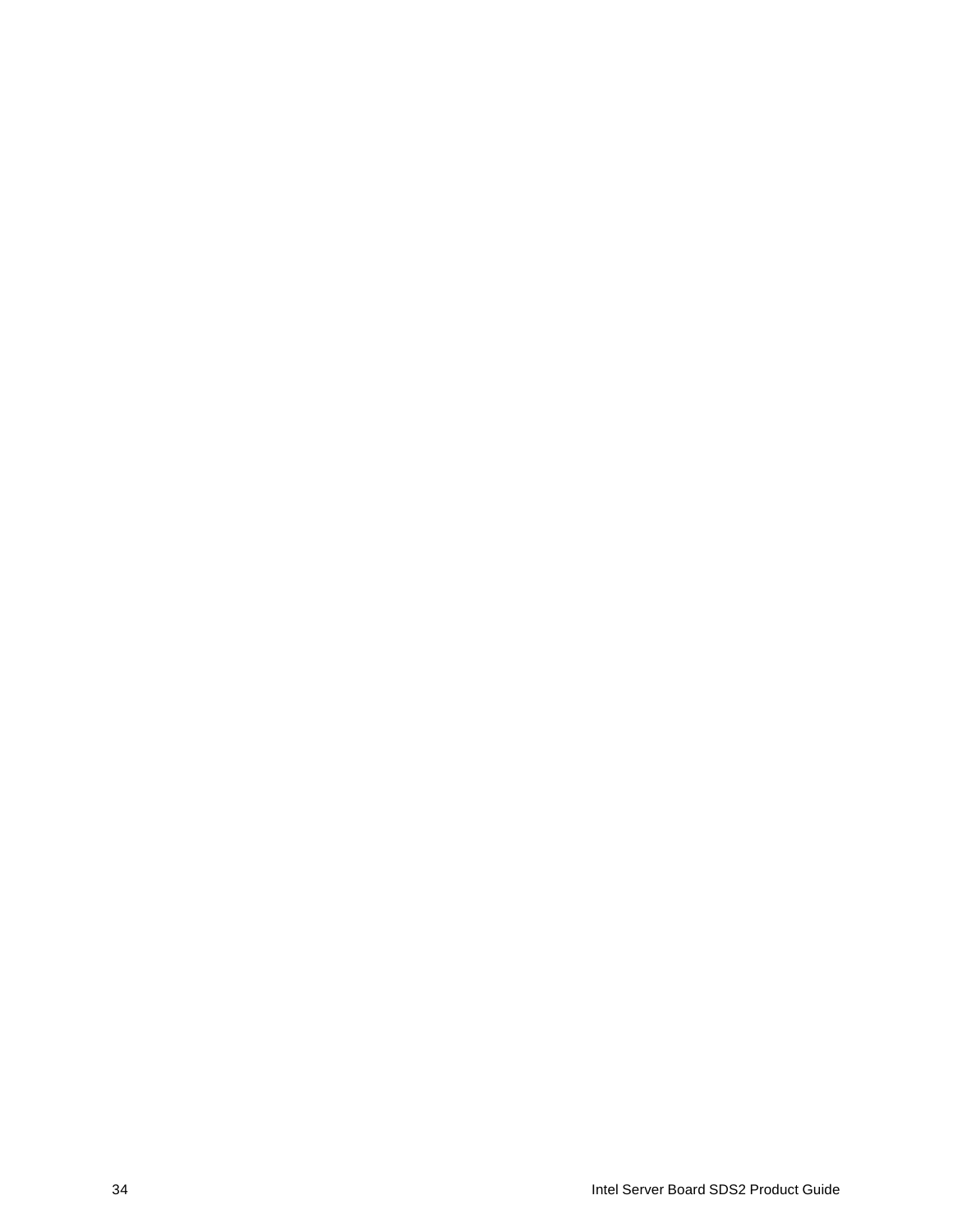# **Tools and Supplies Needed**

- Phillips (cross head) screwdriver (#1 bit and #2 bit)
- Jumper removal tool or needle nosed pliers
- Pen or pencil
- Antistatic wrist strap and conductive foam pad (recommended)

# **Cautions**

These warnings and cautions apply throughout this chapter. Only a technically qualified person should configure the server board.

# **E** CAUTIONS

**System power on/off:** The power button DOES NOT turn off the system AC power. To remove power from system, you must unplug the AC power cord from the wall outlet. Make sure the AC power cord is unplugged before you open the chassis, add, or remove any components.

**Hazardous conditions, devices & cables:** Hazardous electrical conditions may be present on power, telephone, and communication cables. Turn off the server and disconnect the power cord, telecommunications systems, networks, and modems attached to the server before opening it. Otherwise, personal injury or equipment damage can result.

**Electrostatic discharge (ESD) & ESD protection:** ESD can damage disk drives, boards, and other parts. We recommend that you perform all procedures in this chapter only at an ESD workstation. If one is not available, provide some ESD protection by wearing an antistatic wrist strap attached to chassis ground—any unpainted metal surface—on your server when handling parts.

**ESD and handling boards:** Always handle boards carefully. They can be extremely sensitive to ESD. Hold boards only by their edges. After removing a board from its protective wrapper or from the server, place the board component side up on a grounded, static free surface. Use a conductive foam pad if available but not the board wrapper. Do not slide board over any surface.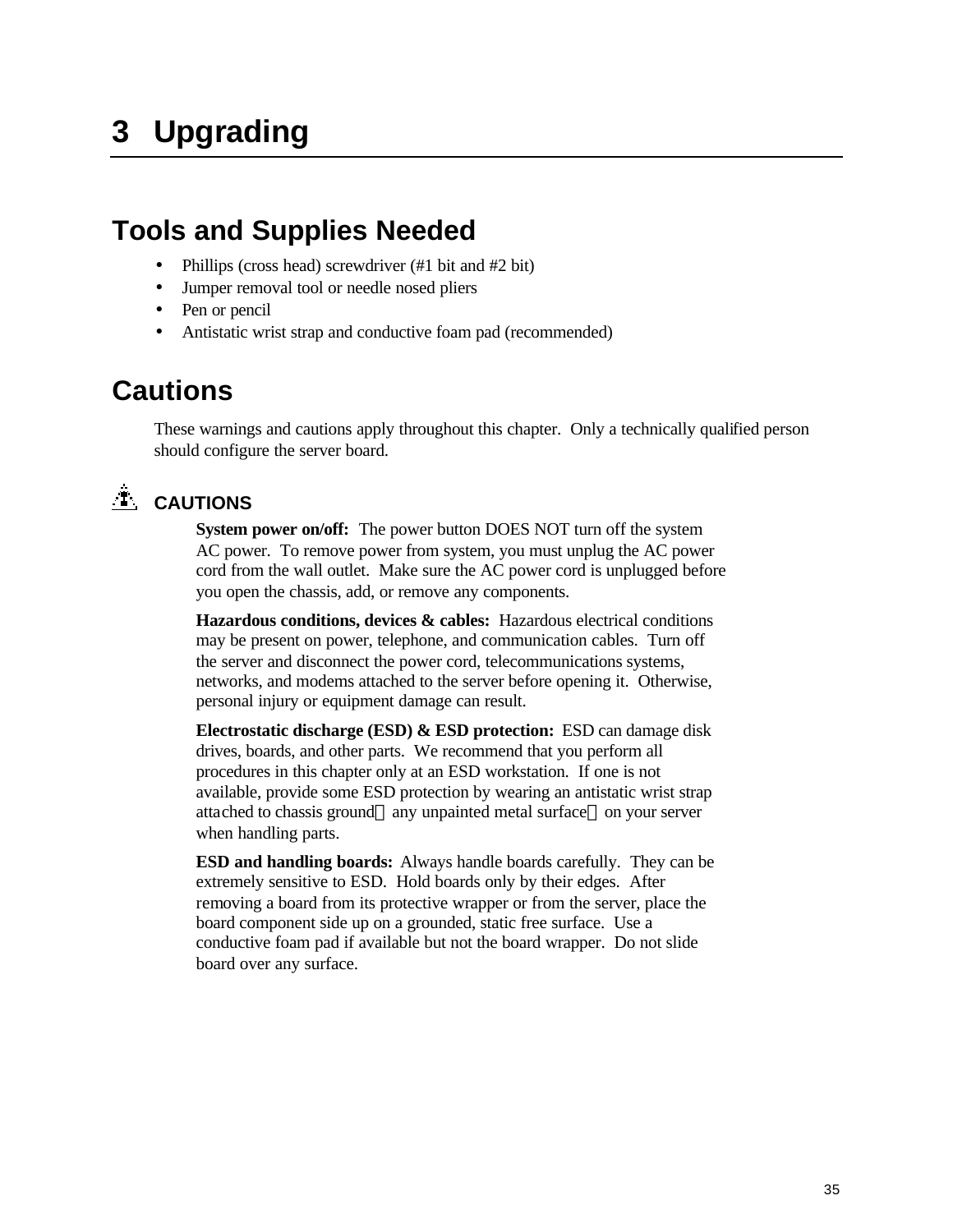**Installing or removing jumpers:** A jumper is a small plastic encased conductor that slips over two jumper pins. Some jumpers have a small tab on top that you can grip with your fingertips or with a pair of fine needle nosed pliers. If your jumpers do not have such a tab, take care when using needle nosed pliers to remove or install a jumper; grip the narrow sides of the jumper with the pliers, never the wide sides. Gripping the wide sides can damage the contacts inside the jumper, causing intermittent problems with the function controlled by that jumper. Take care to grip with, but not squeeze, the pliers or other tool you use to remove a jumper, or you may bend or break the stake pins on the board.

# **Memory**

The SDS2 Server Board contains six 168-pin DIMMs. Memory is partitioned as three banks. DIMMs must be populated in identical pairs.

The SDS2 server board supports up to six 3.3-V, registered ECC SDRAM DIMMs that are compliant with the JEDEC PC133 specification. A wide range of DIMM sizes are supported, including 64 MB, 128 MB, 256 MB, 512 MB, and 1 GB DIMMs. The minimum supported memory configuration is 128 MB, using two identical 64 MB DIMMs. The maximum configurable memory size is 6 GB using six 1 GB DIMMs.

The SDRAM interface runs at the same frequency as the processor bus. The memory controller supports 2-way interleaved SDRAM, memory scrubbing, single bit error correction and multiple bit error detection. Memory can be implemented with either single -sided (one row) or double -sided (two row) DIMMs.

# / **NOTE**

Use DIMMs that have been tested for compatibility with the server board. Contact your sales representative or dealer for a current list of approved memory modules. Check the Intel Customer Support website for the latest tested memory list:

*http://support.intel.com/support/motherboards/server/SDS2*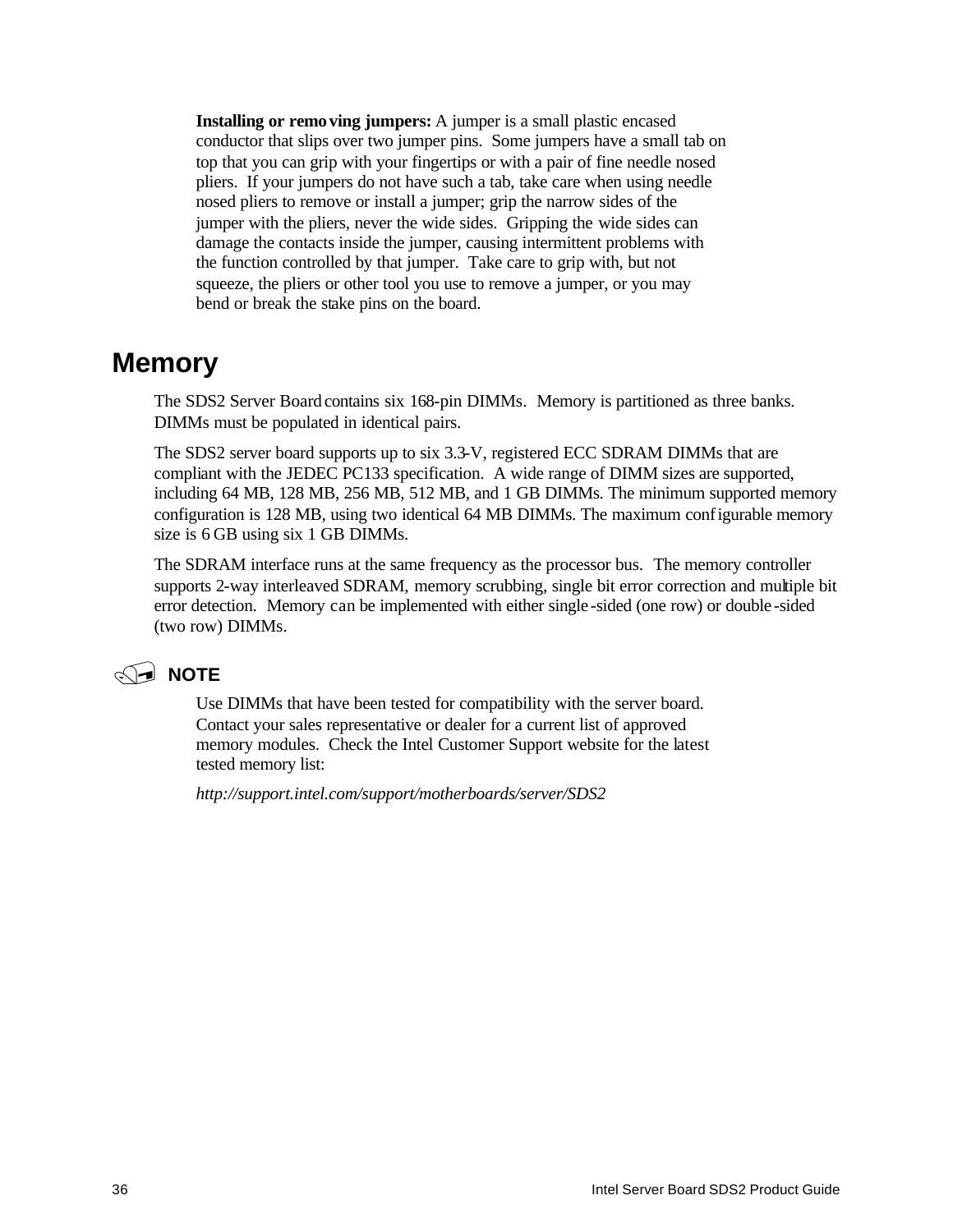# **Processors**

# **A** WARNING

**If the server has been running, any installed processor and heat sink on the processor board(s) will be hot. To avoid the possibility of a burn, be careful when removing or installing server board components that are located near processors.**

# *L* CAUTIONS

**Processor must be appropriate:** You may damage the server if you install a processor that is inappropriate for your server. Make sure your server can handle a newer, faster processor (thermal and power considerations). For exact information about processor interchangeability, contact your customer service representative or visit the Intel Customer Support website:

#### *http://support.intel.com/support/motherboards/server/SDS2*

**ESD and handling processors:**Reduce the risk of electrostatic discharge (ESD) damage to the processor by doing the following: (1) Touch the metal chassis before touching the processor or server board. Keep part of your body in contact with the metal chassis to dissipate the static charge while handling the processor. (2) Avoid moving around unnecessarily.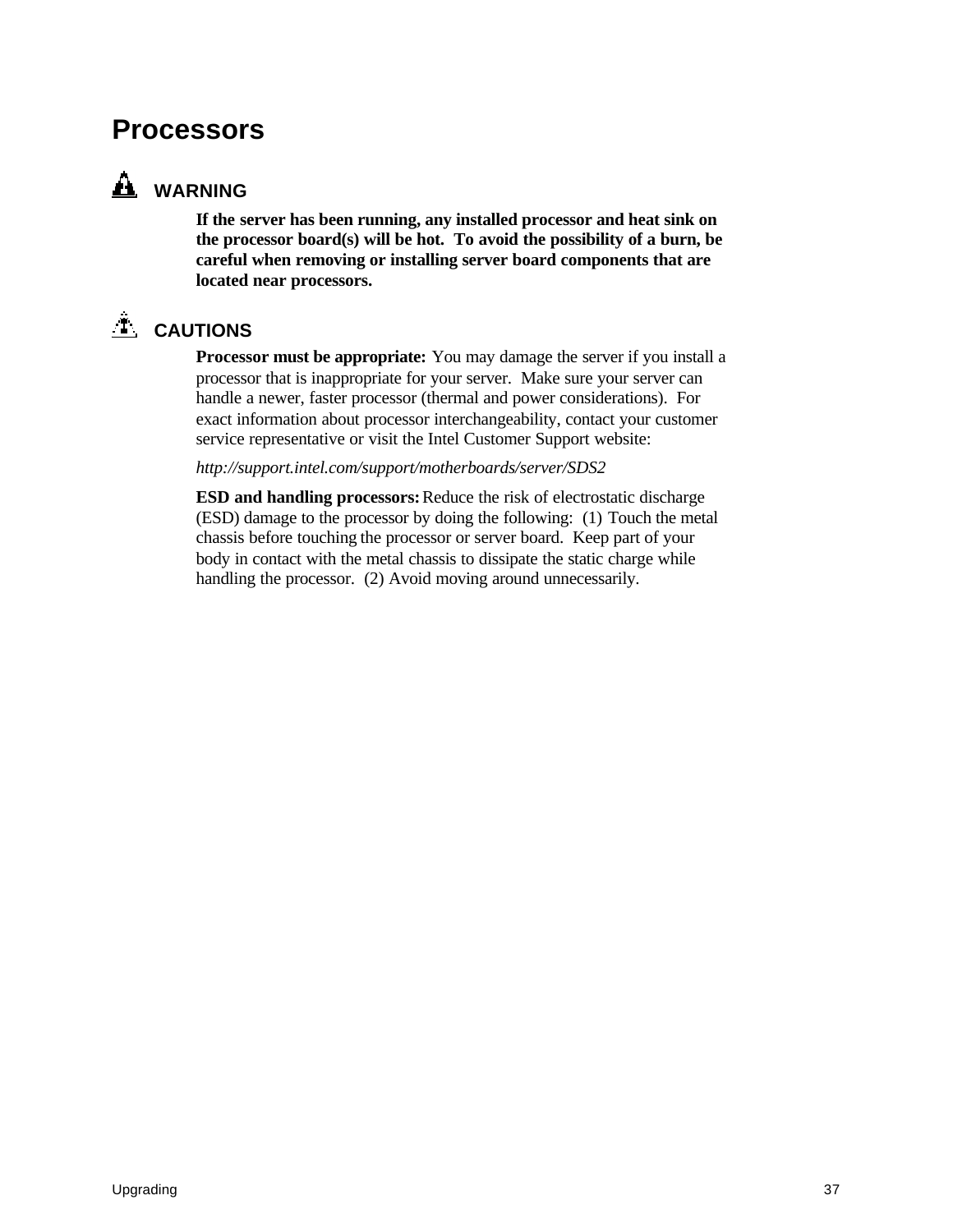## **Adding or Replacing a Processor**

If you are adding a second processor to your system, you must first remove the terminator from the secondary processor socket. The second processor must be compatible with the first processor (within one stepping, same voltage, same speed, see the Intel support website for specifics).

- 1. Observe the safety and ESD precautions at the beginning of this chapter and the additional cautions given here.
- 2. Remove the side cover (see your system or chassis documentation for instructions).
- 3. Raise the locking bar on the socket.



**Figure 20. Raise the Locking Bar**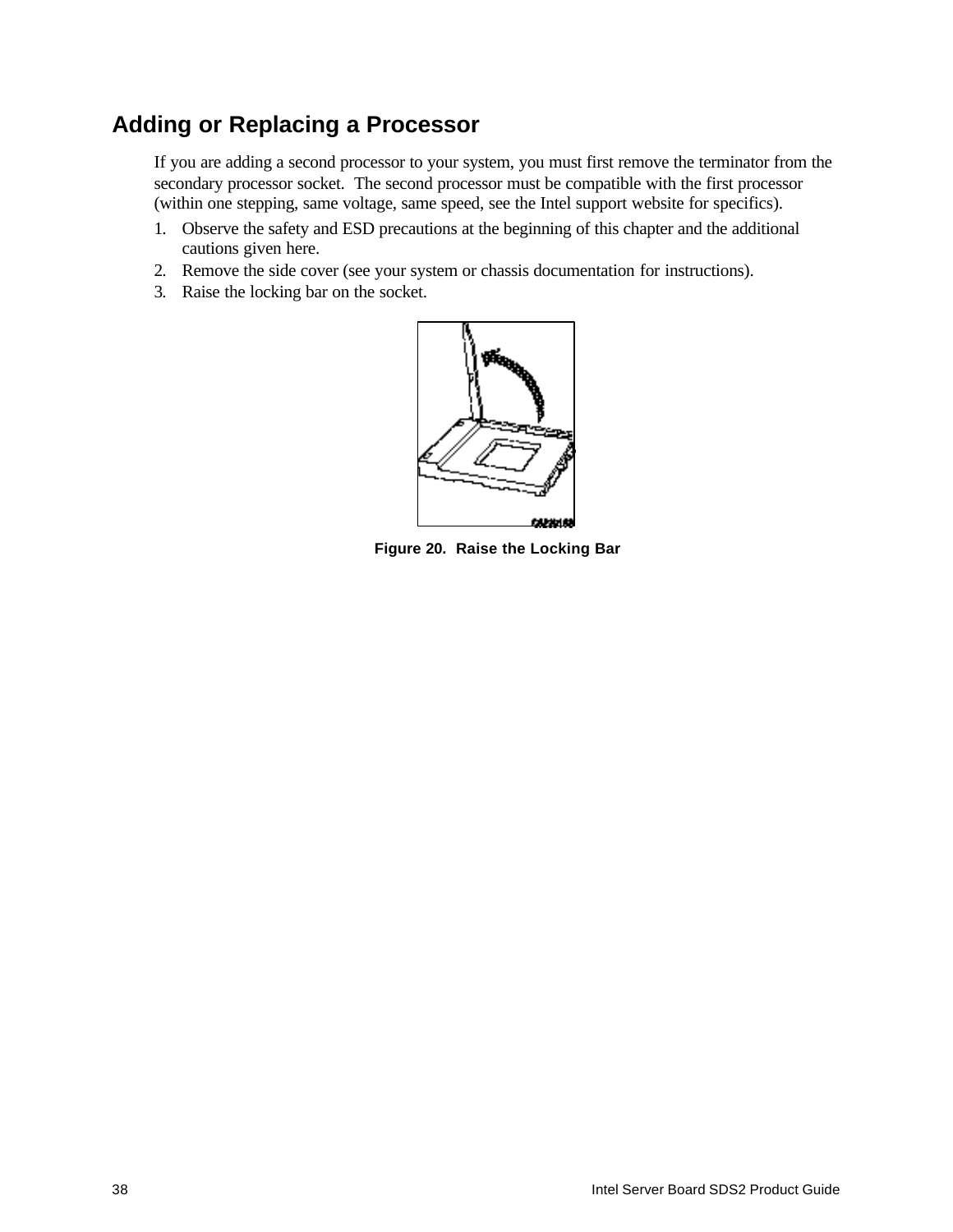4. Aligning the pins of the processor with the socket, insert the processor into the socket. Lower the locking bar completely.



**Figure 21. Insert the Processor**

5. Before inserting the retention clip into the heat sink slot, make sure the plastic pin located at **1** is aligned with the heat sink notch at **2**. Align the notched side of the heat sink **2** with the edge of the socket containing the "PG370" designation **3** and place onto the processor as shown below.



**Figure 22. Attach the Heat Sink and Retention Clip**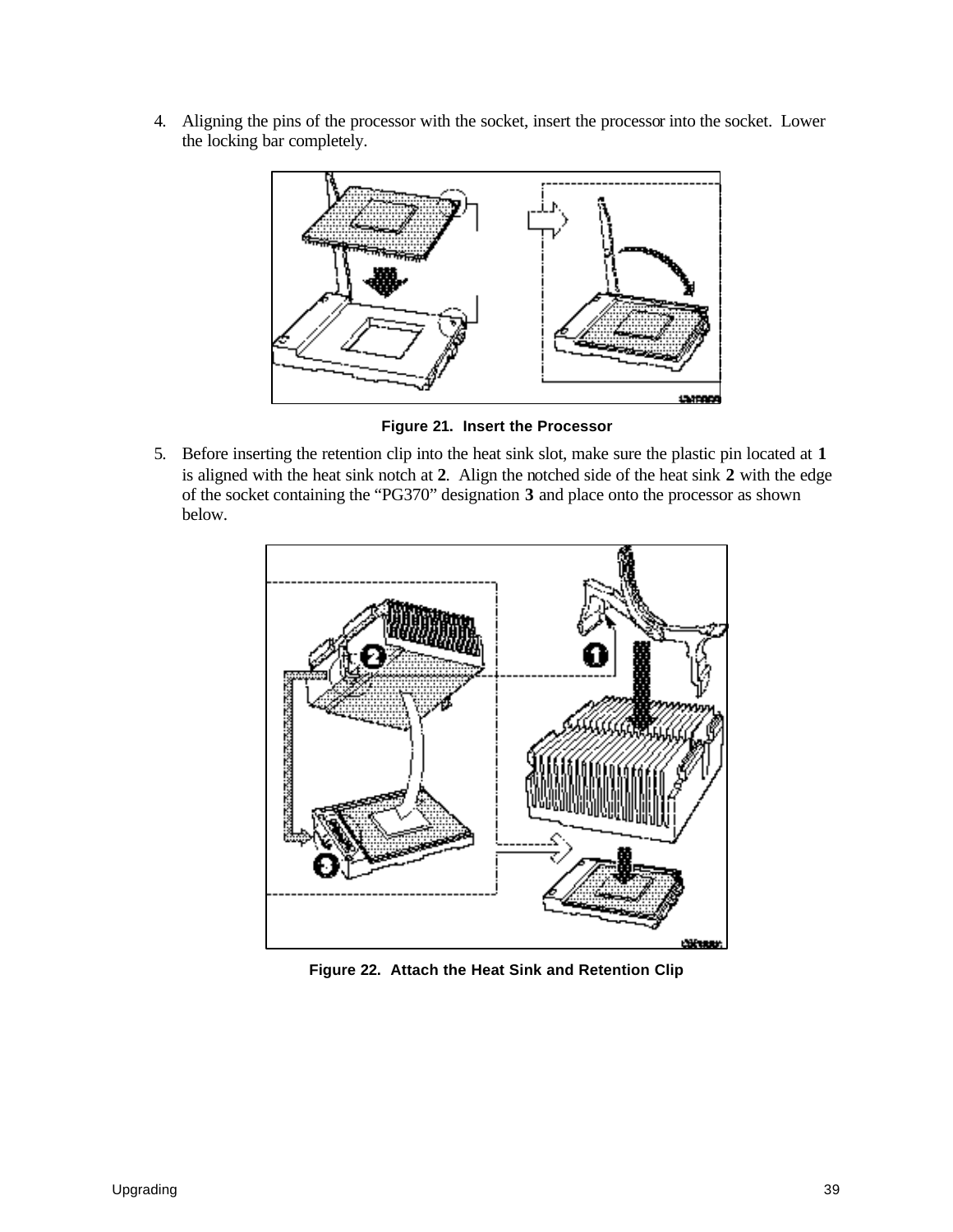6. Lock the heat sink clip to the processor socket.



**Figure 23. Lock the Heat Sink Retention Clip**

7. Install the heat sink fan by snapping it into the top of the heat sink as shown.



**Figure 24. Attach the Fan**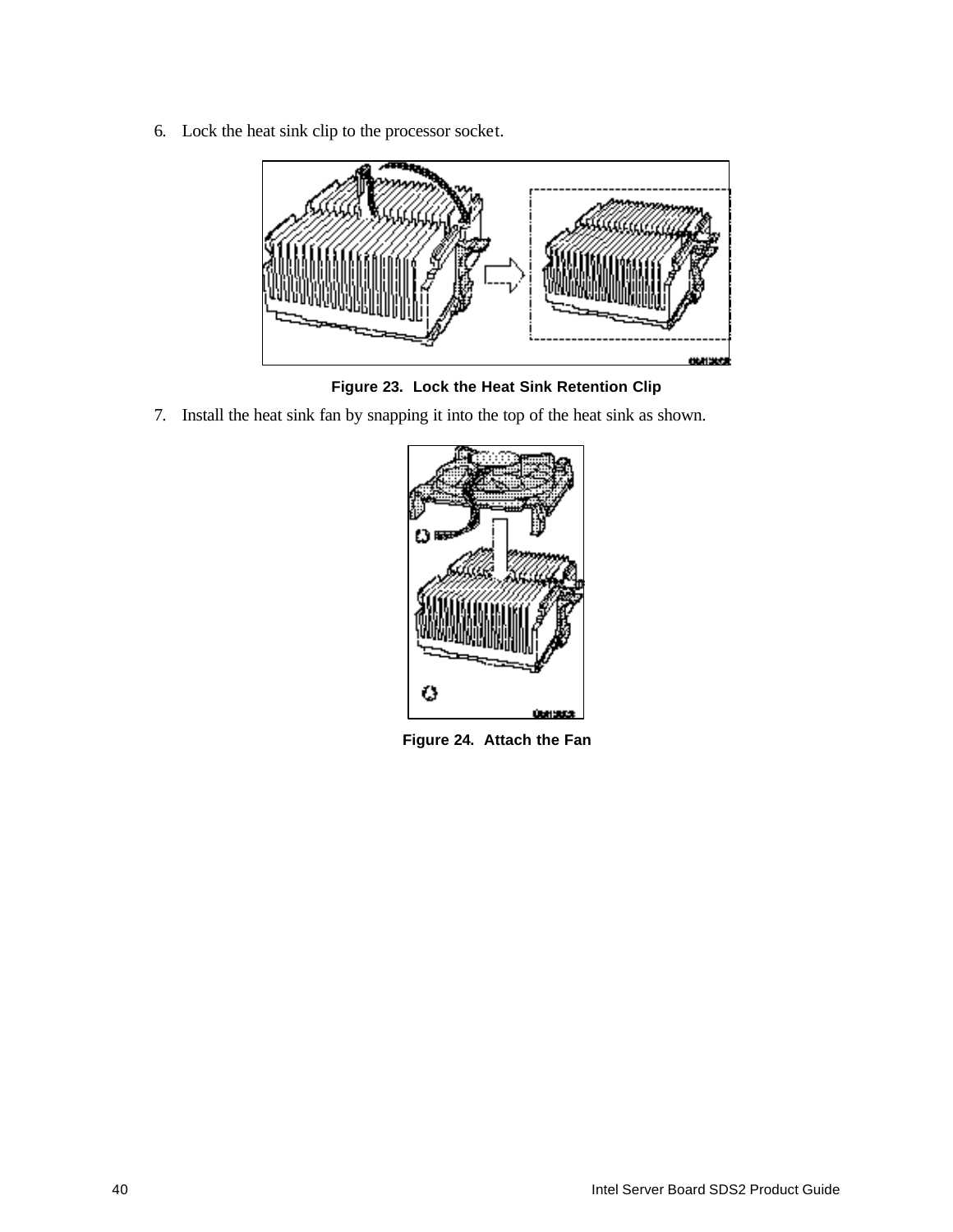# **Removing a Processor**

- 1. Observe the safety and ESD precautions at the beginning of this chapter and the additional cautions given here.
- 2. Unplug the heat sink fan.
- 3. Detach the heat sink clip from the processor socket. See the documentation that shipped with your processor for more detail.
- 4. Remove the heat sink from the processor.
- 5. Raise the locking bar on the socket.
- 6. Remove the processor from the socket.
- 7. If you removed the processor from the secondary socket and are not replacing it, you must install a terminator in its place.

# **Installing or Removing a Terminator**

- 1. Observe the safety and ESD precautions at the beginning of this chapter and the additional cautions given here.
- 2. Raise the locking bar on the socket.
- 3. Aligning the corner mark on the terminator with the "handle -side" of the processor socket, insert the terminator into the socket.
- 4. Lower the locking bar completely.

Do these steps in reverse to remove the terminator.



**Figure 25. Installing a Terminator**

# /**NOTE**

It is not necessary to install a heat sink on the processor terminator.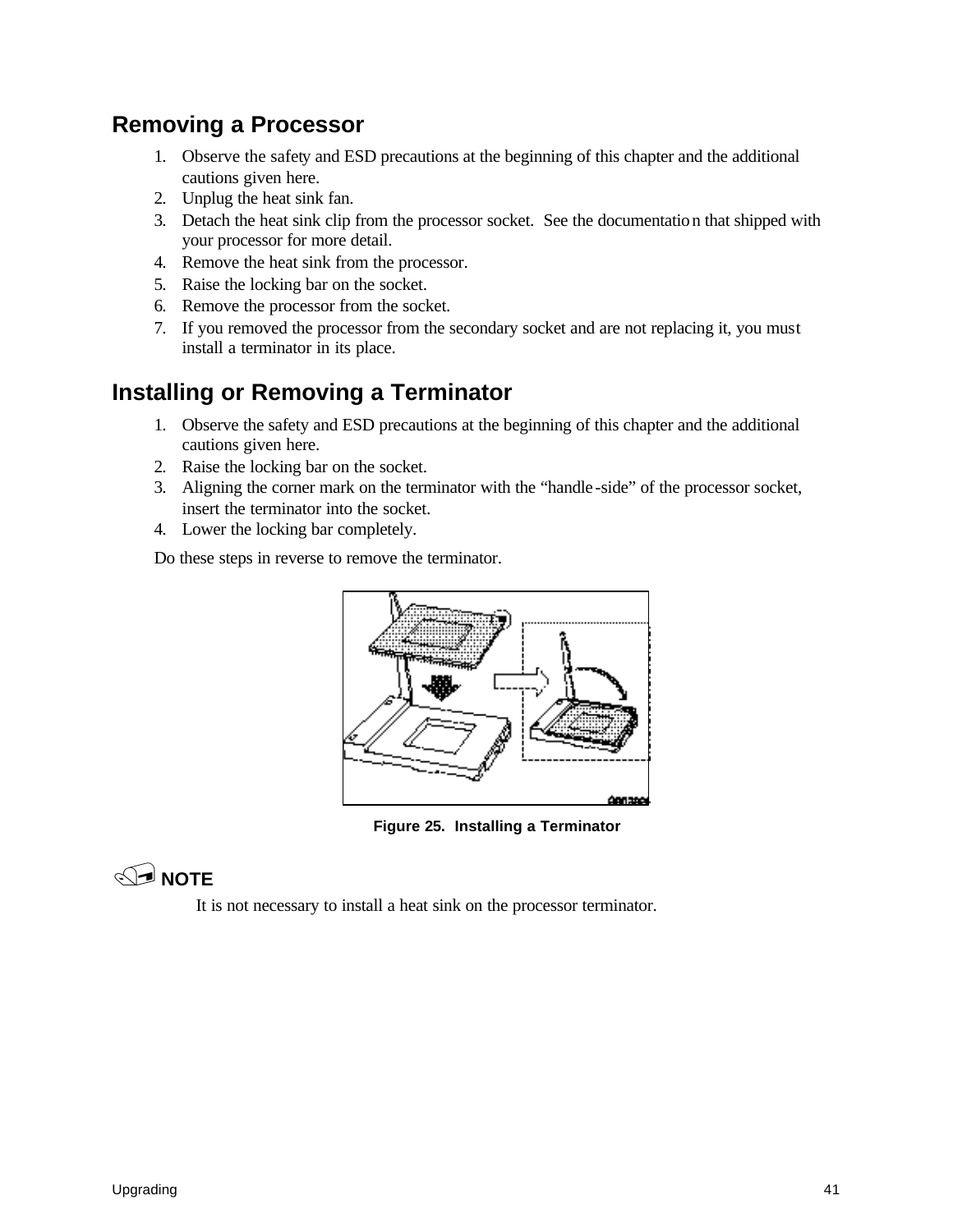# **Replacing the Back up Battery**

The lithium battery on the server board powers the real time clock (RTC) for up to 10 years in the absence of power. When the battery starts to weaken, it loses voltage, and the server settings stored in CMOS RAM in the RTC (for example, the date and time) may be wrong. Contact your customer service representative or dealer for a list of approved devices.

# **A** WARNING

**Danger of explosion if battery is incorrectly replaced. Replace only with the same or equivalent type recommended by the equipment manufacturer. Discard used batteries according to manufacturer's instructions.**

# **A** ADVARSEL!

**Lithiumbatteri - Eksplosionsfare ved fejlagtig håndtering. Udskiftning må kun ske med batteri af samme fabrikat og type. Levér det brugte batteri tilbage til leverandøren.**

# **A** ADVARSEL

**Lithiumbatteri - Eksplosjonsfare. Ved utskifting benyttes kun batteri som anbefalt av apparatfabrikanten. Brukt batteri returneres apparatleverandøren.**

# **A VARNING**

**Explosionsfara vid felaktigt batteribyte. Använd samma batterityp eller en ekvivalent typ som rekommenderas av apparattillverkaren. Kassera använt batteri enligt fabrikantens instruktion.**

# **A** VAROITUS

**Paristo voi räjähtää, jos se on virheellisesti asennettu. Vaihda paristo ainoastaan laitevalmistajan suosittelemaan tyyppiin. Hävitä käytetty paristo valmistajan ohjeiden mukaisesti.**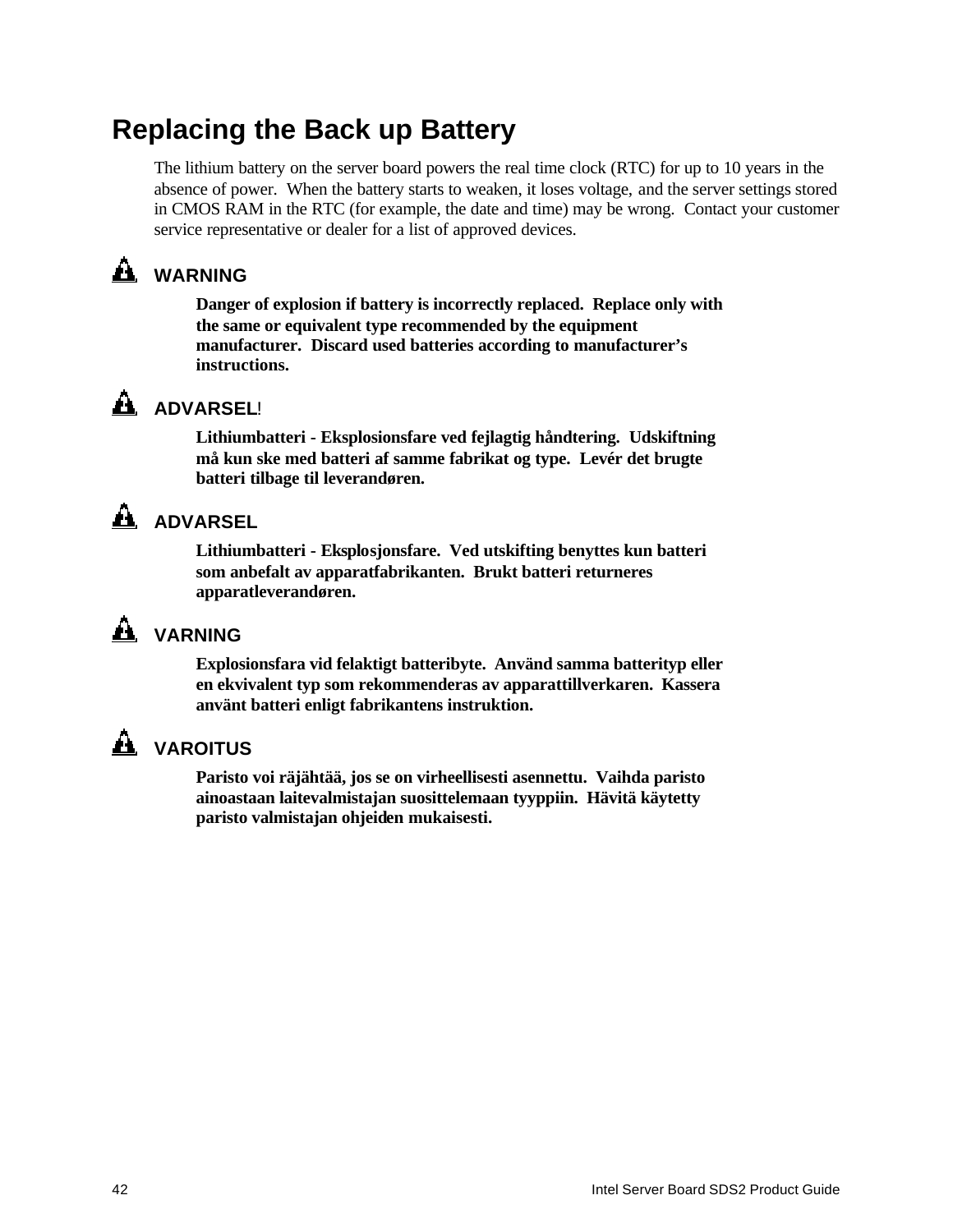- 1. Observe the safety and ESD precautions at the beginning of this chapter.
- 2. Open the chassis.
- 3. Insert the tip of a small flat bladed screwdriver, or equivalent, under the tab in the plastic retainer. Gently push down on the screwdriver to lift the battery.
- 4. Remove the battery from its socket.
- 5. Dispose of the battery according to local ordinance.
- 6. Remove the new lithium battery from its package, and, being careful to observe the correct polarity, insert it in the battery socket.
- 7. Reinstall the plastic retainer on the lithium battery socket.
- 8. Close the chassis.
- 9. Run Setup to restore the configuration settings to the RTC.



**Figure 26. Replacing the Back up Battery**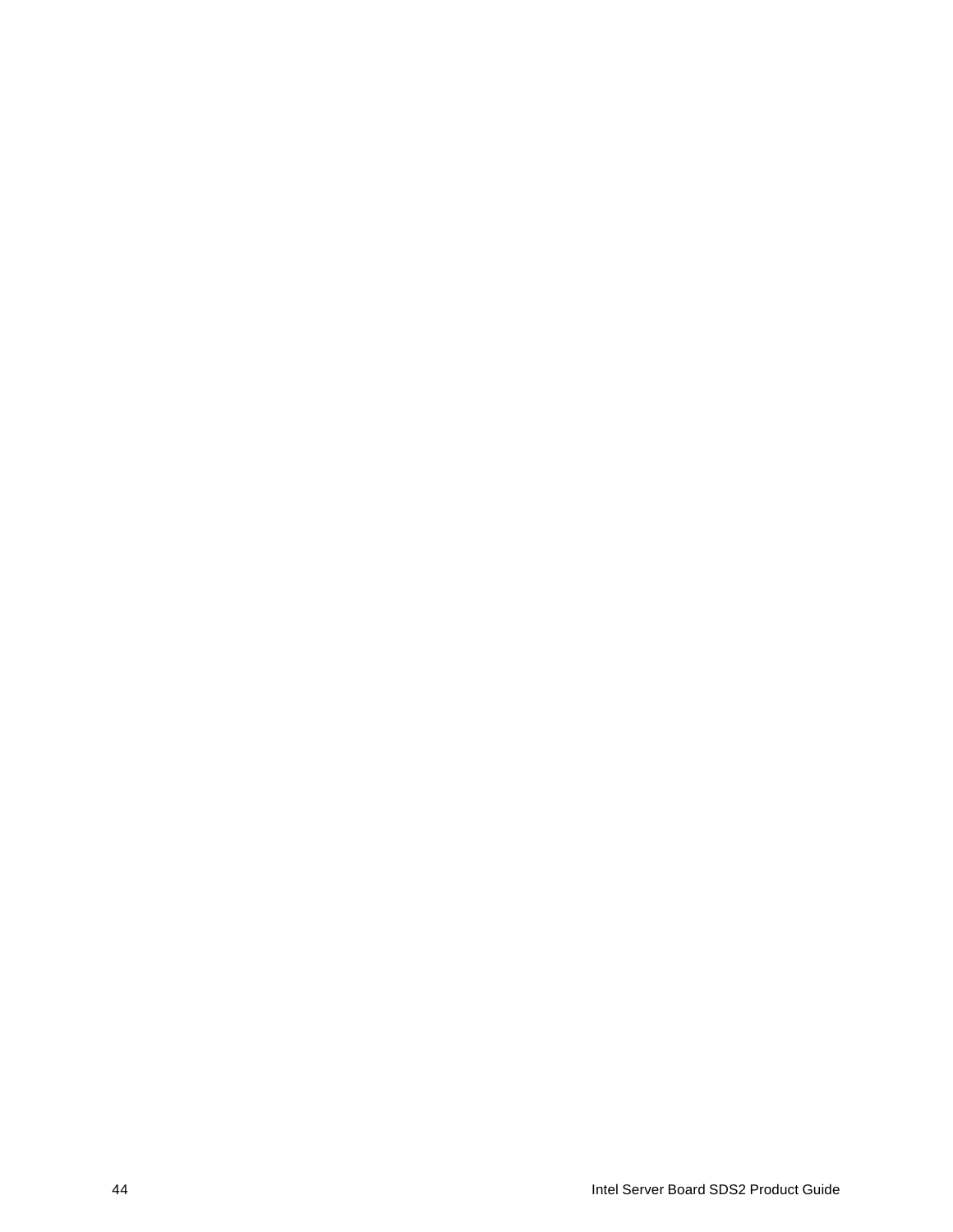# **4 Configuration Software and Utilities**

This chapter describes the Power-On Self-Test (POST) and server configuration utilities. The table below briefly describes the utilities.

| <b>Utility</b>                       | Description and brief procedure                                                                                                                                                                                                  |    |  |
|--------------------------------------|----------------------------------------------------------------------------------------------------------------------------------------------------------------------------------------------------------------------------------|----|--|
| <b>BIOS Setup</b>                    | If the system does not have a diskette drive, or the drive is disabled or<br>misconfigured, use Setup to enable it.                                                                                                              | 47 |  |
|                                      | Or, you can move the CMOS jumper on the server board from the<br>default setting (Protect CMOS memory) to the Clear setting; this will<br>allow most server configurations to boot. Then run the SSU to<br>configure the server. |    |  |
| <b>System Setup Utility</b><br>(SSU) | Use for viewing and clearing the system event log, viewing the system<br>management FRU information, or viewing the system management<br>SDR repository.                                                                         | 57 |  |
| <b>FRUSDR Load Utility</b>           | Use to update the Field Replacement Unit (FRU), Sensor Data Record<br>(SDR), and SM BIOS (SMB) flash components.                                                                                                                 | 63 |  |
| <b>BIOS Upgrade Utility</b>          | Use to upgrade the BIOS.                                                                                                                                                                                                         | 67 |  |
| Firmware Update Utility              | Use to update the Firmware.                                                                                                                                                                                                      | 70 |  |
| Using the Adaptec SCSI<br>Utility    | Use to configure or view the settings of the SCSI host adapters and<br>onboard SCSI devices in the server.                                                                                                                       | 72 |  |

**Table 4. Configuration Utilities**

# **Hot Keys**

Use the keyboard's numeric pad to enter numbers and symbols.

| Table 5. |  | <b>Hot Keys</b> |
|----------|--|-----------------|
|----------|--|-----------------|

| To do this:                                                             | <b>Press these keys</b>                                                 |
|-------------------------------------------------------------------------|-------------------------------------------------------------------------|
| Clear memory and reload the operating<br>system—this is a system reset. | <ctrl+alt+del></ctrl+alt+del>                                           |
| Secure your system immediately.                                         | <ctrl+alt>+hotkey (Set your hot key combination with Setup.)</ctrl+alt> |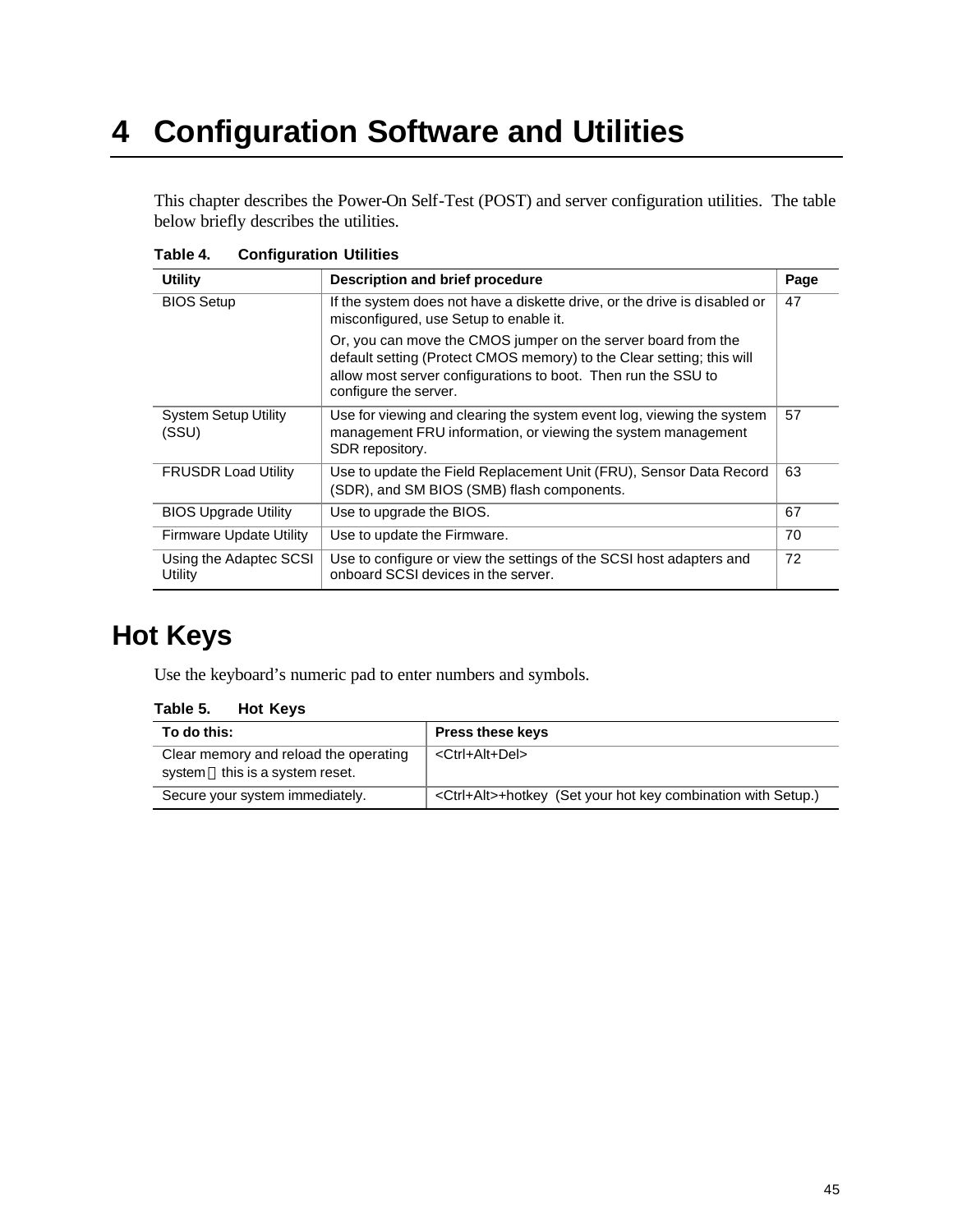# **Power-On Self-Test (POST)**

Each time you turn on the system, POST starts running. POST checks the server board, processor, memory, keyboard, and most installed peripheral devices. During the memory test, POST displays the amount of memory that it is able to access and test. The length of time needed to test memory depends on the amount of memory installed. POST is stored in flash memory.

- 1. Turn on your video monitor and server. After a few seconds POST begins to run.
- 2. After the memory test, these screen prompts and messages appear:
	- Press <F2> key if you want to run SETUP
- 3. If you do not press <F2> and do NOT have a device with an operating system loaded, the above message remains for a few seconds while the boot process continues, and the system beeps once. Then this message appears:

Operating system not found

If you do not press <F2> and DO have an operating system loaded, the boot process continues, and this message appears:

Press <Ctrl><A> to enter SCSI Utility

- 4. Press <Ctrl+A> if there are SCSI devices installed. When the utility opens, follow the displayed instructions to configure the onboard SCSI host adapter settings and to run the SCSI utilities. Also see "Using the Adaptec SCSI Utility" on page 72. If you do not enter the SCSI utility, the boot process continues.
- 5. Press <Esc> during POST to pop up a boot menu when POST finishes. From this menu you can choose the boot device or enter BIOS Setup.

After POST completes, the system beeps once.

What appears on the screen after this depends on whether you have an operating system loaded and if so, which one.

If the system halts before POST completes running, it emits a beep code indicating a fatal system error that requires immediate attention. If POST can display a message on the video display screen, it causes the speaker to beep twice as the message appears.

Note the screen display and write down the beep code you hear; this information is useful for your service representative. For a listing of beep codes and error messages that POST can generate, see the "Solving Problems" chapter in this manual.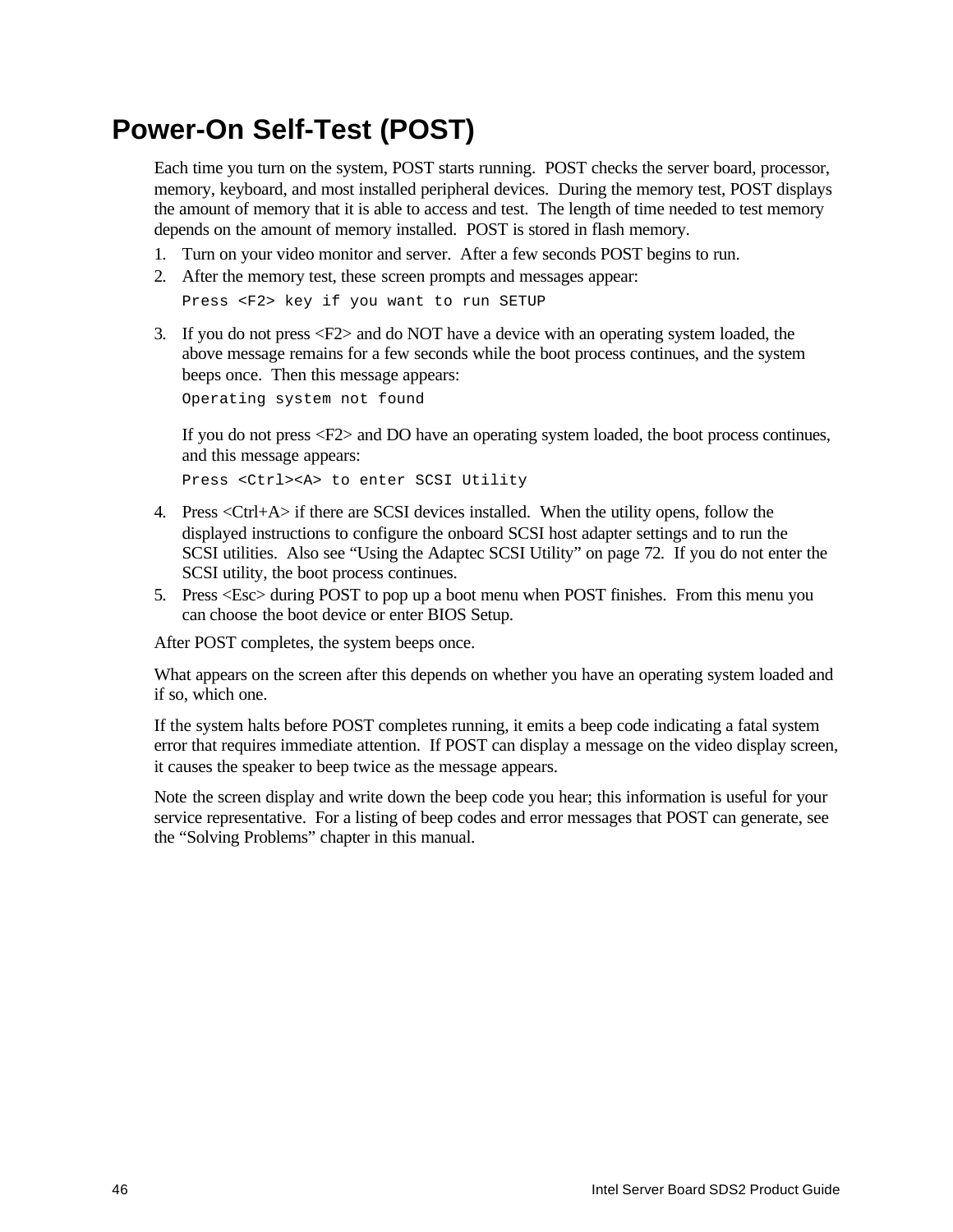# **Using BIOS Setup**

This section describes the BIOS Setup options. Use Setup to change the server configuration defaults. You can run Setup with or without an operating system being present. Setup stores most of the configuration values in battery backed CMOS; the rest of the values are stored in flash memory. The values take effect when you boot the server. POST uses these values to configure the hardware; if the values and the actual hardware do not agree, POST generates an error message. You must then run Setup to specify the correct configuration.

### **Record Your Setup Settings**

If the default values ever need to be restored (after a CMOS clear, for example), you must run Setup again. Referring to the worksheets could make your task easier.

### **If You Cannot Access Setup**

If the diskette drive is misconfigured so that you cannot access it to run a utility from a diskette, you may need to clear CMOS memory. You will need to open the server, change a jumper setting, use Setup to check and set diskette drive options, and change the jumper back. For a step-by-step procedure, see Chapter 5, under the heading, "CMOS Jumper."

## **Starting Setup**

You can enter and start Setup under several conditions:

- When you turn on the server, after POST completes the memory test
- When you reboot the server by pressing <Ctrl+Alt+Del> while at the DOS operating system prompt
- When you have moved the CMOS jumper on the server board to the "Clear CMOS" position (enabled); for the procedure, see Chapter 5, under the heading "CMOS Jumper"

In the three conditions listed above, after rebooting, you will see this prompt:

```
Press <F2> to enter SETUP
```
## / **NOTE**

If the BIOS setup option "POST Diagnostic Screen" is enabled (Default), you will not see the message "Press <F2> to enter SETUP". This message is hidden by the Manufacturer's Splash screen. To see the message, press the <ESC> key while the splash screen is displayed. This will temporarily disable the splash screen allowing you to see the message.

In a fourth condition, when CMOS/NVRAM has been corrupted, you will see other prompts but not the <F2> prompt:

Warning: cmos checksum invalid Warning: cmos time and date not set

In this condition, the BIOS will load default values for CMOS and attempt to boot.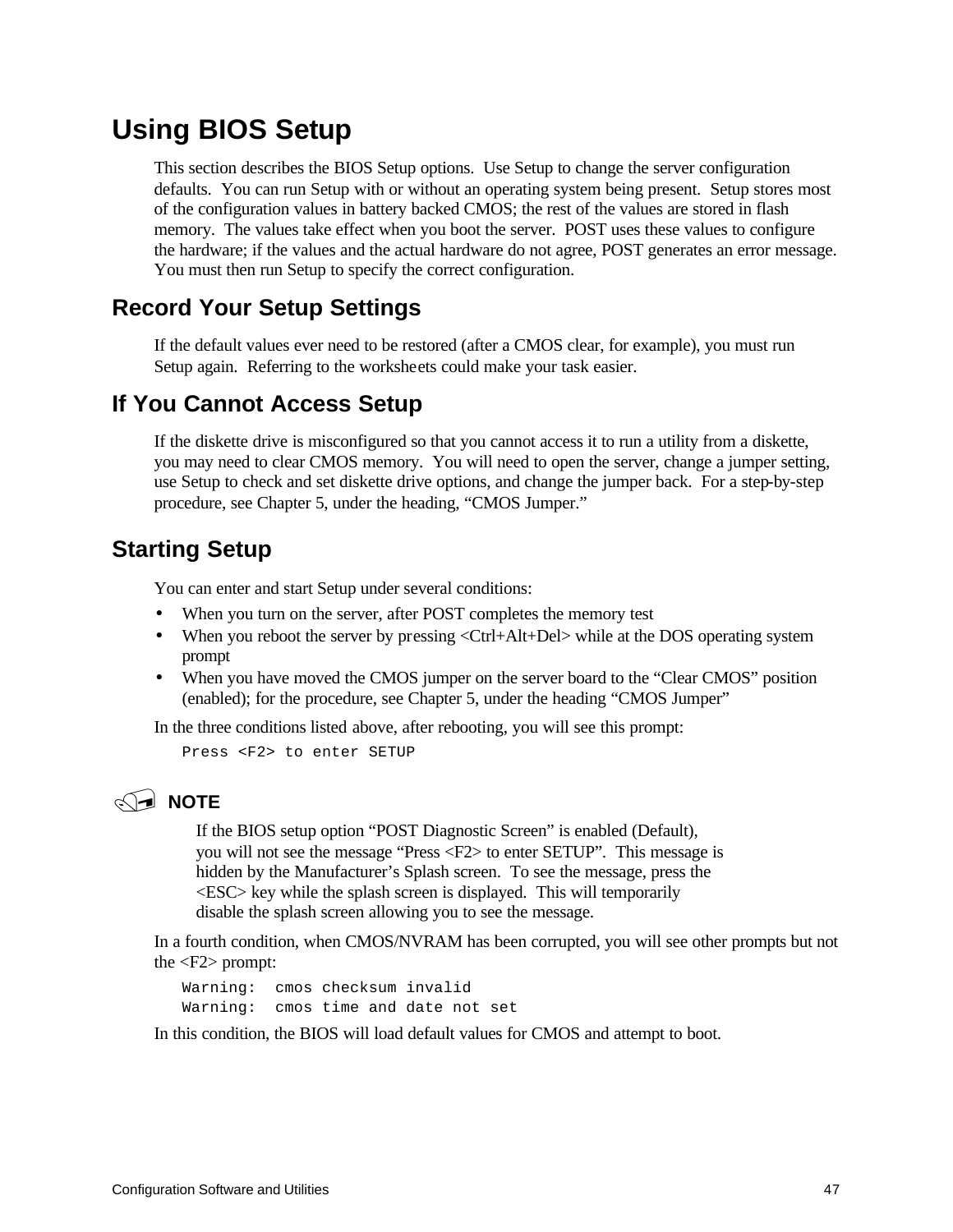## **Setup Menus**

| To:                                 | <b>Press</b>               |
|-------------------------------------|----------------------------|
| Get general help                    | $<$ F1 > or $<$ Alt+H >    |
| Move between menus                  | $\leftarrow$ $\rightarrow$ |
| Go to the previous item             |                            |
| Go to the next Item                 | ◡                          |
| Change the value of an item         | $+$ or $-$                 |
| Select an item or display a submenu | <enter></enter>            |
| Leave a submenu or exit Setup       | $<$ Esc $>$                |
| Reset to Setup defaults             | $<$ F9 $>$                 |
| Save and exit Setup                 | $<$ F10 $>$                |

| When you see this:                                                               | What it means                                                                                                                                                       |
|----------------------------------------------------------------------------------|---------------------------------------------------------------------------------------------------------------------------------------------------------------------|
| On screen, an option is shown but you<br>cannot select it or move to that field. | You cannot change or configure the option in that menu screen.<br>Either the option is autoconfigured or autodetected, or you must<br>use a different Setup screen. |
| On screen, the phrase Press Enter<br>appears next to the option.                 | Press <enter> to display a submenu that is either a separate full<br/>screen menu or a popup menu with one or more choices.</enter>                                 |

The rest of this section lists the features that display onscreen after you press <F2> to enter Setup. Not all of the option choices are described, because (1) a few are not user selectable but are displayed for your information, and (2) many of the choices are relatively self explanatory.

## **Main Menu**

You can make the following selections on the Main Menu itself. Use the submenus for other selections.

| <b>Feature</b>        | <b>Choices</b>  | <b>Description</b>                                 |
|-----------------------|-----------------|----------------------------------------------------|
| <b>System Time</b>    | HH:MM:SS        | Sets the system time                               |
| <b>System Date</b>    | MM/DD/YYYY      | Sets the system date                               |
| Diskette A            | <b>Disabled</b> | Selects the diskette type                          |
|                       | 1.44/1.25 MB    |                                                    |
| Diskette B            | <b>Disabled</b> | Selects the diskette type                          |
|                       | 1.44/1.25 MB    |                                                    |
| Hard Disk Pre-Delay   | <b>Disabled</b> | Adds a delay before first access of the hard drive |
|                       | 3 Seconds       |                                                    |
|                       | 6 Seconds       |                                                    |
|                       | 9 Seconds       |                                                    |
|                       | 12 Seconds      |                                                    |
|                       | 15 Seconds      |                                                    |
|                       | 21 Seconds      |                                                    |
|                       | 30 Seconds      |                                                    |
| <b>Primary Master</b> | <enter></enter> | Enters submenu                                     |
| <b>Primary Slave</b>  | <enter></enter> | Enters submenu                                     |
| Processor             | <enter></enter> | Enters submenu                                     |
| Language              | English (US)    | Selects which language BIOS displays               |
|                       | Français        |                                                    |
|                       | Deutsch         |                                                    |
|                       | Italiano        |                                                    |
|                       | Español         |                                                    |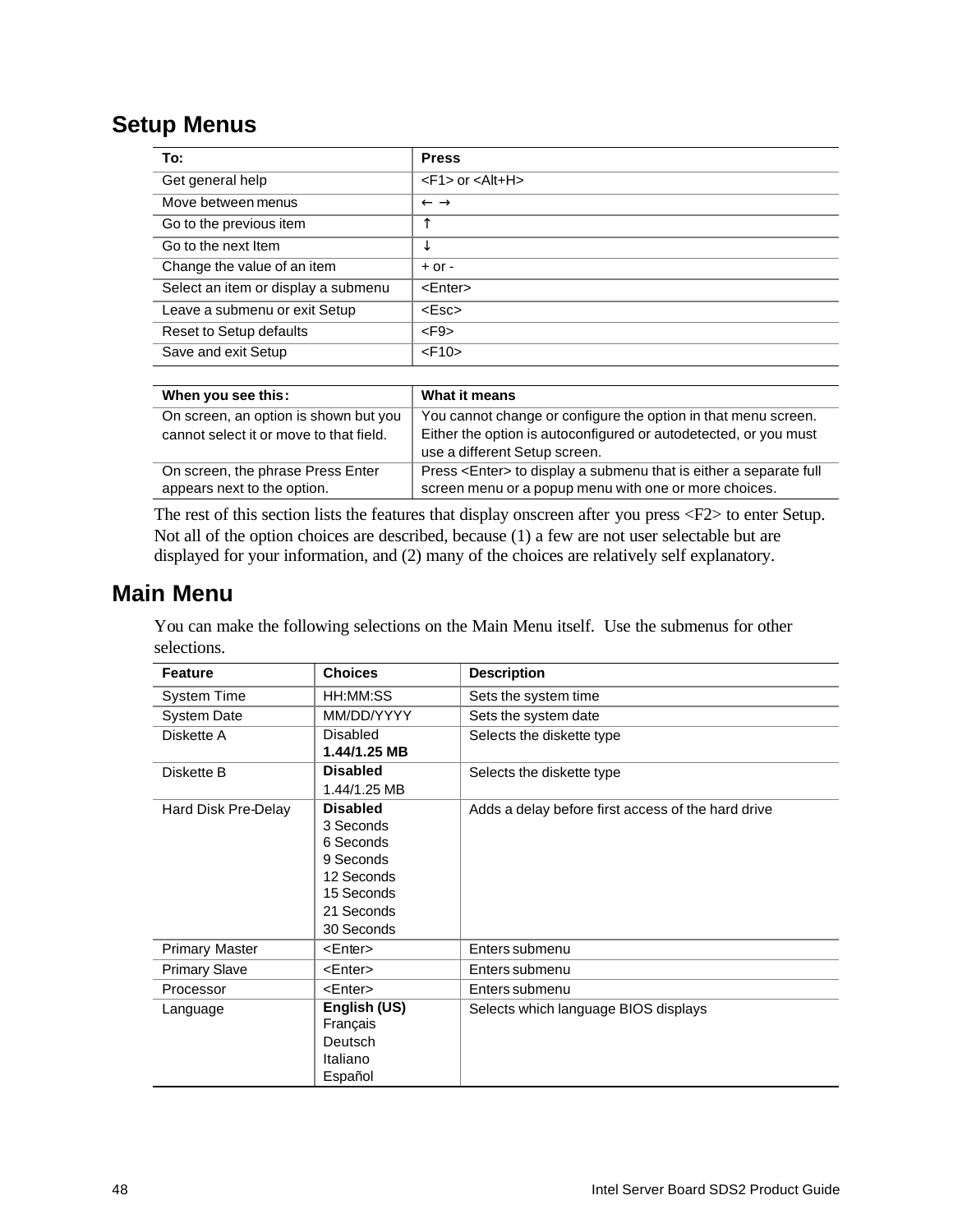| <b>Feature</b>               | <b>Choices</b>                                                                                            | <b>Description</b>                                                                                                                                                                   |
|------------------------------|-----------------------------------------------------------------------------------------------------------|--------------------------------------------------------------------------------------------------------------------------------------------------------------------------------------|
| <b>Type</b>                  | Auto<br>None<br>CD-ROM<br>ATAPI Removable<br><b>IDE Removable</b><br>Other ATAPI<br>User                  | Select the type of device that is attached to the IDE<br>channel.<br>If User is selected, you will need to enter the parameters<br>of the IDE device (cylinders, heads and sectors). |
| <b>Mult-Sector Transfers</b> | <b>Disabled</b><br>2 Sectors<br>4 Sectors<br>8 Sectors<br>16 Sectors                                      | Specifies the number of sectors that are transferred per<br>block during multiple sector transfers.                                                                                  |
| <b>LBA Mode Control</b>      | <b>Disabled</b><br>Enabled                                                                                | Enables large block addressing.                                                                                                                                                      |
| 32 Bit I/O                   | <b>Disabled</b><br>Enabled                                                                                | Enables 32 bit IDE data transfers.                                                                                                                                                   |
| <b>Transfer Mode</b>         | <b>Standard</b><br>Fast PIO 1<br>Fast PIO 2<br>Fast PIO 3<br>Fast PIO 4<br>FPIO 3/DMA 1<br>FPIO 4 / DMA 2 | Select the method of moving data to and from the hard<br>drive. (If Standard is select, optimum transfer mode will<br>be selected).                                                  |

# **Primary Master/Slave Submenu**

# **Processor Settings Submenu**

| <b>Feature</b>            | <b>Choices</b>   | <b>Description</b>                                                                                |
|---------------------------|------------------|---------------------------------------------------------------------------------------------------|
| <b>Processor Retest</b>   | <b>No</b><br>Yes | If yes, BIOS will clear historical processor status and retest<br>all processors on the next boot |
| Processor POST Speed      | N/A              | This field is informational only                                                                  |
| Processor 1 CPUID         | N/A              | This field is informational only                                                                  |
| Processor 1 L2 Cache Size | N/A              | This field is informational only                                                                  |
| Processor 2 type          | N/A              | This field is informational only                                                                  |
| Cache RAM                 | N/A              | This field is informational only                                                                  |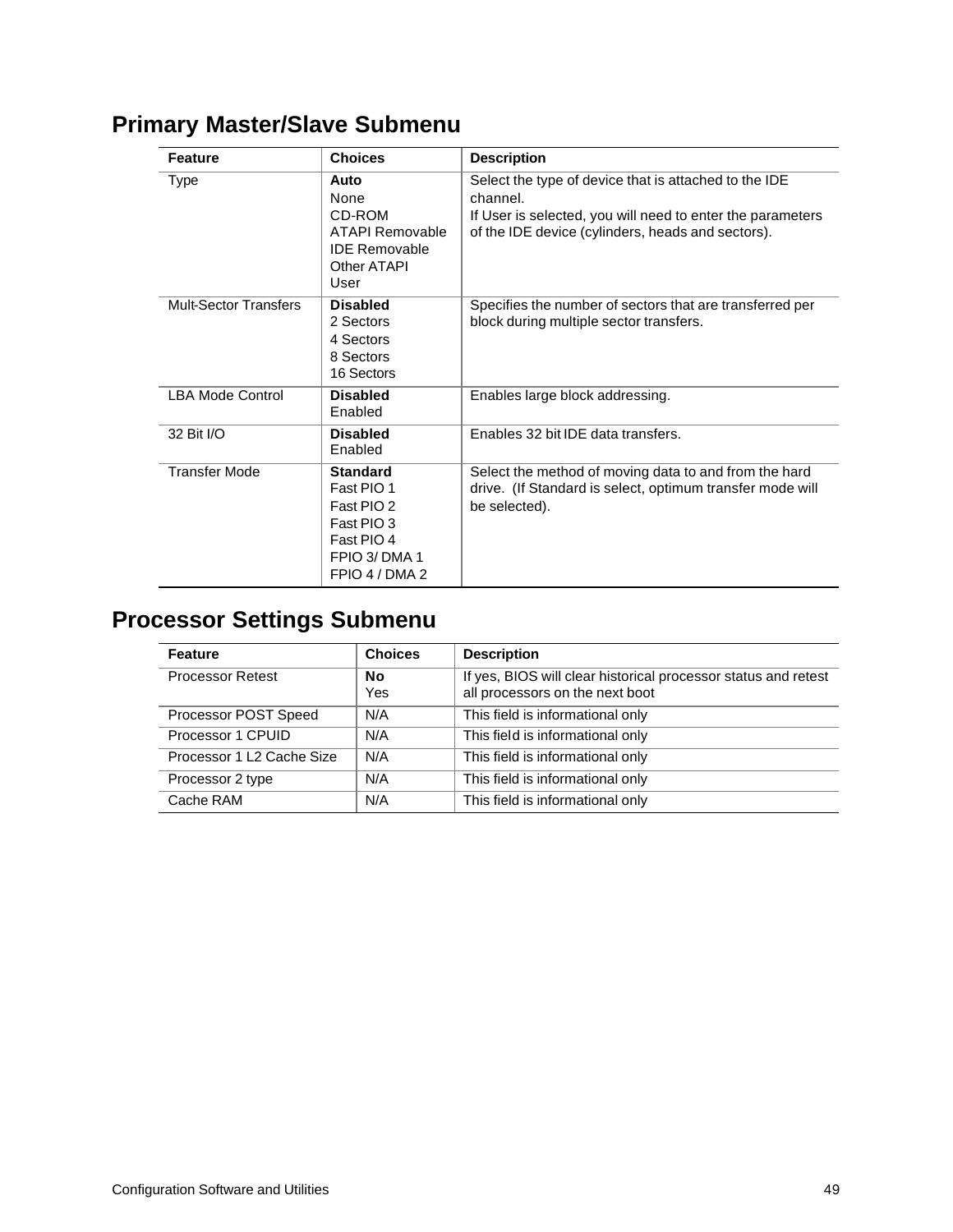# **Advanced Menu**

You can make the following selections on the Advanced Menu itself. Use the submenus for the three other selections that appear on the Advanced Menu.

| <b>Feature</b>                         | <b>Choices</b>         | <b>Description</b>                                                                                                                                                                                                                                       |
|----------------------------------------|------------------------|----------------------------------------------------------------------------------------------------------------------------------------------------------------------------------------------------------------------------------------------------------|
| <b>Memory Configuration</b>            | <enter></enter>        | Enters submenu                                                                                                                                                                                                                                           |
| <b>PCI Device</b>                      | <enter></enter>        | Enters submenu                                                                                                                                                                                                                                           |
| I/O device/Peripheral<br>Configuration | <enter></enter>        | Enters submenu                                                                                                                                                                                                                                           |
| <b>Advanced Chipset Control</b>        | <enter></enter>        | Enters submenu                                                                                                                                                                                                                                           |
| <b>Numlock</b>                         | On<br>Off              | Sets power-on Numlock state.                                                                                                                                                                                                                             |
| <b>Reset Configuration Data</b>        | Yes<br>No              | Select Yes if you want to clear the server configuration<br>data during the next boot. The system automatically resets<br>this field to No during the next boot.                                                                                         |
| Installed O/S                          | <b>Other</b><br>PNP OS | Select PnP O/S if you are booting a Plug and Play capable<br>operating system.                                                                                                                                                                           |
| Memory/Processor Error                 | <b>Boot</b><br>Halt    | Selects the behavior of the system in response to a<br>Memory or Processor reconfiguration. Select Boot if you<br>want the system to attempt to boot. Select Halt, if you want<br>the system to prompt you for user intervention to complete<br>booting. |

### **Memory Reconfiguration Submenu**

| <b>Feature</b>       | <b>Choices</b>                                    | <b>Description</b>                                                                                                                                 |
|----------------------|---------------------------------------------------|----------------------------------------------------------------------------------------------------------------------------------------------------|
| Extended RAM Step    | <b>Disabled</b><br>1 MB<br>1 KB<br>Every-Location | Selects the size of step to use during Extended RAM<br>tests.                                                                                      |
| Memory Bank #1       | Normal, Vacant, Disabled                          | Displays the current status of the memory bank.<br>Disabled indicates that a DIMM in the bank has failed<br>and the entire bank has been disabled. |
| Memory Bank #2       | Normal, Vacant, Disabled                          | Displays the current status of the memory bank.<br>Disabled indicates that a DIMM in the bank has failed<br>and the entire bank has been disabled. |
| Memory Bank #3       | Normal, Vacant, Disabled                          | Displays the current status of the memory bank.<br>Disabled indicates that a DIMM in the bank has failed<br>and the entire bank has been disabled. |
| <b>Memory Retest</b> | <b>No</b><br>Yes                                  | Select Yes to retest all memory on next boot.                                                                                                      |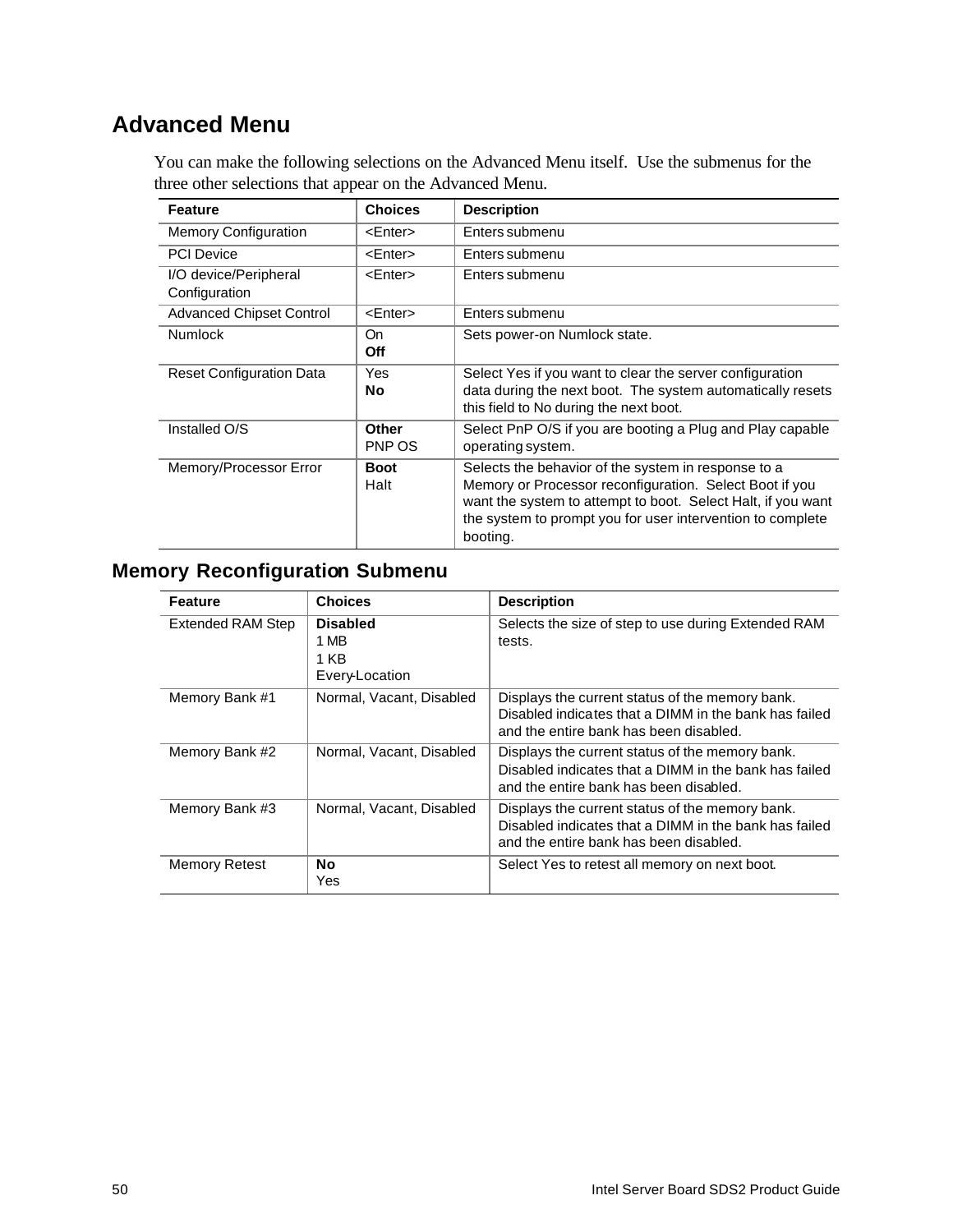# **PCI Configuration Submenu**

| <b>Feature</b>             | <b>Choices</b>  | <b>Description</b> |
|----------------------------|-----------------|--------------------|
| On-board SCSI Controller   | <enter></enter> | Selects sub-menu   |
| On-board LAN #1 Controller | <enter></enter> | Selects sub-menu   |
| On-board LAN #2 Controller | <enter></enter> | Selects sub-menu   |
| On-board VGA Controller    | <enter></enter> | Selects sub-menu   |
| PCI slot 1                 | <enter></enter> | Selects sub-menu   |
| PCI slot 2                 | <enter></enter> | Selects sub-menu   |
| PCI slot 3                 | <enter></enter> | Selects sub-menu   |
| PCI slot 4                 | <enter></enter> | Selects sub-menu   |
| PCI slot 5                 | <enter></enter> | Selects sub-menu   |
| PCI slot 6                 | <enter></enter> | Selects sub-menu   |

## **On-board SCSI, LAN, VGA Submenu**

| <b>Feature</b>                                                                                 | <b>Choices</b>             | <b>Description</b>                                                                    |
|------------------------------------------------------------------------------------------------|----------------------------|---------------------------------------------------------------------------------------|
| <b>SCSI Controller</b><br><b>LAN Controller 1</b><br>LAN Controller 2<br><b>VGA Controller</b> | Enabled<br>Disabled        | Enables the SCSI Controller, LAN Controller 1, LAN<br>Controller 2, and GA Controller |
| Option ROM Scan                                                                                | Enabled<br><b>Disabled</b> | Initializes device expansion ROM                                                      |

### **PCI slot Submenu**

| Feature         | <b>Choices</b>             | <b>Description</b>                             |
|-----------------|----------------------------|------------------------------------------------|
| Option ROM Scan | <b>Enabled</b><br>Disabled | Enables option ROM scan of the selected device |

### **PCI Device Submenu**

| <b>Feature</b>       | <b>Choices</b>     | <b>Description</b>                                        |
|----------------------|--------------------|-----------------------------------------------------------|
| PCI IRQ 1 through 15 | <b>Disabled</b>    | Configure which IRQ resource to allocate for 15 interrupt |
|                      | <b>Auto Select</b> | signal in PCI bus                                         |
|                      | IRQ3               |                                                           |
|                      | IRQ4               |                                                           |
|                      | IRQ5               |                                                           |
|                      | IRQ7               |                                                           |
|                      | IRQ9               |                                                           |
|                      | IRQ10              |                                                           |
|                      | IRQ11              |                                                           |
|                      | IRQ14              |                                                           |
|                      | IRQ15              |                                                           |
|                      |                    |                                                           |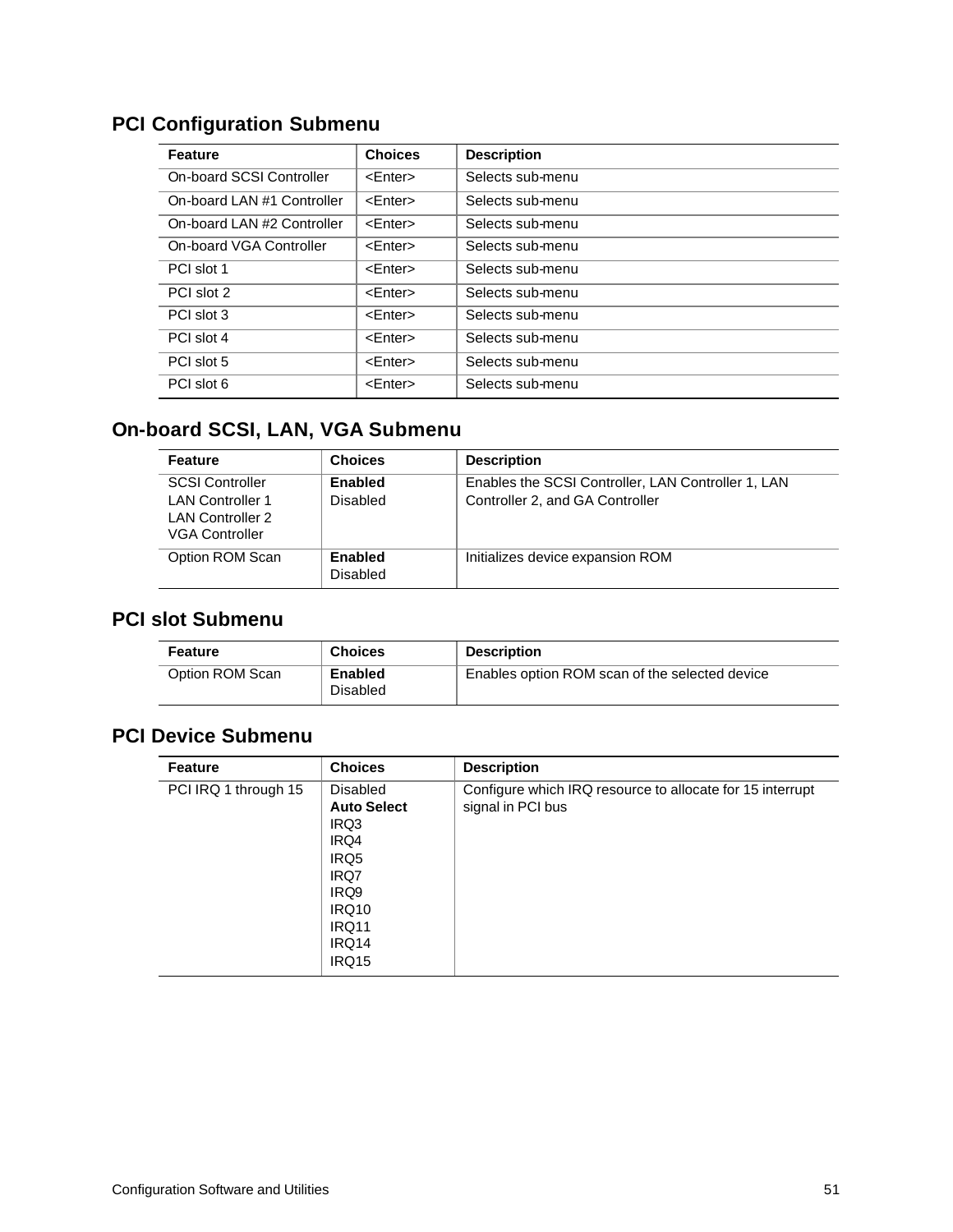| <b>Feature</b>       | <b>Choices</b>                                                   | <b>Description</b>                                                                            |
|----------------------|------------------------------------------------------------------|-----------------------------------------------------------------------------------------------|
| Serial Port 1        | <b>Disabled</b><br><b>Enabled</b><br>Auto<br>OS Controlled       | Auto forces BIOS to configure the port. OS Controlled<br>forces the OS to configure the port. |
| Base I/O Address     | 3F8, 2F8, 3E8,<br>2E8                                            | Selects the base I/O address for COM port 1.                                                  |
| Interrupt            | 4, 3                                                             | Selects the IRQ for COM port 1.                                                               |
| Serial Port 2        | Disabled<br><b>Enabled</b><br>Auto<br>OS Controlled              | Auto forces BIOS to configure the port. OS Controlled<br>forces the OS to configure the port. |
| Base I/O Address     | 3F8, 2F8, 3E8,<br>2E8                                            | Selects these I/O address for COM port 2.                                                     |
| Interrupt            | 4, 3                                                             | Selects the IRQ for COM port 2.                                                               |
| <b>Parallel Port</b> | <b>Disabled</b><br><b>Enabled</b><br>Auto<br>OS Controlled       | Auto forces BIOS to configure the port. OS Controlled<br>forces the OS to configure the port. |
| Mode                 | Output only<br><b>Bi-directional</b><br><b>EPP</b><br><b>ECP</b> | Selects parallel port mode.                                                                   |
| Base I/O Address     | 378h, 278h                                                       | Selects the base I/O address for the LPT port.                                                |
| Interrupt            | 5, 7                                                             | Selects the IRQ, for the LPT port.                                                            |
| DMA channel          | 1, 3                                                             | Selects the DMA channel for the LPT port.                                                     |
| Legacy USB support   | Disabled<br><b>Enabled</b>                                       | Enables USB support.                                                                          |
| Mouse Port           | Disabled<br><b>Enabled</b>                                       | Enables the mouse.                                                                            |

# **I/O Device/Peripheral Configuration Submenu**

# **Advanced Chipset Controller Submenu**

| <b>Feature</b>    | <b>Choices</b>              | <b>Description</b>                           |
|-------------------|-----------------------------|----------------------------------------------|
| <b>PCI Device</b> | <enter></enter>             | Selects sub-menu.                            |
| Wake On Ring      | Enabled,<br><b>Disabled</b> | Controls legacy wake up. May not be present. |
| Wake On LAN       | Enabled<br><b>Disabled</b>  | Controls legacy wake up. May not be present. |
| Sleep Button      | <b>Enabled</b><br>Disabled  | Selects the sleep button of the platform.    |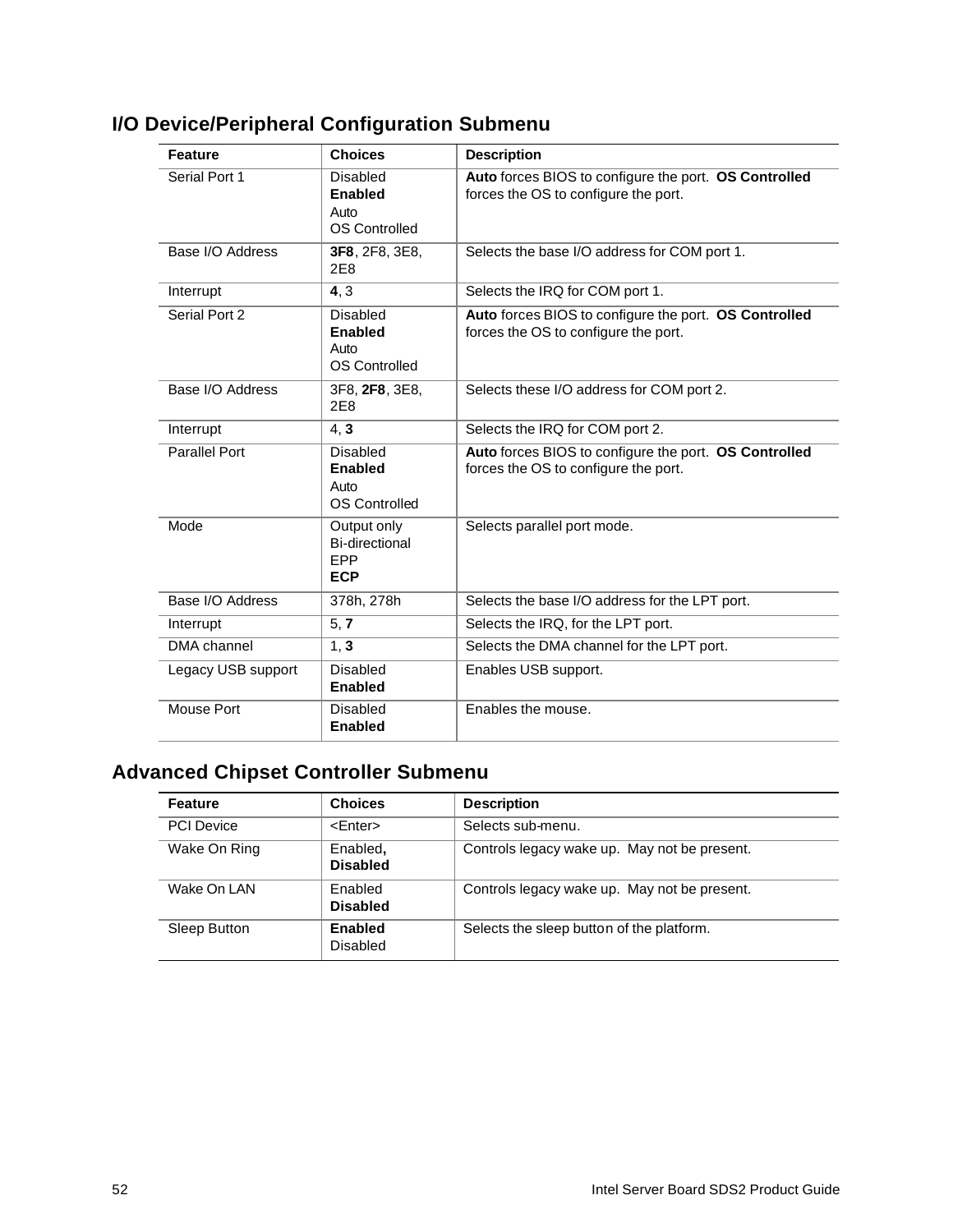# **Security Menu**

You can make the following selections on the Security Menu itself. Enabling the Supervisor Password field requires a password for entering Setup. The passwords are not case-sensitive.

| <b>Feature</b>                    | <b>Choices</b>                                                                                                           | <b>Description</b>                                                                                                                                                                                                                                                      |
|-----------------------------------|--------------------------------------------------------------------------------------------------------------------------|-------------------------------------------------------------------------------------------------------------------------------------------------------------------------------------------------------------------------------------------------------------------------|
| Supervisor<br>Password is         | Clear<br>Set                                                                                                             | Status only; user cannot modify.                                                                                                                                                                                                                                        |
| User Password is                  | Clear<br>Set                                                                                                             | Status only; user cannot modify. Once set, this can be disabled<br>by setting it to a null string, or by clearing password jumper on<br>server board.                                                                                                                   |
| <b>Set Supervisor</b><br>Password | <enter></enter>                                                                                                          | When the <enter> key is pressed, you are prompted for a<br/>password; press ESC key to abort. Once set, this can be<br/>cleared by setting it to a null string, or by clearing password<br/>jumper on server board (see Server Board Jumpers in<br/>Chapter 5).</enter> |
| <b>Set User Password</b>          | <enter></enter>                                                                                                          | When the <enter> key is pressed, you are prompted for a<br/>password; press ESC key to abort. Once set, this can be<br/>cleared by setting it to a null string, or by clearing password<br/>jumper on server board (see Server Board Jumpers in<br/>Chapter 5).</enter> |
| Password on Boot                  | <b>Disabled</b><br>Enabled                                                                                               | Requires password entry before boot. System will remain in<br>secure mode until password is entered. Password on Boot takes<br>precedence over Secure Mode Boot.                                                                                                        |
| <b>Fixed Disk Boot</b><br>Sector  | <b>Normal</b><br><b>Write Protect</b>                                                                                    | Protects the boot sector on the boot drive against some viruses.                                                                                                                                                                                                        |
| Secure Mode Timer                 | <b>Disabled</b><br>1 min<br>2 min<br>5 min<br>$10 \text{ min}$<br>$20 \text{ min}$<br>1 <sub>hr</sub><br>2 <sub>hr</sub> | Period of keyboard/PS/2 mouse inactivity specified for secure<br>mode to activate. A password is required for secure mode to<br>function. Cannot be enabled unless at least one password is<br>enabled.                                                                 |
| Secure Mode Hot<br>Key            | <b>Disabled</b><br>Enabled                                                                                               | Enables Quicklock feature. Cannot be enabled unless at least<br>one password is enabled.                                                                                                                                                                                |
| Ctrl-Alt-[]                       | $\overline{1}$<br>$[0-9, A, B, , Z]$                                                                                     | Key assigned to start the Quicklock feature.                                                                                                                                                                                                                            |
| Secure Mode Boot                  | <b>Disabled</b><br>Enabled                                                                                               | System will boot in secure mode. You must enter a password to<br>unlock the system. Cannot be enabled unless at least one<br>password is enabled.                                                                                                                       |
| <b>Video Blanking</b>             | <b>Disabled</b><br>Enabled                                                                                               | Enables Video Blanking when Secure Mode is activated. A<br>password is required to unlock the video.                                                                                                                                                                    |
| <b>Floppy Write</b><br>Protect    | <b>Disabled</b><br>Enabled                                                                                               | When secure mode is activated, the diskette drive is write<br>protected. You must enter a password to disable. Cannot be<br>enabled unless at least one password is enabled.                                                                                            |
| Power Switch<br>Inhibit           | <b>Disabled</b><br>Enabled                                                                                               | Determines whether the power switch on the front panel<br>functions.                                                                                                                                                                                                    |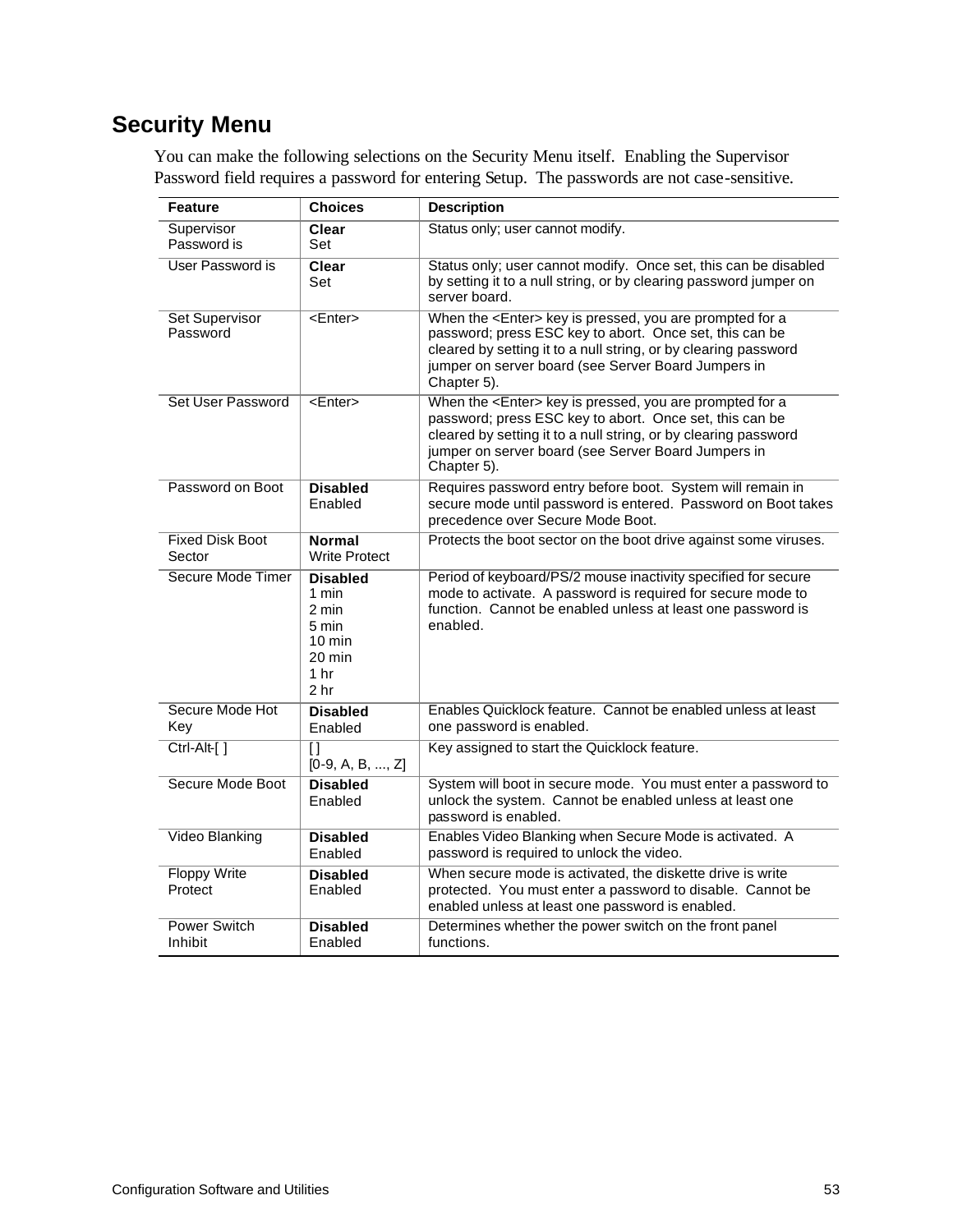# **Server Menu**

| <b>Feature</b>             | <b>Choices</b>                                                       | <b>Description</b>                                                                                                                                      |
|----------------------------|----------------------------------------------------------------------|---------------------------------------------------------------------------------------------------------------------------------------------------------|
| System Management          | <enter></enter>                                                      | Enters submenu.                                                                                                                                         |
| <b>Console Redirection</b> | <enter></enter>                                                      | Enters submenu.                                                                                                                                         |
| Service Partition Type     | 1 to 255                                                             | Displays the partition type of the Service Partition. The<br>default is 12h.                                                                            |
| Clear Event Log            | <enter></enter>                                                      | Clears the System Event Log immediately.                                                                                                                |
| Assert NMI on PERR         | <b>Disabled</b><br>Enabled                                           | Enables PCI PERR support.                                                                                                                               |
| Assert NMI on SERR         | Disabled<br><b>Enabled</b>                                           | Enables PCI SERR support.                                                                                                                               |
| FRB-2 Policy               | <b>FRB2 Disable</b><br>Disable BSP<br>Don't Disable<br>Retry 3 times | Selects the policy for the FRB-2 timeout. This option<br>determines when the Boot Strap Processor (BSP)<br>should be disabled if an FRB-2 error occurs. |
| <b>Thermal Sensor</b>      | Disabled<br><b>Enabled</b>                                           | Selects whether the Thermal Sensor monitoring<br>functions.                                                                                             |
| <b>BMC IRQ</b>             | <b>IRQ11, IRQ5, IRQ10,</b><br>Disabled                               | Selects BMC IRQ.                                                                                                                                        |
| Post Error Pause           | <b>Disabled</b><br>Enabled                                           | Selects whether the boot is stopped when POST error<br>occurs.                                                                                          |
| <b>AC Link</b>             | Power On<br>Last state<br>Stay Off                                   | Selects system power state after AC power loss.                                                                                                         |

You can make the following selections on the Server Menu.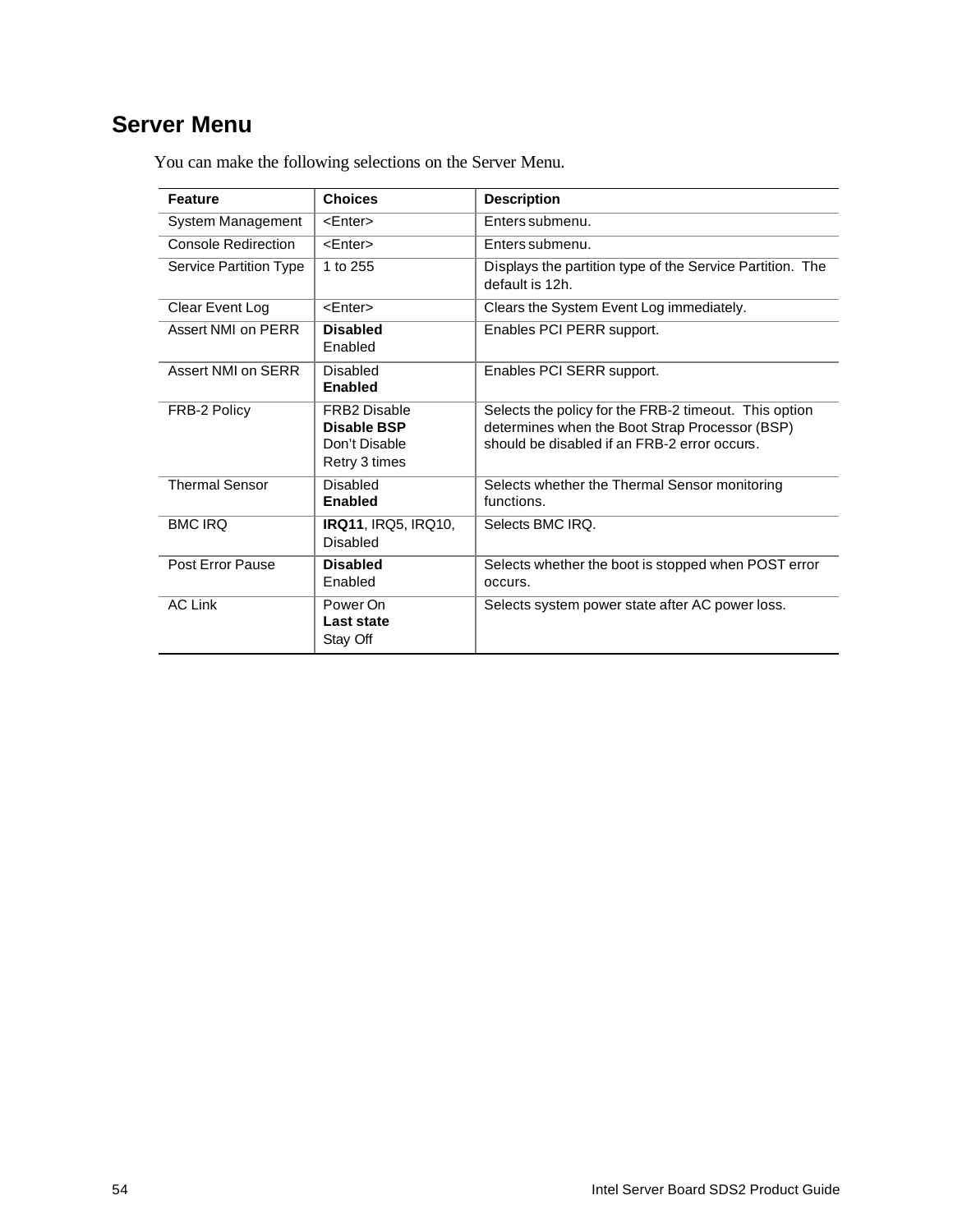# **System Management Submenu**

| <b>Feature</b>                         | <b>Choices</b> | <b>Description</b>             |
|----------------------------------------|----------------|--------------------------------|
| <b>BIOS Version</b>                    |                | This field is information only |
| <b>Board Part Number</b>               |                | This field is information only |
| <b>Board Serial Number</b>             |                | This field is information only |
| <b>System Part Number</b>              |                | This field is information only |
| <b>System Serial Number</b>            |                | This field is information only |
| <b>Chassis Part Number</b>             |                | This field is information only |
| <b>Chassis Serial Number</b>           |                | This field is information only |
| <b>BMC Device ID</b>                   |                | This field is information only |
| <b>BMC Device Revision</b>             |                | This field is information only |
| <b>BMC Firmware Revision</b>           |                | This field is information only |
| <b>BMC Firmware Bootblock Revision</b> |                | This field is information only |
| <b>BMC Support IPMI Version</b>        |                | This field is information only |
| <b>SDR Revision</b>                    |                | This field is information only |
| <b>PIA Revision</b>                    |                | This field is information only |
| <b>Primary HSBP Revision</b>           |                | This field is information only |
| Secondary HSBP Revision                |                | This field is information only |

## **Console Redirection Submenu**

| <b>Feature</b>             | <b>Choices</b>                    | <b>Description</b>                                                                                                                                                                           |
|----------------------------|-----------------------------------|----------------------------------------------------------------------------------------------------------------------------------------------------------------------------------------------|
| <b>COM Port</b><br>Address | <b>Disabled, 3F8, 2F8, 3E8</b>    | When enabled, console redirection uses the I/O port<br>specified. All keyboard/mouse and video will be<br>directed to this port. This is designed to be used only<br>under DOS in text mode. |
| <b>Baud Rate</b>           | 9600, 19.2k, 38.4k, 57.6K, 115.2k | When console redirection is enabled, specifies the baud<br>rate to be used.                                                                                                                  |
| <b>Flow</b>                | None, CTS/RTS, XON/XOFF,          | None disallows flow control.                                                                                                                                                                 |
| Control                    | CTS/RTS + CD                      | CTS/RTS is hardware-based flow control.<br>XON/XOFF is software-based flow control.                                                                                                          |
|                            |                                   | CTS/RTS + CD is hardware-based flow control plus<br>Carrier Detect.                                                                                                                          |
|                            |                                   | When EMP is sharing the COM port as console<br>redirection, the flow control must be set to CTS/RTS or<br>CTS/RTS+CD depending on whether a modem is used.                                   |

# **Boot Menu**

| <b>Feature</b>              | <b>Device</b> | <b>Description</b> |
|-----------------------------|---------------|--------------------|
| <b>Boot Device Priority</b> |               | Enters submenu     |
| <b>Hard Drive</b>           |               | Enters submenu     |
| Removable Devices           |               | Enters submenu     |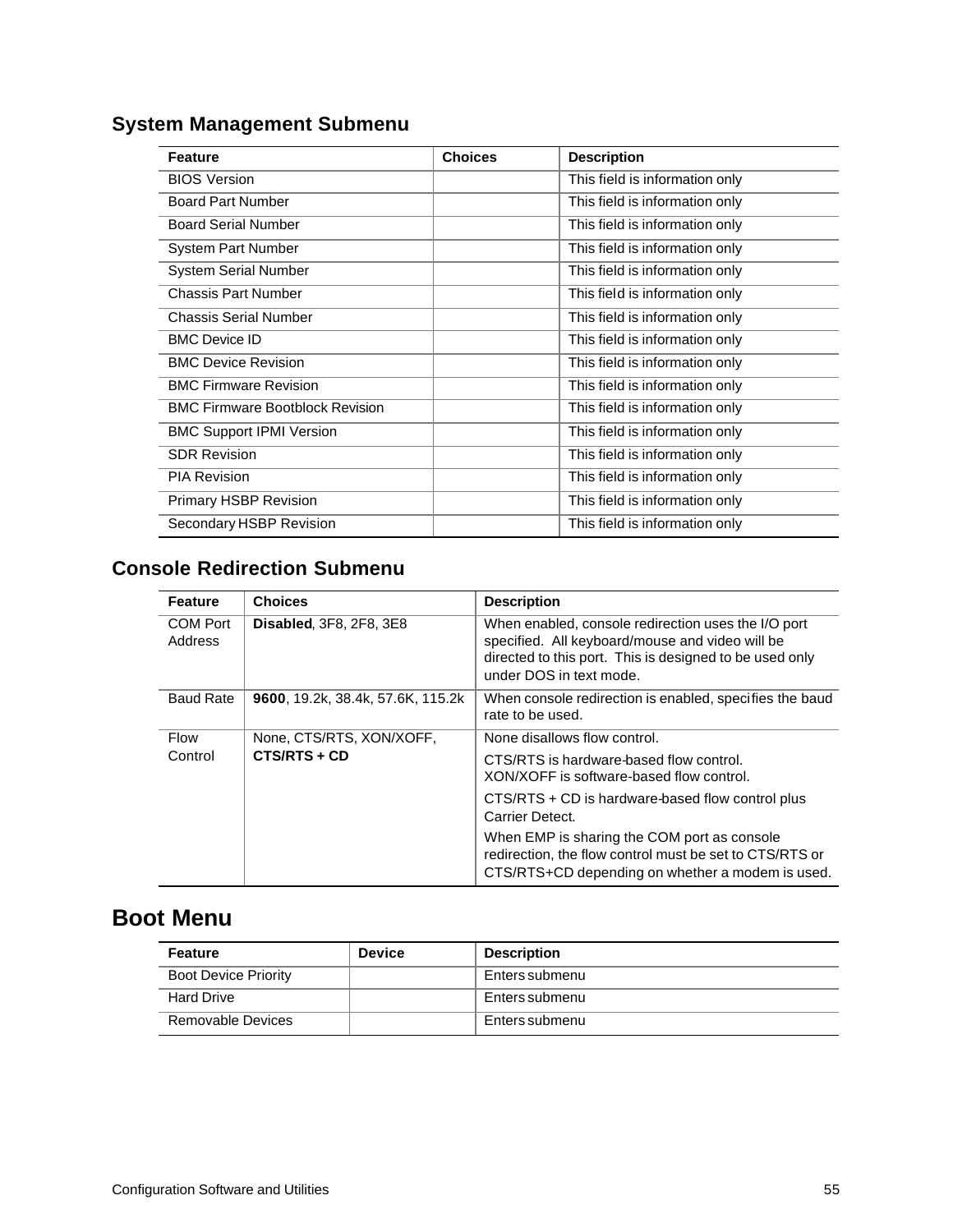### **Boot Device Priority Submenu**

Use the up or down arrow keys to select a device; then press the  $\langle + \rangle$  or  $\langle - \rangle$  keys to move the device higher or lower in the boot priority list.

| <b>Boot Priority</b> | <b>Device</b>           | <b>Description</b>                                                                                                                                                                           |
|----------------------|-------------------------|----------------------------------------------------------------------------------------------------------------------------------------------------------------------------------------------|
| 1 <sub>1</sub>       | Removable Devises       | Attempts to boot from the diskette drive or<br>removeable device like the LS-120.                                                                                                            |
| 2.                   | <b>Hard Drive</b>       | Attempts to boot from a hard drive device.                                                                                                                                                   |
| 3.                   | ATAPI CD-ROM Drive      | Attempts to boot from an ATAPI CD-ROM drive<br>containing bootable media. This entry appears if<br>there is a bootable CD-ROM that is in a BIOS Boot<br>Specification-compliant SCSI CD-ROM. |
| $\overline{4}$ .     | (any) SCSI CD-ROM Drive | Attempts to boot from a SCSI CD-ROM drive.                                                                                                                                                   |
| 5.                   | PXE UNDI, PXE-2.0       | Attempts to boot from a network connection.<br>Requires the presence of a PXE server.                                                                                                        |

### **Hard Drive Submenu**

| <b>Choices</b> | <b>Description</b>                                                                                                                                                                                                                                    |
|----------------|-------------------------------------------------------------------------------------------------------------------------------------------------------------------------------------------------------------------------------------------------------|
| Drive $1$      | To select the boot drive from this list containing all bootable devices in the system, use<br>the up and down arrows to highlight a device, then press the plus $(+)$ key to move it to the<br>top of the list or the m inus (-) key to move it down. |

### **Removable Devices**

| <b>Choices</b> | <b>Description</b>          |
|----------------|-----------------------------|
| Diskette A     | Autodetected diskette drive |

## **Exit Menu**

You can make the following selections on the Exit Menu. Select an option using the up or down arrow keys; then press <Enter> to execute the option. Pressing <Esc> does not exit this menu. You must select one of the items from the menu or menu bar to exit.

| <b>Choices</b>                 | <b>Description</b>                                                    |
|--------------------------------|-----------------------------------------------------------------------|
| <b>Exit Saving Changes</b>     | Exits after writing all modified Setup item values to NVRAM           |
| <b>Exit Discarding Changes</b> | Exits leaving NVRAM unmodified                                        |
| <b>Load Setup Defaults</b>     | Loads default values for all Setup items                              |
| <b>Load Custom Defaults</b>    | Loads values of all Setup items from previously saved custom defaults |
| <b>Discard Changes</b>         | Read previous values of all Setup items from NVRAM                    |
| Save Changes                   | Writes all Setup item values to NVRAM                                 |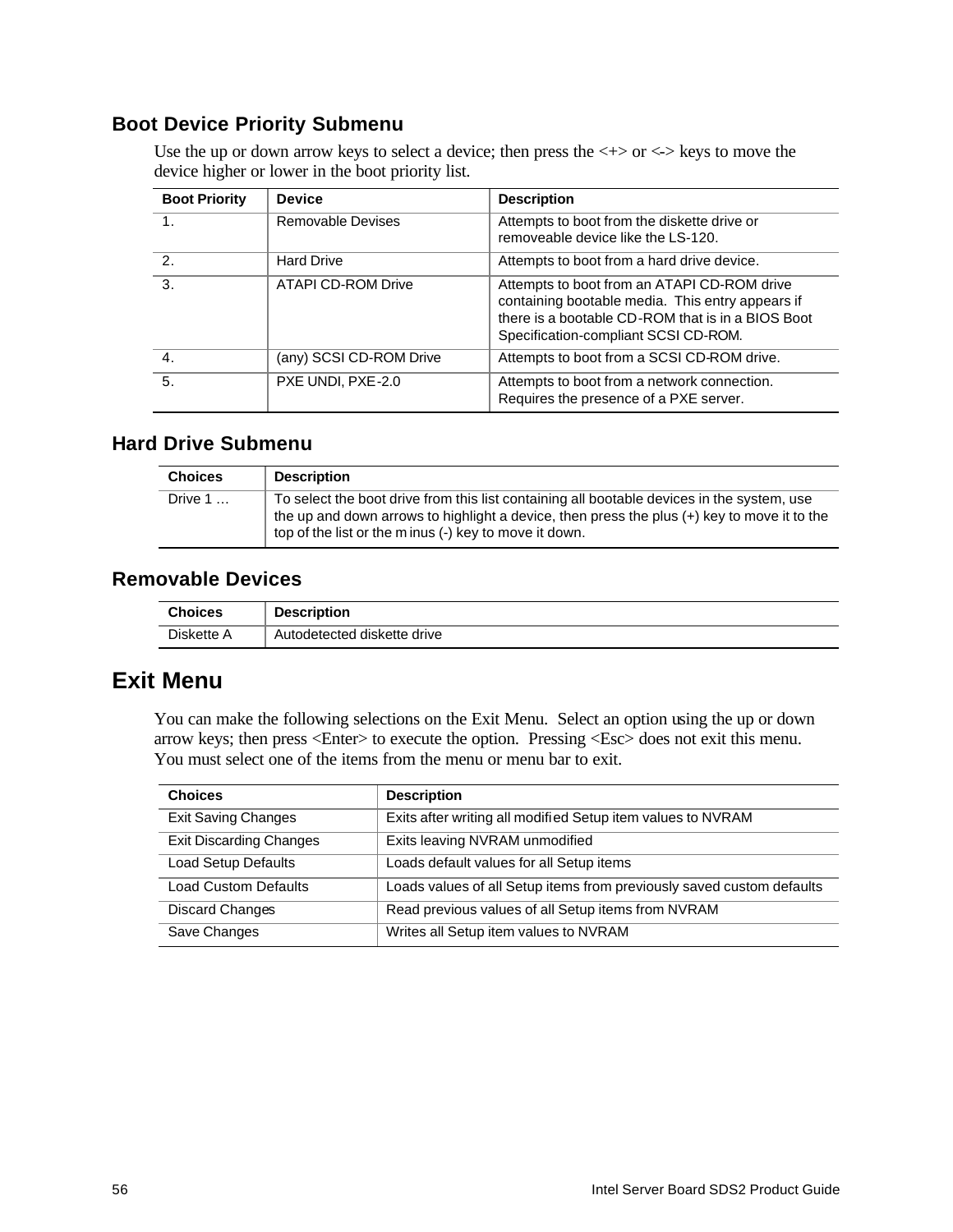# **Using the System Setup Utility**

The System Setup Utility (SSU) is on the Server Board Resource software CD shipped with the server board. The SSU provides a graphical user interface (GUI) over an extensible framework for server configuration. The SSU framework supports the following functions and capabilities:

- Allows viewing and clearing of the system's critical event log
- Allows the viewing of the system management FRU information
- Allows the viewing of the system management SDR repository

## **What You Need to Do**

The SSU may be run directly from the Server Resource CD (by booting the server system to the CD and selecting "Utilities") or from a set of DOS diskettes.

If you choose to run the SSU from a set of DOS diskettes, you must create the SSU diskettes from the Server Resource CD by booting to the CD and selecting "Create Diskettes." Alternatively, if you have a Windows 95 or Windows NT workstation, you can insert the CD into that system and create diskettes from the "Utilities" menu of the graphical user interface.

If your diskette drive is disabled, or improperly configured, you must use the flash resident Setup utility to enable it so that you can use the SSU. If necessary, you can disable the drive after you exit the SSU. Information entered using the SSU overrides any entered using Setup.

## **Running the SSU from the CD**

Running the ssu.bat file provided on the SSU media starts the SSU. If the server boots directly from the SSU media, the ssu.bat file is automatically run. If it boots from a different media, the SSU can be started manually or by another application. When the SSU starts in the local execution mode (the default mode), the SSU accepts input from the keyboard and/or mouse. The SSU presents a VGA based Graphical User Interface (GUI) on the primary monitor.

The SSU runs from writable, nonwritable, removable, and nonremovable media. If the SSU is run from nonwritable media, user preference settings (such as screen colors) can not be saved.

The SSU supports the ROM-DOS V6.22 operating system. It may run on other ROM-DOS-compatible operating systems but they are not supported. The SSU will not operate from a "DOS box" running under an operating system such as Windows.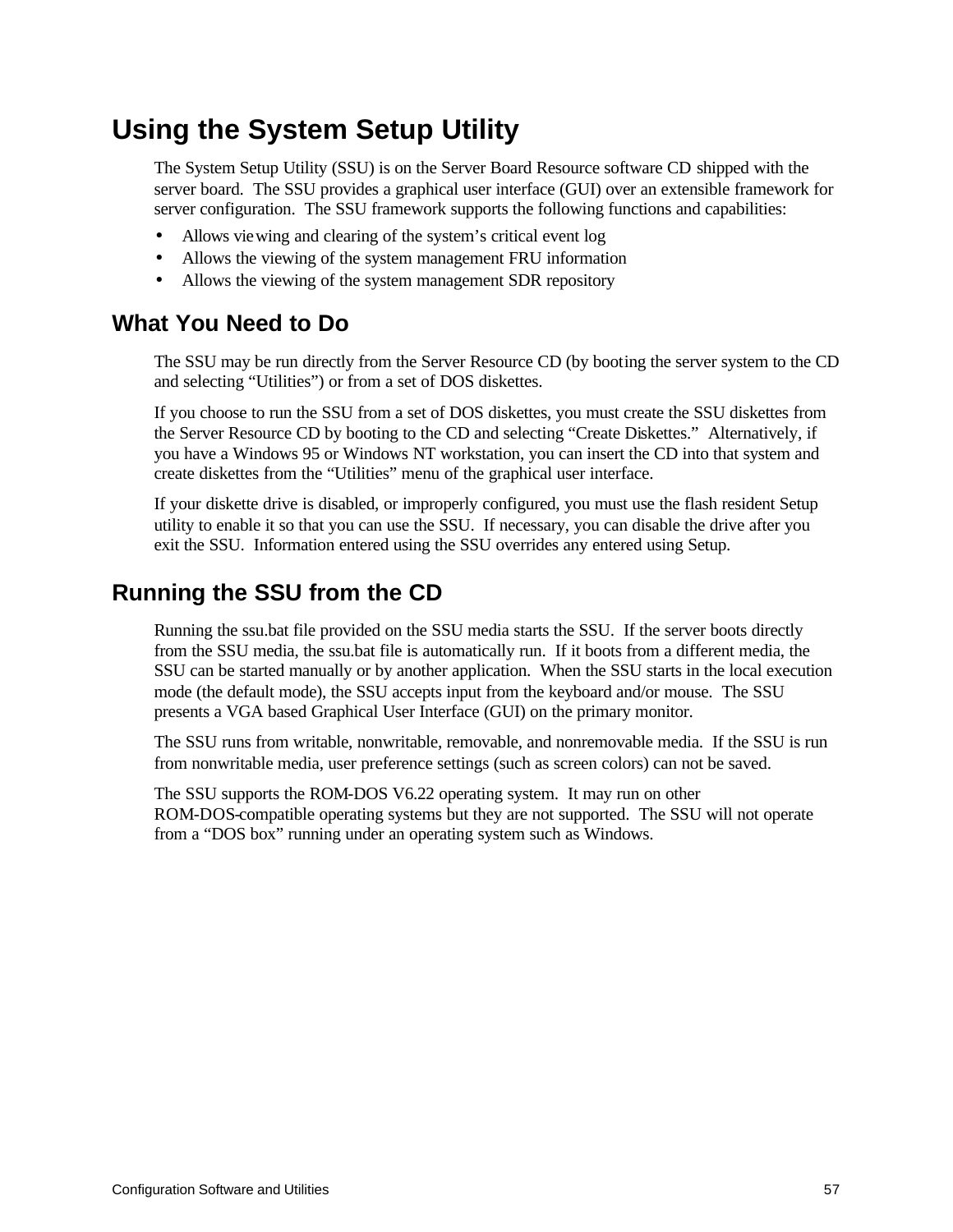## **Running the SSU Remotely via an Emergency Management Card**

Using graphical hardware redirection via the emergency management card 2, you can see the SSU Console in VGA graphics mode, control the mouse, and control the keyboard from a local system connected to a remote server by a network or modem.

The emergency management card 2 provides video memory, keyboard, and mouse redirection support. Video memory and user input are sent to a remote location through either a modem or Ethernet link and displayed by the Remote Control console. This solution requires an emergency management card 2 card installed in the remote server and the Remote Control software available on the local system. The SSU will execute exclusively on the remote server. Any files required for the SSU to execute must be on the remote server.

## **Starting the SSU**

SSU consists of a collection of task oriented modules plugged into a common framework called the Application Framework (AF). The Application Framework provides a launching point for individual tasks and a location for setting customization information. For full functionality the SSU requires the availability of the AF.INI, AF.HLP, plus any .ADN files and their associated .HLP and .INI files.

- 1. Turn on your video monitor and your system.
- 2. There are two ways to start the SSU.
	- a. **After creating set of three SSU diskettes from the CD:** Insert the first SSU diskette in drive A, and press the reset button or <Ctrl+Alt+Del> to reboot your server from the diskette. Insert the second diskette when prompted.
	- b. **Directly from the Server Resource CD:** Insert the Server Resource CD into your CD ROM drive and press the reset button or  $<$   $<$   $<$   $h$   $<$   $h$   $<$   $h$   $<$   $h$   $<$   $h$   $<$   $h$   $<$   $h$   $<$   $h$   $<$   $h$   $<$   $h$   $<$   $h$   $<$   $h$   $<$   $h$   $<$   $h$   $<$   $h$   $<$   $h$   $<$  to do so, press <F2> to enter BIOS Setup. From the Boot Menu, select the Boot Device Priority option and then select CD-ROM as your primary boot device. Save those settings and exit BIOS Setup. The server will boot from the CD-ROM and display a menu of options. Follow the instructions in the menu to start the SSU.
- 3. When the SSU title appears on the screen, press <Enter> to continue.
- 4. The mouse driver loads if it is available; press <Enter> to continue.
- 5. This message appears:

```
Please wait while the Application Framework loads....
```
6. When the main window of the SSU appears, you can customize the user interface before continuing.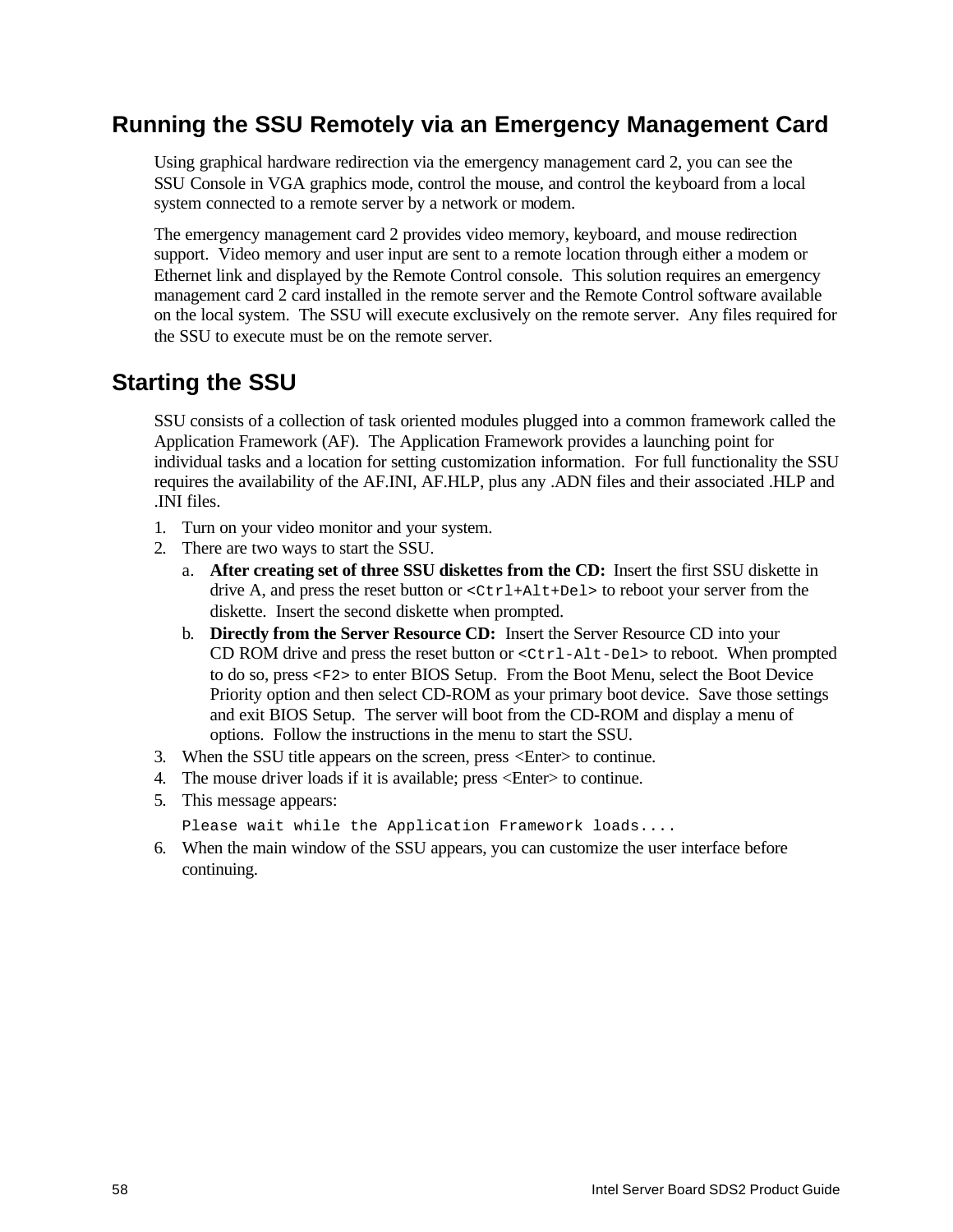# **Customizing the SSU**

The SSU lets you customize the user interface according to your preferences. The AF sets these preferences and saves them in the AF.INI file so that they take effect the next time you start the SSU. There are four user customizable settings:

- **Color** this button lets you change the default colors associated with different items on the screen with predefined color combinations. The color changes are instantaneous.
- **Mode** this button lets you set the desired expertise level.
	- novice
	- intermediate
	- expert

The expertise level determines which tasks are visible in the Available Tasks section and what actions each task performs. For a new mode setting to take effect, you must exit the SSU and restart it.

- **Language** this button lets you change the strings in the SSU to strings of the appropriate language. For a new language setting to take effect, you must exit the SSU and restart it.
- **Other** this button lets you change other miscellaneous options in the SSU. The changes take effect immediately.

#### **To change the interface default values:**

Use the mouse to click on the proper button in the Preferences section of the SSU Main window.

or

Use the tab and arrow keys to highlight the desired button, and press the spacebar or  $\leq$  Enters. or

Access the menu bar with the mouse or hot keys  $(Alt + underlined letter)$ .



If you run the SSU from nonwritable media (like a CD-ROM), these preferences will be lost when you exit the SSU.

### **Launching a Task**

It is possible to have many tasks open at the same time, although some tasks may require complete control to avoid possible conflicts. The tasks achieve complete control by keeping the task as the center of operation until you close the task window.

#### **To launch a task:**

In the SSU Main window, double -click on the task name under Available Tasks to display the main window for the selected task.

or

Highlight the task name, and click on OK.

or

Use the tab and arrow keys to highlight the desired button, and press the spacebar or <Enter>.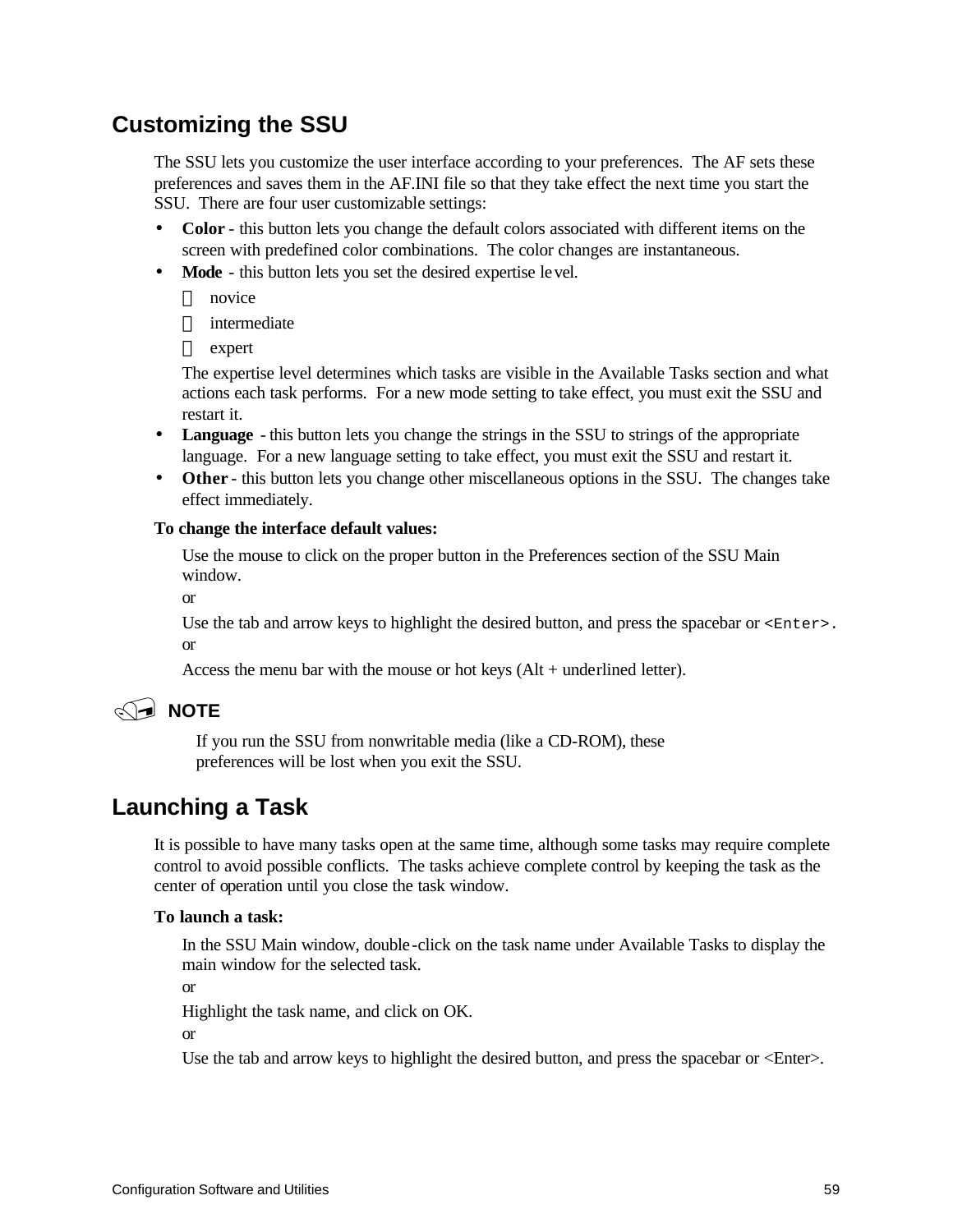## **SEL Manager Add-in**

Clicking on the SEL Manager Add-in task brings up the Server Event Log (SEL) viewer. You can load and view the current SEL data stored in the BMC, save the currently loaded SEL data to a file, view previously saved SEL data, or clear the SEL.

When the SEL Manager is first invoked, it loads the System Event Log entries from the server. If there are no SEL entries, a message box is displayed.

The SEL Manager main window is based on a multi-column format. All SEL entries are displayed in this window, one system event per row. Each column can be sorted by clicking on the column heading. The event number is tied to the particular event even if any other column sorts the list. The following keyboard keys are used to scroll the event columns. The F4 key shifts the event columns left, while the F5 key shifts the event columns right.

The SEL Manager has the following menus:

### **File Menu**

The File menu has the following options:

- **Open:** Open a SEL data file for viewing.
- **Save As:** Save the currently loaded SEL data to a file.
- **Exit:** Quits the SEL Viewer.

#### **SEL Menu**

The SEL menu has the following options:

- **Properties:** Displays information about the SEL. These fields are display only.
- **Clear SEL:** Clears the SEL entries from the NV storage area and from the SEL Manager main window.
- **Reload:** Reloads the SEL entries from the NV storage area.

#### **Help**

The Help menu has the following option:

• **Help Topics:** Displays the help information for the SEL Manager Add-in.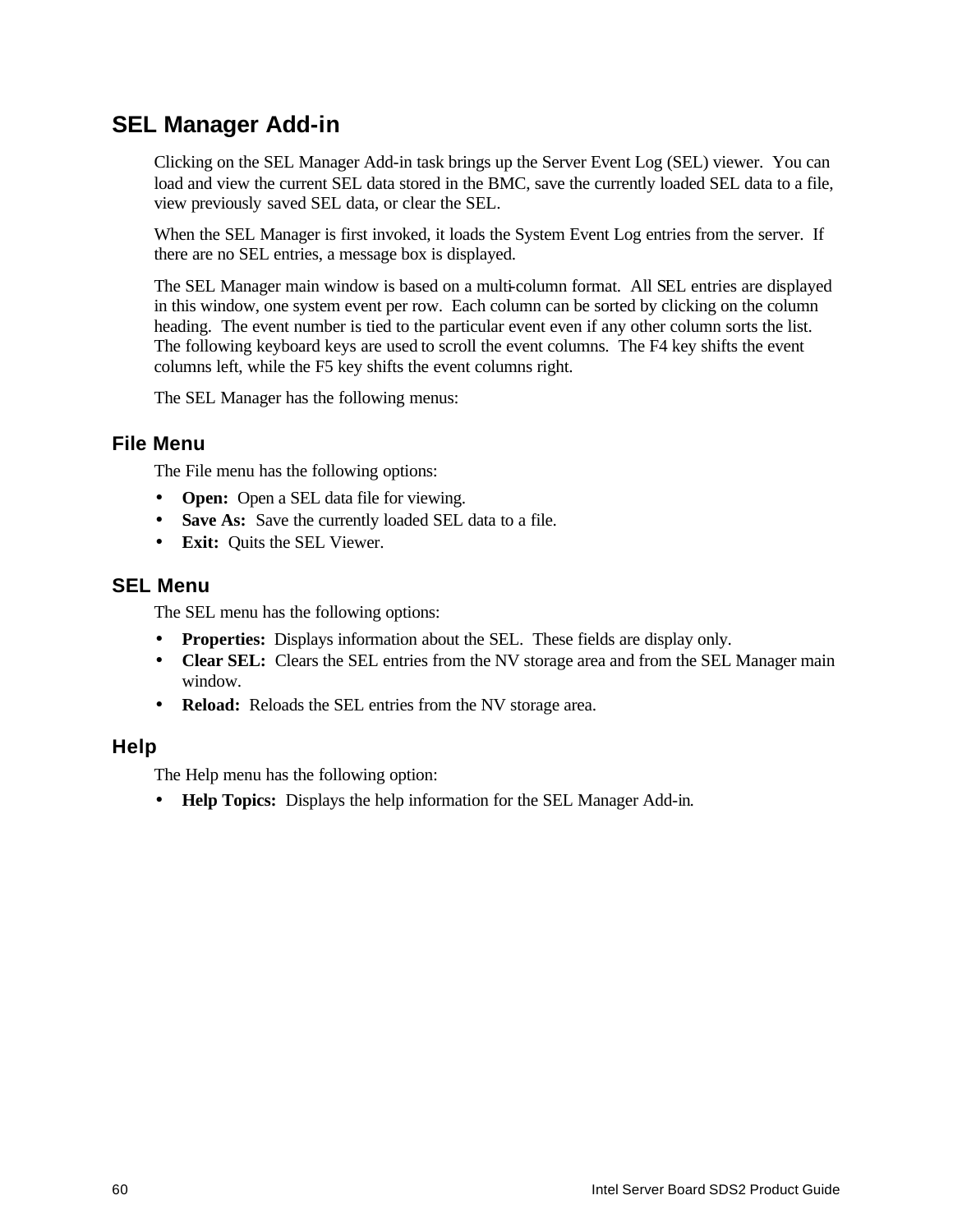## **SDR Manager Add-in**

Clicking on the SDR Manager Add-in task brings up the Sensor Data Record (SDR) viewer. You can load and view the current SDR data stored in the NV storage area, save the currently loaded SDR data to a file, or view previously saved SDR data. The SDR Manager main window provides access to all the features of the add-in through menus. The F4 key shifts the SDR columns left, while the F5 key shifts the SDR columns right.

The SDR Viewer has the following menus:

### **File Menu**

The File menu has the following options:

- **Open:** Open a SDR data file for viewing.
- **Save As:** Save the currently loaded SDR data to a file.
- **Exit:** Quits the SDR Viewer.

#### **SDR Menu**

The SDR menu has the following options:

- **Properties:** Displays SDR information from the BMC. These fields are display only.
- **Reload:** Reloads the SDR entries from the server.

#### **Help**

The Help menu has the following option:

• **Help Topics:** Displays the help information for the SDR Manager Add-in.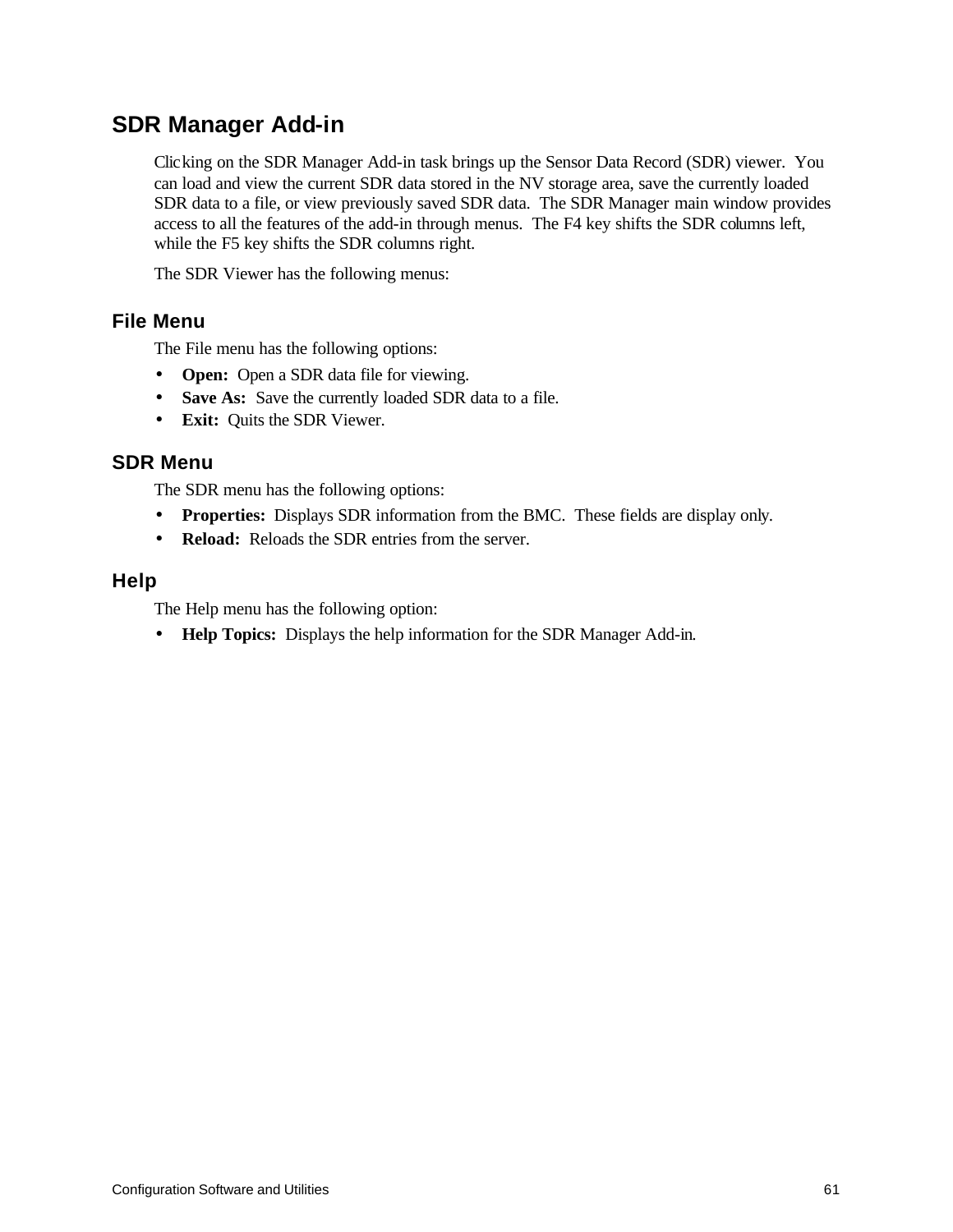## **FRU Manager Add-in**

Clicking on the FRU Manager Add-in task brings up the Field Replacement Unit (FRU) viewer. You can load and view the current FRU data stored in the NV storage area, save the currently loaded FRU data to a file, or view previously saved FRU data. The FRU Manager main window provides access to all the features of the add-in through menus. The F4 key shifts the FRU columns left, while the F5 key shifts the FRU columns right.

The FRU Viewer has the following menus:

### **File Menu**

The File menu has the following options:

- **Open:** Open a FRU data file for viewing.
- **Save As:** Save the currently loaded FRU data to a file.
- **Exit:** Quits the FRU Viewer.

### **FRU Menu**

The FRU menu has the following options:

- **Properties:** Displays FRU information from the BMC. These fields are display only.
- **Reload:** Reloads the FRU entries from the server.

### **Help**

The Help menu has the following option:

• **Help Topics:** Displays the help information for the FRU Manager Add-in.

# **Exiting the SSU**

Exiting the SSU causes all windows to close.

- 1. Exit the SSU by opening the menu bar item File in the SSU Main window.
- 2. Click on Exit.

or

Highlight Exit, and press <Enter>.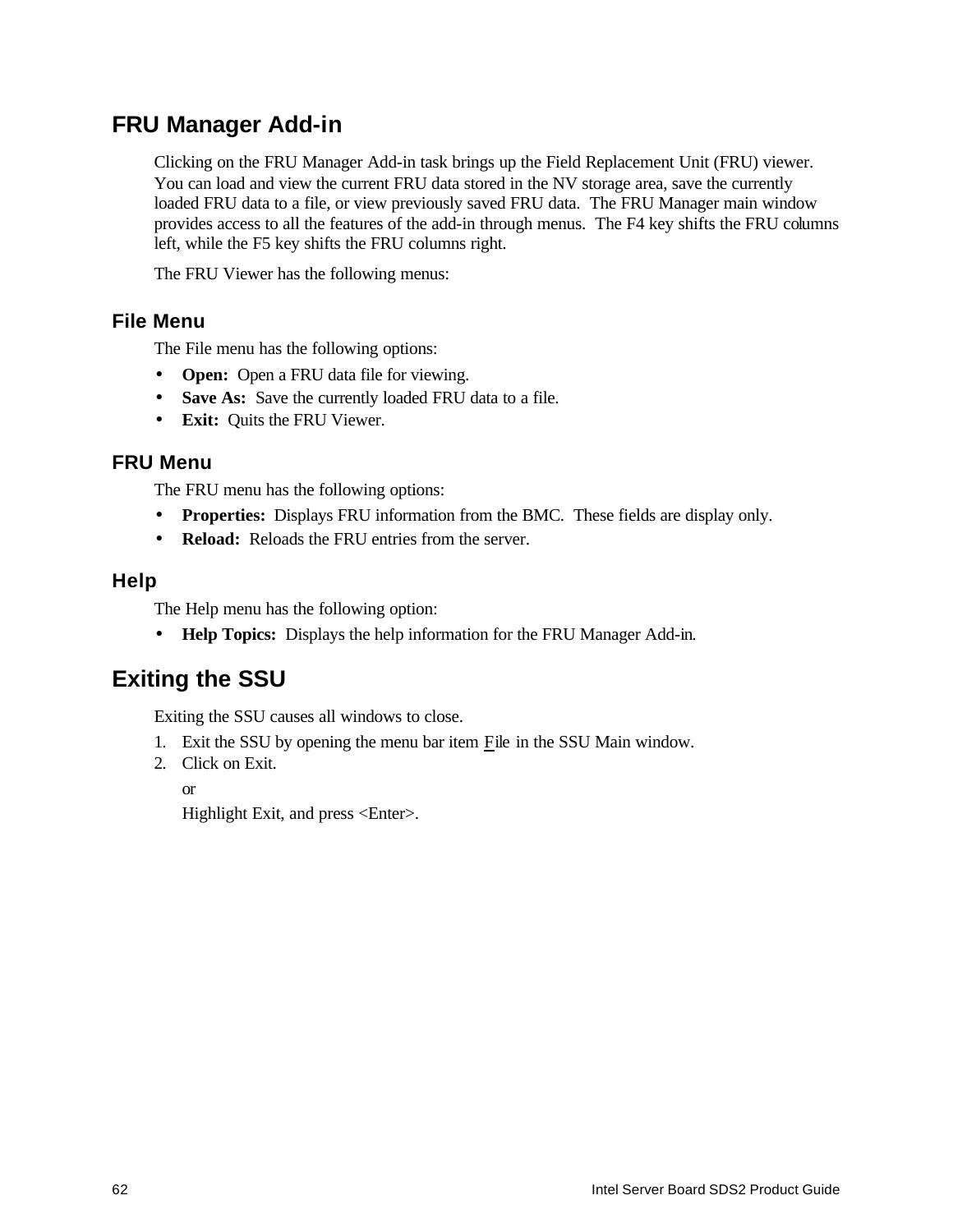# **FRUSDR Load Utility**

The Field Replacement Unit (FRU) and Sensor Data Record (SDR) Load Utility is a DOS-based program used to update the server management subsystem's product level FRU, SDR, and the SM BIOS (SMB) nonvolatile storage components (EEPROMs). The load utility

- Discovers the product configuration based on instructions in a master configuration file
- Displays the FRU information
- Updates the nonvolatile storage device (EEPROM) associated with the Baseboard Management Controller (BMC) that holds the SDR and FRU area
- Updates the SMB area located in the BIOS nonvolatile storage device
- Generically handles FRU devices that may not be associated with the BMC

### **When to Run the FRUSDR Load Utility**

You should run the FRUSDR Load Utility each time you upgrade or replace the hardware in your server, excluding add-in boards, hard drives, and RAM. For example, if you replace an array of fans, you need to run the utility. It programs the sensors that need to be monitored for server management.

Because the firmware must reload to properly initialize the sensors after programming, turn the server off and remove the AC power cords from the server. Wait approximately 30 seconds, and reconnect the power cords.

### **What You Need to Do**

The FRUSDR Load Utility may be run directly from the Configuration Software CD or from a diskette you create from the CD. It can be extracted from the CD by booting to the CD and selecting "Make Diskettes" or by inserting the CD into a PC running Windows 95 or NT and selecting the "Utilities" section.

## / **NOTE**

If your diskette drive is disabled, or improperly configured, you must use BIOS Setup to enable it. If necessary, you can disable the drive after you are done with the FRUSDR utility.

### **How You Use the FRUSDR Load Utility**

This utility is compatible with ROM-DOS Ver. 6.22, MS-DOS† Ver. 6.22, and later versions. The utility accepts CFG, SDR and FRU load files. The executable file for the utility is frusdr.exe. The utility requires the following supporting files:

- One or more .fru files describing the system's field replaceable units
- A .cfg file describing the system configuration
- A .sdr file describing the sensors in the system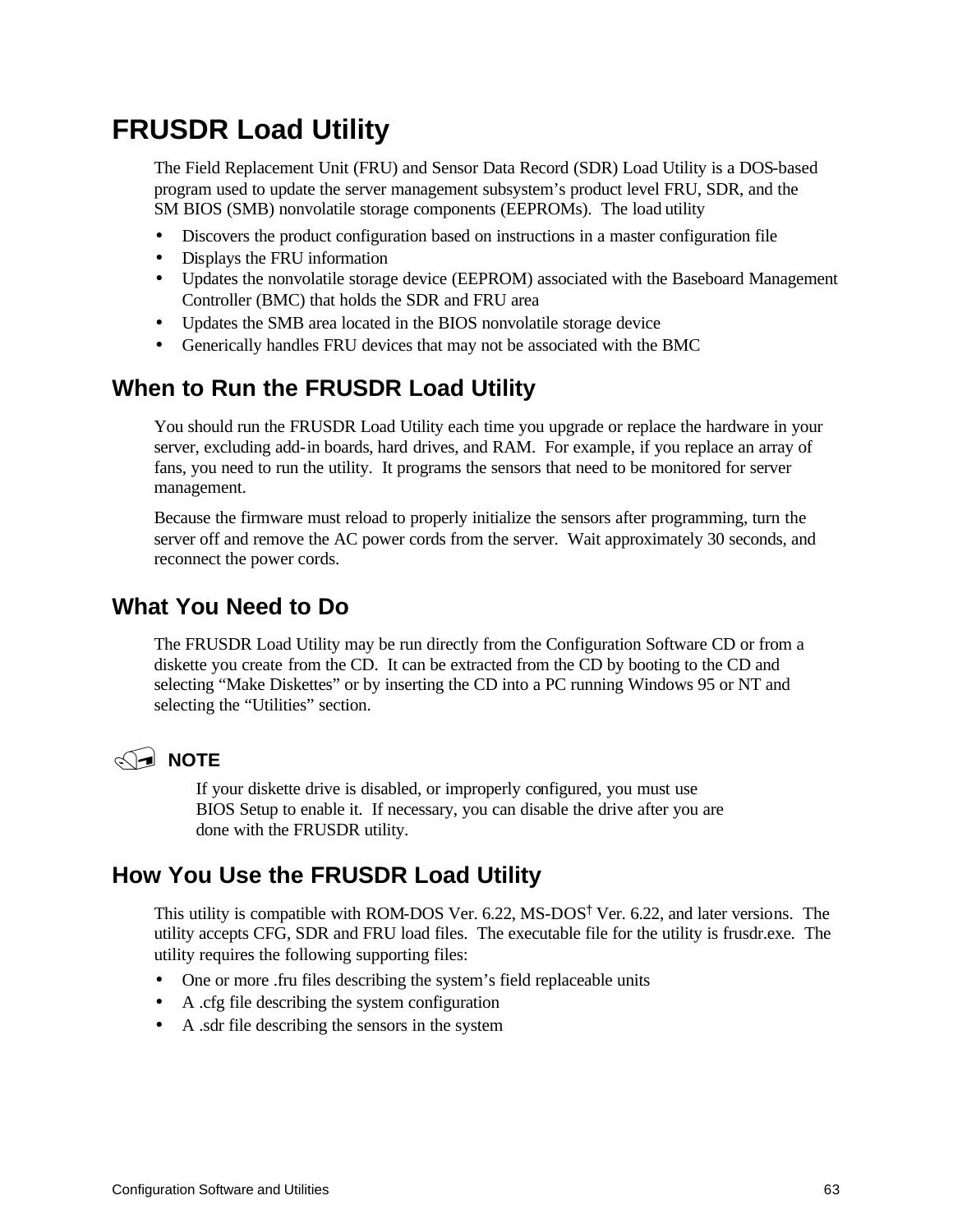### **Command Line Format**

The basic command line format is

frusdr [/?] [/h] [/d {smb, fru, sdr}] [/cfg filename.cfg] /p

| Command                | <b>Description</b>            |
|------------------------|-------------------------------|
| frusdr                 | Is the name of the utility.   |
| $/?$ or $/h$           | Displays usage information.   |
| /d $\{smb, fru, sdr\}$ | Only displays requested area. |
| /cfg filename.cfg      | Uses custom CFG file.         |
| /p                     | Pause between blocks of data. |

#### **Parsing the Command Line**

The FRUSDR Load Utility allows only one command line function at a time. A command line function may consist of two parameters; for example, cfg filename.cfg. Any invalid parameters result in displaying an error message and exiting the program. You can use either a slash (/) or a minus sign (-) to specify command line options. The /p flag may be used in conjunction with any of the other options.

### **Displaying Usage Information**

When the utility is run with the  $/$ ? or  $/$ h command line flags, the following message is displayed:

```
FRU & SDR Load Utility Version X.XX
Usage: frusdr Is the name of the utility.
       /? Or /h Displays usage information.
       /d {smb,fru,sdr} Only displays requested area.
       /cfg filename.cfg Uses custom CFG file.
       /p Pause between blocks of data.
```
### **Displaying a Given Area**

When the utility is run with the /d SMB, /d FRU, or **/**d SDR command line flag, the indicated area is displayed. Each area represents a sensor; one sensor for each instrumented device in the server. If the given display function fails because of an inability to parse the data present or a hardware failure, the utility displays an error message and exits.

#### **Displaying SM BIOS Area**

The SM BIOS area is displayed in ASCII format when the field is ASCII or as a number when the field is a number. Each SM BIOS area displayed is headed with the SM BIOS area designated name. Each field has a field name header followed by the field in ASCII or as a number.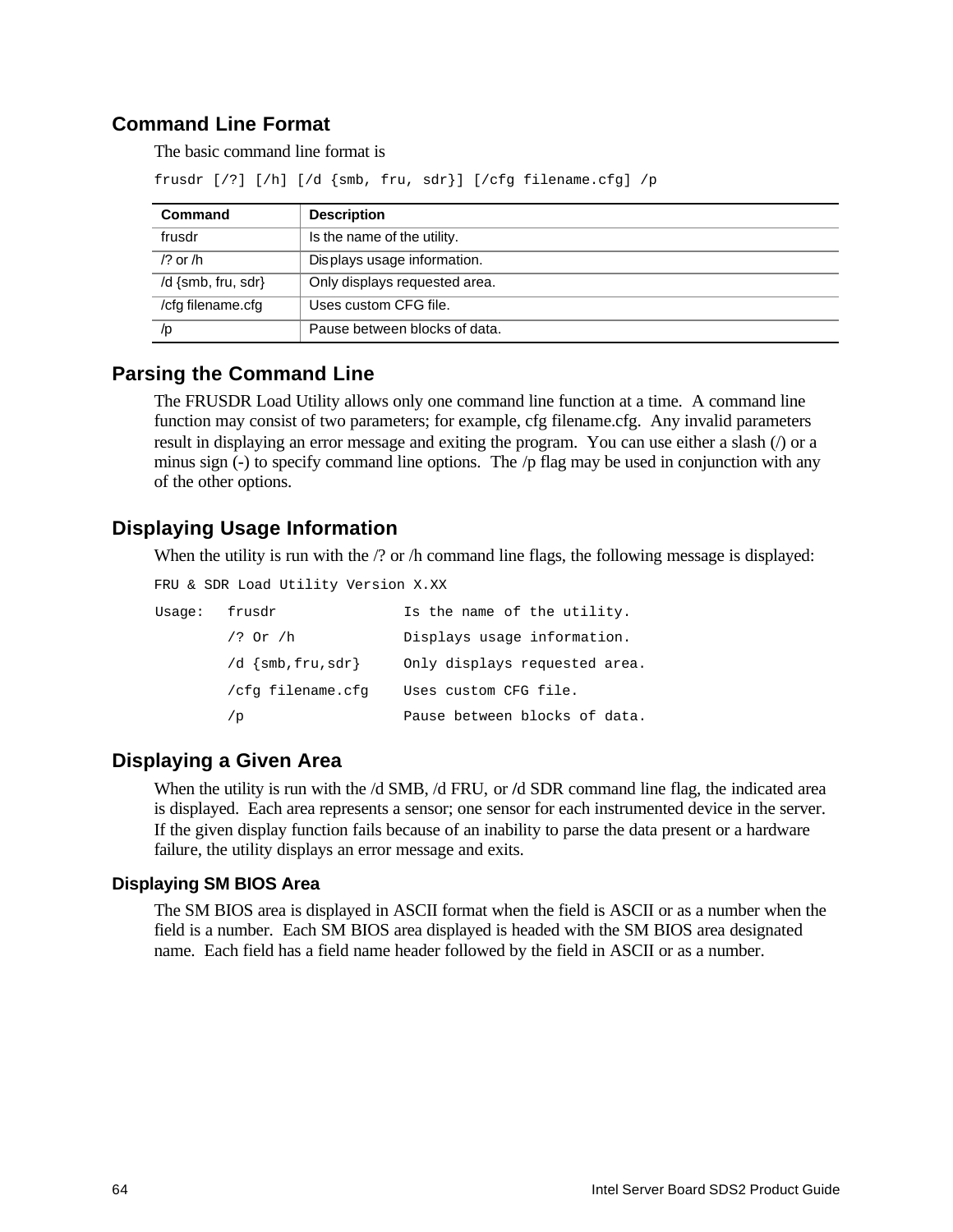#### **Displaying FRU Area**

The FRU area is displayed in ASCII format when the field is ASCII or as a number when the field is a number. Each FRU area displayed is headed with the FRU area designated name. Each field has a field name header followed by the field in ASCII or as a number. The Board, Chassis, and Product FRU areas end with an END OF FIELDS CODE that indicates there is no more data in this area. The Internal Use area is displayed in hex format, 16 bytes per line.

#### **Displaying SDR Area**

The SDR nonvolatile storage area is displayed in the following hex format. The data is separated by a Sensor Record Number X header, where X is the number of that sensor record in the SDR area. The next line after the header is the sensor record data in hex format delineated by spaces. Each line holds up to 16 bytes. The data on each line is followed by the same data in ASCII format; nonprintable characters are substituted by a period (.).

#### **Using Specified CFG File**

The utility can be run with the command line parameter of **-**cfg filename.cfg. The filename can be any DOS accepted, eight-character filename string. The utility loads the specified CFG file and uses the entries in the configuration file to probe the hardware and to select the proper SDRs to load into nonvolatile storage.

#### **Displaying Utility Title and Version**

The utility displays its title:

FRU & SDR Load Utility, Version X.XX

Where X.XX is the revision number for the utility.

#### **Configuration File**

The configuration file is in ASCII text. The utility executes commands formed by the strings present in the configuration file. These commands cause the utility to perform various tasks needed to ultimately load the proper SDRs into the nonvolatile storage of the BMC and possibly generic FRU devices. Some of the commands may be interactive and require you to make a choice.

#### **Prompting for Product Level FRU Information**

Through the use of a Configuration File, the utility may prompt you for FRU information.

#### **Filtering Sensor Data Record From the SDR File**

The MASTER.SDR file has all the possible SDRs for the system. These records may need to be filtered based on the current product configuration. The configuration file directs the filtering of the SDRs.

#### **Updating the SDR Nonvolatile Storage Area**

After the utility validates the header area of the supplied SDR file, it updates the SDR repository area. Before programming, the utility clears the SDR repository area. The SDR file is loaded via the .cfg File. Then the utility filters all tagged SDRs depending on the product configuration set in the Configuration File. Nontagged SDRs are automatically programmed. The utility also copies all written SDRs to the SDR.TMP file. It contains an image of what was loaded, and the TMP file is also useful for debugging the server.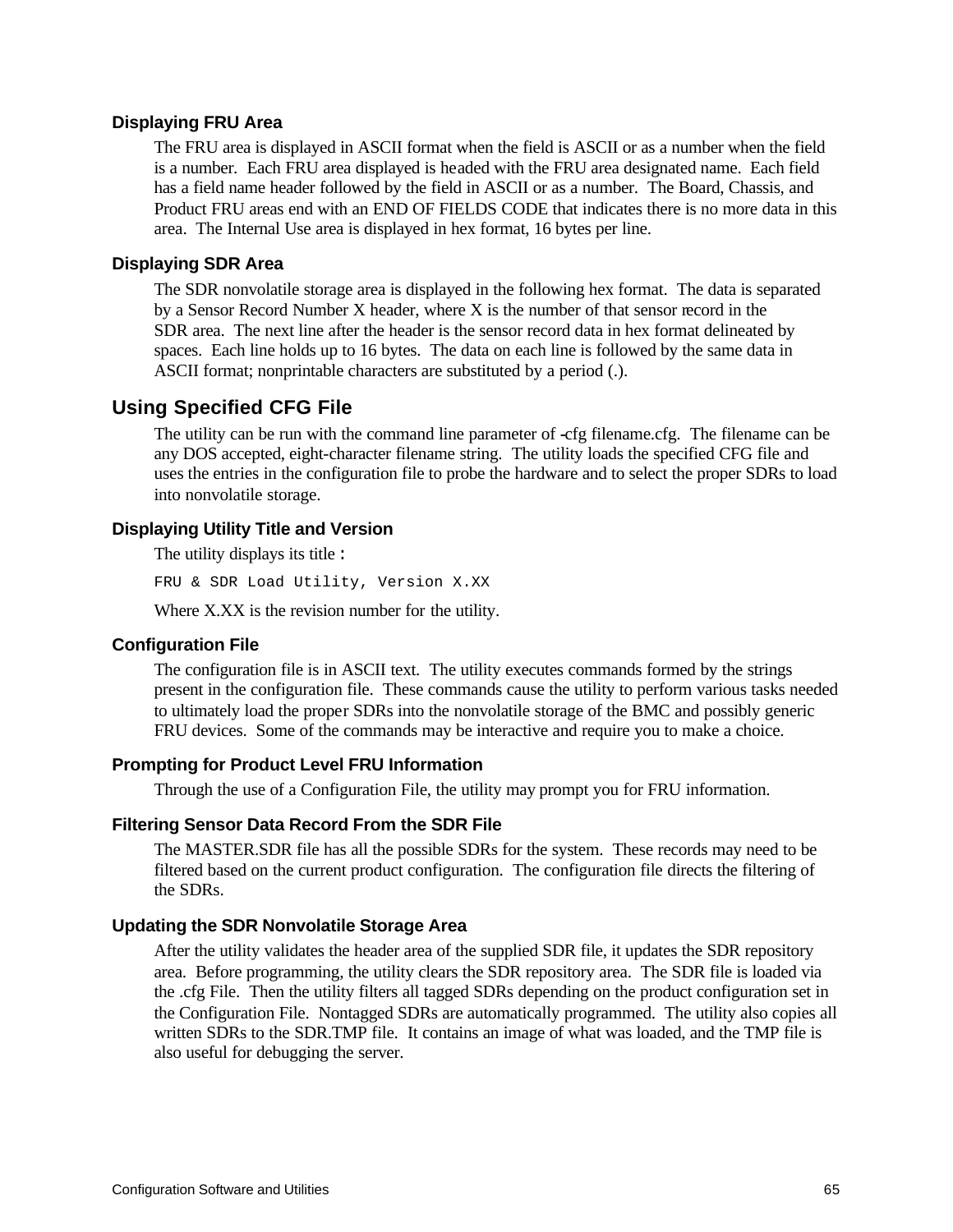#### **Updating FRU Nonvolatile Storage Area**

After the configuration is determined, the utility updates the FRU nonvolatile storage area. First it verifies the Common Header area and checksum from the specified FRU file. The Internal Use Area is read out of the specified .FRU file and is programmed into the nonvolatile storage. The Chassis, Board, Product and MultiRecord areas are read out of the specified .FRU file , if they exist, then those areas are programmed into the FRU nonvolatile storage. All the areas are also written to the FRU.TMP file, which is useful for debugging the server.

#### **Updating SMB FRU Nonvolatile Storage Area**

After programming the BMC FRU area, the corresponding SMB fields are automatically updated when the server is re-booted.

#### **Cleaning Up and Exiting**

If an update was successfully performed, the utility displays an appropriate message and then exits with a DOS exit code of zero.

If the utility fails, it immediately exits with an error message and a non-zero DOS exit code.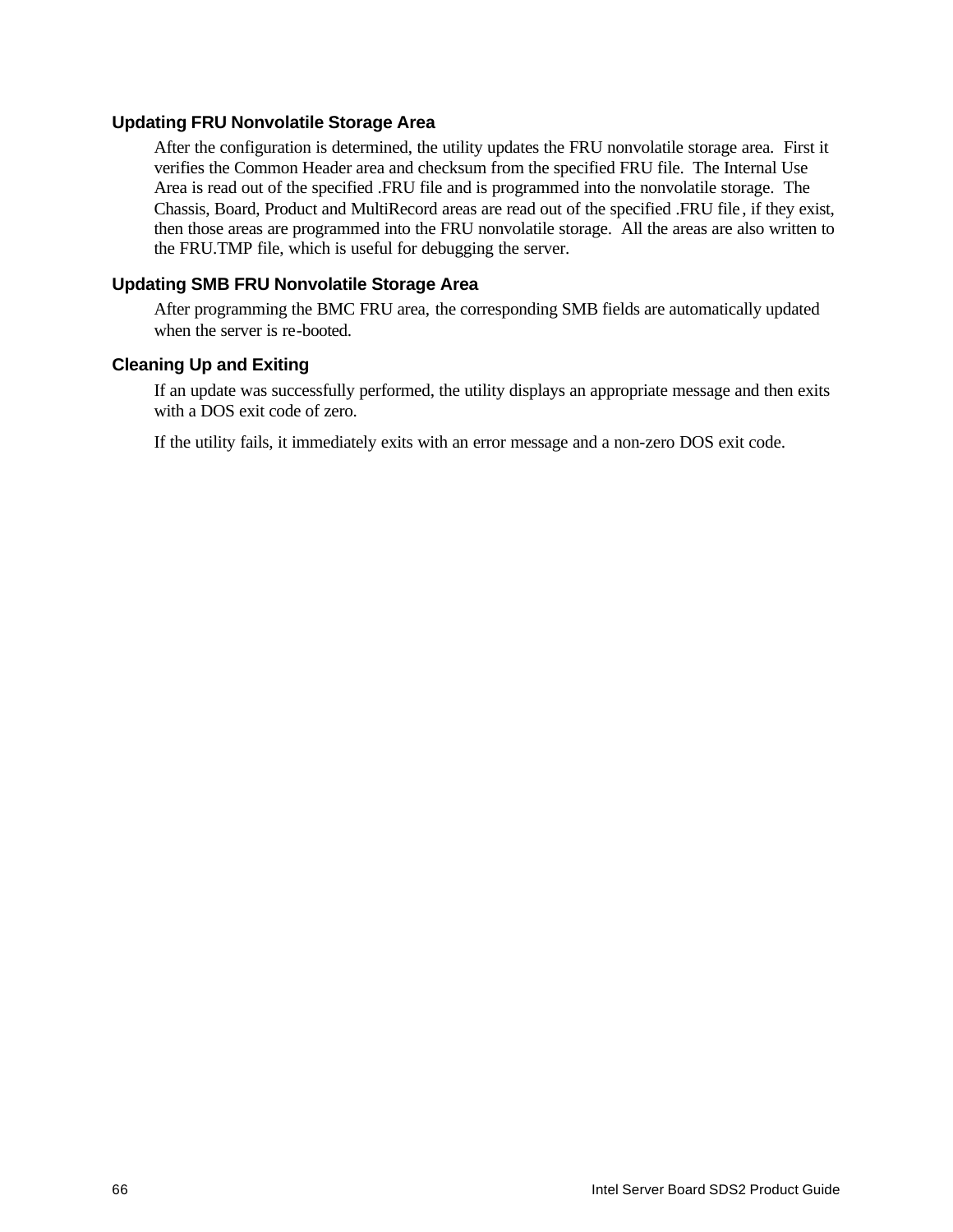# **Upgrading the BIOS**

## **Preparing for the Upgrade**

Before you upgrade the BIOS, prepare for the upgrade by recording the current BIOS settings, obtaining the upgrade utility, and making a copy of the current BIOS.

### **Recording the Current BIOS Settings**

1. Boot the computer and press <F2> when you see the message:

Press <F2> Key if you want to run SETUP

2. Write down the current settings in the BIOS Setup program.



Do not skip step 2. You will need these settings to configure your computer at the end of the procedure.

### **Obtaining the Upgrade Utility**

You can upgrade to a new version of the BIOS using the new BIOS files and the BIOS upgrade utility, PHLASH.EXE. You can obtain the BIOS upgrade file and the PHLASH.EXE utility through your computer supplier or from the Intel Customer Support website:

*http://support.intel.com/support/motherboards/server/SDS2*



Please review the instructions distributed with the upgrade utility before attempting a BIOS upgrade.

This upgrade utility allows you to:

- Upgrade the BIOS in flash memory
- Update the language section of the BIOS

The following steps explain how to upgrade the BIOS.

### **Creating a Bootable Diskette**

- 1. Use a DOS or Windows 95 system to create the diskette.
- 2. Insert a diskette in diskette drive A.
- 3. At the C:\ prompt, for an unformatted diskette, type: format a:/s

or, for a formatted diskette, type:

sys a:

4. Press <Enter>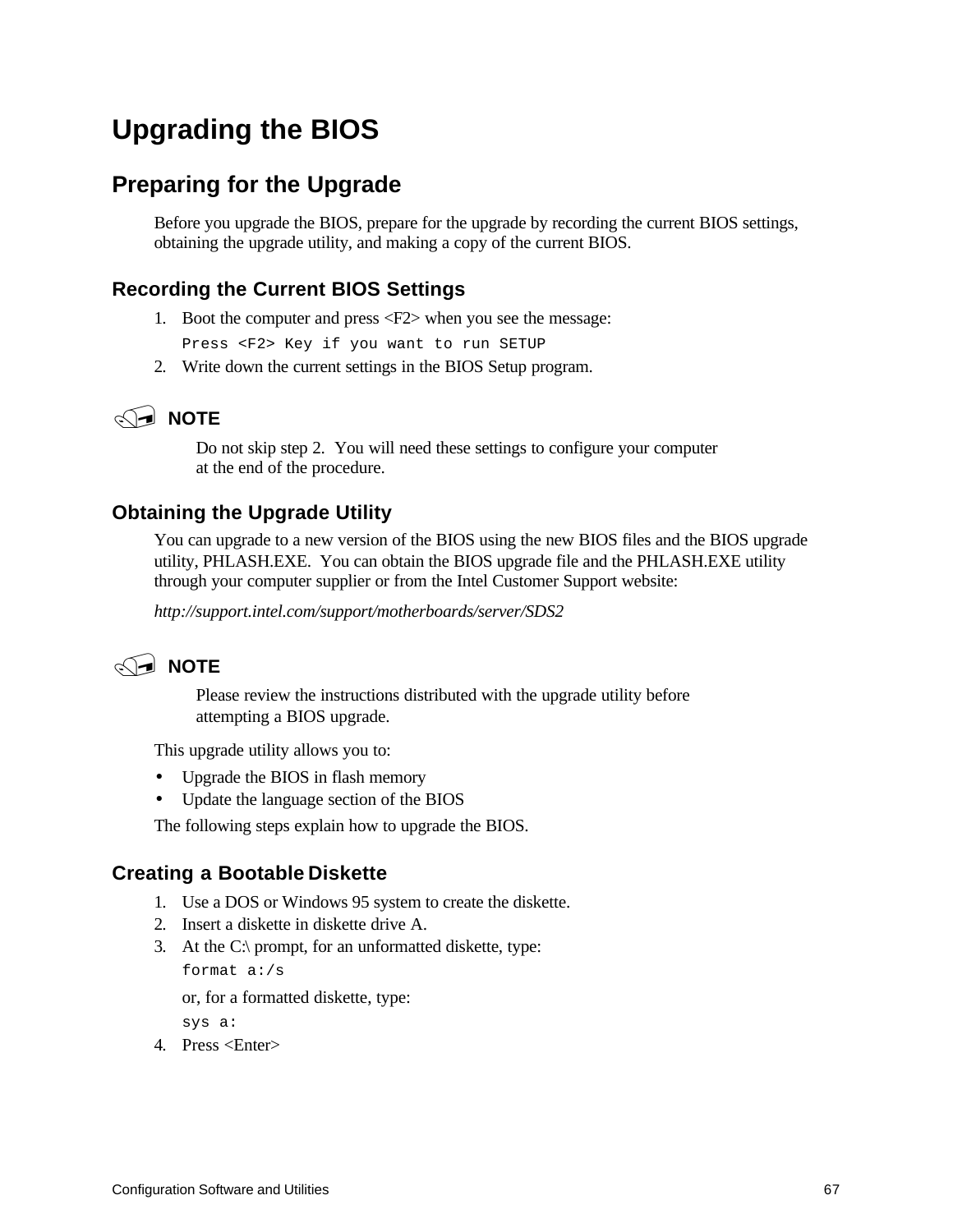### **Creating the BIOS Upgrade Diskette**

The BIOS upgrade file is a compressed self-extracting archive that contains the files you need to upgrade the BIOS.

- 1. Insert the bootable diskette into the diskette drive.
- 2. Extract the contents of the BIOS.EXE file onto the bootable diskette. To do this, simply type the filename (with or without the extension) at the a:\ prompt, for example "BIOS.EXE".
- 3. You will be prompted to confirm a folder in which to store the extracted files. The BIOS upgrade image is extracted in the specified folder.

## **Upgrading the BIOS**

- 1. Place the bootable diskette containing the BIOS update files into the diskette drive of your system. Boot the system with the diskette is in the drive.
- 2. At this point you have a choice of two options. Press 1 and ENTER to automatically update the system BIOS. This will update the system BIOS and reset the system. Press 2 and ENTER to update the User Binary and reset the system.
- 3. Wait while the BIOS files are updated. Do **not** power down the system during the BIOS update process! The system will reset automatically when the BIOS update process is completed. Remove the diskette from the diskette drive.
- 4. Check to make sure the BIOS version displayed during POST is the new version as the system reboots.
- 5. Enter Setup by pressing the F2 key during boot. Once in Setup, press F9 and ENTER to set the parameters back to default values.
- 6. Re-enter the values you wrote down at the beginning of this process. Press F10 and ENTER to exit BIOS Setup and Save Changes.
- 7. If you do not set the CMOS values back to defaults using the F9 key, the system may function erratically.

## / **NOTE**

You may encounter a CMOS Checksum error or other problem after reboot. Try shutting down the system and booting up again. CMOS checksum errors require that you enter Setup, check your settings, save your settings, and exit Setup.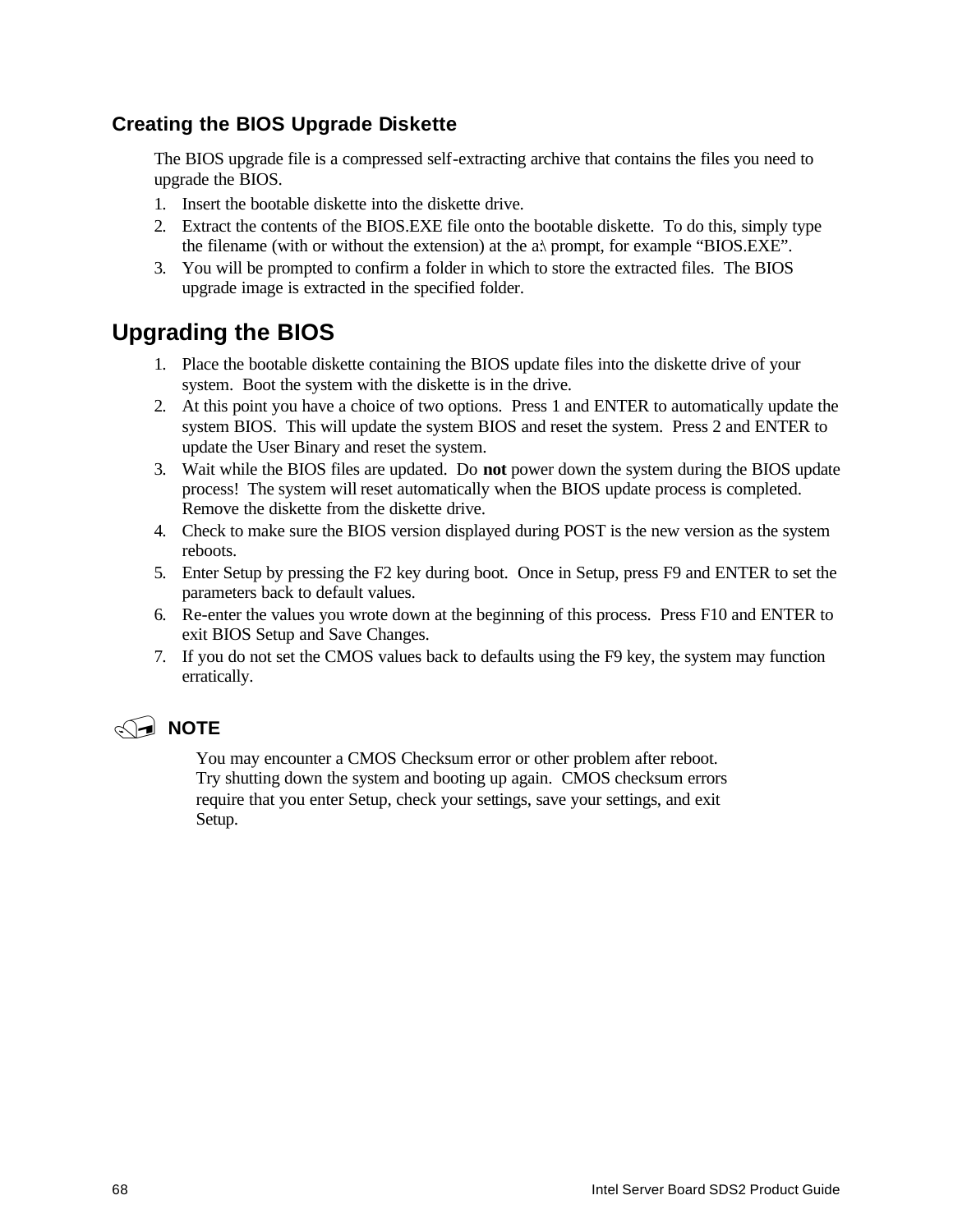### **Recovering the BIOS**

It is unlikely that anything will interrupt the BIOS upgrade; however, if an interruption occurs, the BIOS could be damaged. The following steps explain how to recover the BIOS if an upgrade fails.

In the event of BIOS corruption, the following procedure may be used to perform a BIOS recovery boot.

- 1. Prepare a bootable floppy diskette containing the BIOS recovery files for the SDS2 server board obtained from Intel's web sites.
- 2. Power off the system, unplug the power cord, and remove the chassis panel.
- 3. Add a jumper on CN42 pins 9-10 (BIOS recovery).
- 4. Insert the BIOS Recovery floppy diskette into the disk drive.
- 5. Reinstall the chassis panel, plug in the power cord(s), and power on the system.
- 6. The screen will remain blank while the BIOS Recovery is performed. At the end of the BIOS Recovery, two high pitched beeps will sound and the floppy drive access light will turn off. The BIOS Recovery may take several minutes to complete. When the BIOS Recovery is complete, it is safe to power off the system.
- 7. Power off the system, unplug the power cord(s), and remove the chassis panel.
- 8. Remove the BIOS Recovery jumper from CN42 pins 9-10.
- 9. Replace the chassis panel, plug in the power cord(s), and power on the system.

## **Changing the BIOS Language**

You can use the BIOS upgrade utility to change the language the BIOS uses for messages and the Setup program. Use a bootable diskette containing the Intel flash utility and language files.

- 1. Boot the computer with the bootable diskette in drive A. The BIOS upgrade utility screen appears.
- 2. Select Update Flash Memory From a File.
- 3. Select Update Language Set. Press <Enter>.
- 4. Select drive A and use the arrow keys to select the correct .lng file. Press <Enter>.
- 5. When the utility asks for confirmation that you want to flash the new language into memory, select Continue with Programming. Press <Enter>.
- 6. When the utility displays the message upgrade is complete, remove the diskette. Press <Enter>.
- 7. The computer will reboot and the changes will take effect.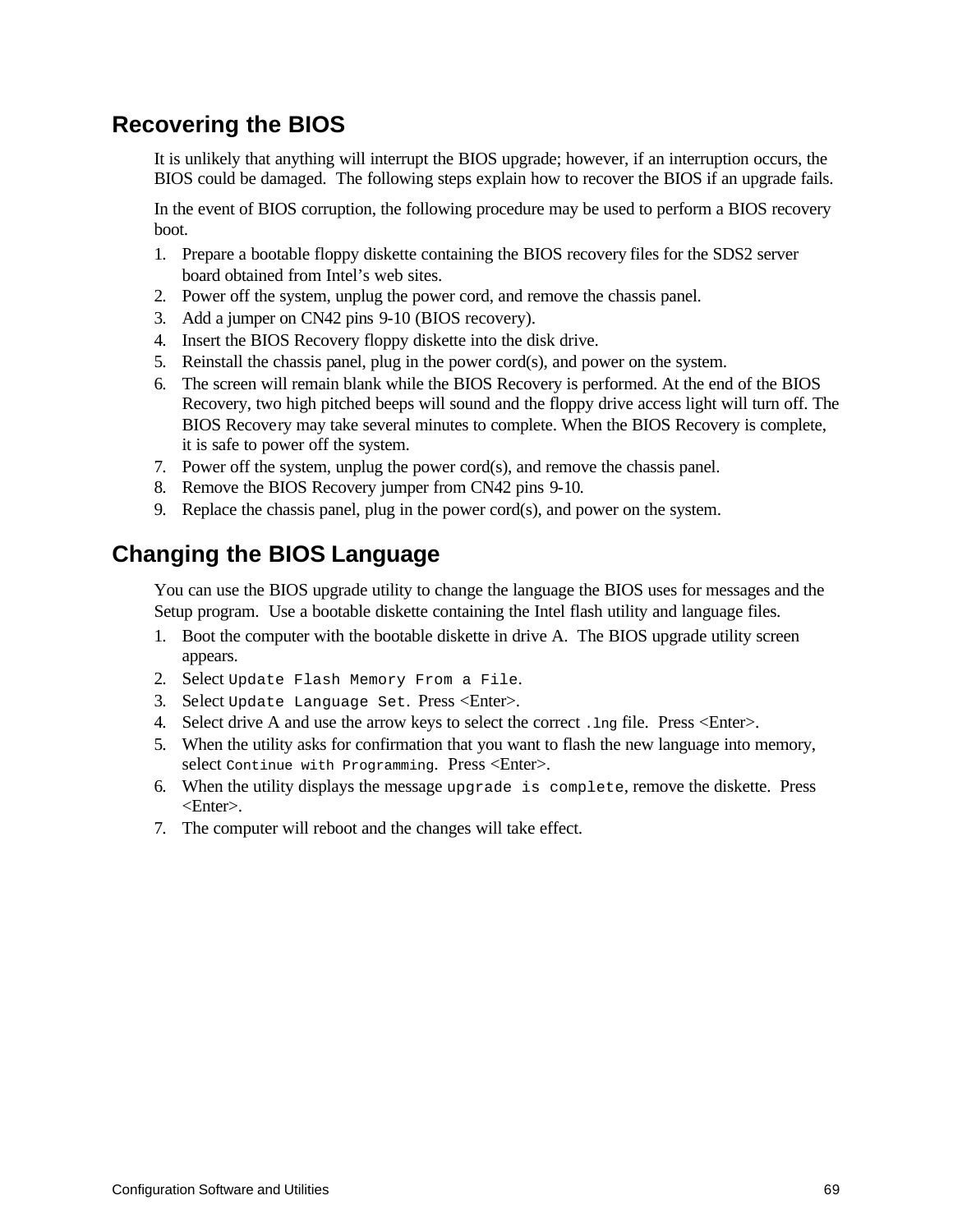# **Using the Firmware Update Utility**

The Firmware Update Utility is a DOS-based program used to update the Baseboard Management Controller's firmware code. You only need to run the Firmware Update Utility if new firmware code becomes necessary or the firmware becomes corrupted. It is highly recommended that you also update the FRU/SDR files at the same time that you update the BMC Firmware.

You can obtain the latest version of the firmware update file from the Intel Customer Support website:

*http://support.intel.com/support/motherboards/server/SDS2*

## **Making a BMC Firmware Update Diskette**

- 1. Place a formatted diskette into the diskette drive.
- 2. Extract the contents of the *SDS2* firmware file onto the diskette.

#### **Making the Update Diskette Bootable**

- 1. Use a DOS or Windows 95 system to create the bootable diskette.
- 2. Insert the update diskette into diskette drive A. At the C:\ prompt, type: sys a:
- 3. Press <Enter>

## **Updating the BMC Firmware**

In the event of a release of an updated BMC Firmware, the following procedure may be used to update the firmware.

# / **NOTE:**

These instructions for BMC Update are a general guideline. Please follow the specific instructions described in the release notes.

- 1. Prepare a bootable floppy diskette containing the updated BMC firmware files for the SDS2 Server Board obtained from Intel's Customer Support web site.
- 2. Insert the BMC Firmware floppy diskette into the disk drive.
- 3. Reboot the system. BMC Firmware update occurs automatically and may take several minutes to complete. When the BMC Firmware update is complete, it is safe to power off the system.
- 4. Power off the system and remove the power cord for 15 seconds.
- 5. Connect the power cord and power on the system.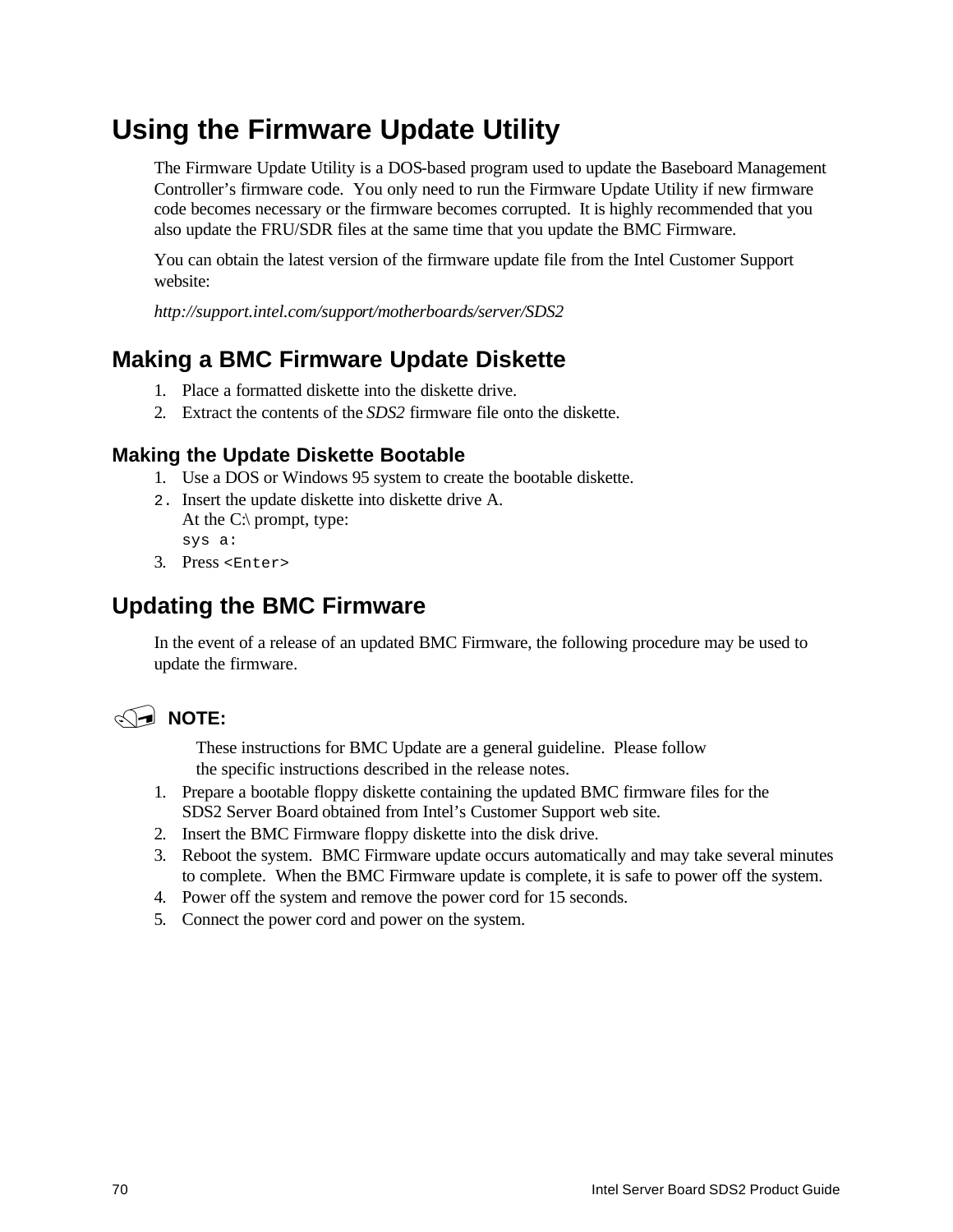### **Recovering the BMC Firmware**

In the event of BMC Firmware corruption, the following procedure may be used to perform a BMC Firmware recovery boot.

- 1. Prepare a bootable floppy diskette containing the updated BMC firmware files for the SDS2 Server Board obtained from Intel's Customer Support web site.
- 2. Power off the system, unplug the power cord, and remove the chassis panel.
- 3. Add a jumper on CN49 pins 1-2 (BMC Force Update).
- 4. Insert the BMC Firmware floppy diskette into the disk drive.
- 5. Reinstall the chassis panel, plug in the power cord(s), and power on the system. BMC Firmware update occurs automatically and may take several minutes to complete. When the BMC Firmware update is complete, it is safe to power off the system.
- 6. Power off the system, unplug the power cord(s), and remove the chassis panel.
- 7. Remove the BMC Force Update jumper from CN49 pins 1-2. Place it on pins 11-12 of jumper CN 42 for future use.
- 8. Replace the chassis panel, plug in the power cord(s).
- 9. Wait 30 seconds after connecting the power cord in order to allow the BMC firmware to load.
- 10. Power on the system.

# **Updating the FRU/SDR Files**

You can obtain the latest version of the FRU/SDR update files from the Intel Customer Support website:

*http://support.intel.com/support/motherboards/server/SDS2*

## **Making a FRU/SDR File Update Diskette**

- 1. Place a formatted diskette in the diskette drive.
- 2. Extract the contents of the SDS2 FRU/SDR file onto the diskette.

### **Making the Update Diskette Bootable**

- 3. Use a DOS or Windows 95 system to create the bootable diskette.
- 4. Insert a diskette in diskette drive A. At the C:\ prompt, type: sys a:
- 4. Press <Enter>

## **Updating the FRU/SDR Files**

- 1. Place the diskette containing the FRU/SDR update files into the diskette drive of your system. Boot the system while the diskette is in the drive.
- 2. Follow the instructions that appear on the screen.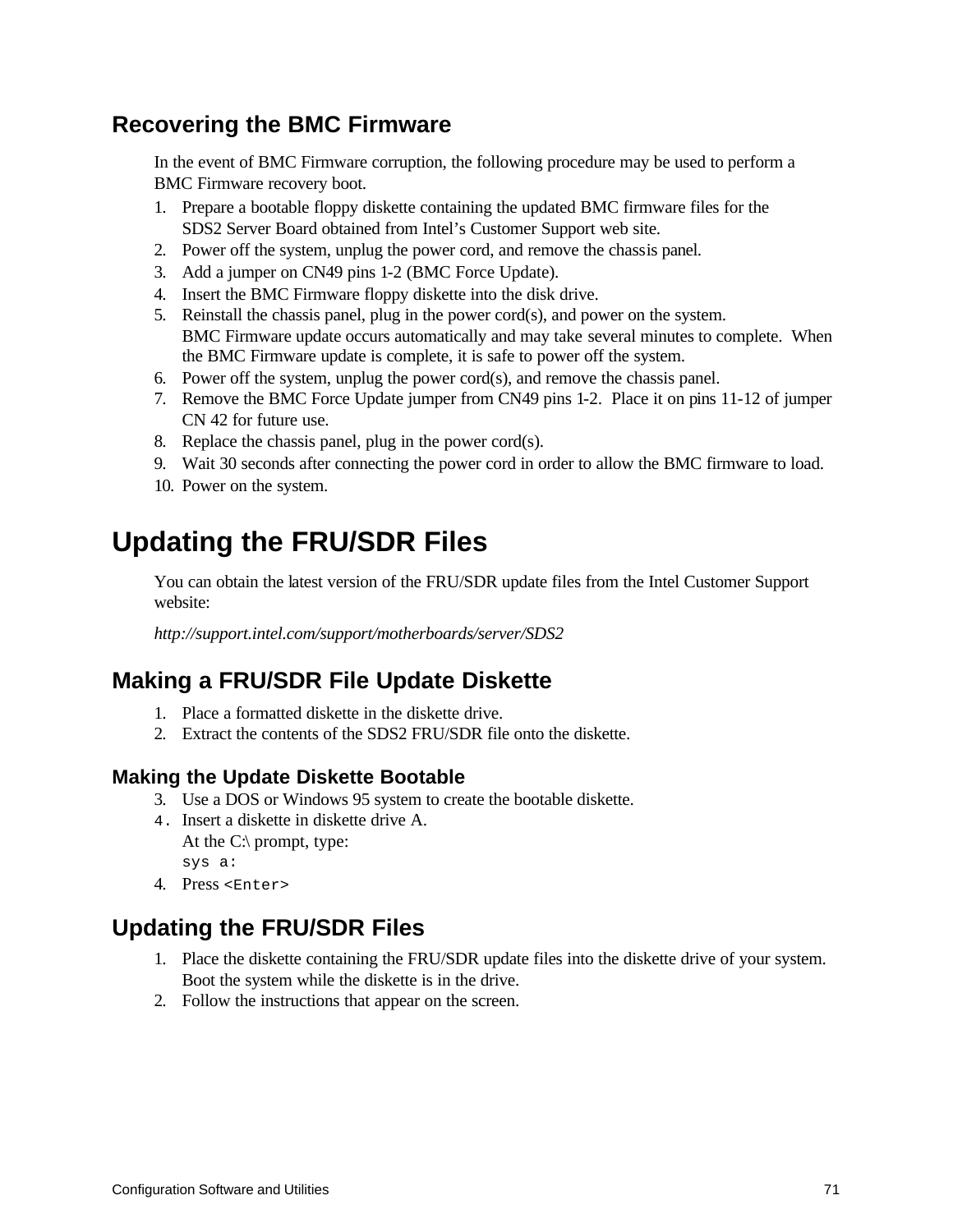# **Using the Adaptec SCSI Utility**

The Adaptec SCSI utility detects the SCSI host adapters on the server board. The utility runs out of BIOS and is used to:

- Change default values
- Check and/or change SCSI device settings that may conflict with those of other devices in the server

## **Running the SCSI Utility**

1. When this message appears on the video monitor:

Press Ctrl-A to run SCSI Utility...

2. Press <Ctrl+A> to run this utility. When it appears, choose the host adapter that you want to configure.

Another Adaptec utility that is available on the SDS2 Resource CD is the Adaptec EZ SCSI utility. It is designed to be installed from diskettes on to a DOS or Windows operating system.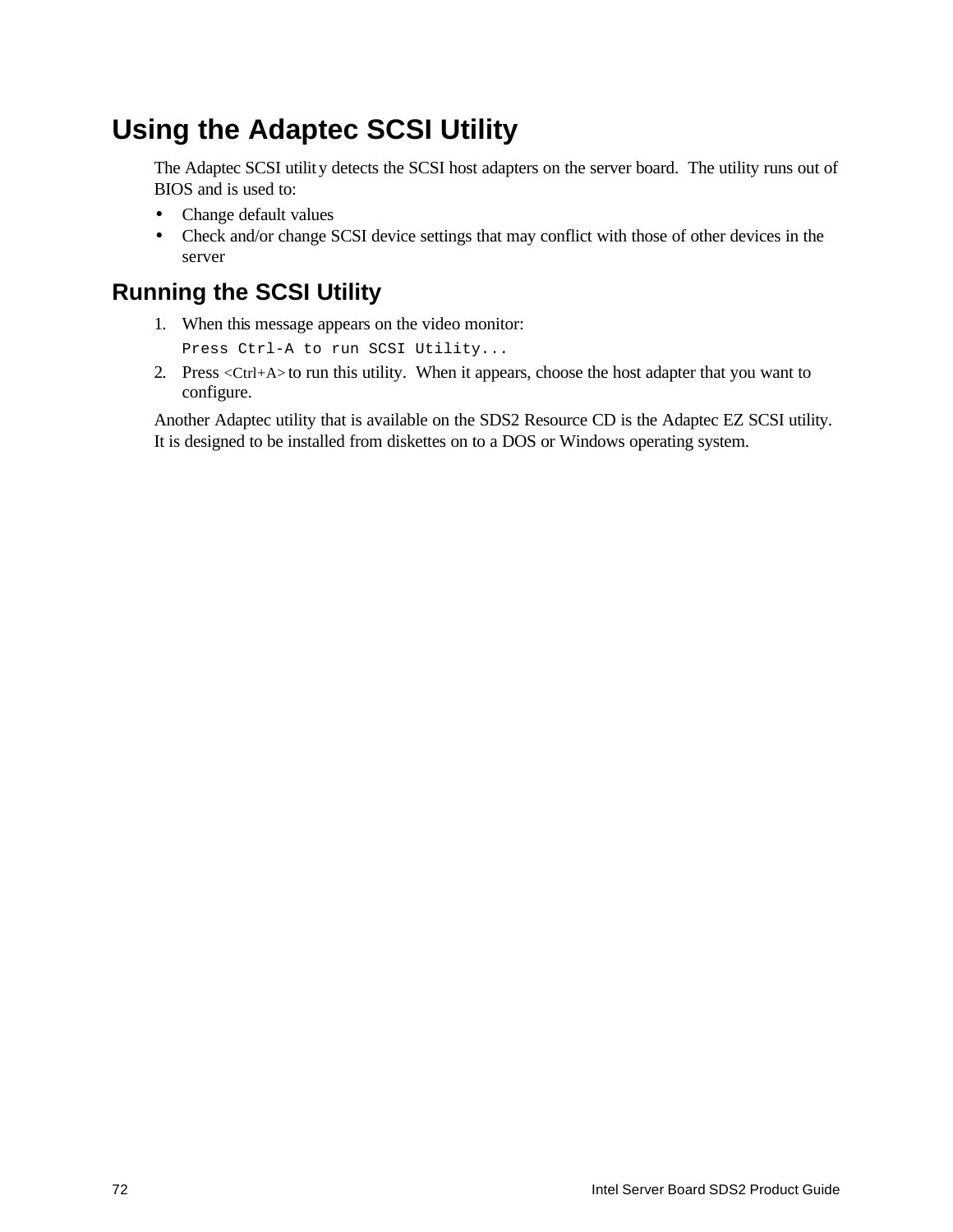# **5 Solving Problems**

This chapter helps you identify and solve problems that might occur while you are using the system.

# **Resetting the System**

| To do this:                                                                                                                                                            | Press:                        |
|------------------------------------------------------------------------------------------------------------------------------------------------------------------------|-------------------------------|
| Soft boot reset, which clears system memory and reloads the operating system.                                                                                          | <ctrl+alt+del></ctrl+alt+del> |
| Clear system memory, restart POST, and reload the operating system.                                                                                                    | Reset button                  |
| Cold boot reset. Turn the system power off and then on. This clears system memory,<br>restarts POST, reloads the operating system, and halts power to all peripherals. | Power off/on                  |

# **Initial System Startup**

Problems that occur at initial system startup are usually caused by incorrect installation or configuration. Hardware failure is a less frequent cause.

## **Checklist**

- $\Box$  Are the power supplies turned on? Check the switches on the back of the chassis.
- $\Box$  Are all cables correctly connected and secured?
- $\Box$  Are the processors or processor termination board fully seated in their slots on the server board?
- $\Box$  Are all add-in PCI boards fully seated in their slots on the server board?
- $\Box$  Are all jumper settings on the server board correct?
- $\Box$  Are all jumper and switch settings on add-in boards and peripheral devices correct? To check these settings, refer to the manufacturer's documentation that comes with them. If applicable, ensure that there are no conflicts—for example, two add-in boards sharing the same interrupt.
- $\Box$  Are all DIMMs installed correctly?
- $\Box$  Are all peripheral devices installed correctly?
- $\Box$  If the system has a hard disk drive, is it properly formatted or configured?
- $\Box$  Are all device drivers properly installed?
- $\Box$  Are the configuration settings made in Setup correct?
- $\Box$  Is the operating system properly loaded? Refer to the operating system documentation.
- $\Box$  Did you press the system power on/off switch on the front panel to turn the server on (power on light should be lit)?
- $\Box$  Is the system power cord properly connected to the system and plugged into a NEMA 5-15R outlet for 100-120 V∼ or a NEMA 6-15R outlet for 200-240 V∼?
- $\Box$  Is AC power available at the wall outlet?
- $\Box$  Are all integrated components from the tested components lists? Check the tested memory, and chassis lists, as well as the supported hardware and operating system list on the Intel Customer Support website.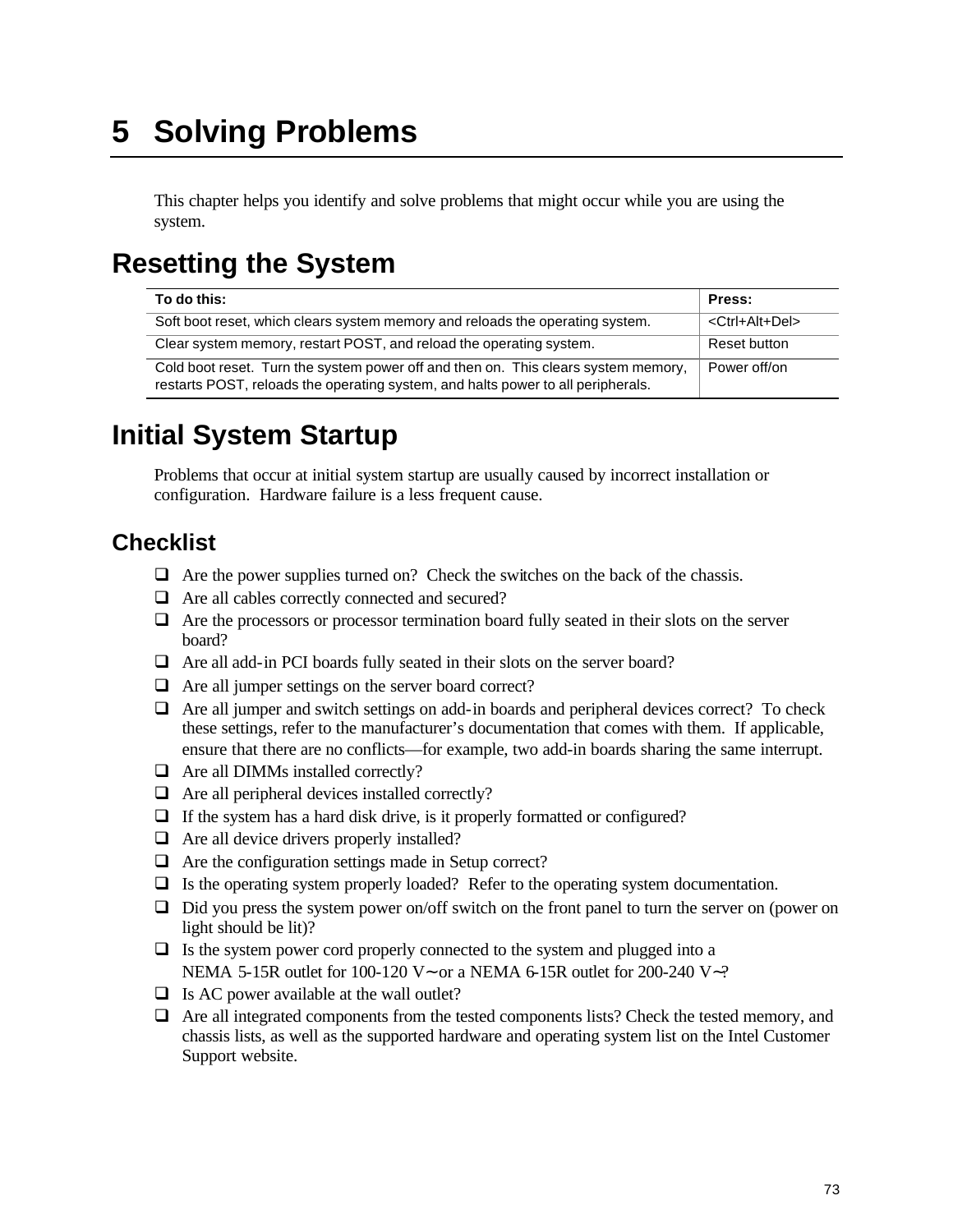# **Running New Application Software**

Problems that occur when you run new application software are usually related to the software. Faulty equipment is much less likely, especially if other software runs correctly.

## **Checklist**

- $\Box$  Does the system meet the minimum hardware requirements for the software? See the software documentation.
- $\Box$  Is the software an authorized copy? If not, get one; unauthorized copies often do not work.
- $\Box$  If you are running the software from a diskette, is it a good copy?
- $\Box$  If you are running the software from a CD-ROM disk, is the disk scratched or dirty?
- $\Box$  If you are running the software from a hard disk drive, is the software correctly installed? Were all necessary procedures followed and files installed?
- $\Box$  Are the correct device drivers installed?
- $\Box$  Is the software correctly configured for the system?
- $\Box$  Are you using the software correctly?

If the problems persist, contact the software vendor's customer service representative.

# **After the System Has Been Running Correctly**

Problems that occur after the system hardware and software have been running correctly often indicate equipment failure. Many situations that are easy to correct, however, can also cause such problems.

## **Checklist**

- $\Box$  If you are running the software from a diskette, try a new copy of the software.
- $\Box$  If you are running the software from a CD-ROM disk, try a different disk to see if the problem occurs on all disks.
- $\Box$  If you are running the software from a hard disk drive, try running it from a diskette. If the software runs correctly, there may be a problem with the copy on the hard disk drive. Reinstall the software on the hard disk, and try running it again. Make sure all necessary files are installed.
- $\Box$  If the problems are intermittent, there may be a loose cable, dirt in the keyboard (if keyboard input is incorrect), a marginal power supply, or other random component failures.
- $\Box$  If you suspect that a transient voltage spike, power outage, or brownout might have occurred, reload the software and try running it again. (Symptoms of voltage spikes include a flickering video display, unexpected system reboots, and the system not responding to user commands.)

### / **NOTE**

**Random errors in data files:** If you are getting random errors in your data files, they may be getting corrupted by voltage spikes on your power line. If you are experiencing any of the above symptoms that might indicate voltage spikes on the power line, you may want to install a surge suppressor between the power outlet and the system power cord.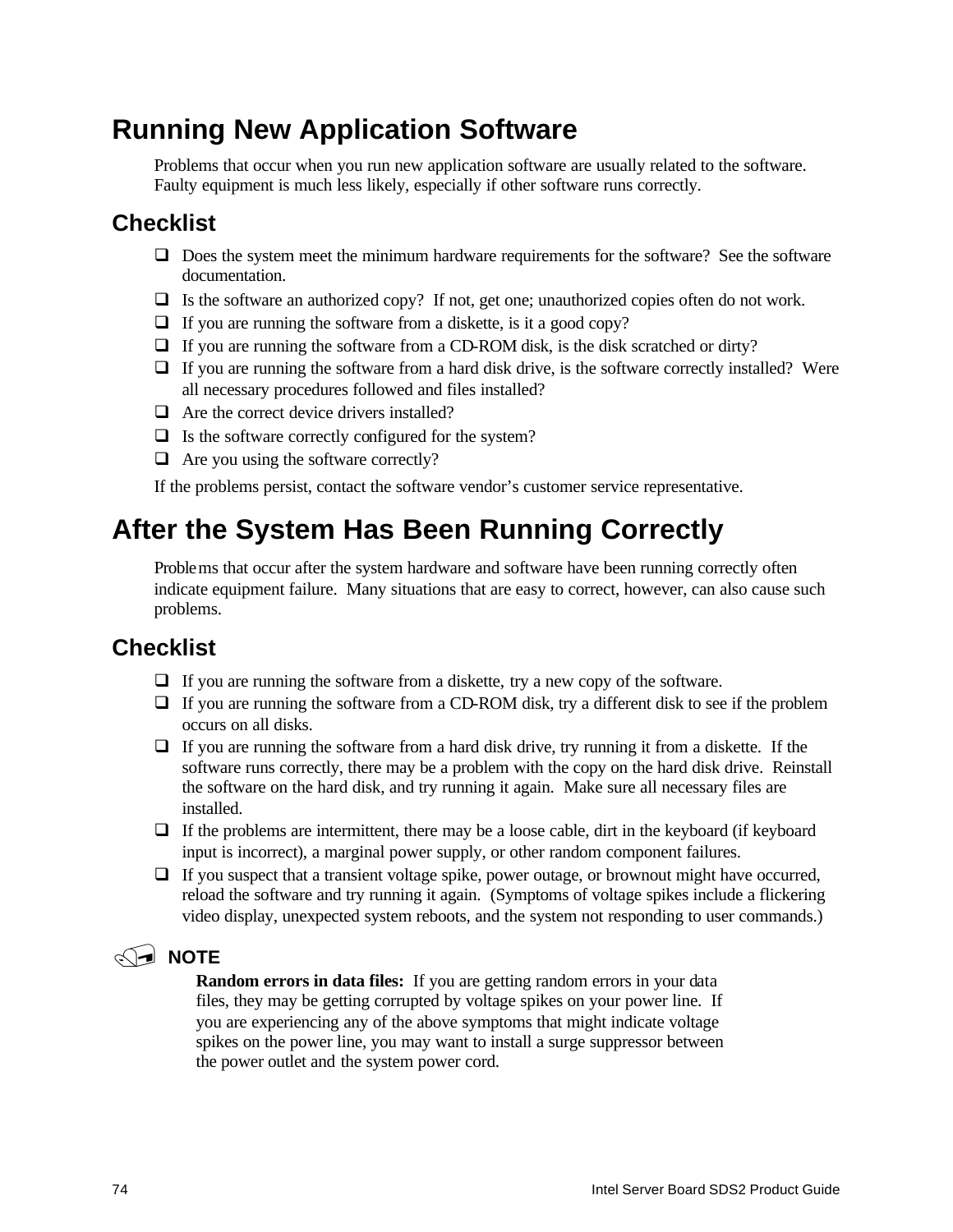# **More Problem Solving Procedures**

This section provides a more detailed approach to identifying a problem and locating its source.

# **Preparing the System for Diagnostic Testing**

# *L* CAUTION

**Turn off devices before disconnecting cables:** Before disconnecting any peripheral cables from the system, turn off the system and any external peripheral devices. Failure to do so can cause permanent damage to the system and/or the peripheral devices.

- 1. Turn off the system and all external peripheral devices. Disconnect all of them from the system, except the keyboard and video monitor.
- 2. Make sure the system power cord is plugged into a properly grounded AC outlet.
- 3. Make sure your video display monitor and keyboard are correctly connected to the system. Turn on the video monitor. Set its brightness and contrast controls to at least two thirds of their maximum ranges (see the documentation supplied with your video display monitor).
- 4. If the operating system normally loads from the hard disk drive, make sure there is no diskette in drive A. Otherwise, place a diskette containing the operating system files in drive A.
- 5. Turn on the system. If the power LED does not light, see "Power Light Does Not Light" on page 76.

## **Monitoring POST**

See Chapter 4.

## **Verifying Proper Operation of Key System Lights**

As POST determines the system configuration, it tests for the presence of each mass storage device installed in the system. As each device is checked, its activity light should turn on briefly. Check for the following:

- $\Box$  Does the diskette drive activity light turn on briefly? If not, see "Diskette Drive Activity Light" Does Not Light" on page 78.
- $\Box$  If a second diskette drive is installed, does its activity light turn on briefly? If not, see "Diskette" Drive Activity Light Does Not Light" on page 78.

## **Confirming Loading of the Operating System**

Once the system boots up, the operating system prompt appears on the screen. The prompt varies according to the operating system. If the operating system prompt does not appear, see "Initial System Startup" on page 73.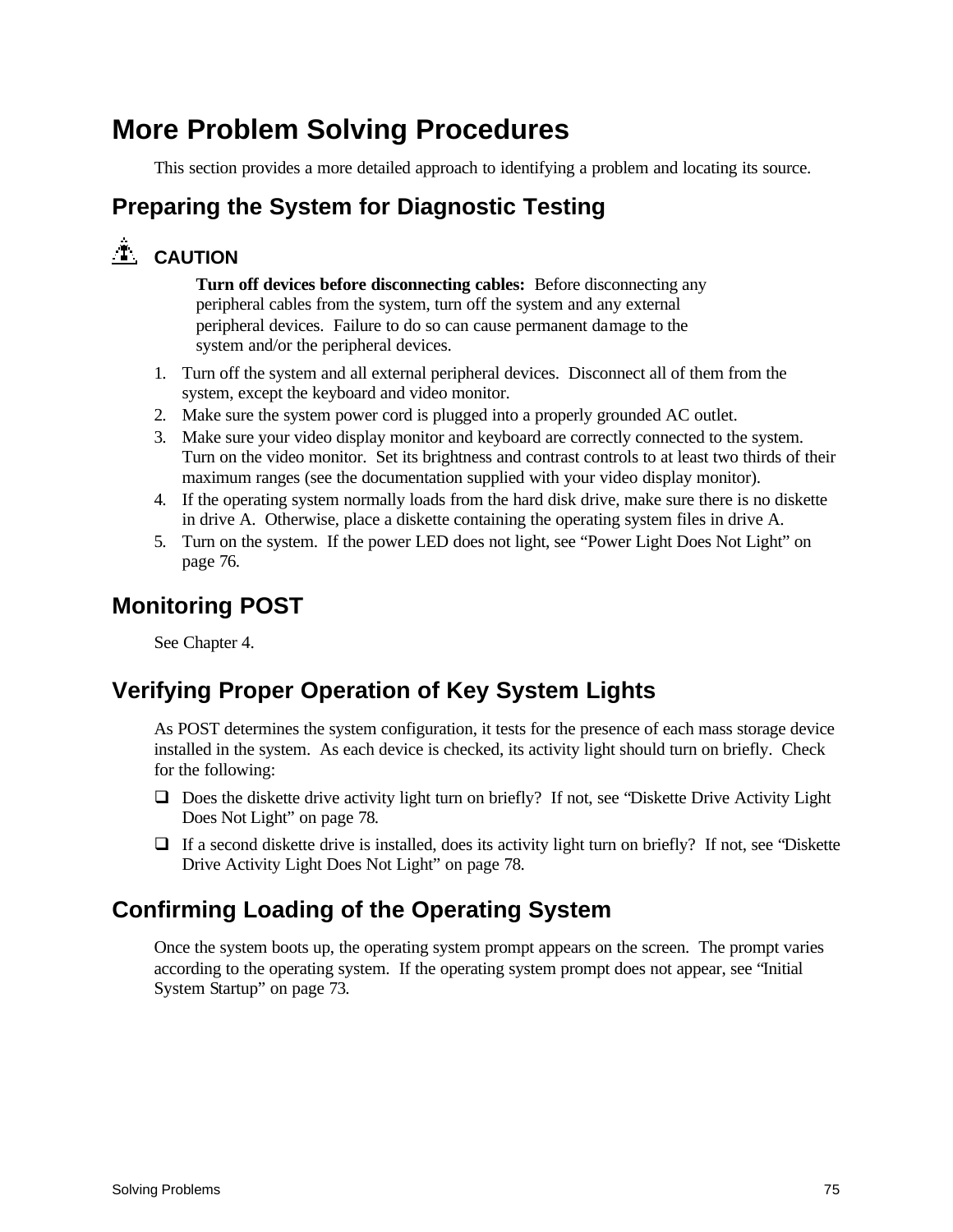# **Specific Problems and Corrective Actions**

This section provides possible solutions for these specific problems:

- Power light does not light
- There is no beep or an incorrect beep pattern
- No characters appear on screen
- Characters on the screen appear distorted or incorrect
- System cooling fans do not rotate
- Diskette drive activity light does not light
- CD-ROM drive activity light does not light
- There are problems with application software
- The bootable CD-ROM is not detected

Try the solutions in the order given. If you cannot correct the problem, contact your service representative or authorized dealer for help.

## **Power Light Does Not Light**

Check the following:

- $\Box$  Is the system operating normally? If so, the power LED is probably defective or the cable from the front panel to the server board is loose.
- $\Box$  Are there other problems with the system? If so, check the items listed under "System Cooling" Fans Do Not Rotate Properly."

If all items are correct and problems persist, contact your service representative or authorized dealer for help.

### **No Characters Appear on Screen**

Check the following:

- $\Box$  Is the keyboard functioning? Check to see that the "Num Lock" light is functioning.
- $\Box$  Is the video monitor plugged in and turned on?
- $\Box$  Are the brightness and contrast controls on the video monitor properly adjusted?
- $\Box$  Are the video monitor switch settings correct?
- $\Box$  Is the video monitor signal cable properly installed?
- $\Box$  Is the onboard video controller enabled?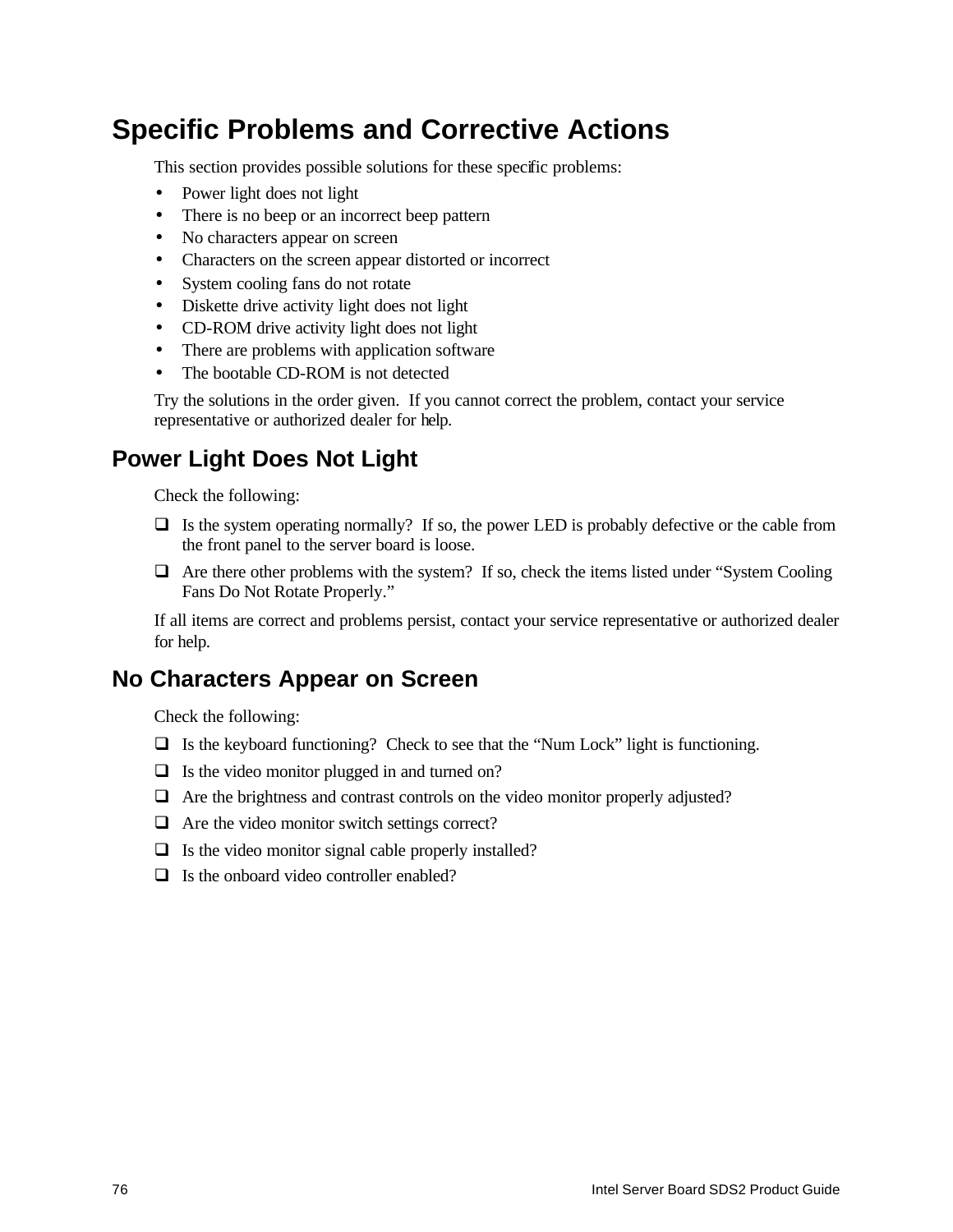If you are using an add-in video controller board, do the following:

- 1. Verify that the video controller board is fully seated in the server board connector.
- 2. Reboot the system for changes to take effect.
- 3. If there are still no characters on the screen after you reboot the system and POST emits a beep code, write down the beep code you hear. This information is useful for your service representative.
- 4. If you do not receive a beep code and characters do not appear, the video display monitor or video controller may have failed. Contact your service representative or authorized dealer for help.

### **Characters Are Distorted or Incorrect**

Check the following:

- $\Box$  Are the brightness and contrast controls properly adjusted on the video monitor? See the manufacturer's documentation.
- $\Box$  Are the video monitor signal and power cables properly installed?

If the problem persists, the video monitor may be faulty or it may be the incorrect type. Contact your service representative or authorized dealer for help.

## **System Cooling Fans Do Not Rotate Properly**

If the system cooling fans are not operating properly, system components could be damaged.

Check the following:

- $\Box$  Is AC power available at the wall outlet?
- $\Box$  Is the system power cord properly connected to the system and the wall outlet?
- $\Box$  Did you press the power button?
- $\Box$  Is the power on light lit?
- $\Box$  Have any of the fan motors stopped (use the server management subsystem to check the fan status)?
- $\Box$  Are the fan power connectors properly connected to the server board?
- $\Box$  Is the cable from the front panel board connected to the server board?
- $\Box$  Are the power supply cables properly connected to the server board?
- $\Box$  Are there any shorted wires caused by pinched cables or power connector plugs forced into power connector sockets the wrong way?

If the switches and connections are correct and AC power is available at the wall outlet, contact your service representative or authorized dealer for help.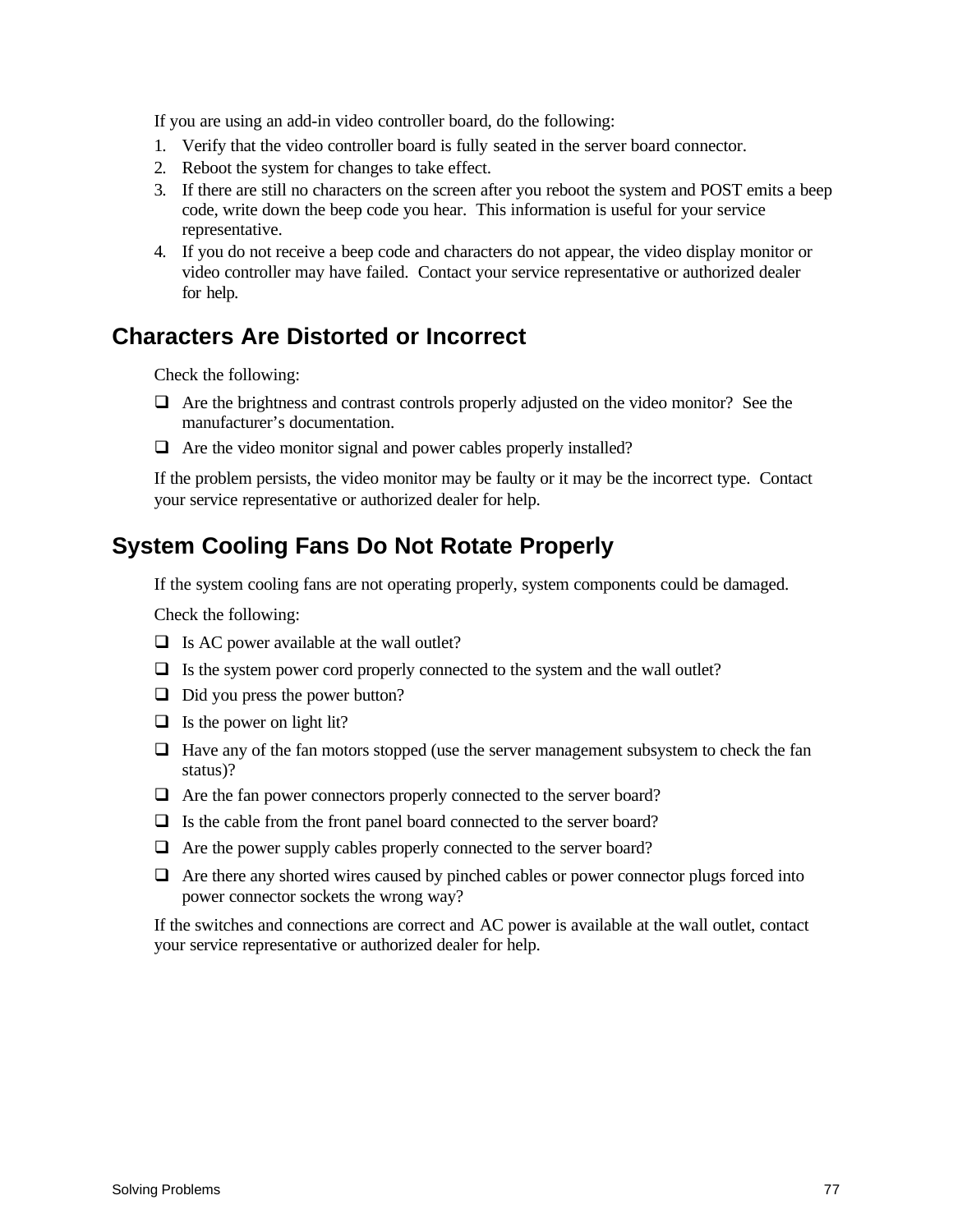## **Diskette Drive Activity Light Does Not Light**

Check the following:

- $\Box$  Are the diskette drive power and signal cables properly installed?
- $\Box$  Are all relevant switches and jumpers on the diskette drive set correctly?
- $\Box$  Is the diskette drive properly configured?
- $\Box$  Is the diskette drive activity light always on? If so, the signal cable may be plugged in incorrectly.

If you are using the onboard diskette controller, use the Setup Utility to make sure that "Onboard Floppy" is set to "Enabled." If you are using an add-in diskette controller, make sure that "Onboard Floppy" is set to "Disabled."

If the problem persists, there may be a problem with the diskette drive, server board, or drive signal cable. Contact your service representative or authorized dealer for help.

## **Hard Disk Drive Activity Light Does Not Light**

The hard disk drive activity light is not connected to the SDS2 server board.

## **CD-ROM Drive Activity Light Does Not Light**

Check the following:

- $\Box$  Are the power and signal cables to the CD-ROM drive properly installed?
- $\Box$  Are all relevant switches and jumpers on the drive set correctly?
- $\Box$  Is the drive properly configured?
- $\Box$  Is the onboard IDE controller enabled?

### **Cannot Connect to a Server**

- $\Box$  Make sure you are using the drivers that are shipped on the system Configuration Software CD for the onboard network controller.
- $\Box$  Make sure the driver is loaded and the protocols are bound.
- $\Box$  Make sure the network cable is securely attached to the connector at the system back panel. If the cable is attached but the problem persists, try a different cable.
- $\Box$  Make sure the hub port is configured for the same duplex mode as the network controller.
- $\Box$  Check with your LAN administrator about the correct networking software that needs to be installed.
- $\Box$  If you are directly connecting two servers (no hub), you will need a crossover cable (see your hub documentation for more information on crossover cables).
- $\Box$  Check the network controller LEDs that are visible through an opening at the system back panel.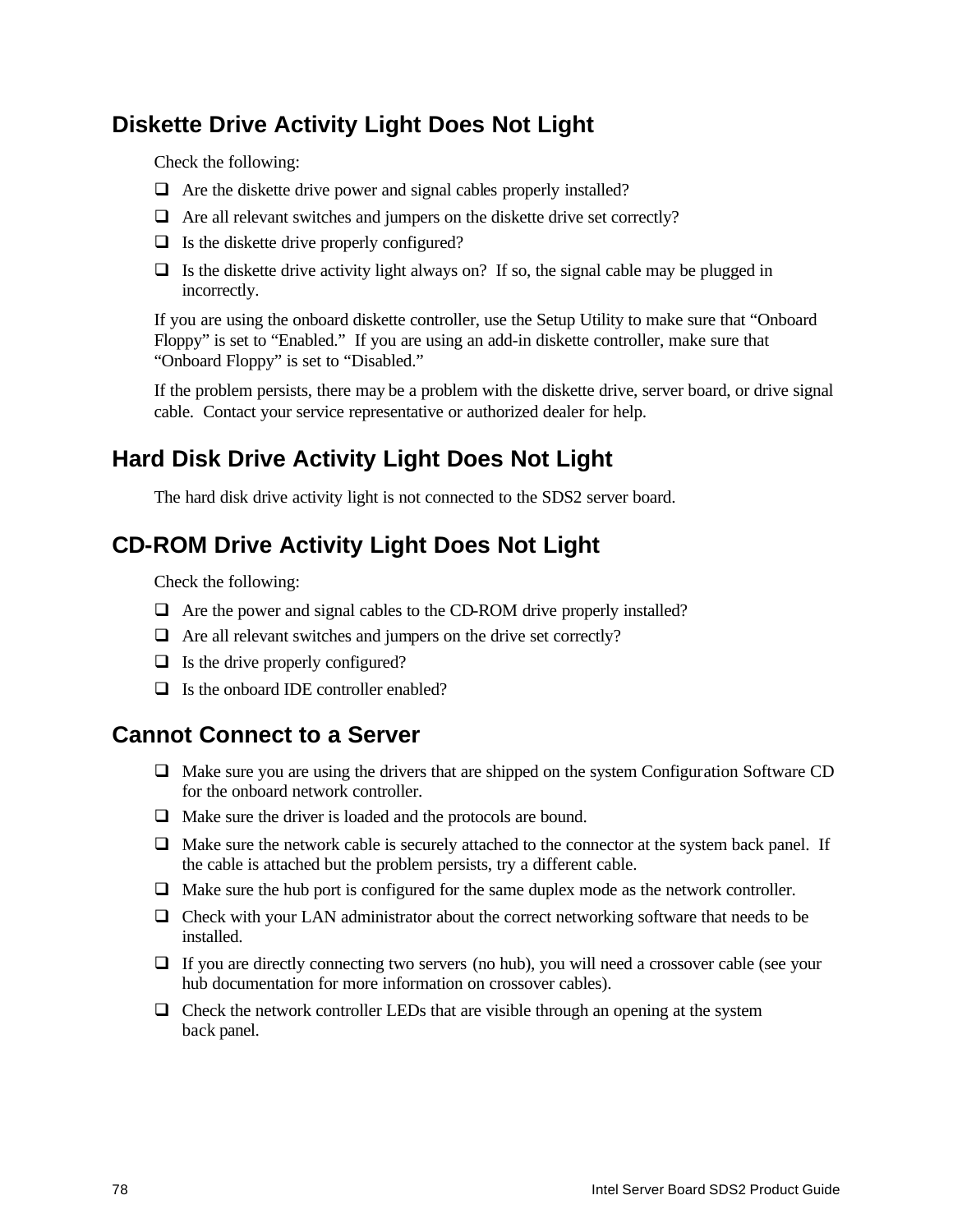## **Problems with Network**

#### **The server hangs when the drivers are loaded.**

□ Change the PCI BIOS interrupt settings. Try the "PCI Installation Tips" below.

#### **Diagnostics pass, but the connection fails.**

- $\Box$  Make sure the network cable is securely attached.
- $\Box$  Make sure you specify the correct frame type in your NET.CFG file.

#### **The controller stopped working when an add-in adapter was installed.**

- $\Box$  Make sure the cable is connected to the port from the onboard network controller.
- $\Box$  Make sure your PCI BIOS is current. Try the "PCI Installation Tips" below.
- $\Box$  Make sure the other adapter supports shared interrupts. Also, make sure your operating system supports shared interrupts.
- $\Box$  Try reseating the add in adapter.

#### **The add-in adapter stopped working without apparent cause.**

- $\Box$  Try reseating the adapter first; then try a different slot if necessary.
- $\Box$  The network driver files may be corrupt or deleted. Delete and then reinstall the drivers.
- $\Box$  Run the diagnostics.

### **PCI Installation Tips**

Some common PCI tips are listed here.

- $\Box$  Reserve interrupts (IRQs) and/or memory addresses specifically for ISA adapters. This prevents PCI cards from trying to use the same settings ISA cards are using. Use the SSU to keep track of ISA adapter resources.
- $\Box$  Certain drivers may require interrupts that are not shared with other PCI drivers. The SSU can be used to adjust the interrupt numbers for PCI devices. For certain drivers, it may be necessary to alter settings so that interrupts are not shared.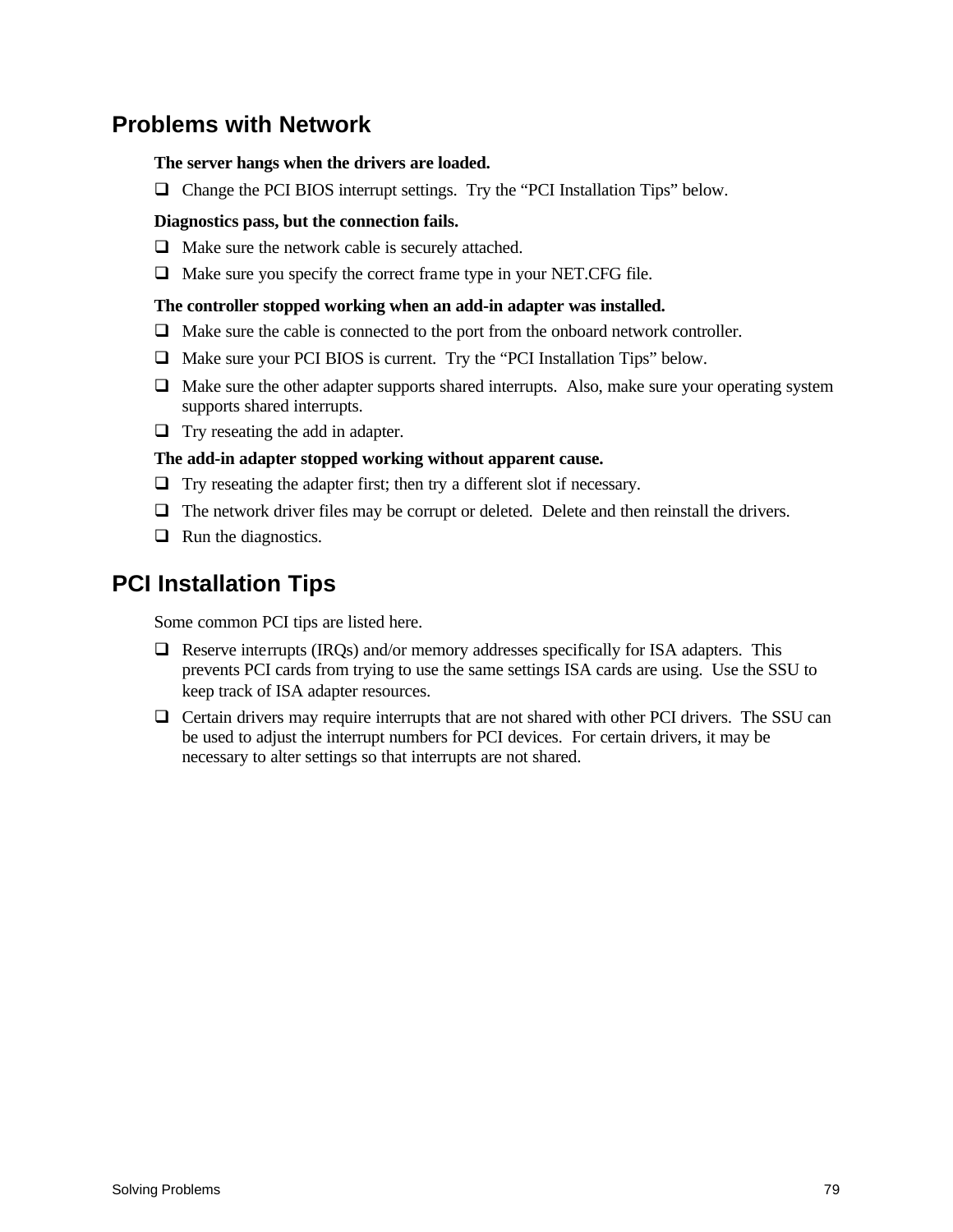# **Problems with Application Software**

If you have problems with application software, do the following:

- $\Box$  Verify that the software is properly configured for the system. See the software installation and operation documentation for instructions on setting up and using the software.
- $\Box$  Try a different copy of the software to see if the problem is with the copy you are using.
- $\Box$  Make sure all cables are installed correctly.
- $\Box$  Verify that the server board jumpers are set correctly. See Chapter 5.
- $\Box$  If other software runs correctly on the system, contact your vendor about the failing software.

If the problem persists, contact the software vendor's customer service representative for help.

# **Bootable CD-ROM Is Not Detected**

Check the following:

 $\Box$  Is the BIOS set to allow the CD-ROM to be the first bootable device?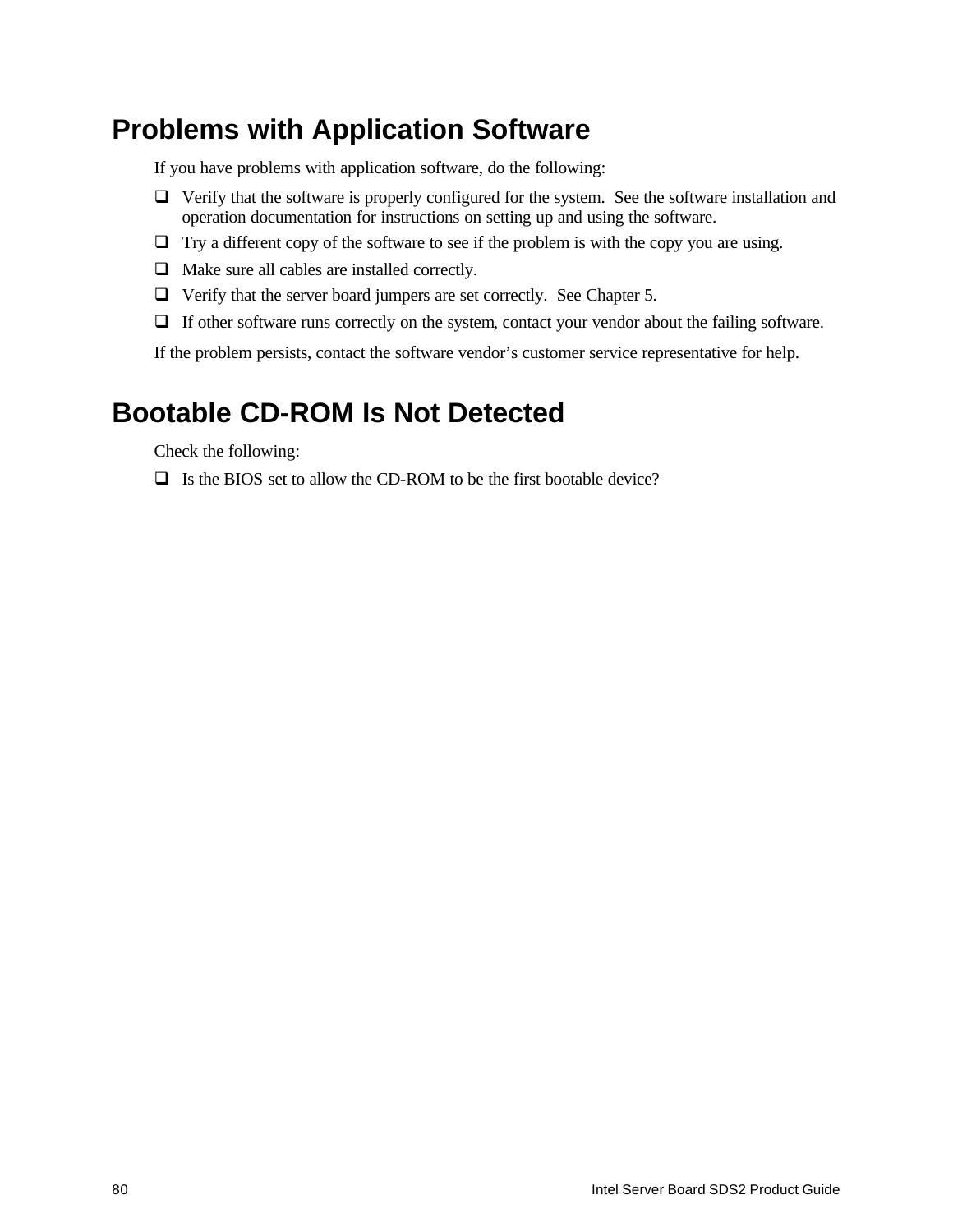# **6 Getting Help**

### **World Wide Web**

*http://support.intel.com/support/motherboards/server/SDS2*

### **Telephone**

All calls are billed US \$25.00 per incident, levied in local currency at the applic able credit card exchange rate plus applicable taxes.

| In U.S. and Canada      |                           | 1-800-404-2284     |                                           |  |
|-------------------------|---------------------------|--------------------|-------------------------------------------|--|
| In Europe               |                           |                    |                                           |  |
| <b>UK</b>               | 0870 6072439              | Finland            | 969379297                                 |  |
| France                  | 01 41 918529              | Denmark            | 38 487077                                 |  |
| Germany                 | 069 9509 6099             | Norway             | 23 1620 50                                |  |
| Italy                   | 02 696 33276              | Sweden             | 08 445 1251                               |  |
| Spain                   | 91 377 8166               | Holland            | 020 487 4562                              |  |
|                         | In Asia-Pacific region    |                    |                                           |  |
| Australia               | 1800 649931               | Indonesian         | 001-803 65 7249                           |  |
|                         | Hong Kong 852 2 844 4456  | Malaysia           | 1-800 80 1390                             |  |
| Korea                   | 822 767 2595              | New Zealand        | 0800 444 365                              |  |
| PRC                     | 800 820 1100              | Pakistan           | 632 6368415                               |  |
|                         | Singapore 65 831-1311     | <b>Philippines</b> | 1-800 1 651 0117                          |  |
| Taiwan                  | 2 2718 9915               | Thailand           | 001-800 6310003                           |  |
| India                   | 0006517-2-830 3634        | Vietnam            | 632 6368416                               |  |
| In Japan                |                           |                    |                                           |  |
|                         | 0120-868686 (Domestic)    |                    | 81-298-47-0800 (outside country)          |  |
| <b>In Latin America</b> |                           |                    |                                           |  |
| <b>Brazil</b>           | 0021-0811-408-5540        | Ecuador            | 999-119, 800-628-8686 (via AT&T)          |  |
| Mexico                  | 001-800-628-8686          | Guatemala          | 99-99-190, 800-628-8686 (via AT&T)        |  |
| Colombia                | 980-9-122-118             | Venezuela          | 800-11-120, 800-628-8686 (via AT&T)       |  |
|                         | Costa Rica 0-800-011-0395 | Argentina          | 001-800-222-1001, 800-628-8686 (via AT&T) |  |
| Panama                  | 001-800-628-8686          | Paraguay           | 008-11, 800-628-8686 (via AT&T)           |  |
| Chile                   | 800-532-992               | Peru               | 0-800-50000, 800-628-8686 (via AT&T)      |  |
| Miami                   | 1-800-621-8423            | Uruguay            | 000-410, 800-628-8686 (via AT&T)          |  |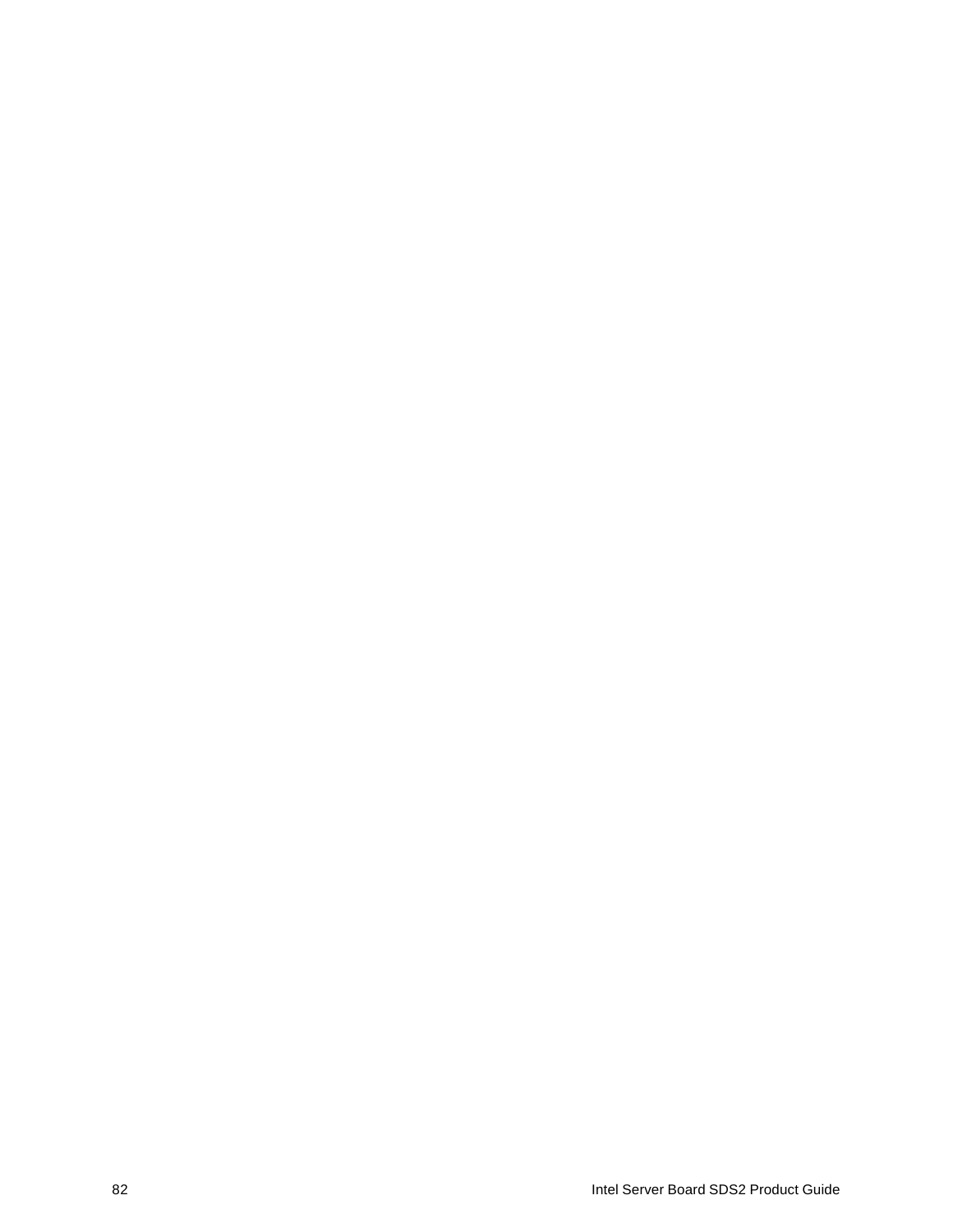# **7 Technical Reference**

# **Server Board Jumpers**



**Figure 27. Jumper Locations** 

| Table 6. | <b>Configuration Jumper (CN42)</b> |  |  |  |
|----------|------------------------------------|--|--|--|
|----------|------------------------------------|--|--|--|

| <b>Jumper Name</b>   | <b>Pins</b> | What it does at system reset                                                                                                                                                                                                                                      |  |
|----------------------|-------------|-------------------------------------------------------------------------------------------------------------------------------------------------------------------------------------------------------------------------------------------------------------------|--|
| <b>CMOS</b> clear    | $1 - 2$     | If these pins are jumpered, the CMOS settings will be cleared on the next<br>reset. These pins should not be jumpered for normal operation.                                                                                                                       |  |
| Password Disable     | $3 - 4$     | If these pins are jumpered, the password will be cleared on the next reset.<br>These pins should not be jumpered for normal operation.                                                                                                                            |  |
| Reserved             | $5-6$       | Reserved. These pins should not be jumpered for normal operation.                                                                                                                                                                                                 |  |
| Reserved             | $7-8$       | Reserved. These pins should not be jum pered for normal operation.                                                                                                                                                                                                |  |
| <b>BIOS Recovery</b> | $9 - 10$    | If these pins are jumpered, the BIOS will attempt a recovery boot, loading<br>BIOS code from a floppy diskette into the Flash device. This is typically<br>used when the BIOS code has been corrupted. These pins should not be<br>jumpered for normal operation. |  |
| <b>SPARE</b>         | $11 - 12$   | SPARE jumper.                                                                                                                                                                                                                                                     |  |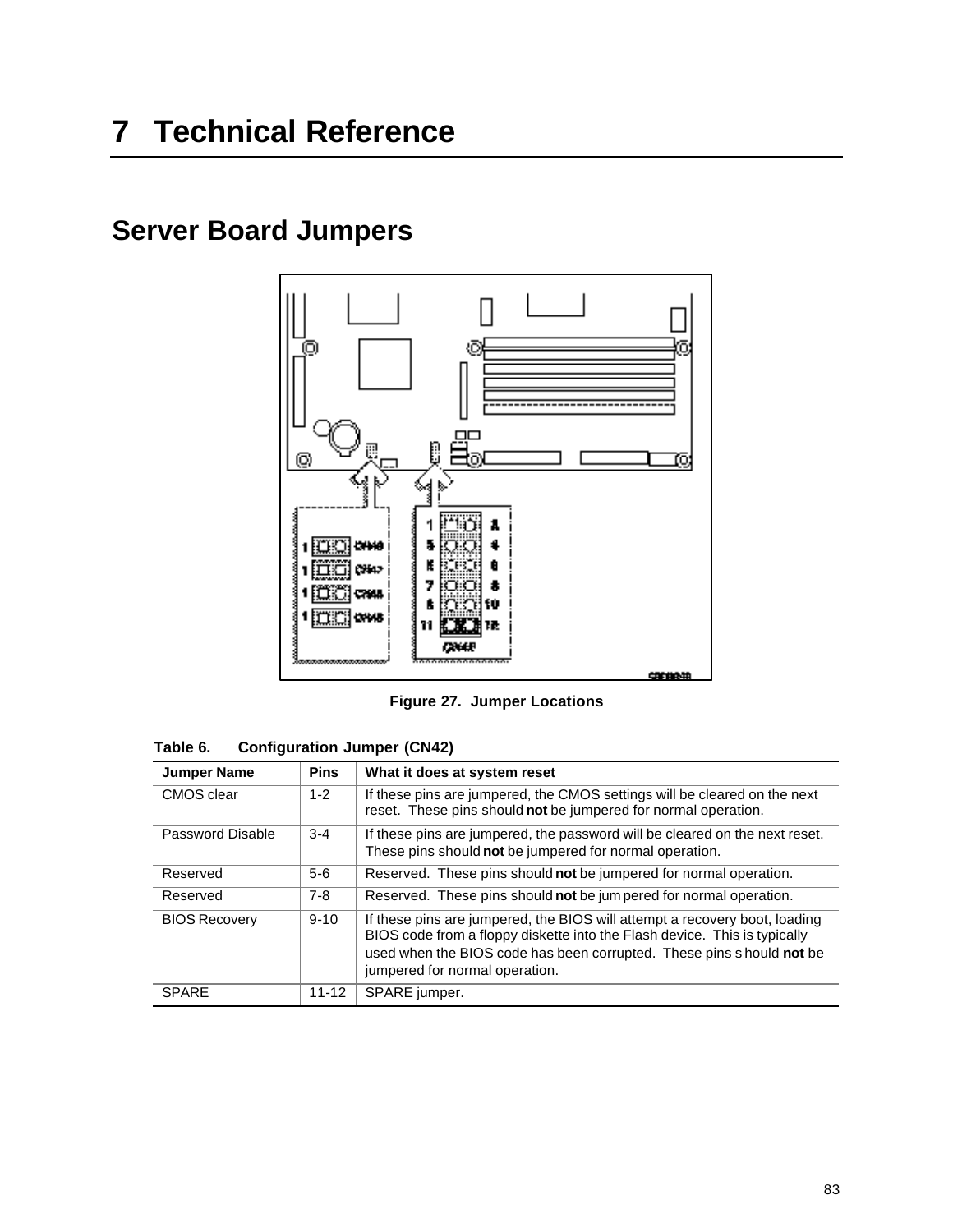#### **Table 7. Configuration Jumper (CN46)**

| Jumper Name                      | Pins    | What it does at system reset                                                                                                                                                                                                                               |
|----------------------------------|---------|------------------------------------------------------------------------------------------------------------------------------------------------------------------------------------------------------------------------------------------------------------|
| <b>BIOS Boot Block</b><br>Update | $1 - 2$ | If these are jumpered, the board's ability to do a BIOS boot block update is<br>enabled. This feature is used in the rare case that a BIOS update requires<br>a BIOS Boot Block update as well. These pins should not be jumpered for<br>normal operation. |

#### **Table 8. Configuration Jumper (CN47)**

| <b>Jumper Name</b>              | <b>Pins</b> | What it does at system reset                                                                                                                                                                                                                            |
|---------------------------------|-------------|---------------------------------------------------------------------------------------------------------------------------------------------------------------------------------------------------------------------------------------------------------|
| <b>BMC Boot Block</b><br>Update | $1 - 2$     | If these are jumpered, the board's ability to do a BMC boot block update is<br>enabled. This feature is used in the rare case that a BMC update requires<br>a BMC Boot Block update as well. These pins should not be jumpered for<br>normal operation. |

#### **Table 9. Configuration Jumper (CN48)**

| <b>Jumper Name</b> | <b>Pins</b> | What it does at system reset                                                                                                                                                                             |
|--------------------|-------------|----------------------------------------------------------------------------------------------------------------------------------------------------------------------------------------------------------|
| Disable FRB Timer  | $1 - 2$     | When CN48 pins 1 and 2 are OPEN (default), FRB operation is enabled.<br>This allows the system to boot from another processor if Processor 1 fails.<br>When they are CLOSED, FRB2 and FRB3 are disabled. |

#### **Table 10. Configuration Jumper (CN49)**

| Jumper Name                      | <b>Pins</b> | What it does at system reset                                                                                                                                                                            |
|----------------------------------|-------------|---------------------------------------------------------------------------------------------------------------------------------------------------------------------------------------------------------|
| <b>BMC Forced Update</b><br>Mode | $1 - 2$     | When CN49 pins 1 and 2 are OPEN (default), the BMC enters operational<br>mode upon the negation of its reset. When they are CLOSED, the BMC<br>enters force update mode upon the negation of its reset. |

#### **Table 11. Configuration Jumper (CN50)**

| Jumper Name                         | <b>Pins</b> | What it does at system reset                                                                                                                                                                                    |  |  |
|-------------------------------------|-------------|-----------------------------------------------------------------------------------------------------------------------------------------------------------------------------------------------------------------|--|--|
| Chassis Intrusion<br><b>Disable</b> | $1 - 2$     | When CN50 pins 1 and 2 are cabled to the chassis (default), a switch<br>installed on the chassis indicates when the cover has been removed.<br>When they are CLOSED, the chassis intrusion feature is disabled. |  |  |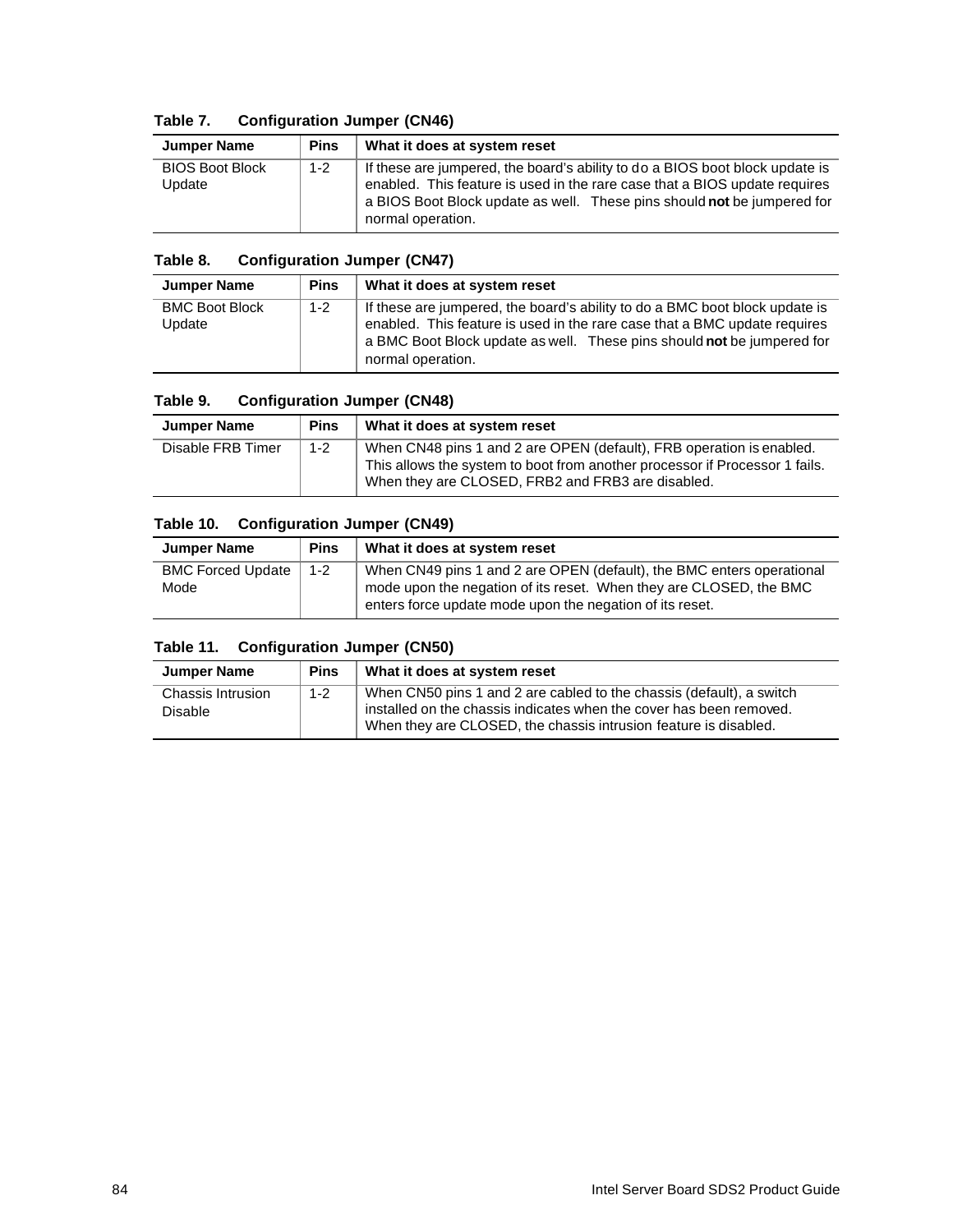# **8 Regulatory and Integration Information**

# **Product Regulatory Compliance**

## **Product Safety Compliance**

The *SDS2* complies with the following safety requirements:

- UL 1950 CSA 950 (US/Canada)
- EN 60 950 (European Union)
- IEC60 950 (International)
- CE Low Voltage Directive (73/23/EEC) (European Union)
- EMKO-TSE (74-SEC) 207/94 (Nordics)
- GOST R 50377-92 (Russia)

## **Product EMC Compliance**

The SDS2 has been has been tested and verified to comply with the following electromagnetic compatibility (EMC) regulations when installed a compatible Intel host system. For information on compatible host system(s) refer to Intel's Server Builder website or contact your local Intel representative.

- FCC (Class A Verification) Radiated & Conducted Emissions (USA)
- ICES-003 (Class A) Radiated & Conducted Emissions (Canada)
- CISPR 22,  $3<sup>rd</sup>$  Edition (Class A) Radiated & Conducted Emissions (International)
- EN55022 (Class A) Radiated & Conducted Emissions (European Union)
- EN55024 (Immunity) (European Union)
- CE EMC Directive (89/336/EEC) (European Union)
- VCCI (Class A) Radiated & Conducted Emissions (Japan)
- AS/NZS 3548 (Class A) Radiated & Conducted Emissions (Australia / New Zealand)
- RRL (Class A) Radiated & Conducted Emissions (Korea)
- BSMI (Class A) Radiated & Conducted Emissions (Taiwan)
- GOST R 29216-91 (Class A) Radiated & Conducted Emissions (Russia)
- GOST R 50628-95 (Immunity) (Russia)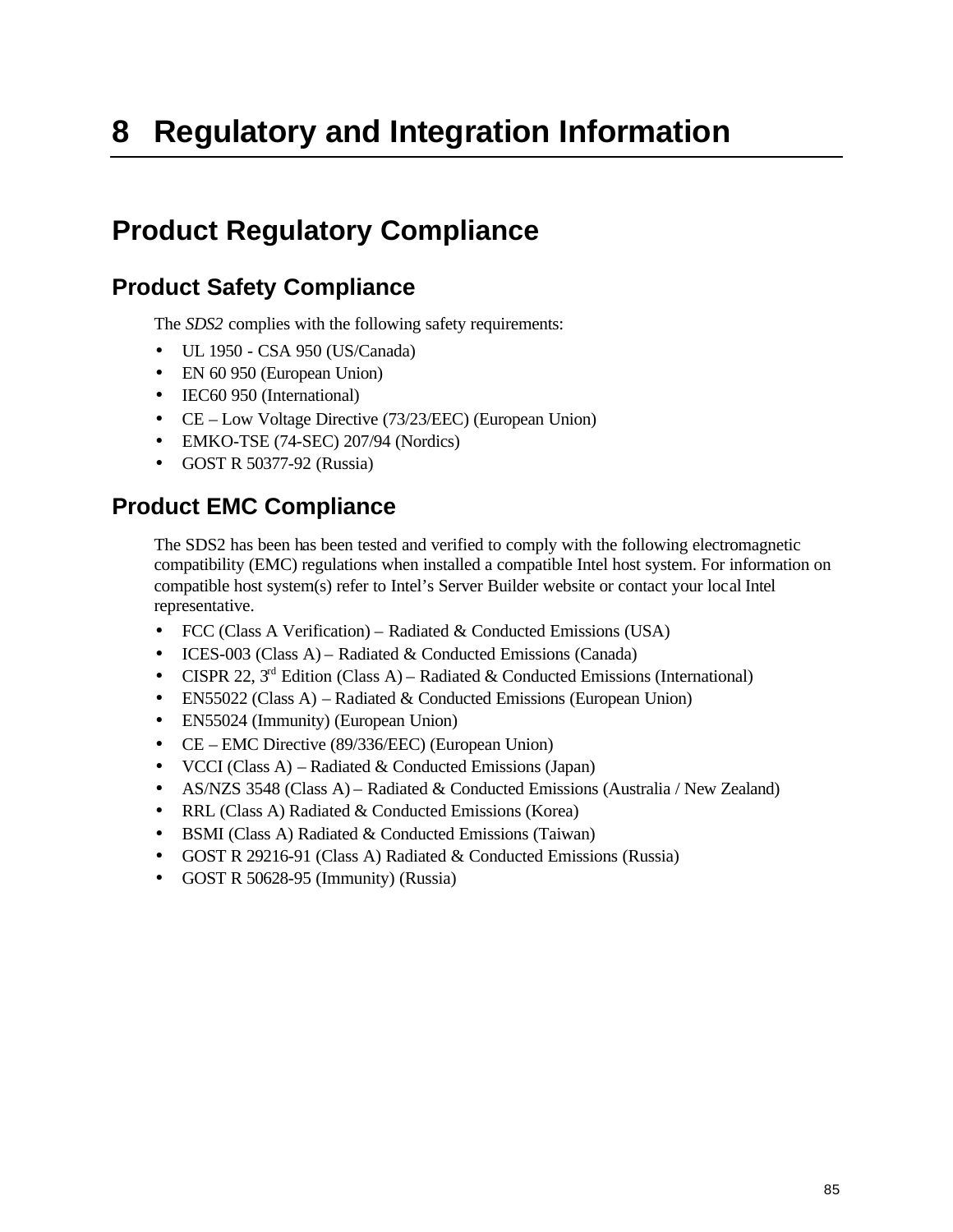## **Product Regulatory Compliance Markings**

This product is marked with the following Product Certification Markings.

- UL Recognition Mark
- CE Mark
- Russian GOST Mark
- Australian C-Tick Mark
- **BSMI** Certification Number



被要求採取某些適當的對策

**BSMI EMC Warning** 

# **Electromagnetic Compatibility Notices**

# **FCC (USA)**

This device complies with Part 15 of the FCC Rules. Operation is subject to the following two conditions: (1) this device may not cause harmful interference, and (2) this devic e must accept any interference received, including interference that may cause undesired operation.

For questions related to the EMC performance of this product, contact:

Intel Corporation 5200 N.E. Elam Young Parkway Hillsboro, OR 97124 1-800-628-8686

This equipment has been tested and found to comply with the limits for a Class A digital device, pursuant to Part 15 of the FCC Rules. These limits are designed to provide reasonable protection against harmful interference in a residential installation. This equipment generates, uses, and can radiate radio frequency energy and, if not installed and used in accordance with the instructions, may cause harmful interference to radio communications. However, there is no guarantee that interference will not occur in a particular installation. If this equipment does cause harmful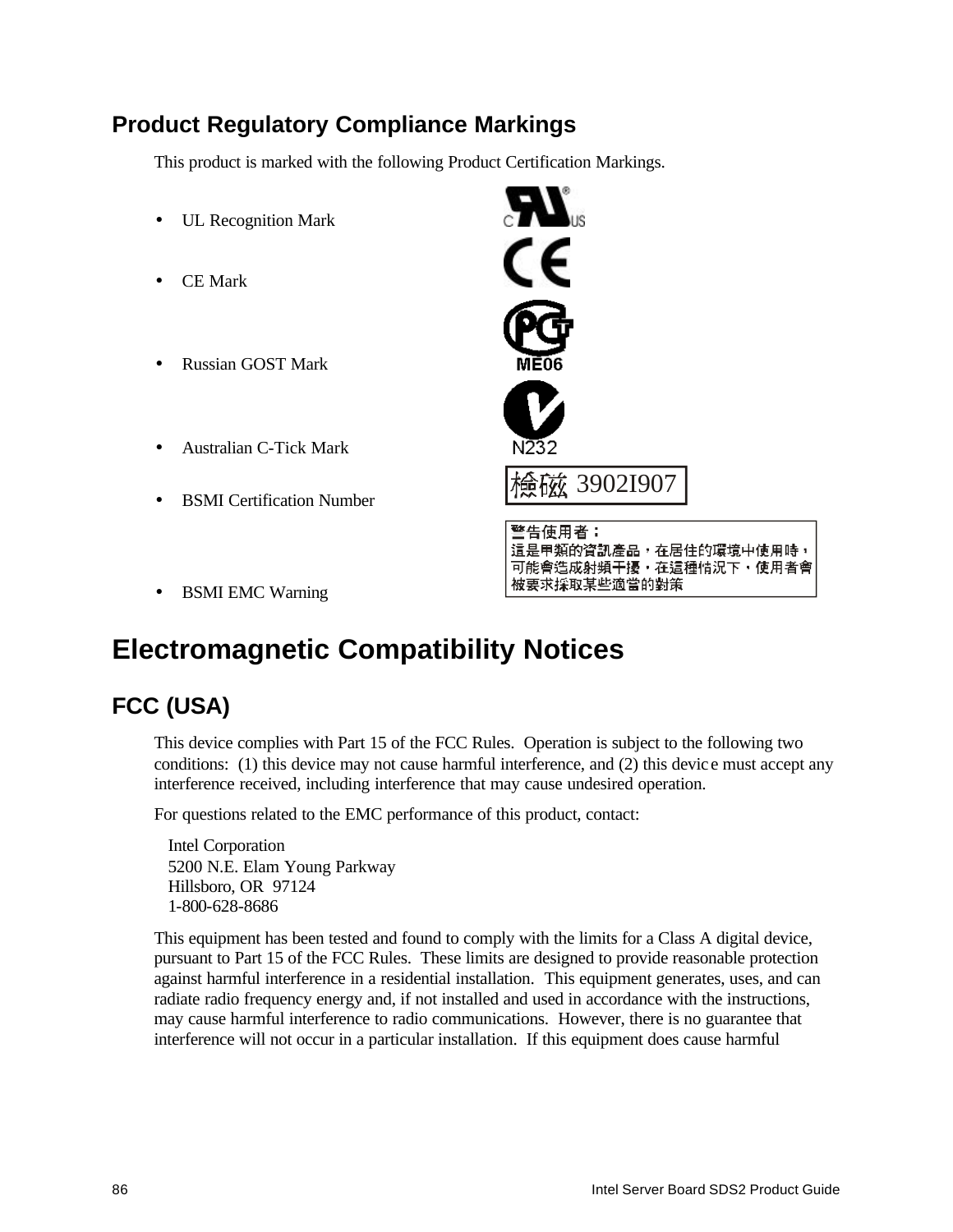interference to radio or television reception, which can be determined by turning the equipment off and on, the user is encouraged to try to correct the interference by one or more of the following measures:

- Reorient or relocate the receiving antenna.
- Increase the separation between the equipment and the receiver.
- Connect the equipment to an outlet on a circuit other than the one to which the receiver is connected.
- Consult the dealer or an experienced radio/TV technician for help.

Any changes or modifications not expressly approved by the grantee of this device could void the user's authority to operate the equipment. The customer is responsible for ensuring compliance of the modified product.

Only peripherals (computer input/output devices, terminals, printers, etc.) that comply with FCC Class A or B limits may be attached to this computer product. Operation with noncompliant peripherals is likely to result in interference to radio and TV reception.

All cables used to connect to peripherals must be shielded and grounded. Operation with cables, connected to peripherals, that are not shielded and grounded may result in interference to radio and TV reception.

## **INDUSTRY CANADA (ICES-003)**

This digital apparatus does not exceed the Class A limits for radio noise emissions from digital apparatus set out in the interference-causing equipment standard entitled: "Digital Apparatus," ICES-003 of the Canadian Department of Communications.

Cet appareil numérique respecte les limites bruits radioélectriques applicables aux appareils numériques de Classe A prescrites dans la norme sur le material brouilleur: "Apparelis Numériques", NMB-003 édictee par le Ministre Canadian des Communications.

## **Europe (CE Declaration of Conformity)**

This product has been tested in accordance too, and complies with the Low Voltage Directive (73/23/EEC) and EMC Directive (89/336/EEC). The product has been marked with the CE Mark to illustrate its compliance.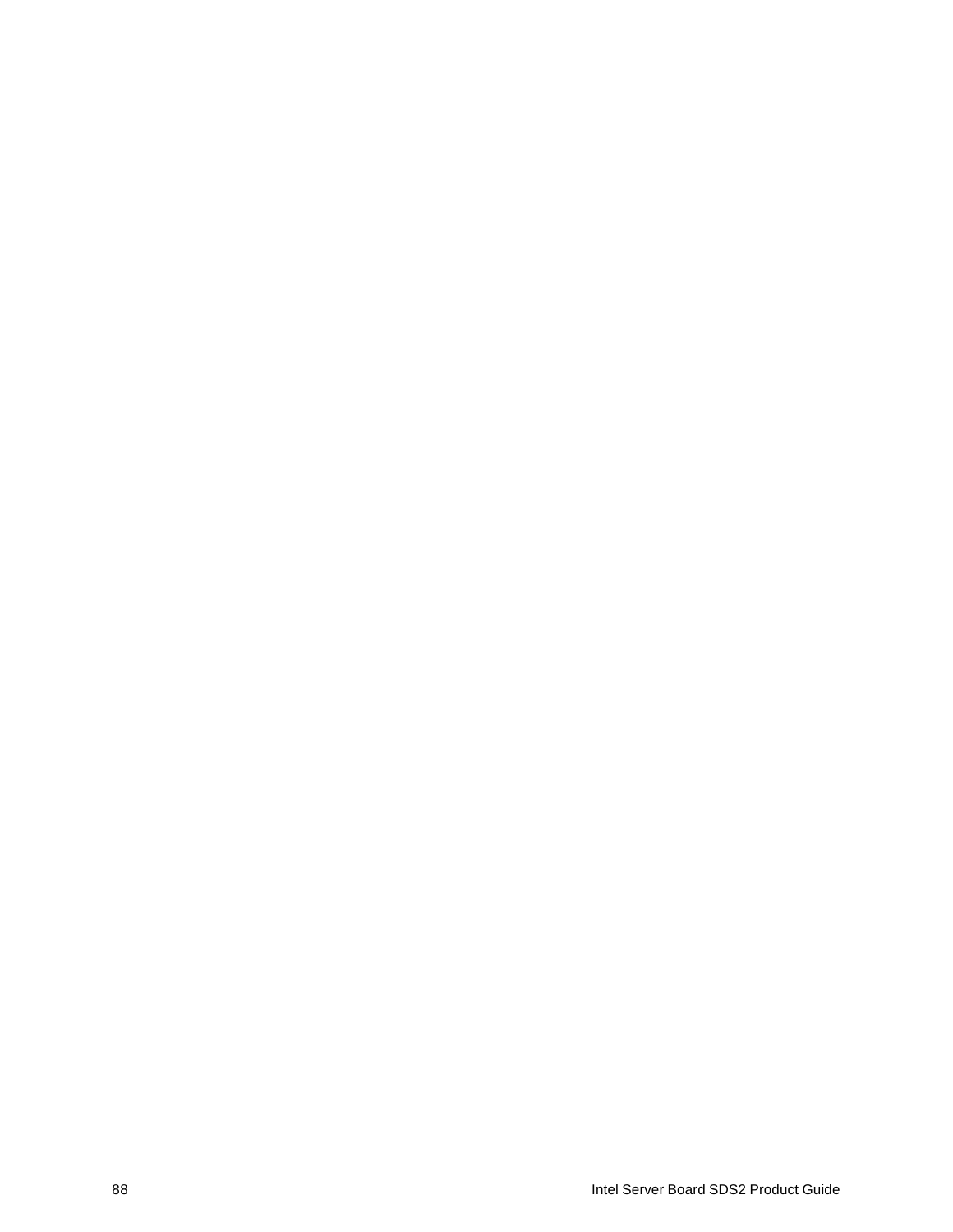# **Equipment Log**

Use the blank equipment log provided here to record information about your system. You will need some of this information when you run the SSU.

| Item                                          | <b>Manufacturer Name and</b><br><b>Model Number</b> | <b>Serial Number</b> | <b>Date Installed</b> |
|-----------------------------------------------|-----------------------------------------------------|----------------------|-----------------------|
| System                                        |                                                     |                      |                       |
| Server Board                                  |                                                     |                      |                       |
| <b>Primary Processor Speed</b><br>and Cache   |                                                     |                      |                       |
| <b>Secondary Processor Speed</b><br>and Cache |                                                     |                      |                       |
| Video Display                                 |                                                     |                      |                       |
| Keyboard                                      |                                                     |                      |                       |
| Mouse                                         |                                                     |                      |                       |
| Diskette Drive A                              |                                                     |                      |                       |
| Diskette Drive B                              |                                                     |                      |                       |
| <b>Tape Drive</b>                             |                                                     |                      |                       |
| <b>CD-ROM Drive</b>                           |                                                     |                      |                       |
| Hard Disk Drive 1                             |                                                     |                      |                       |
| Hard Disk Drive 2                             |                                                     |                      |                       |
| Hard Disk Drive 3                             |                                                     |                      |                       |
| Hard Disk Drive 4                             |                                                     |                      |                       |
| Hard Disk Drive 5                             |                                                     |                      |                       |
|                                               |                                                     |                      |                       |

continued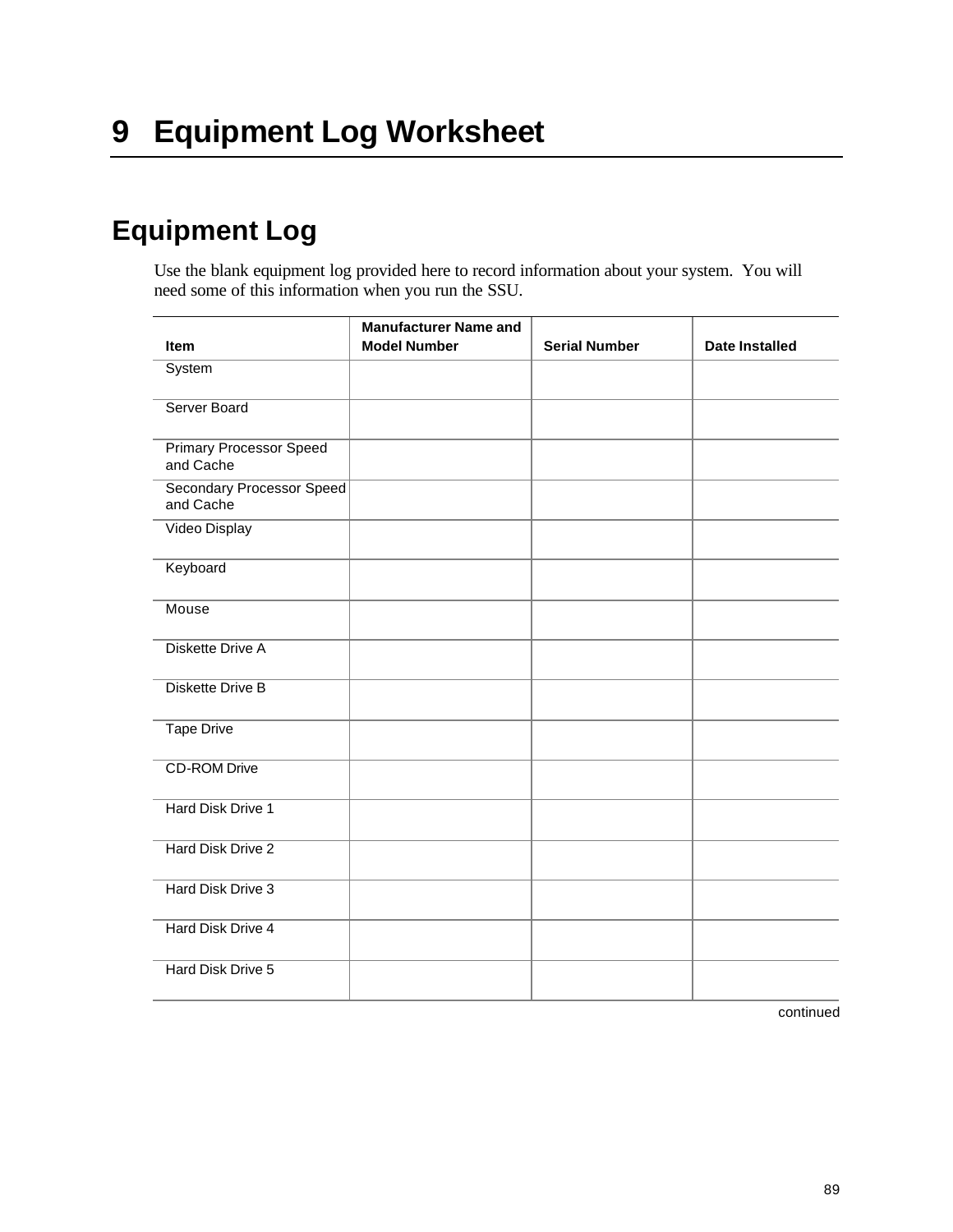#### **Equipment Log** (continued)

| Item | <b>Manufacturer Name and</b><br><b>Model Number</b> | <b>Serial Number</b> | <b>Date Installed</b> |
|------|-----------------------------------------------------|----------------------|-----------------------|
|      |                                                     |                      |                       |
|      |                                                     |                      |                       |
|      |                                                     |                      |                       |
|      |                                                     |                      |                       |
|      |                                                     |                      |                       |
|      |                                                     |                      |                       |
|      |                                                     |                      |                       |
|      |                                                     |                      |                       |
|      |                                                     |                      |                       |
|      |                                                     |                      |                       |
|      |                                                     |                      |                       |
|      |                                                     |                      |                       |
|      |                                                     |                      |                       |
|      |                                                     |                      |                       |
|      |                                                     |                      |                       |
|      |                                                     |                      |                       |
|      |                                                     |                      |                       |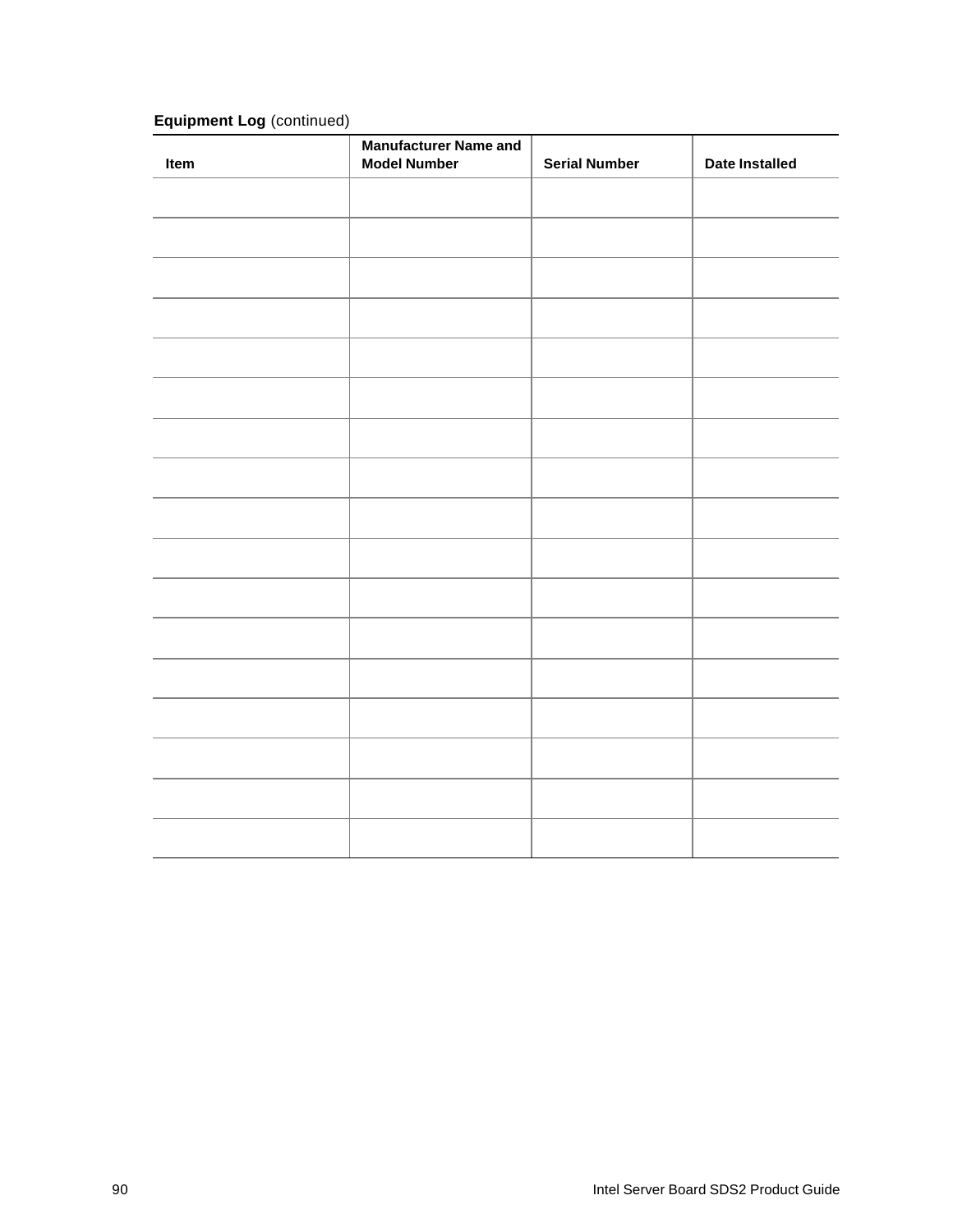# **Index**

## **A**

Adapter Fault Tolerance, 8, 9 Adaptive Load Balancing, 8, 9 Add-in boards, IDE bus slots, 5 administrative password, 11 limiting access to SCU, 13 Advanced Menu, configuring in Setup, 50 AFT. *See* Adapter Fault Tolerance ALB. *See* Adaptive Load Balancing audible beep error codes, 46

### **B**

Back Panel Connectors, 2 battery disposing of safely, 42 installing, 43 removing, 42 beep codes, 46 BIOS changing the language, 69 recovering, 69 upgrading, 67 BIOS recovery, 69 Boot Device Priority menu, configuring, Setup, 56 Boot menu, configuring, Setup, 55 boot sequence booting without keyboard, 13 setting in Setup, 13 bootable media, required by POST, 46 booting cold, 73

## **C**

Caution avoid damaging jumpers when changing, 36 avoid touching processor pins, 37 selecting correct processor, 37 Chassis intrusion, 84 CMOS, clear to reconfigure diskette drive, 47 CN42 pins, 69 configuration, limiting access to system with administrative password, 13 configuring server board jumpers location on server board, 81, 83

configuring system SCU, 45 Setup, 45 Connector, USB, 7 Console Redirection menu, configuring in Setup, 55 controller keyboard/mouse, 10 network, 1, 8 SCSI, 6 video, 1 Controller IDE, 7 Memory, 4, 24, 36 video, 6

## **D**

diagnostics, preparing system for testing, 75 DIMM, 4, 24, 36 diskette enabling/disabling floppy writes, 12 no booting in secure mode without password, 12 reconfiguring if cannot enter Setup, 47 running SCU from, 46

### **E-F**

equipment log, 89 ESD add-in boards, 15, 35 avoiding damage to product, 15, 35 do not touch processor pins, 37 Exit menu, configuring, Setup, 56 fan, heat sink, disconnecting, 38, 41 Fast EtherChannel, 8 feature summary back panel connectors, 2 board, 1 FEC. *See* Fast EtherChannel Firmware Update Utility, 70 form factor, 1 FRUSDR load utility, 45 when to run, 63 FRUSDR Load Utility, 63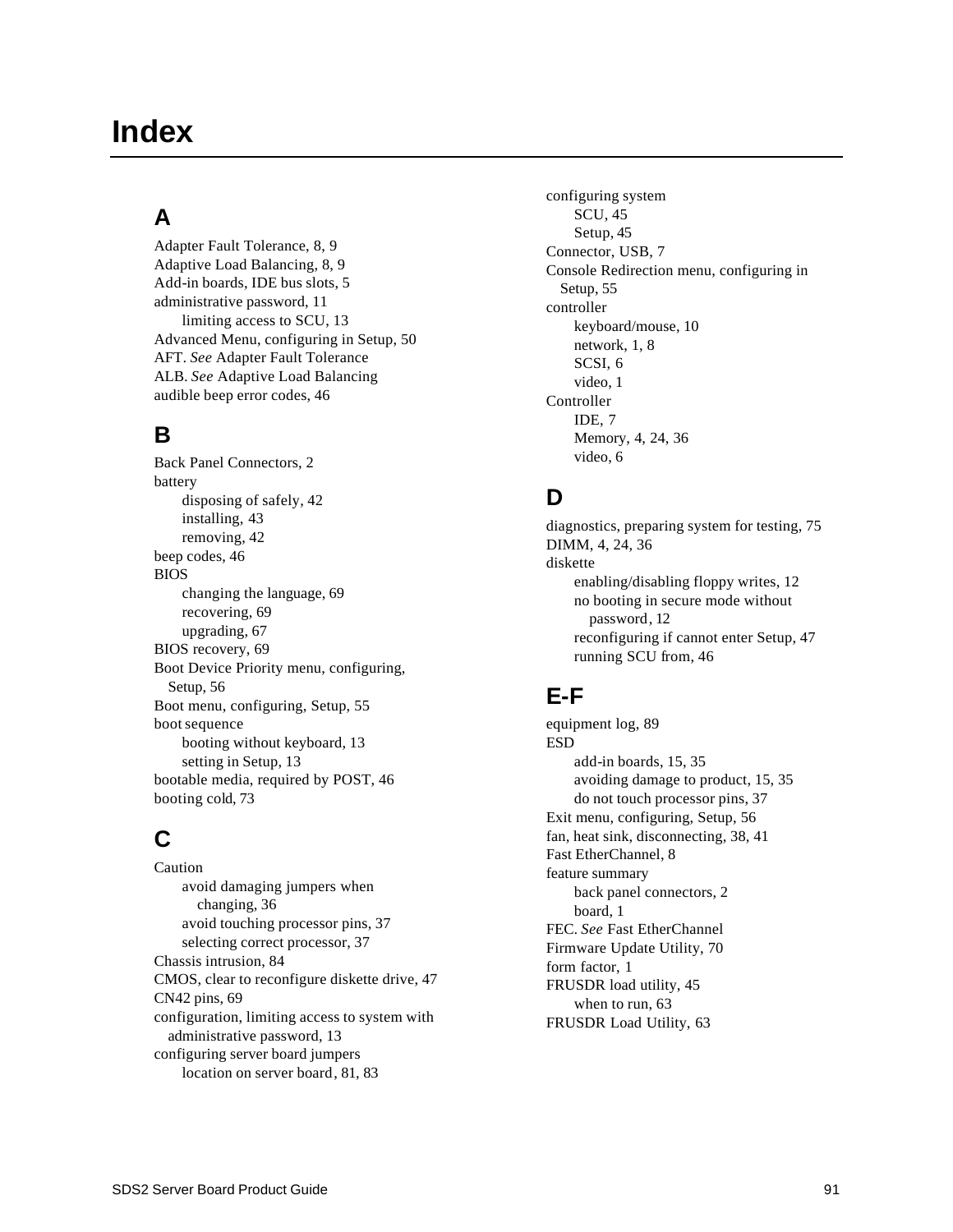## **H-I**

heat sink, fan, 38, 41 hot key option, quick reference, 45 I/O PCI expansion slots, 1 ports provided, 1 IDE, feature summary, 5 IDE controller, 7 intrusion detection, 10

## **J-K**

jumpers, do not damage when changing, 36 keyboard compatibility, 10 lockout timer, seting in SCU, 10

## **L-M**

language, changing in BIOS, 69 lithium backup battery disposing of safely, 42 installing, 43 removing, 42 memory amount tested, POST, 46 capacity, 1 DIMM requirements, 4, 24, 25, 36, 41 video amount, 1 what type to install, 1 mouse compatibility, 10 inactivity timer, 10

## **N**

network, controller, 1, 8 Network Teaming, 8 NMI, 54

### **P**

password, 11 administrative, 11 administrator, 11 entering to unblank screen, 13 user, 11 using to reactivate keyboard/mouse, 13 using to reactivate keyboard/mouse, 10 PCI embedded devices, 1 expansion slots, 1

PERR, 54 PGA370, 4 POST bootable media required, 46 memory, amount tested, 46 problems after running new application software, 74 after system has been running correctly, 74 application software, 80 bootable CD-ROM not detected, 80 cannot connect to network server, 78 CD-ROM drive activity light, 78 confirm OS loading, 75 diskette drive light, 78 hard drive light, 78 initial system startup, 73 network, 79 no characters on screen, 76 PCI installation tips, 79 power light, 76 preparing system for diagnostic testing, 75 random error in data files, 74 screen characters incorrect, 77 system cooling fans do not rotate, 77 system lights, 75 processor, 37 removing, 38, 41 selecting the correct processor, 37

# **R**

real time clock, running SCU to configure settings, 43 removing termination board, 38, 41 reset system, 45, 73

# **S**

SCSI controller, 6 **SCU** administrative password limits access to, 13 changing configuration, 45 inactivity (lockout) timer, 10 software locking feature, 11 secure mode, 12 affects boot sequence, 13 enter by setting passwords, 12 no booting from diskette without password, 12 using hot keys to enter, 45